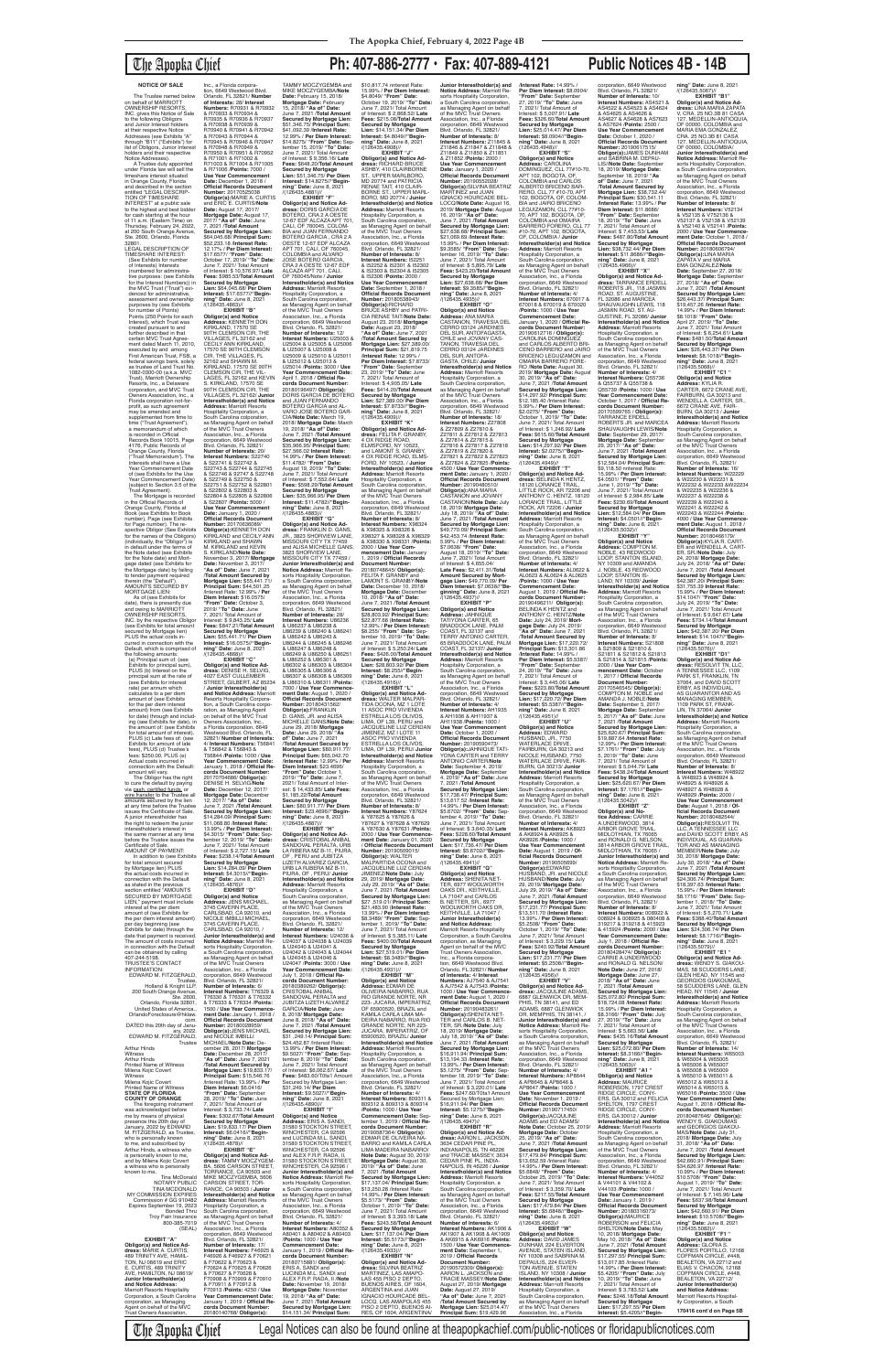## The Apopka Chief **Ph: 407-886-2777 • Fax: 407-889-4121 Public Notices 4B - 14B**

**EXHIBIT "G1 " Obligor(s) and Notice Address:** MARCO ZAVALA, ASTURIAS 231 SURCO, LIMA, OF LIMA 33, PERU and ROSA WONG, ASTURIAS 231 SURCO, LIMA, OF LIMA 33, PERU/ **Junior Interestholder(s) and Notice Address:** Marriott Resorts Hospital-ity Corporation, a South Carolina corporation, as Managing Agent on behalf<br>of the MVC Trust Owners of the MVC Trust Owners Association, Inc., a Florida corporation, 6649 Westwood Blvd. Orlando, FL 32821/ **Number of Interests:** 12/ **Interest Numbers:** Y05807 & Y05808 & Y05809 & Y05810 & Y05811 & Y05812<br>& Y05813 & Y05814 &<br>Y05815 & Y05816 & Y05817<br>& Y05818 /**Points:** 3000 / **Use Year Commencement Date:** January 1, 2019 / **Official Records Document<br><b>Number:** 20190035849/<br>**Obligor(s):**MARCO ZAVALA<br>and ROSA WONG/**Note** Date: December 28, 2018/<br>**Mortgage Date:** December<br>28, 2018/ "**As of" Date:**<br>June 7, 2021 /**Total Amount<br>Secured by Mortgage<br>Lien: \$37,723.16/ Principal Sum:** \$29,178.20 /Interest Rate: 13.99% / **Per Diem Interest:** \$11.339/ **"From" Date:** July 28, 2019/ **"To" Date:** June 7, 2021/ Total Amount of Interest: \$ 7,710.53/ **Late Fees:** \$584.43/**Total Amount Secured by Mortgage Lien:** \$37,723.16/ **Per Diem Interest:** \$11.339//**"Beginning" Date:** June 8, 2021 EXHIBIT "H<sub>1</sub> "

Carolina corporation, as Managing Agent on behalf of the MVC Trust Owners Association, Inc., a Florida corporation, 6649 Westwood Blvd. Orlando, FL 32821/ **Number of Interests:** 4/ **Interest Numbers:** O19218 & O19219 & O19220 & O19221 /**Points:** 1000 / Use Year Commencement<br>Date: September 1, 2018 **Date:** September 1, 2018 / **Official Records Document Number:** 20180538945/ / **Obligor(s):**GLORIA S. FLORES PORTILLO and ELIAS V. CHACON/**Note Date:** August 23, 2018/ **Mortgage Date:** August 23, 2018/ **"As of" Date:** June 7, 2021 /**Total Amount Secured by Mortgage Lien:** \$16,404.28/ **Principal Sum:** \$12,672.87 /lnterest Rate: 13.99% / **Per Diem Interest:** \$4.9248/ **"From" Date:** August 23, 2019/<br>"To" Date: June 7, 2021/ **"To" Date:** June 7, 2021/ Total Amount of Interest: \$ 3,220.80/ **Late Fees:** \$260.61/**Total Amount Secured by Mortgage Lien:** \$16,404.28/ **Per Diem Interest:** \$4.9248//**"Begin-ning" Date:** June 8, 2021 (126435.5085)//

(126435.5095)// **Obligor(s) and Notice Address:** KIMBERLY GRAY MIDDLETON, 2504 QUACCO ROAD POOLER, GA 31322 and CLINT MIDDLETON, SR., 2504 QUACCO ROAD, POOLER, GA 31322/ **Junior Interestholder(s) and Notice Address:** Marriott Resorts Hospital-ity Corporation, a South Carolina corporation, as Managing Agent on behalf of the MVC Trust Owners Association, Inc., a Florida corporation, 6649 Westwood Blvd. Orlando, FL 32821/ **Number of Interests:** 4/ **Interest Numbers:** AC9250 & AC9251 & AC9252 & AC9301 /**Points:** 1000 / **Use Year Commencement Date:** January 1, 2019 / **Of-ficial Records Document Number:** 20190000193/<br>**Obligor(s):**KIMBERLY<br>GRAY MIDDLETON and CLINT MIDDLETON, SR./**Note Date:** December 14, 2018/ **Mortgage Date:** December 14, 2018/ **"As of" Date:** June 7, 2021 /**Total Amount Secured by Mortgage Lien:** \$16,939.32/ **Principal Sum:** \$13,060.55 /**Interest Rate:** 13.99% / **Per Diem Interest:** \$5.0755/ **"From" Date:** August 14, 2019/ **"To" Date:** June 7, 2021/ Total Amount of lnter-est: \$ 3,365.01/ **Late Fees:** \$263.76/**Total Amount Secured by Mortgage Lien:** \$16,939.32/ **Per Diem Interest:** \$5.0755//**"Beginning" Date:** June 8, 2021<br>/(126435.5100)// **EXHIBIT "I1" Obligor(s) and Notice Address:** CARLOS AL-BERTO LOPERA MERINO, AVENIDA 6 OESTE #5 OESTE-163, CALI, OF 760020, COLOMBIA and NATALIA RENTERIA GAR-CIA , AVENIDA 6 OESTE #5 OESTE-163, CALI, OF 760020, COLOMBIA/ **Junior Interestholder(s) and Notice Address:** Marriott<br>Resorts Hospitality Corpora-<br>tion, a South Carolina corporation, as Managing Agent<br>on behalf of the MVC Trust<br>Owners Association, Inc., a Florida corporation, 6649 Westwood Blvd. Orlando, FL 32821/ **Number of Interests:** 20/ **Interest Numbers:** AD1440 & AD1441 & AD1442 & AD1443 & AD1444 & AD1445 & AD1446 & AD1447 & AD1448 & AD1449 & AD1450 & AD1451 & AD1452 & AD1501 & AD1502 & AD1503 & AD1504 & AD1505 & AD1506 & AD1507 /**Points:** 5000 / **Use Year Commencement Date:** July 1, 2019 / **Official Records Document Number:** 20190387699/ **Obligor(s):** CARLOS ALBERTO LOP-ERA MERINO and NATALIA RENTERIA GARCIA /**Note Date:** June 10, 2019/ **Mort-gage Date:** June 10, 2019/ **"As of" Date:** June 7, 2021 /**Total Amount Secured by Mortgage Lien:** \$66,004.55/ **Principal Sum:** \$49,360.45 /**Interest Rate:** 15.99% / **Per Diem Interest:** \$21.9243/ **"From" Date:** July 10, 2019/ **"To" Date:** June 7, 2021/ Total Amount of Interest: \$15,303.12/ **Late Fees:** \$1,090.98/**Total Amount**  Secured by Mortgage<br>Lien: \$66,004,55/ Per Diem **Lien:** \$66,004.55/ **Per Diem Interest:** \$21.9243//**"Begin-ning" Date:** June 8, 2021 /(126435.5101)// **EXHIBIT "J1"<br><b>Obligor(s) and Notice**<br>**Address:** VICTOR HUGO<br>FRANCO LARA, CALLE<br>18#152-160, CALI-VALLE<br>DEL CAUCA, OF 760031, COLOMBIA and OSCAR ANDRES FRANCO NAVARRETE, CALLE 18 #152-160, CALI-VALLE DEL CAUCA, OF 760031, COLOMBIA/ **Junior Interestholder(s) and Notice Address:** Marriott Resorts Hospitality Corporation, a South Carolina corporation, as Managing Agent on behalf of the MVC Tnlst Owners Association, Inc., a Florida corporation, 6649 Westwood Blvd. Orlando, FL 32821/ **Number of Interests:** 4/ **Interest Numbers:** G20044

& G20045 & G20046 & G20047 /**Points:** 1000 / **Use Year Commencement Date:** January 1, 2020 / **Of-ficial Records Document Number:** 20190394381/ **Obligor(s):**VICTOR HUGO FRANCO LARA and OSCAR ANDRES FRANCO NAVARRETE/**Note Date:** June 12, 2019/ **Mortgage Date:** June 12, 2019/ **"As of" Date:** June 7, 2021 /**Total Amount Secured by Mortgage Lien:** \$14,402.89/ **Principal Sum:** \$12,052.23 /**Interest Rate:** 5.99% / **Per Diem Interest:** \$2.0054/ **"From" Date:** July 12, 2019/ **"To" Date:** June 7, 2021/ Total Amount of Interest:<br>\$ 1.395.78/ Late Fees: \$ 1,395.78/ **Late Fees:** \$704.88/**Tota1 Amount Secured by Mortgage Lien:** \$14,402.89/ **Per Diem Interest:** \$2.0054//**"Begin-ning" Date:** June 8, 2021 /(126435.5107)// **EXHIBIT "K1" Obligor(s) and Notice Ad-dress:** MICHAEL L. CHAN-DLER, 7720 HOLLY BERRY TER., LITHONIA, GA 30038 and TRINA L. CHANDLER,<br>7720 HOLLY BERRY TER.,<br>LITHONIA, GA 30038 / **Junior Interestholder(s) and Notice Address:** Marriott Resorts Hospitality Corporation, a South Carolina corporation, as Managing Agent on behalf of the MVC Trust Owners Association, Inc., a Florida corporation, 6649 Westwood Blvd. Orlando, FL 32821/ **Number of Interests:** 6/ **Interest Num-bers:** Y62940 & Y62941 & Y62942 & Y62943 & Y62944 & Y62945 /**Points:** 1500 / **Use Year Commencement Date:** May 1, 2019 / **Of-ficial Records Document Number:** 20190269642/ **Obligor(s):** MICHAEL L. CHANDLER and TRINA L. CHANDLER/**Note Date:** April 22, 2019/ **Mortgage Date:** April 22, 2019/ **"As of" Date:** June 7, 2021 /**Total Amount Secured by Mortgage Lien:** \$25,031.00/ **Principal Sum:** \$19,001.04 /**Interest Rate:** 14.99% / **Per Diem Interest:** \$7.9118/ **"From" Date:** July 22, 2019/ **"To" Date:** June 7, 2021/ Total Amount of lnterest: \$ 5,427.52/ **Late Fees:** \$352.44/**Total Amount Secured by Mortgage Lien:** \$25,031.00/ **Per Diem Interest:** \$7.9118//**"Beginning" Date:** June 8, 2021<br>/(126435.5114)// **EXHIBIT "L1" Obligor(s) and Notice Ad-dress:** HIROSHI ISO, 200- 17 IMAIZUMI, KAWAGOE-SHI, ST 3500015, JAPAN and MASUMI ISO, 200-17 IMAIZUMI, KAWAGOE-SHI, ST 3500015; JAPAN/ **Junior Interestholder(s) and Notice Address:** Marriott Resorts Hospitality Cor-poration, a South Carolina corporation, as Managing Agent on behalf of the MVC Trust Owners Association, Inc., a Florida corporation, 6649 Westwood Blvd. Or-lando, FL 32821/ **Number of Interests:** 6/ **Interest Num-bers:** Y65146 & Y65147 & Y65148 & Y70745 & Y70746 & Y70747 /**Points:** 1500 / **Use Year Commencement Date:** January 1, 2020 / **Of-ficial Records Document Number:** 20190289793/ **Obligor(s):**HIROSHI ISO and MASUMI ISO/**Note Date:** April 30, 2019/ **Mortgage Date:** April 30, 2019/ **"As of" Date:** June 7, 2021 /**Total Amount Secured by Mortgage Lien:** \$24,281.94/ **Principal Sum:** \$18,375.50 (**Interest Rate:** 13.99% / **Per Diem Interest:** \$7.1409/ **"From" Date:** June 1, 2019/ **"To" Date:** June 7, 2021/ Total Amount of Interest: \$ 5,262.91/ **Late Fees:** \$393.53/**Total Amount Secured by Mortgage**<br>Lien: \$24,281,94/ Per Diem **Lien:** \$24,281.94/ **Per Diem Interest:** \$7.1409//**"Begin-ning" Date:** June 8, 2021 /(126435.5116)// **EXHIBIT "M1<br><b>Obligor(s) and No-**<br>**tice Address:** JAMES<br>ANTHONY THRASHER,<br>322 WEST COURT ST.,<br>BROOKHAVEN, MS 39601 and SONYA ELAINE<br>THRASHER, 322 COURT ST., BROOKHAVEN, MS 39601/ **Junior Interestholder(s) and Notice Address:** Marriott Resorts Hospitality Corpora-tion, a South Carolina corporation, as Managing Agent<br>on behalf of the MVC Trust<br>Owners Association, Inc., a Florida corporation, 6649 Westwood Blvd. Orlando, FL 32821/ **Number of Interests:** 4/ **Interest Numbers:** Y72922 & Y77705 & Y77706 & Y77707 /**Points:** 1000 / **Use Year Commencement Date:** August 1, 2019 / **Of-ficial Records Document Number:** 20190464911/<br>JAMES ANTHONY<br>THRASHER and SONYA<br>ELAINE THRASHERf**Note Date:** July 10, 2019/ **Mortgage Date:** July 10, 2019/ **"As of" Date:** June 7, 2021 /**Total Amount Secured by Mortgage Lien:** \$17,863.48/ **Principal Sum:** \$13,597.13 /**Interest Rate:** 14.99% / **Per Diem Interest:** \$5.6617/ **"From" Date:** August 10, 2019/ **"To" Date:** June 7, 2021/ Total Amount of lnter-est: \$ 3,776.32/ **Late Fees:** \$240.03/**Total Amount Secured by Mortgage Lien:** \$17,863.48/ **Per Diem Interest:** \$5.6617//**"Begin-ning" Date:** June 8, 2021 /(126435.5119)// **EXHIBIT "N1 " Obligor(s) and Notice Ad-dress:** NORIAKI SHIRABE, 1-5-1-2211 TSUKISHIMA CHUO-KU, TOKYO, TO 104-0052, JAPAN and YUSA SHIRABE,<br>1-5-1-2211 TSUKISHIMA CHUO-KU, TOKYO, TO 104-0052, JAPAN/ **Junior Interestholder(s) and Notice Address:** Marriott Resorts Hospitality Corporation, a South Carolina corporation, as Managing Agent<br>on behalf of the MVC Trust<br>Owners Association, Inc., a Florida corporation, 6649 Westwood Blvd. Orlando, FL 32821/ **Number of Interests:** 16/ **Interest Numbers:** Y98302 & Y98303 & Y98304 & Y98305 & Y98306 & Y98307 & Y98308 & Y98309 & Y98310 & Y98311 & Y98312 & Y98313 & Y98314 & Y98315 & Y98316 & Y98317 /**Points:** 4000 / **Use Year Commencement Date:** January 1, 2020 / **Official Records Document Number:** 20190443975/ **Obligor(s):** NORIAKI SHIRABE and YUSA SHIRABE/**Note Date:** June 28, 2019/ **Mortgage Date:** June 28, 2019/ **"As of" Date:** June 7, 2021 /**Total Amount Secured by Mortgage Lien:** \$48,798.53/ **Principal Sum:** \$38,403.46 /**Interest Rate:** 12.99% / **Per Diem Interest:** \$13.8572/ **"From" Date:** July 28, 2019/ **"To" Date:** June 7, 2021/ Total Amount of lnterest: \$ 9,422.88/ **Late Fees:** \$722.19/**Total Amount Secured by Mortgage Lien:** \$48,798.53/ **Per Diem** 

**Interest:** \$13.8572//**"Beginning" Date:** June 8, 2021<br>/(126435.5120)// **EXHIBIT "O1 " Obligor(s) and Notice Address:** RANDOLF S. PARADY, 74 ELM STREET, FORT FAIRFIELD, ME 04742 and MICHELLE L. MANNING, 74 ELM STREET, FORT FAIR-FIELD, ME 04742 / **Junior Interestholder(s) and Notice Address:** Marriott Resorts Hospitality Corporation, a South Carolina corporation, as Managing Agent on behalf of the MVC Trust Owners Association, Inc., a Florida corporation, 6649 Westwood Blvd. Orlando, FL 32821/ **Number of Interests:** 8/ **Interest Num-bers:** Z01417 & Z01418 & Z01419 & Z01420 & Z01421 & Z01422 & Z01423 & Z01424 /**Points:** 2000 / **Use Year Commencement Date:** June 1, 2019 / **Of-ficial Records Document Number:** 20190362916/ **Obligor(s):**RANDOLF S. PARADY and MICHELLE L. MANNNG/**Note Date:** May 28, 2019/ **Mortgage Date:** May 28, 2019/ **"As of" Date:** June 7, 2021 /**Total Amount Secured by Mortgage Lien:** \$30,613.89/ **Principal Sum:** \$23,941.45 /**Interest Rate:** 13.99% / **Per Diem Interest:** \$9.3039/ **"From" Date:** August 28, 2019/ **"To" Date:** June 7, 2021/ Total Amount of Interest: \$ 6,038.24/ **Late Fees:** \$384.20/**Total Amount Secured by Mortgage Lien:** \$30,613.89/ **Per Diem Interest:** \$9.3039//**"Begin-ning" Date:** June 8, 2021 /(126435.5121)// **EXHIBIT "P1" Obligor(s) and Notice Ad-dress:** KAYLA GONZALEZ, 1114 ROYAL SHORES CIRCLE, KINGWOOD, TX 77345 and RICARDO GONZALEZ, 1114 ROYAL SHORES CIRCLE, KING-WOOD, TX 77345 / **Junior Interestholder(s) and Notice Address:** Marriott Resorts Hospitality Cor-poration, a South Carolina corporation, as Managing Agent on behalf of the MVC Trust Owners Association, Inc., a Florida corpora-<br>tion, 6649 Westwood Blvd. tion, 6649 Westwood Blvd.<br>Orlando, FL 32821/ **Number<br>of Interests:** 40/ **Interest<br>Numbers:** AJ1945 & AJ1946<br>AJ1944 & AJ1945 & AJ1946<br>& AJ1947 & AJ1948 & AJ1949 & AJ1950 & AJ1951 & AJ1952 & X02405 & X02406 & X02407 & X02408 & X02409 & X02410 & X02411 & X02412 & X02413 & X02414 & X02415 & X02416 & X02417 & X02418 & X02419 & X02420 & X02421 & X02422 & X02423 & X02424 & X02425 & X02426 & X02427 & X02428 & X02429 & X02430 & X02431 & X02432 & X02433 & X02434 /**Points:** 10000 / **Use Year Commencement Date:** August 1, 2019 / **Official Records Document Number:** 20190447137/ **Obligor(s):**KAYLA GON-ZALEZ and RICARDO GONZALEZ/**Note Date:** July 8, 2019/ **Mortgage Date:** July 8, 2019/ **"As of" Date:** June 7, 2021 /**TotaI Amount Secured by Mortgage Lien:** \$109,865.39/ **Principal Sum:** \$89,726.53 /**Interest Rate:** 10.99% / **Per Diem Interest:** \$27.3915/ **"From" Date:** August 8, 2019/ **"To" Date:** June 7, 2021/ Total Amount of Interest: \$ 18,324.99/ **Late Fees:** \$1 ,563.87/**Total Amount Secured by Mortgage Lien:** \$109,865.39/ **Per Diem Interest:** \$27.3915//**"Begin-ning" Date:** June 8, 2021 /(126435.5124)// **EXHIBIT "Q1" Obligor(s) and Notice Address:** LIBY GEORGE, 3965 TIMBERCREST DR., TROY, Ml 48083 and SABITHA S. ABRAHAM, 3965 TIMBERCREST DR., TROY, Ml 48083/ **Junior Interestholder(s) and Notice Address:** Marriott Resorts Hospital-ity Corporation, a South Carolina corporation, as Managing Agent on behalf of the MVC Trust Owners Association, Inc., a Florida<br>corporation, 6649 Westwood<br>Blvd. Orlando, FL 32821/<br>**Number of Interests:** 4/ **Interest Numbers:** AN3550 & AN3551 & AN3552 & AN3601 /**Points:** 1000 / **Use Year Commencement Date:** January 1, 2021 / **Official Records Document Number:** 20190534008/ **Obligor(s):**LIBY GEORGE and SABITHA S. ABRAHAM/ **Note Date:** August 9, 2019/ **Mortgage Date:** August 9, 2019/ **"As of" Date:** June 7, 2021 /**Total Amount Secured by Mortgage Lien:** \$15,834.23/ **Principal Sum:** \$12,183.40 /**Interest Rate:** 13.99% / **Per Diem Interest:** \$4.7346/ **"From" Date:** August 9, 2019/ **"To" Date:** June 7, 2021/ Total Amount of Interest: \$ 3,162.69/ **Late Fees:** \$238.14/**Total Amount Secured by Mortgage Lien:** \$15,834.23/ **Per Diem Interest:** \$4.7346//**"Begin-ning" Date:** June 8, 2021 /(126435.5126)// **EXHIBIT "R1 " Obligor(s) and Notice Address:** GREGORY L.<br>DUNN, 4313 TREVOR ST., NORTH CHARLESTON, SC 29420 and ANGELA<br>G. DUNN, 4313 TREVOR<br>ST., NORTH CHARLES-TON, SC 29420 / **Junior Interestholder(s) and Notice Address:** Marriott Resorts Hospital-ity Corporation, a South Carolina corporation, as Managing Agent on behalf of the MVC Trust Owners Association, Inc., a Florida<br>corporation, 6649 Westwood<br>Blvd. Orlando, FL 32821/<br>**Number of Interests:** 4/ **Interest Numbers:** AN3824 & AN3825 & AN3826 & AN3827 /**Points:** 1000 / **Use Year Commencement Date:** September 1, 2019 / **Official Records Document Number:** 20190522383/ **Obligor(s):**GREGORY L. DUNN and ANGELA G. DUNN/**Note Date:** August 5, 2019/ **Mortgage Date:** August 5, 2019/ **"As of" Date:** June 7, 2021 /**Total Amount Secured by Mortgage Lien:** \$17,918.01/ **Principal Sum:** \$13,617.52 /**Interest Rate:** 14.99% / **Per Diem Interest:** \$5.6702/ **"From" Date:** August 5, 2019/ **"To" Date:** June 7, 2021/ Total Amount of Inter-est: \$ 3,810.46/ **Late Fees:** \$240.03/**Total Amount Secured by Mortgage Lien:** \$17,918.01/ **Per Diem Interest:** \$5.6702//**"Beginning" Date:** June 8, 2021 /(126435.5127)// **EXHIBIT "S1" Obligor(s) and Notice Address:** MARIA GONZALEZ, CAYA FRERE LAUREN-CIUS #3, ORANJESTAD, OF 00000, ARUBA and MARYORI DRAGONETTI, CAYA FRERE LAUREN-CIUS #3, ORANJESTAD, OF 00000, ARUBA/ **Junior**  /(126435.5143)//

**Interestholder(s) and Notice Address:** Marriott Resorts Hospitality Corporation, a South Carolina corporation, as Managing Agent<br>on behalf of the MVC Trust Owners Association, Inc., a Florida corporation, 6649 Westwood Blvd. Orlando, FL 32821/ **Number of Inter-ests:** 9/ **Interest Numbers:** 082611 & 082612 & 082613 & 082614 & 082615 & 082616 & 082617 & 082618 & 082619 /**Points:** 2250 / **Use Year Commencement Date:** January 1, 2011 / **Of-ficial Records Book Number:** 10131/ **Page Number:** 7508/ **Obligor(s):**MARIA GONZALEZ and MARYORI DRAGONETT1//**Note Date:** October 19, 2010/ **Mortgage Date:** October 19, 2010/ **"As of" Date:** August 30, 2021 /**Total Amount Secured by Mortgage Lien:** \$5,771.25/ **Principal Sum:** \$3,910.38 /**Interest Rate:** 17.49% / **Per Diem Interest:** \$1.8998/ **"From" Date:** September 19, 2019/ **"To" Date:** August 30, 2021/ Total Amount of Interest: \$ 1,350.71/ **Late Fees:** \$260.16/**Total Amount Secured by Mortgage Lien:** \$5,771.25/ **Per Diem Inter-est:** \$1.8998//**"Beginning" Date:** August 31, 2021 /(126435.5140)// **EXHIBIT "T1' Obligor(s) and Notice Address:** CESAR M. BERGADA, DR. DURAN #987 SAN ANTONIO DE ARECO, BUENOS AIRES, OF 2760, ARGENTINA and SILVINA M. LEONI DE BERGADA, DR. DURAN<br>#987 SAN ANTONIO DE ARECO, BUENOS AIRES, OF 2760, ARGENTINA/ **Ju-nior Interestholder(s) and Notice Address:** Marriott Resorts Hospitality Cor-poration, a South Carolina corporation, as Managing<br>Agent on behalf of the MVC<br>Trust Owners Association,<br>Inc., a Florida corporation, 6649 Westwood Blvd. Orlando, FL 32821/ **Number of Interests:** 8/ **Interest Numbers:** 290323 & 290324 & 290325 & 290326 & 290327 & 290328 & 290329 & 290330 /**Points:** 2000 / **Use Year Commencement Date:** August 1, 2011 / **Official Records Book Number:** 10244/ **Page Number:** 1027/ **Obligor(s):** CESAR M. BERGADA and SILVINA M. LEONI DE BERGADA/**Note Date:** July 8, 2011/ **Mortgage Date:** July 8, 2011/ **"As of" Date:** August 30, 2021 /**Total Amount Secured by Mortgage Lien:** \$6,798.95/ **Principal Sum:** \$4,837.86 (**Interest Rate:** 14.99% / **Per Diem Interest:** \$2.0144/ **"From" Date:** October 8, 2019/ **"To" Date:** August 30, 2021/ Total Amount of Interest: \$ 1,393.99/ **Late Fees:** \$317.10/**Total Amount Secured by Mortgage Lien:** \$6,798.95/ **Per Diem Interest:** \$2.0144//**"Beginning" Date:** August 31, 2021 **EXHIBIT "U1" Obligor(s) and No-tice Address:** JERRY LENTON STRONG,<br>JR., 2508 TIMBERLINE, KILLEEN, TX 76543 and CAROLYN EGUIA BOBBS, 337 MANILA RD, FORT LEE, VA 23801 / **Junior Interestholder(s) and Notice Address:** Marriott Resorts Hospitality Cor-poration, a South Carolina corporation, as Managing Agent on behalf of the MVC Trust Owners Association, Inc., a Florida corporation, 6649 Westwood Blvd. Or-lando, FL 32821/ **Number of Interests:** 6/ **Interest Num-bers:** 290601 & 290602 & 290603 & 290604 & 290605 & 290606 /**Points:** 1500 / **Use Year Commence-ment Date:** June 1, 2011 / **Official Records Book Number:** 10228/ **Page Number:** 3607/ **Obligor(s):** JERRY LENTON STRONG, JR. and CAROLYN EGUIA BOBBS/**Note Date:** May 31, 2011/ **Mortgage Date:** May 31, 2011/ **"As of" Date:** August 30, 2021 /**Total Amount Secured by Mortgage Lien:** \$4,502.29/<br>**Principal Sum:** \$2,784.67<br>/**Interest Rate:** 13.99% / **Per Diem Interest:** \$1.0822/ **"From" Date:** December 1, 2018/ **"To" Date:** August 30, 2021/ Total Amount of Interest: \$ 1,085.42/ **Late Fees:** \$382.20/**Total Amount Secured by Mortgage Lien:** \$4,502.29/ **Per Diem Interest:** \$1.0822//**"Beginning" Date:** August 31, 2021<br>/(126435.5144)//<br>**EXHIBIT "V1 "**<br>**Obligor(s) and Notice Address:** HAROLD EARL PERKINS, 2044 PALO ALTO AVENUE, THE VILLAGES, FL 32159, and NANCY C. PERKINS, 2044 PALO ALTO AVENUE, THE VIL-LAGES, FL 32159/ **Junior Interestholder(s) and<br><b>Resorts Hospitality Corpora-**<br>**Resorts Hospitality Corpora-**<br>tion, a South Carolina corpo-<br>con behalf of the MVC Trust<br>on behalf of the MVC Trust<br>Owners Association, Inc., a Florida corporation, 6649 Westwood Blvd. Orlando, FL 32821/ **Number of Interests:** 8/ **Interest Numbers:** 297843 & 297844 & 297845 & 297846 & 297847 & 297848 & 297849 & 297850 /**Points:** 2000 / **Use Year Commencement Date:** January 1, 2012 / **Official Records Book Number:** 10237/ **Page Number:** 3436/ **Obligor(s):**HAROLD EARL PERKINS and NAN-CY C. PERKINS/**Note Date:** June 14, 2011/ **Mortgage Date:** June 14, 2011/ **"As of" Date:** August 30, 2021 /**Total Amount Secured by Mortgage Lien:** \$6,320.78/ **Principal Sum:** \$4,637.99 /**lnterest Rate:** 13.99% / **Per Diem Interest:** \$1.8024/ **"From" Date:** December 14, 2019/ **"To" Date:** August 30, 2021/ Total Amount of Inter-est: \$ 1,126.45/ **Late Fees:** \$306.34/**Total Amount Secured by Mortgage Lien:** \$6,320.78/ **Per Diem Interest:** \$1.8024//**"Beginning"<br><b>Date:** August 31, 2021<br>/(126435.5146)//<br>**EXHIBIT "W1" Obligor(s) and Notice Address:** ALAN HATTMAN, AS INDIVIDUAL AND AS TRUSTEE OF THE A AND C 2005 FAMILY TRUST DATED OCTOBER 23, 2005, TRUSTEE, 835 MANSFIELD DR, SAN JOSE, CA 95128/ **Junior Interestholder(s) and Notice Address:** Marriott Resorts Hospitality Corporation, a South Carolina<br>corporation, as Managing corporation, as Managing Agent on behalf of the MVC Trust Owners Association, Inc., a Florida corporation, 6649 Westwood Blvd. Orlando, FL 32821/ **Number of Interests:** 10/ **Interest Numbers:** 375149 &<br>375150 & 375151 & 375152<br>& 375201 & 375202 & 375203 & 375204 & 375205 & 375206 /**Points:** 2500 / **Use Year Commencement Date:** January 1, 2012 / **Official Records Book Number:** 10280/ **Page Number:** 5792/ **Obligor(s):**<br>ALAN HATTMAN, AS<br>INDIVIDUAL AND AS<br>TRUSTEE OF THE A AND C 2005 FAMILY TRUST DATED OCTOBER 23, 2005, TRUSTEE/**Note Date:** August 18, 2011/ **Mortgage Date:** August 18, 2011/ **"As of" Date:** August 30, 2021 /**Total Amount Secured by Mortgage Lien:** \$7,113.56/ **Principal Sum:** \$5,453.41 /**Interest Rate:** 10.99% / **Per Diem Interest:** \$1.6648/ **"From" Date:** December 18, 2019/ **"To" Date:** August 30, 2021/ Total Amount of Interest: \$1,033.83/ **Late Fees:** \$376.32/**Total Amount Secured by Mortgage Lien:** \$7,113.56/ **Per Diem Interest:** \$1.6648//"**Beginning"**<br>**Date:** August 31, 2021/<br>(126435.5147)// **EXHIBIT "X1" Obligor(s) and Notice Ad-dress:** RICARDO MIGUEL MEDINA CARRASCO, CALLE ANTARES S/N EDIF. EL EL TRIGAL OF. B-402 SURCO, LIMA, OF L33, PERU/ **Junior Interestholder(s) and Notice Address:** Marriott Resorts Hospitality Corporation, a South Carolina corporation, as Managing Agent on behalf of the MVC Trust Owners Association, Inc., a Florida corporation, 6649 Westwood Blvd. Orlando, FL 32821/**Number of Interests:** 6/ **Interest Num-bers:** 439227 & 439228 & 439229 & 439230 & 439231 & 439232 /**Points:** 1500 / **Use Year Commencement Date:** January 1, 2012 / **Of-ficial Records Book Num-ber:** 10325/ **Page Number:** 7532/ **ObIigor(s):**RICARDO MIGUEL MEDINA CARRAS-CO/**Note Date:** December 6, 2011/ **Mortgage Date:** December 6, 2011/ **"As of" Date:** August 30, 2021 /**Total Amount Secured by Mortgage Lien:** \$7,396.85/ **Principal Sum:** \$5,304.26 /**Interest Rate:** 14.99% / **Per Diem Interest:** \$2.2086/ **"From" Date:** October 6, 2019/ **"To" Date:** August 30, 2021/ Total Amount of Inter-est: \$ 1,532.83/**Late Fees:** \$309.76/**Total Amount Secured by Mortgage Lien:** \$7,396.85/ **Per Diem Inter-est:** \$2.2086//**"Beginning" Date:** August 31, 2021<br>/(126435.5148)// **EXHIBIT "Y1 " Obligor(s) and Notice Address:** REBECCA L. SCHATZOW, 30845 ELOIAN DRIVE, WESLEY CHAPEL, FL 33544 / **Junior Interestholder(s) and Notice Address:** Marriott Resorts Hospitality Corpora-tion, a South Carolina corporation, as Managing Agent<br>on behalf of the MVC Trust Owners Association, Inc., a Florida corporation, 6649 Westwood Blvd. Orlando, FL 32821/ **Number of Interests:** 4/ **Interest Numbers:** 454318 & 454319 & 454320 & 454321 (**Points:** 1000 / **Use Year Commencement Date:** January 1, 2012 / **Official Records Book Number:** 10326 / **Page Number:** 2649 and Corrective Mortgage recorded on April<br>12, 2012 as Book 10360<br>and Page 4522/ **Obligor(s):**<br>REBECCA L. SCHAT-ZOW/**Note Date:** December 19, 2011/ **Mortgage Date:** December 19, 2011/ **"As of" Date:** August 30, 2021 /**Total Amount Secured by Mortgage Lien:** \$4,008.96/ **Principal Sum:** \$2,923.68 /**Interest Rate:** 13.99% / **Per Diem Interest:** \$1.1362/ **"From" Date:** January 19, 2020/ **"To" Date:** August 30, 2021/ Total Amount of Interest: \$ 669.22/ **Late Fees:** \$166.06/**Total Amount Secured by Mortgage Lien:** \$4,008.96/ **Per Diem Inter-est:** \$1.1362//**"Beginning" Date:** August 31, 2021 /(126435.5149)//<br>"EXHIBIT "Z1 **EXHIBIT "Z1" Obligor(s) and Notice Address:** TIMOTHY JAMES KEENAN, 1811 E LEVEE ST, DALLAS, TX 75207 and KIRA M. KEENAN, 1811 E LEVEE ST, DAL-LAS, TX 75207/ **Junior Interestholder(s) and Notice Address:** Marriott Resorts Hospitality Corporation, a South Carolina corporation, as Managing Agent on behalf of the MVC Trust Owners Association, Inc., a Florida corporation, 6649 Westwood Blvd. Orlando, FL 32821/ **Number of Interests: 11/ Interest Num**<br>**bers:** 545306 & 545307 & **bers:** 545306 & 545307 &<br>545308 & 545309 & 545310<br>& 545311 & 545312 &<br>545313 & 545314 & 545315 & 545316 /**Points:** 2750 / **Use Year Commencement Date:** September 1, 2012 / **Official Records Book Number:** 10361/ **Page Number:** 3694/ **Obligor(s):** TIMOTHY JAMES KEENAN and KIRA M. KEENAN/ **Note Date:** February 29, 2012/ **Mortgage Date:** February 29, 2012/ **"As of" Date:** August 30, 2021 /**Total Amount Secured by Mortgage Lien:** \$14,065.96/ **Principal Sum:** \$10,197.15 /**Interest Rate:** 10.99% / **Per Diem Interest:** \$3.113/ **"From" Date:** January 1, 2019/ **"To" Date:** August 30, 2021/ Total Amount of Interest: \$ 3,025.78/ **Late Fees:** \$593.03/**Total Amount Secured by Mortgage Lien:** \$14,065.96/ **Per Diem Interest:** \$3.113//**"Beginning" Date:** August 31, 2021 /(126435.5151)// **EXHIBIT "A2" Obligor(s) and Notice Ad-dress:** BRIAN ANDERSON, PO BOX 540, ARNOLD, MD 21012, and MARYJO ANN CHAMBERLAIN, 1903 BEECHES GLORY PATH, ANNAPOLIS, MD 21401/ **Junior Interestholder(s) and Notice Address:** Marriott Resorts Hospitality Corporation, a South Carolina corporation, as Managing Agent on behalf of the MVC Trust Owners Association, Inc., a Florida corporation, 6649 Westwood Blvd. Orlando, FL 32821/ **Number of Interests:** 10/ **Interest Numbers:** 670111 & 670112 & 670113 & 670114 & 670115 & 670116 & 670117 & 670118 &<br>670119 & 670120 / Points: 670119 & 670120 /**Points:** 2500 / **Use Year Com-mencement Date:** January 1, 2013 / **Official Records Book Number:** 10478/ **Page Number:** 6042/ **Obligor(s):**BRIAN ANDER-SON and MARYJO ANN CHAMBERLAIN/**Note Date:** July 12, 2012/ **Mortgage Date:** July 12, 2012/ **"As of" Date:** August 30, 2021 /**Total Amount Secured by Mortgage Lien:** \$27,059.69/ **Principal Sum:** \$14,542.06 /**Interest Rate:** 14.99% / **Per Diem Interest:** \$6.0552/ **"From" Date:** February 12, 2016/ **"To" Date:** August 30, 2021/ Total Amount of Interest: \$ 12,267.63/ **Late Fees:** \$0.00/**Total Amount Secured by Mortgage Lien:** \$27,059.69/ **Per Diem Inter-**

**est:** \$6.0552//**"Beginning" Date:** August 31, 2021<br>/(126435.5153)// **EXHIBIT "B2" Obligor(s) and Notice Address:** SAM SIM, 4132 220TH ST SE, BOTHELL, WA 98021-7991, and CHRISTINE SIM, 4132 220TH ST SE, BOTH-ELL, WA 98021, / **Junior Interestholder(s) and Notice Address:** Marriott Resorts Hospitality Corpora-tion, a South Carolina corporation, as Managing Agent<br>on behalf of the MVC Trust<br>Owners Association, Inc., a Florida corporation, 6649 Westwood Blvd. Orlando, FL 32821/**Number of Interests:** 14/ **Interest Numbers:** 687020 & 687021 & 687022 & 687023 & 687024 & 687025 & 687026 & 687027 & 687028 & 687029 & 687030 & 687031 & 687032 & 687033 /**Points:** 3500 / **Use Year Commencement Date:** September 1, 2012 / **Official Records Book Number:** 10446/ **Page Number:** 1419/ **Obligor(s):** SAM SIM and CHRISTINE SIM/**Note Date:** August 30, 2012/ **Mortgage Date:** August 30, 2012/ **"As of"**  Date: August 30, 2021<br>**Total Amount Secured by** /**Total Amount Secured by Mortgage Lien:** \$15,293.37/ **Principal Sum:** \$12,159.81 /**Interest Rate:** 10.99% / **Per Diem Interest:** \$3.7121/ **"From" Date:** December 1, 2019/ **"To" Date:** August 30, 2021/ Total Amount of Inter-est: \$ 2,368.36/**Late Fees:** \$515.20/**Total Amount Secured by Mortgage Lien:** \$15,293.37/ **Per Diem Inter-est:** \$3.7121//**"Beginning" Date:** August 31, 2021 /(126435.5154)// **EXHIBIT "C2" Obligor(s) and Notice Address:** CLAUDIA ALEJANDRA BUELVAS PINEDO, CRA 55 79 129 APT 8, BARRANQUILLA, OF 00000, COLOMBIA and IVAN JESUS ZULUAGA DE LEON, CRA 55 79 129 APT 8, BARRANQUILLA, OF 00000, COLOMBIA/ **Junior Interestholder(s) and Notice Address:** Marriott Resorts Hospitality Corporation, a South Carolina corporation, as Managing Agent on behalf of the MVC Trust Owners Association, Inc., a Florida corpora-tion, 6649 Westwood Blvd. Orlando, FL 32821/ **Number of Interests:** 26/ **Interest Numbers:** 577837 &<br>616734 & 616735 & 631936<br>& 631937 & 632729 & 632730 & 632731 & 632732 & 632733 & 671406 & 671407 & 671408 & 671409 & 671410 & 671411 &<br>671412 & 671413 & 671414<br>& 671415 & 685601 &<br>685602 & 685603 & 685604 & 685605 & 685606 /**Points:** 6500 / **Use Year Commencement Date:** October 1, 2012 / **Official Records Book Number:** 10448/ **Page Number:** 3586/ **Obligor(s):**CLAUDIA ALE-JANDRA BUELVAS PINEDO and IVAN JESUS ZULUAGA DE LEON/**Note Date:** September 10, 2012/ **Mort-gage Date:** September 10, 2012/ **"As of" Date:** August 30, 2021 /**Total Amount Secured by Mortgage Lien:** \$33,062.06/ **Principal Sum:** \$24,364.85 /**Interest Rate:** 14.99% / **Per Diem Interest:** \$10.1453/ **"From" Date:** September 10, 2019/ **"To" Date:** August 30, 2021/ Total Amount of Interest: \$ 7,304.57/ **Late Fees:** \$1,142.64/**Total Amount Secured by Mortgage Lien:** \$33,062.06/ **Per Diem Interest:** \$10.1453//**"Beginning" Date:** August 31, 2021<br>/(126435.5155)// **EXHIBIT "D2" Obligor(s) and Notice Ad-dress:** ANAYA GIRALDO Y CIA S. EN C., A COLOMBIA CORPORATION, CRA 57# 81-77, BARRANQUILLA, OF 99999, COLOMBIA; NORMA SOFIA GIRALDO DE ANAYA, AS INDIVIDUAL, AS GUARANTOR AND AS OFFICER; WILFRED SMITH ANAYA ORTEGA, AS INDI-VIDUAL, AS GUARANTOR AND AS OFFICER ;WIL-FRED ALEJANDRO ANAYA GIRALDO, AS INDIVIDUAL,<br>AS GUARANTOR AND AS<br>OFFICER; LILIANA CARO-<br>LINA ANAYA GIRALDO, AS INDIVIDUAL, AS GUARAN-TOR AND AS OFFICER; ANDRES FELIPE ANAYA GIRALDO, AS INDIVIDUAL, AS GUARANTOR AND AS OFFICER and BRIWER WALKIN ANAYA MARTI-NEZ, AS INDIVIDUAL, AS GUARANTOR AND AS OFFICER, **Notice Address Of All Obligors:** CRA 57# 81-77, BARRANQUILLA, OF 99999, COLOMBIA / **Junior Interestholder(s) and Notice Address:** Marriott Resorts Hospitality Cor-poration, a South Carolina corporation, as Managing Agent on behalf of the MVC Trust Owners Association, Inc., a Florida corpora-tion, 6649 Westwood Blvd. Orlando, FL 32821/ **Number of Interests:** 28/**Interest Numbers:** 744707 & 744708 & 744709 & 744710 & 744711 & 744712 & 744713 & 744714 & 744715 & 744716 & 744717 & 744718 & 744719 & 744720 & 744721 & 744722 & 744723 & 744724 & 744725 & 744726 & 744727 & 744728 & 744729 & 744730 & 744731 & 744732 & 744921 & 744922 /**Points:** 7000 / **Use Year Commencement Date:** October 1, 2012 / **Official Records Book Number:** 10452/ **Page Number:** 2214/ **Obligor(s):** ANAYA GIRALDO Y CIA S. EN C., A COLOMBIA COR-PORATION and NORMA SOFIA GIRALDO DE<br>ANAYA, AS INDIVIDUAL,<br>AS GUARANTOR AND AS OFFICER and WILFRED SMITH ANAYA ORTEGA, AS INDIVIDUAL, AS GUAR-<br>ANTOR AND AS OFFICER ANTOR AND AS OFFICER and WILFRED ALEJANDRO ANAYA GIRALDO, AS INDIVIDUAL, AS GUARAN-TOR AND AS OFFICER and LILIANA CAROLINA ANAYA GIRALDO, AS INDIVIDUAL,<br>AS GUARANTOR AND AS<br>OFFICER and ANDRES FE-<br>LIPE ANAYA GIRALDO, AS INDIVIDUAL, AS GUARAN-TOR AND AS OFFICER and BRIWER WALKIN ANAYA MARTINEZ, AS INDIVIDU-AL, AS GUARANTOR AND AS OFFICER/**Note Date:** September 11, 2012/**Mort-gage Date:** September 11, 2012/ **"As of" Date:** August 30, 2021 /**Total Amount Secured by Mortgage Lien:** \$35,421.14/ **Principal Sum:** \$26,121.11 /**Interest Rate:** 14.99%/**Per Diem Interest:** \$10.8765/ **"From" Date:** September 11, 2019/ **"To" Date:** August 30, 2021/ Total Amount of Interest: \$ 7,820.22/ **Late Fees:** \$1,229.81/**Total Amount Secured by Mortgage Lien:** \$35,421.14/ **Per Diem Inter-est:** \$10.8765//**"Beginning" Date:** August 31, 2021 /(126435.5157)// **EXHIBIT "E2"**

**Obligor(s) and Notice Address:** BLANCA I. GARCIA BENAVIDES, CRA 53 #90 BEHOM HIS 20, 21 HOT 602. BARRANQUILLA, OF 99999, COLOMBIA / **Junior Interestholder(s) and Notice Address:** Marriott Resorts Hospitality Corporation, a South Carolina corporation, as Managing Agent on behalf of the MVC Trust Owners Association, Inc., a Florida corporation, 6649 Westwood Blvd. Orlando, FL 32821/**Number of Interests:** 6/ **Interest Num-bers:** 755752 & 755801 & 755802 & 755803 & 755804 & 755805 /**Points:** 1500 / **Use Year Commencement Date:** January 1, 2013 / **Official Records Book Number:** 10461/ **Page Number:** 7997/ **Obligor(s):** BLANCA I. GARCIA BENAVIDES/**Note Date:** October 2, 2012/ **Mortgage Date:** October 2, 2012/ **"As of" Date:** August 30, 2021 /**Total Amount Secured by Mortgage Lien:** \$9,280.79/ **Principal Sum:** \$6,761.93 /**Interest Rate:** 14.99% / **Per Diem Interest:** \$2.8156/ **"From" Date:** October 2, 2019/ **"To" Date:** August 30, 2021/ Total Amount of Inter-est: \$ 1,965.26/ **Late Fees:** \$303.60/**Total Amount Secured by Mortgage Lien:** \$9,280.79/ **Per Diem Inter-est:** \$2.8156//**"Beginning" Date:** August 31, 2021<br>/(126435.5158)// **EXHIBIT "F2" Obligor(s) and Notice Address:** TROY BRIMMER, 1 BANDROOM LANE, PEM-BROKE EAST, OF HM14, BERMUDA and DEBRA BEHMODRANG DEBHA LANE, PEMBROKE EAST, OF HM14, BERMUDA/ **Junior Interestholder(s) and Notice Address:** Marriott Resorts Hospitality Corporation, a South Carolina corporation, as Managing Agent on behalf of the MVC Trust Owners Association, Inc., a Florida corpora-tion, 6649 Westwood Blvd. Orlando, FL 32821/ **Number of Interests:** 10/ **Interest Numbers:** 783420 & 783421 & 783422 & 783423 & 783424 & 783425 & 783426 & 783427 & 783428 & 783429 /**Points:** 2500 / Use Year Commencement<br>
Date: November 1, 2012 **Date:** November 1, 2012 / **Official Records Book Number:** 10473/ **Page Number:** 0629/ **Obligor(s):** TROY BRIMMER and DEB-RA BRIMMER/**Note Date:** October 23, 2012/ **Mortgage Date:** October 23, 2012/ **"As of" Date:** August 30, 2021 /**Total Amount Secured by Mortgage Lien:** \$10,356.52/ **Principal Sum:** \$7,588.16 /**Interest Rate:** 14.99% / **Per Diem Interest:** \$3.1596/ **"From" Date:** October 23, 2019/ **"To" Date:** August 30, 2021/ Total Amount of Inter-est: \$ 2,139.10/ **Late Fees:** \$379.26/**Total Amount Secured by Mortgage Lien:** \$10,356.52/ **Per Diem Inter-est:** \$3.1596//**"Beginning" Date:** August 31, 2021 /(126435.5159)// **EXHIBIT "G2" Obligor(s) and Notice Address:** JOSE V. PENA,<br>URB OASIS VILLA HOUSE CASA #02 SECTOR BELLO CAMPO MONAGAS UDO, MATURIN, OF 6201, VENEZUELA and YENNY J. PALACIOS, OASIS VILLAS<br>HOUSE CASA 02, MATRU-IN, OF 6201, VENEZUELA/ **Junior Interestholder(s) and Notice Address:** Mar-

riott Resorts Hospitality Corporation, a South Carolina<br>corporation, as Managing corporation, as Managing<br>Agent on behalf of the MVC<br>Trust Owners Association,<br>Inc., a Florida corporation, 6649 Westwood Blvd. Orlando, FL 32821/ **Number of Interests:** 10/**Interest Numbers:** 819807 & 819808 &<br>819809 & 819810 & 819811<br>& 819812 & 819813 & 819814 & 819815 & 819816 /**Points:** 2500 / **Use Year** 

**Commencement Date:** December 1, 2012 / **Official Records Book Number:** 10496/ **Page Number:** 5464/ **Obligor(s):**JOSE V. PENA and YENNY J. PALA-CIOS/**Note Date:** November 28, 2012/ **Mortgage Date:** November 28, 2012/ **"As of" Date:** August 30, 2021 /**Total Amount Secured by Mortgage Lien:** \$13,815.24/ **Principal Sum:** \$10,098.86 /**Interest Rate:** 15.99% / **Per Diem Interest:** \$4.4856/ **"From" Date:** October 28, 2019/ **"To" Date:** August 30, 2021 / Total Amount of Inter-est: \$ 3,014.29/ **Late Fees:** \$452.09/**Total Amount Secured by Mortgage Lien:** \$13,815.24/ **Per Diem Inter-est:** \$4.4856//**"Beginning" Date:** August 31, 2021<br>/(126435.5160)// **EXHIBIT "H2" Obligor(s) and Notice Address:** FAMEEZA F. SINGH, 89 JACKSON ST, HAYWARD, CA 94544 / **Junior Interestholder(s) and Notice Address:** Marriott Resorts Hospitality Corpora-tion, a South Carolina corporation, as Managing Agent<br>on behalf of the MVC Trust<br>Owners Association, Inc., a Florida corporation, 6649 Westwood Blvd. Orlando, FL 32821/ **Number of Interests:** 14/**Interest Numbers:** 895826 & 896736 & 896737 & 896738 & 896739 & 898042 & 898043 & 898044 & 898045 & 898046 & 898047 & 898048 & 898049 & 898050 /**Points:** 3500 / **Use Year Commencement Date:** February 1, 2013 / **Official Records Book Number:** 10519/ **Page Number:** 7166/ **Obligor(s):** FAMEEZAF. SINGH/**Note Date:** January 11, 2013/<br>**Mortgage Date:** January 11,<br>2013/ "**As of" Date:** August 30, 2021 /**Total Amount Secured by Mortgage Lien:** \$29,618.52/ **Principal Sum:** \$16,914.18 /**Interest Rate:** 14.99% / **Per Diem Interest:** \$7.0429/ **"From" Date:** April 11, 2017/ **"To" Date:** August 30, 2021/ Total Amount of Interest: \$ 11,282.78/ **Late Fees:** \$1,171.56/**Total Amount Secured by Mortgage Lien:** \$29,618.52/ **Per Diem Inter-est:** \$7.0429//**"Beginning" Date:** August 31, 2021 /(126435.5162)// **EXHIBIT "I2" Obligor(s) and Notice<br><b>Address:** RAFAEL R.<br>VASQUEZ, CALE 5 TERRA-<br>ZAS DEL AVILA EDIFICIO PRIANO 3 , CARACAS, OF 1073, VENEZUELA and YRIS PEREZ,<br>CALLE 5 TERRAZAS DEL<br>AVILA EDIFICIO PRIANO<br>3 , CARACAS, OF 1073, VENEZUELA/ **Junior Interestholder(s) and Notice Address:** Marriott Resorts Hospitality Corpora-tion, a South Carolina corporation, as Managing Agent<br>on behalf of the MVC Trust Owners Association, Inc., a Florida corporation, 6649 Westwood Blvd. Orlando, FL 32821/ **Number of Interests:** 14/**Interest Numbers:** 916825 & 916826 & 916827 & 916828 & 916829 &

916830 & 916831 & 916832 & 916833 & 916834 & 916835 & 916836 & 916837 & 916838 /**Points:** 3500 / **Use Year Commence-ment Date:** April 1, 2013 / **Official Records Book Number:** 10543/ **Page Number:** 0953/ **Obligor(s):** RAFAEL R. VASQUEZ and YRIS PEREZ/**Note Date:** March 4, 2013/ **Mortgage Date:** March 4, 2013/ **"As of" Date:** August 30, 2021 /**Total Amount Secured by Mortgage Lien:** \$19,191.50/ **Principal Sum:** \$14,025.29 /**Interest Rate:** 15.99% / **Per Diem Interest:** \$6.2296/ **"From" Date:** October 4, 2019/ **"To" Date:** August 30, 2021/ Total Amount of Inter-est: \$ 4,335.85/ **Late Fees:** \$580.36/**Total Amount Secured by Mortgage Lien:** \$19,191.50/ **Per Diem Inter-est:** \$6.2296//**"Beginning" Date:** August 31, 2021 /(126435.5163)// **EXHIBIT "J2" Obligor(s) and Notice Address:** DANIEL M. FELDMAN, 2014 GLEN OAKS DR, STATES-BORO, GA 30461/**Junior Interestholder(s) and Notice Address:** Marriott Resorts Hospitality Cor-poration, a South Carolina corporation, as Managing Agent on behalf of the MVC Trust Owners Association, Inc., a Florida corporation, 6649 Westwood Blvd. Or-lando, FL 32821/**Number of Interests:** 10/**Interest Num-bers:** 942210 & 942211 & 942212 & 942213 & 942214 & 942215 & 942216 & 942217 & 942218 & 942219 /**Points:** 2500 /**Use Year Commencement Date:** January 1, 2014 / **Official Records Book Number:** 10572/ **Page Number:** 4125/ **ObIigor(s):**DANIEL M. FELDMAN/**Note Date:** March 28, 2013/ **Mortgage Date:** March 28, 2013/ **"As of" Date:** August 30, 2021 / **Total Amount Secured by Mortgage Lien:** \$14,349.60/ **Principal Sum:** \$11,644.64 / **Interest Rate:** 10.99% / **Per Diem Interest:** \$3.5548/ **"From" Date:** February 4, 2020/ **"To" Date:** August 30, 2021/ Total Amount of Inter-est: \$ 2,061.84/ **Late Fees:** \$393.12/**Total Amount Secured by Mortgage Lien:** \$14,349.60/ **Per Diem Inter-est:** \$3.5548//**"Beginning" Date:** August 31, 2021 /<br>(126435.5164)// **EXHIBIT "K2"** EDIF OFFICE CENTER PB OFICINA 300, QUITO,

**Obligor(s) and Notice Ad-dress:** SANTIAGO ROMAN LA VALLE, AV. PAMPITE OF 114400, ECUADOR and MARIA GALLEGOS SALVADOR, AV PAMPITE EDIF OFFICE CENTER PB OFICINA 114, QUITO, OF 00000, ECUADOR/ **Junior Interestholder(s) and Notice Address:** Marriott Resorts Hospitality Cor poration, a South Carolina corporation, as Managing Agent on behalf of the MVC Trust Owners Association,<br>Inc., a Florida corporation,<br>6649 Westwood Blvd. Or-<br>lando, FL 32821/**Number of Interests:** 10/**Interest Num-bers:** 952713 & 952714 & 952715 & 952716 & 952717 & 952718 & 952719 & 952720 & 952721 & 952722 /**Points:** 2500 / **Use Year Commencement Date:** October 1, 2013 / **Official Records Book Number:** 10643/ **Page Number:** 8440/ **Obligor(s):**SAN-TIAGO ROMAN LAVALLE and MARIA GALLEGOS SALVADOR/**Note Date:** September 18, 2013/**Mortgage Date:** September 18, 2013/ **"As of" Date:** August 30, 2021 /**Total Amount Secured by Mortgage Lien:** \$17,167.92/ **Principal Sum:** \$12,678.35 /**Interest Rate:** 14.99% / **Per Diem Interest:** \$5.2791/ **"From" Date:** September 18, 2019/ **"To" Date:** August 30, 2021/ Total Amount of Interest:<br>\$ 3,758.67/ **Late Fees:<br>\$480.90/Total Amount<br><b>Secured by Mortgage Lien:**<br>\$17,167.92/ **Per Diem Interest:** \$5.2791//**"Beginning" Date:** August 31, 2021 /(126435.5165)// **EXHIBIT "L2" Obligor(s) and Notice Address:** CARL SMITH, 836 FOREST PARK DRIVE, KETCHIKAN, AK 99901/ **Junior Interestholder(s) and Notice Address:** Irriott Resorts Hospital ity Corporation, a South Carolina corporation, as Managing Agent on behalf<br>of the MVC Trust Owners of the MVC Trust Owners Association, Inc., a Florida corporation, 6649 Westwood Blvd. Orlando, FL 32821/ **Number of Interests:** 10/**Interest Numbers:** 996935 & 996936 & 996937 & 996938 & 996939 & 996940 & 996941 & 996942 & 996943 & 999123 /**Points:** 2500 / **Use Year Commencement Date:** July 1, 2013 / **Official Records Book Number:** 10592/ **Page Number:** 3047/ **Obligor(s):** CARL SMITH/**Note Date:** June 13, 2013/**Mortgage Date:** June 13, 2013/ **"As of" Date:** August 30, 2021 /**Total Amount Secured by Mortgage Lien:** \$12,981.08/ **Principal Sum:** \$10,213.88/ **Interest Rate:** 10.99%/**Per Diem Interest:** \$3.1181/ **"From" Date:** October 13, 2019/ **"To" Date:** August 30, 2021/ Total Amount of Inter-est: \$ 2,142.10/ **Late Fees:** \$375.10/**Total Amount Secured by Mortgage Lien:** \$12,981.08/ **Per Diem Inter-est:** \$3.118l//**"Beginning" Date:** August 31, 2021 /(126435.5166)// **EXHIBIT "M2" Obligor(s) and Notice Address:** AMY HUTH, 8324 RIVERSIDE DR, NOVELTY, OH 44072, and LARRY R. HUTH, 5134 BRINTHAVEN DR, SYLVANIA, OH 43560 /**Junior Interestholder(s) and Notice Address:** Mar-riott Resorts Hospitality Cor-poration, a South Carolina corporation, as Managing Agent on behalf of the MVC Trust Owners Association, Inc., a Florida corporation,<br>6649 Westwood Blvd. Or-<br>lando, FL 32821/ **Number of Interests:** 6/ **Interest Numbers:** A33608 & A33609 & A33610 & A33611 & A33612 & A33613 /**Points:** 1500 / **Use Year Commence-ment Date:** July 1, 2014 / **Official Records Book Number:** 10601/ **Page Number:** 1909/ **Obligor(s):** AMY HUTH and LARRY R. HUTH/**Note Date:** June 13, 2013/ **Mortgage Date:** June 13, 2013/ **"As of" Date:** August 30, 2021 /**Total Amount Secured by Mortgage Lien: \$21,088.29/<br><mark>Principal Sum:</mark> \$11,915.53<br>⁄Interest Rate: 13.99% / Per Diem Interest:** \$4.6305/ **"From" Date:** November 13, 2016/ **"To" Date:** August 30, 2021/ Total Amount of Inter-est: \$ 8,108.23/ **Late Fees:** \$814.53/**Total Amount** 

**Secured by Mortgage Lien:**

### **170416 from Page 4B**

**170416 cont'd on Page 6B**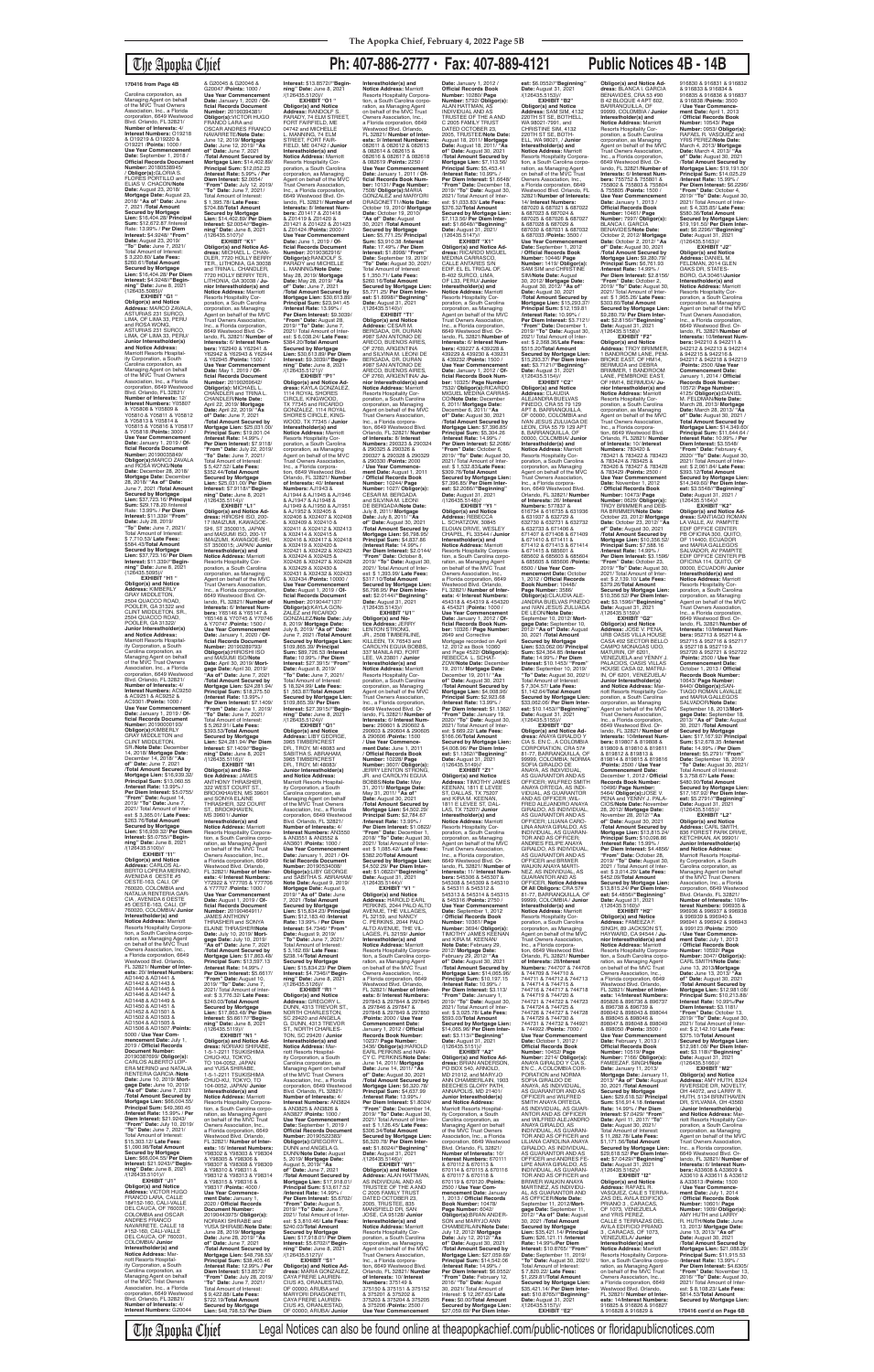\$21,088.29/ **Per Diem Interest:** \$4.6305//**"Beginning"<br><b>Date:** August 31, 2021<br>/(126435.5167)//

## The Apopka Chief **Ph: 407-886-2777 • Fax: 407-889-4121 Public Notices 4B - 14B**

**EXHIBIT "N2" Obligor(s) and Notice Address:** PAMELA LYNN SIMPSON, AS INDIVIDUAL AS GUARANTOR AND AS TRUSTEE OF THE JAMES EDWARD SIMPSON LIV-ING TRUST DATED JANU-ARY 10, 2013, TRUSTEE, 1520 OLD IVY DRIVE, SPRINGFIELD, IL 62711,<br>and JAMES EDWARD<br>SIMPSON, AS INDIVIDUAL, AS GUARANTOR AND AS TRUSTEE OF THE JAMES EDWARD SIMPSON LIVING<br>TRUST DATED JANUARY<br>10, 2013, TRUSTEE, 1520<br>OLD IVY DRIVE, SPRING-FIELD, IL 62711, / **Junior Interestholder(s) and Notice Address:** Marriott Resorts Hospitality Corpora-tion, a South Carolina corporation, as Managing Agent on behalf of the MVC Trust Owners Association, Inc. a Florida corporation, 6649 Westwood Blvd. Orlando, FL 32821/ **Number of Interests:** 14/ **Interest Numbers:** 888425 & 888426 & 888427 & A15532 & A15533 & A15534 & A15535 & A15536 & A15537 & A15538 & A56827 & A56828 & A56829 & A56830 /**Points:** 3500 / **Use Year Commencement Date:** January 1, 2014 / **Official Records Book Number:** 10592/ **Page Number:** 6177/ **Obligor(s):** PAMELA LYNN SIMPSON, AS,INDIVIDUAL, AS GUAR-ANTOR AND AS TRUSTEE OF THE JAMES EDWARD<br>SIMPSON LIVING TRUST<br>DATED JANUARY 10, 2013, TRUSTEE and JAMES EDWARD SIMPSON, AS INDIVIDUAL, AS GUARAN-TOR AND AS TRUSTEE OF THE JAMES EDWARD<br>SIMPSON LIVING TRUST<br>DATED JANUARY 10, 2013, TRUSTEE/**Note Date:** May 31, 2013/ **Mortgage Date:** May 31, 2013/ **"As of" Date:** August 30, 2021 /**Total Amount Secured by Mortgage Lien:** \$18,562.19/ **Principal Sum:** \$15,023.42 /**Interest Rate:** 10.99% / Per Diem Interest: \$4.5863 **"From" Date:** January 1, 2020/ **"To" Date:** August 30, 2021/ Total Amount of Interest: \$ 2,783.94/ **Late Fees:** \$504.83/**Total Amount Secured by Mortgage Lien:** \$18,562.19/ **Per Diem Inter-est:** \$4.5863//**"Beginning" Date:** August 31, 2021 /(126435.5169)// **EXHIBIT "O2"**

**Obligor(s) and Notice Address:** CLAUDETTE VASSELL, COMETTE 37 SUN VALLEY, WARWICK OF WK02, BERMUDA / **Junior Interestholder(s) and Notice Address:** Marriott Resorts Hospitality Corpora-tion, a South Carolina corporation, as Managing Agent on behalf of the MVC Trust Owners Association, Inc. a Florida corporation, 6649 Westwood Blvd. Orlando, FL 32821/ **Number of Interests:** 4/ **Interest Numbers:** A78234 & A78235 & A78236 & A78237 /**Points:** 1000 / **Use Year Commencement Date:** January 1, 2014 / **Official Records Book Number:** 10618/ **Page Number:** 0816/ **Obligor(s):** CLAUDETTE VASSELL/ **Note Date:** July 17, 2013/ **Mortgage Date:** July 17, 2013/ **"As of" Date:** August 30, 2021 /**Total Amount Secured by Mortgage Lien:** \$7,908.46/ **Principal Sum:** \$5,732.48 /**Interest Rate:** 14.99% / **Per Diem Interest:** \$2.3869/ **"From" Date:** September 17, 2019/ **"To" Date:** August 30, 2021/ Total Amount of Interest: \$ 1,701.96/ **Late Fees:** \$224.02/**Total Amount Secured by Mortgage Lien:** \$7,908.46/**Per Diem Interest:** \$2.3869//**"Beginning" Date:** August 31, 2021 /(126435.5170)// **EXHIBIT "P2" Obligor(s) and Notice Ad-dress:** DENNIS B. HARRI-SON, 5412 W MOORFIELD DR, HERRIMAN, UT 84096 and JANET J. HARRISON, 107 LONGBRIDGE DR, CARY, NC 27518 / **Junior Interestholder(s) and Notice Address:** Marriott Resorts Hospitality Cor-poration, a South Carolina corporation, as Managing Agent on behalf of the MVC Trust Owners Association, Inc., a Florida corpora-tion, 6649 Westwood Blvd. Orlando, FL 32821/ **Number of Interests:** 14/**Inter-est Numbers:** B38035 & B38036 & B38037 & B38038 & B38039 & B38040 & B38041 & B38042 & B38043 & B38044 & B38045 & B38046 & B38047 & B38048 /**Points:** 3500 / **Use Year Commencement Date:** September 1, 2013 / Officia **Records Book Number:** 10629/ **Page Number:** 9471/ **Obligor(s):**DENNIS B. HARRISON and JANET J. HARRISON/**Note Date:** August 14, 2013/ **Mortgage Date:** August 14, 2013/ **"As of" Date:** August 30, 2021 /**Total Amount Secured by Mortgage Lien:** \$15,802.77/ **Principal Sum:** \$12,641.68 /**Interest Rate:** 10.99%/**Per Diem Interest:** \$3.8592/ **"From" Date:** December 14, 2019/ **"To" Date:** August 30, 2021/ Total Amount of Inter-est: \$ 2,412.09/ **Late Fees:** \$499.00/**Total Amount Secured by Mortgage Lien:** \$15,802.77/ **Per Diem Inter-est:** \$3.8592//**"Beginning" Date:** August 31, 2021 /(126435.5172)// **EXHIBIT "Q2" Obligor(s) and Notice<br>Address: MARIA DE LA Address:** MARIA DE LA<br>LUZ RUIZ, PLAZA DEL<br>CLAUSTRO 4014 LO<br>BARNECHEA, SANTIAGO, OF 00000, CHILE/**Junior Interestholder(s) and Notice Address:** Marriott Resorts Hospitality Cor-poration, a South Carolina corporation, as Managing Agent on behalf of the MVC Trust Owners Association, Inc., a Florida corporation 6649 Westwood Blvd. Or-lando, FL 32821/ **Number of Interests:** 5/ **Interest Numbers:** B55322 & B55323 & B55324 & B55325 & B55326 /**Points:** 1250 / **Use Year Commencement Date:** January 1, 2014 / **Official Records Book Number:** 10636/**Page Number:** 8297/ **Obligor(s):**MARIA DE LA LUZ RUIZ/**Note Date:** August 28, 2013/ **Mortgage Date:** August 28, 2013/ **"As of" Date:** August 30, 2021 /**Total Amount Secured by Mortgage Lien:** \$10,095.02/ **Principal Sum:** \$7,375.46 /**Interest Rate:** 15.99% / **Per Diem Interest:** \$3.2759/ **"From" Date:** October 28, 2019/ **"To" Date:** August 30, 2021/ Total Amount of Interest: \$ 2, 201.39/**Late Fees:** \$268.17/**TotaI Amount Secured by Mortgage Lien:** \$10,095.02/**Per Diem Interest:** \$3.2759//**"Beginning" Date:** August 31, 2021

/(126435.5173)// **EXHIBIT "R2" Obligor(s) and Notice Address:** ERIKA CORO-MOTO CASTILLO, 11048 NW 72nd TERRACE, DORAL, FL 33178/ **Junior Interestholder(s) and Notice Address:** Marriott Resorts Hospitality Corpora-tion, a South Carolina coipo-ration, as Managing Agent on behalf of the MVC Trust Owners Association, Inc., a Florida corporation, 6649 Westwood Blvd. Orlando, FL 32821/ **Number of Inter-ests:** 16/ **Interest Numbers:** B75727 & B75728 & B75729 & B75730 & B75731 & B75732 & B75733 & B75734 & B75735 & B75736 & B75737 & B75738 & B75739 & B75740 & B75741 & B75742 /**Points:** 4000 / **Use Year Commencement Date:** lanuary 1, 2014 / **Official Records Book Num-<br><b>ber:** 10651/**Page Number:**<br>9015/ **Obligor(s):**ERIKA<br>COROMOTO CASTILLO/ **Note Date: September** 30, 2013/ **Mortgage Date:** September 30, 2013/ **"As of" Date:** August 30, 2021 /**Total Amount Secured by Mortgage Lien:** \$22,228.19/ **Principal Sum:** \$18,068.60 /**Interest Rate:** 10.99% / **Per Diem Interest:** \$5.5159/ **"From" Date:** January 1, 2020/ **"To" Date:** August 30, 2021/ Total Amount of Interest: \$ 3,348.14/ **Late Fees:** \$561.45/**Total Amount Secured by Mortgage Lien:** \$22,228.19/**Per Diem Inter-est:** \$5.5159//**"Beginning" Date:** August 31, 2021 /(126435.5174)//<br>**FXHIBIT** "S2" **EXHIBIT "S2" Obligor(s) and Notice Address:** VICKI L. KORN, 167 LAKESIDE DRIVE APT 1517, ST CHARLES, IL 60174/ **Junior Interestholder(s) and Notice Address:** Marriott Resorts Hospital-ity Corporation, a South Carolina coiporation, as Managing Agent on behalf of the MVC Trust Owners Association, Inc., a Florida corporation, 6649 Westwood Blvd. Orlando, FL 32821/ **Number of Interests:** 6/ **Interest Numbers:** C14149 & C14221 & C14222 & C14223 & C14224 & C14225 /**Points:** 1500 / **Use Year Commencement Date:** January 1, 2014 / **Official Records Book Number:** 10659/ **Page Number:** 8961/ **Obligor(s):** VICKI L. KORN/**Note Date:** October 9, 2013/ **Mortgage Date:** October 9, 2013/ **"As of" Date:** August 30, 2021 /**Total Amount Secured by Mortgage Lien:** \$10,753.52/ **Principal Sum:** \$8,290.67 /**Interest Rate:** 13.99% / **Per Diem Interest:** \$3.2218/ **"From" Date:** January 9, 2020/ **"To" Date:** August 30, 2021/ Total Amount of Inter-est: \$ 1,929.94/ **Late Fees:** \$282.91/**Total Amount Secured by Mortgage Lien:** \$10,753.52/**Per Diem Inter-est:** \$3.2218//**"Beginning" Date:** August 31, 2021 /(126435.5176)// **EXHIBIT "T2" Obligor(s) and Notice Address:** PAUL M. PIPER-SBURGH, 303 CHELTEN PARKWAY, CHERRY HILL, NJ 08034 and ANGELA PIPERSBURGH, 303 CHEL-TEN PARKWAY, CHERRY HILL, NJ 08034/ **Junior Interestholder(s) and<br>
Notice Address:** Marriot **Notice Address:** Marriott<br>Resorts Hospitality Cor-<br>poration, a South Carolina corporation, as Managing Agent on behalf of the MVC Trust Owners Association, Inc., a Florida corporation, 6649 Westwood Blvd. Or-lando, FL 32821/**Number of Interests:** 6/ **Interest Numbers:** 447613 & 447614 & 447615 & 447616 & 447617 & 447618 /**Points:** 1500 / **Use Year Commencement Date:** January 1, 2014 / **Of-ficial Records Book Number: 10657/ Page Number:<br>9417/ <b>Obligor(s):**PAUL<br>M. PIPERSBURGH and<br>ANGELA PIPERSBURGH/<br>**Note Date:** October 8, 2013/ **Mortgage Date:** October 8, 2013/ **"As of" Date:** August 30, 2021 /**Total Amount Secured by Mortgage Lien:** \$11,801.72/ **Principal Sum:** \$8,849.82/**Interest Rate:** 13.99%/**Per Diem Interest:** \$3.4391/**"From" Date:** October 8, 2019/ **"To" Date:** August 30, 2021/ Total Amount of Interest: \$ 2,379.82/ **Late Fees:** \$322.08/**Total Amoun Secured by Mortgage Lien:** \$11,801.72/ **Per Diem Interest:** \$3.4391//**"Beginning"<br><b>Date:** August 31, 2021<br>/(126435.5177)//<br>**EXHIBIT "U2" Obligor(s) and Notice Address:** REBECCA L. SCHATZOW, 30845 ELOIAN DRIVE, WESLEY CHAPEL, FL 33545/ **Junior Interestholder(s) and Notice Address:** Marriott Resorts Hospitality Corporation, a South Carolina corporation, as Managing Agent on behalf of the MVC Trust Owners Association, Inc., a Florida corporation, 6649 Westwood Blvd. Orlando, FL 32821/**Number of Interests:** 4/**Interest Num-bers:** C58533 & C58534 & C58535 & C58536 /**Points:** 1000 / **Use Year Commencement Date:** January 1, 2014 / **Official Records Book Number:** 10687/**Page Number:** 8767/ **Obligor(s):** REBECCA L. SCHATZOW/ **Note Date:** December 17, 2013/ **Mortgage Date:** December 17, 2013/ **"As of" Date:** August 30, 2021 /**Total Amount Secured by Mortgage Lien:** \$11,688.54/ **Principal Sum:** \$9,099.53 /**Interest Rate:** 14.49% / **Per Diem Interest:** \$3.6626/ **"From" Date:** January 17, 2020/ **"To" Date:** August 30, 2021/ Total Amount of Interest: \$ 2,164.59/ **Late Fees:** \$174.42/**Total Amount Secured by Mortgage Lien:** \$11,688.54/ **Per Diem Inter-est:** \$3.6626//**"Beginning" Date:** August 31, 2021 /(126435.5178)// **EXHIBIT "V2" Obligor(s) and Notice<br><b>Address:** FERNANDO DE<br>LOS SANTOS ANAYA, GA-<br>LEANA 465 COL. CENTRO, SAN LUIS POTOSI, SL 78000, MEXICO and MARIA DEL PILAR MARTINEZ<br>BAZUA, GALEANA 465 COL<br>CENTRO, SAN LUIS PO-<br>TOSI, SL 78000, MEXICO/ **Junior Interestholder(s) and Notice Address:**<br>Marriott Resorts Hospital-<br>ity Corporation, a South trolina corporation, as Managing Agent on behalf of the MVC Trust Owners Association, Inc., a Florida corporation, 6649 Westwood Blvd. Orlando, FL 32821/ **Number of Interests:** 32/ **Interest Numbers:** C10511 & C10512 & C10513 & C10514 & C10515 & C10516 & C10517 & C10518 & C10519 & C10520 & C10521 & C10522 & C10523 & C10524 & C10525 & C10526 & C10527 &

/**Total Amount Secured by Mortgage Lien:** \$13,070.12/ **Principal Sum:** \$9,903.48 /**Interest Rate:** 13.99% / **Per Diem Interest:** \$3.8486/ **"From" Date:** October 25, 2019/ **"To" Date:** August 30, 2021/ Total Amount of Inter-est: \$ 2,597.86/ **Late Fees:** \$318.78/**Total Amount Secured by Mortgage Lien:** \$13,070.12/**Per Diem Inter-est:** \$3.8486//**"Beginning" Date:** August 31, 2021<br>/(126435.5194)// **EXHIBIT "J3" Obligor(s) and Notice Address:** LOIS JEANNE MACLEAN, 386 CORAL DE TIERRA ROAD, SA-LINAS, CA 93908/ **Junior Interestholder(s) and Notice Address:** Marriott Resorts Hospitality Cor-poration, a South Carolina corporation, as Managing Agent on behalf of the MVC Trust Owners Association,<br>Inc., a Florida corpora-<br>tion, 6649 Westwood Blvd.<br>Orlando, FL 32821/**Number of Interests:** 4/**Inter-est Numbers:** G57729 & G57730 & G57731 & G57732 /**Points:** 1000 / **Use Year Commencement Date:** January 1, 2015 / **Official Records Book Number:** 10864/ **Page Number:** 4051/ **Obligor(s):** LOIS JEANNE MACLEAN/ **Note Date:** December 17, 2014/ **Mortgage Date:** December 17, 2014/ **"As of" Date:** August 30, 2021 /**Total Amount Secured by Mortgage Lien:** \$8,028.24/ **Principal Sum:** \$6,160.77 /**Interest Rate:** 13.99%/**Per Diem Interest:** \$2.3941/ **"From" Date:** January 17, 2020/ **"To" Date:** August 30, 2021/ Total Amount of Inter-est: \$ 1,414.93/ **Late Fees:** \$202.54/**Total Amount Secured by Mortgage Lien:** \$8,028.24/ **Per Diem Interest:** \$2.3941//**"Beginning"<br><b>Date:** August 31, 2021<br>/(126435.5195)//<br>**EXHIBIT "K3" Obligor(s) and Notice Address:** WANDA V. DU-VALL, 22 PIERCE DRIVE, NOVATO, CA 94947/ **Junior Interestholder(s) and Notice Address:** Marriott Resorts Hospitality Cor-poration, a South Carolina corporation, as Managing Agent on behalf of the MVC Trust Owners Association, Inc., a Florida corporation, 6649 Westwood Blvd. Or-lando, FL 32821/ **Number of Interests:** 4/**Interest Num-bers:** G58415 & G58416 & G58417 & G58418 /**Points:** 1000 / **Use Year Commencement Date:** January 1, 2016 / **Official Records Book Number:** 10902/ **Page Number:** 2428/ **Obligor(s):**WANDA V. DUVALL/**Note Date:** January 22, 2015/ **Mortgage Date:** January 22, 2015/ **"As of" Date:** August 30, 2021 /**Total Amount Secured by Mortgage Lien:** \$9,957.29/ **Principal Sum:** \$7,665.75 /**Interest Rate:** 13.99% / **Per Diem Interest:** \$2,979/ **"From" Date:** December 22, 2019/ **"To" Date:** August 30, 2021/ Total Amount of Inter-est: \$ 1,838.05/ **Late Fees:** \$203.49/**Total Amount Secured by Mortgage Lien:** \$9,957.29/ **Per Diem Inter-est:** \$2.979//**"Beginning" Date:** August 31, 2021 /(126435.5196)// **EXHIBIT "L3" Obligor(s) and Notice Address:** VERONICA MCFARLANE, 1038 OCEAN AVENUE #A 41, BROOK-LYN, NY 11226/ **Junior Interestholder(s) and Notice Address:** Marriott Resorts Hospitality Corpora-tion, a South Carolina corpo-ration, as Managing Agent on behalf of the MVC Trust Owners Association, Inc., a Florida corporation, 6649 Westwood Blvd. Orlando, FL<br>32821/**Number of Interests:**<br>10/ **Interest Numbers:**<br>383734 & 383735 & 419629

C10528 & C10529 & C10530 & C10641 & C10642 & C10643 & C10644 & C10645 & C10646 & C10647 & C10648 & C10649 & C10650 & C10651 & C10652 /**Points:** 8000 / Use Year Commencement<br>
Date: January 1, 2014 /<br> **Official Records Book<br>
Number: 10687/ Page<br>
Number: 9218/ Obligor(s):<br>
FERNANDO DE LOS SAN-<br>
FERNANDO DE LOS SAN-<br>
TOS ANAYA and MARIA** DEL PILAR MARTINEZ BA-ZUA/**Note Date:** December 18, 2013/ **Mortgage Date:** December 18, 2013/ **"As of" Date:** August 30, 2021 /**Total Amount Secured by Mortgage Lien:** \$56,024.39/ **Principal Sum:** \$42,276.30 /**Interest Rate:** 14.99% / **Per Diem Interest:** \$17.6034/ **"From" Date:** October 18, 2019/ **"To" Date:** August 30, 2021/ Total Amount of Inter-est: \$ 12,005.43/ **Late Fees:** \$1,492.66/**Total Amount Secured by Mortgage Lien:** \$56,024.39/ **Per Diem Interest:** \$17.6034//**"Beginning" Date:** August 31, 2021 /(126435.5179)// **EXHIBIT "W2" Obligor(s) and Notice Address:** FLOR QUESADA LASTIRI, DARWIN 99 DPTO 1 COL ANZURES, MEXICO, DF 11590, MEXICO / **Junior Interestholder(s) and Notice Address:** Marriott Resorts Hospitality Corporation, a South Carolina corporation, as Managing Agent on behalf of the MVC Trust Owners Association, Inc., a Florida corporation, 6649 Westwood Blvd. Orlando, FL 32821/ **Number of Interests:** 14/ **Interest Numbers:** D12143 & D12144 & D12145 & D12146 & E20549 & E20550 & E20551 & E20552 & E20601 & E20602 & E20603 & E20604 & E20605 & E20606 /**Points:** 3500 / **Use Year Commencement Date:** June 1, 2014 / **Official Records Book Number:** 10767/ **Page Number:** 4234/ **Obligor(s):**FLOR QUESADA LASTIRI/**Note Date:** May 30, 2014/ **Mortgage Date:** May 30, 2014/ **"As of" Date:** August 30, 2021 /**Total Amount Secured by Mortgage Lien:** \$26,994.35/ **Principal Sum:** \$20,421.37 /**Interest Rate:** 14.99% / **Per Diem Interest:** \$8.5032/ **"From" Date:** November 1, 2019/ **"To" Date:** August 30, 2021/ Total Amount of Interest: \$ 5,680.17/ **Late Fees:** \$642.81/**Total Amount Secured by Mortgage Lien:** \$26,994.35/ **Per Diem Interest:** \$8.5032//**"Begin-ning" Date:** August 31,2021 /(126435.5181)// **EXHIBIT "X2" Obligor(s) and Notice Obligor(s) and Notice<br>Address: EQUITY LANE** L.L.C., A NEVADA LIMITED LIABILITY CORPORATION, LIMITED LIABILITY COM-PANY, 4628 GOLF CREEK ROAD, TOLEDO, OH 43623 and TEALE LANEY, AS IN-DIVIDUAL, AS PRESIDENT,<br>AS GUARANTOR AND AS<br>MANAGING MEMBER,<br>4628 GOLF CREEK ROAD, TOLEDO, OH 43623 / **Junior Interestholder(s) and Notice Address:** Marriott<br>Resorts Hospitality Corpora-<br>tion, a South Carolina corporation, as Managing Agent on behalf of the MVC Trust Owners Association, Inc., a Florida corporation, 6649 Westwood Blvd. Orlando, FL 32821/ **Number of Interests:** 14/ **Interest Numbers:** E32624 & E32625 & E32626 & E32627 & E32628 & E32629 & E32630 & E32631 & E32632 & E32633 & E32634 & E32635 & E32636 & E32637 /**Points:** 3500 / **Use Year Commencement Date:** October 1, 2014 / **Official Records Book Number:** 10818/ **Page Number:** 3278/ **ObIigor(s):** EQUITY LANE L.L.C., A NE-VADA LIMITED LIABILITY CORPORATION, LIMITED LIABILITY COMPANY and TEALE LANEY, AS INDI-VIDUAL, AS PRESIDENT, AS GUARANTOR AND AS MANAGING MEMBER/<br>Note Date: Sentember **Note Date:** September 19, 2014/**Mortgage Date:** September 19, 2014/ **"As of" Date:** August 30, 2021 /**Total Amount Secured by Mortgage Lien:** \$23,764.62/ **Principal Sum:** \$19,498.18 /**Interest Rate:** 10.99% / **Per Diem Interest:** \$5.9524/ **"From" Date:** January 19, 2020/ **"To" Date:** August 30, 2021/ Total Amount of Inter-est: \$ 3,505.91/ **Late Fees:** \$510.53/**Total Amount Secured by Mortgage Lien:** \$23,764.62/ **Per Diem Interest:** \$5.9524//**"Beginning" Date:** August 31, 2021<br>/(126435.5182)// **EXHIBIT "Y2" Obligor(s) and Notice Address:** CHUKWUMA E. OKOYE, 928 WESTLAND RIDGE ROAD, FAYETTE-VILLE, NC 28311/ **Junior Interestholder(s) and Notice Address:** Marriott Resorts Hospitality Corporation, a South Carolina corporation, as Managing Agent on behalf of the MVC Trust Owners Association, Inc., a Florida corporation, 6649 Westwood Blvd. Orlando, FL 32821/ **Number of Interests:** 4/ **Interest Numbers:** E50212 & E50213 & E50214 & E50215 /**Points:** 1000 / **Use Year Commencement Date:** January 1, 2015 / **Of-ficial Records Book Number:** 10804/ **Page Number:** 2854/ **Obligor(s):**CHUKWU-MA E. OKOYE/**Note Date:** August 4, 2014/ **Mortgage Date:** August 4, 2014/ **"As of" Date:** August 30, 2021 /**Total Amount Secured by Mortgage Lien:** \$9,143.67/ **Principal Sum:** \$7,041.88 /**Interest Rate:** 13.99% / **Per Diem Interest:** \$2.7366/ **"From" Date:** January 4, 2020/ **"To" Date:** August 30, 2021/ Total Amount of Inter-est: \$ 1,652.86/ **Late Fees:** \$198.93/**Total Amount Secured by Mortgage Lien:** \$9,143.67/ **Per Diem Interest:** \$2.7366//**"Beginning" Date:** August 31, 2021 /(126435.5183)// **EXHIBIT "Z2" Obligor(s) and Notice Address:** PETER D. CRUZ-ALVERIO, CALLE PUERTO ESCONDIDO #316 VILLAS DE PLAN BONITO CABO, CABO ROJO, PR 00623 and ALEIDA DELGADO-CRUZ, PO BOX 6469, MAYA-GUEZ, PR 00681/ **Junior Interestholder(s) and Notice Address:** Marriott<br>Resorts Hospitality Cor-<br>poration, a South Carolina corporation, as Managing Agent on behalf of the MVC Trust Owners Association, Inc., a Florida corporation, 6649 Westwood Blvd. Or-lando, FL 32821/ **Number of Interests:** 6/ **Interest Numbers:** E63841 & E63842 & E63843 & E63844 & E63845 & E63846 /**Points:** 1500 / **Use Year Commencement Date:** July 1, 2014 / **Official Records Book Number:** 10776/ **Page Number:** 6117/ **ObIigor(s):**PETER D. CRUZ-ALVERIO and ALEIDA DELGADO-CRUZ/ **Note Date:** June 19, 2014/ **Mortgage Date:** June 19, 2014/ **"As of" Date:** August 30, 2021 /**Total Amount Secured by Mortgage Lien:** \$13,234.56/ **Principal Sum:** \$10,114.01 /**Interest Rate:** 13.99%/**Per Diem Interest:** \$3.9304/ **"From" Date:** November 19, 2019/ **"To" Date:** August 30, 2021/ Total Amount of Interest: \$ 2,554.71/ **Late Fees:** \$315.84/**Total Amount Secured by Mortgage Lien:** \$13,234.56/ **Per Diem Interest:** \$3.9304//**"Beginning" Date:** August 31, 2021<br>/(126435.5184)// **EXHIBIT "A3" Obligor(s) and Notice Address:** HARLAN WAX, 5000 PRESTWICK DRIVE, FAIRFAX, VA 22030 and DEBORAH J. WAX, 5000 PRESTWICK DRIVE, FAIRFAX, VA 22030/ **Junior Interestholder(s) and Notice Address:** Marriott Resorts Hospitality Cor-poration, a South Carolina corporation, as Managing Agent on behalf of the MVC Trust Owners Association, Inc., a Florida corporation, 6649 Westwood Blvd. Orlando, FL 32821/ **Number of Interests:** 10/ **Interest Numbers:** E73519 & E80031 & E80032 & E80033 & E80034 & E80035 & E80036 & E80037 & E80038 & E80039 /**Points:** 2500 / **Use Year Commencement Date:** January 1, 2015 / **Official Records Book Number:** 10770/ **Page Number:** 4260/ **Obligor(s):** HARLAN WAX and DEBO-RAH J. WAX/**Note Date:** June 3, 2014/ **Mortgage Date:** June 3, 2014/ **"As of" Date:** August 30, 2021 /**Total Amount Secured by Mortgage Lien:** \$18,384.21/ **Principal Sum:** \$14,403.41 /**Interest Rate:** 12.99% / **Per Diem Interest:** \$5.1972/ **"From" Date:** December 3, 2019/ **"To" Date:** August 30, 2021/ Total Amount of Interest: \$ 3,305.40/ **Late Fees:** \$425.40/**Total Amount Secured by Mortgage Lien:** \$18,384.21/ **Per Diem Interest:** \$5.1972//**"Beginning" Date:** August 31, 2021 /(126435.5185)// **EXHIBIT "B3" Obligor(s) and Notice Address:** JILL SHELLMER-BUNKER, 527 WALPOLE ST, NORWOOD, MA 02062- 1736 and ROBERT JAMES BUNKER, 43 SOUTH ST, FOXBORO, MA 02035/ **Ju-nior Interestholder(s) and Notice Address:** Marriott Resorts Hospitality Corporation, a South Carolina corporation, as Managing Agent on behalf of the MVC Trust Owners Association, Inc., a Florida corporation, 6649 Westwood Blvd. Orlando, FL 32821/ **Number of Interests:** 6/**Interest Num-bers:** E95050 & E95051 & E95052 & E95101 & E95102 & E95103 /**Points:** 1500 / **Use Year Commencement Date:** October 1, 2014/ **Official Records Book Number:** 10812/**Page Number:** 3094/**Obligor(s):** JILL SHELLMER-BUNKER and ROBERT JAMES BUN-KER/**Note Date:** September 10, 2014/ **Mortgage Date:** September 10, 2014/ **"As of" Date:** August 30, 2021 /**Total Amount Secured by Mortgage Lien:** \$14,395.55/ **Principal Sum:** \$10,827.76 /**Interest Rate:** 13.99% / **Per Diem Interest:** \$4.2078/ **"From" Date:** October 10, 2019/ **"To" Date:** August 30, 2021/ Total Amount of Inter-<br>est: \$ 2,903.34/ Late Fees:<br>\$414.45/Total Amount<br>Secured by Mortgage Lien:<br>\$14,395.55/Per Diem Inter-<br>est: \$4.2078/"Beginning"<br>Date: August 31, 2021 /(126435.5186)// **EXHIBIT "C3" Obligor(s) and Notice Ad-dress:** DARLENE DAVEN-PORT, 17311 104TH AVE, JAMAICA, NY 11433-1307 and DEREK DAVENPORT, 9160 193RD ST# 6D, HOLLIS, NY 11423 / **Junior Interestholder(s) and Notice Address:** Marriott Resorts Hospitality Corporation, a South Carolina corpo ration, as Managing Agent on behalf of the MVC Trust Owners Association, Inc., a Florida corporation, 6649 Westwood Blvd. Orlando, FL 32821/ **Number of Interests:** 4/ **Interest Numbers:** F12710 & F12711 & F12712 & F12713 /**Points:** 1000 / **Use Year Commencement Date:** January 1, 2015 / **Official Records Book Number:** 10814/ **Page Number:** 6062/ **Obligor(s):** DARLENE DAVENPORT and DEREK DAVENPORT/ **Note Date:** September 2, 2014/ **Mortgage Date:** September 2, 2014/ **"As of" Date:** August 30, 2021 /**Total Amount Secured by Mortgage Lien:** \$9,733.80/ **Principal Sum:** \$7,279.04 /**Interest Rate:** 13.99% / **Per Diem Interest:** \$2.8287/ **"From" Date:** October 2, 2019/ **"To" Date:** August 30, 2021/ Total Amount of Inter-est: \$ 1,974.42/ **Late Fees:** \$230.34/**TotaI Amount Secured by Mortgage Lien:** \$9,733.80/**Per Diem Interest:** \$2.8287//**"Beginning" Date:** August 31, 2021<br>/(126435.5187)// **EXHIBIT "D3" Obligor(s) and Notice Address:** TIMOTHY WAR-REN, P.O. BOX 882,4910 OXBOW CIRCLE WEST, FULSHEAR, TX 77441 and JACQUELINE WAR-REN, P.O. BOX 882,4910 OXBOW CIRCLE WEST, FULSHEAR, TX 77441/ **Junior Interestholder(s) and Notice Address:** Marriott Resorts Hospital ity Corporation, a South Carolina corporation, as Managing Agent on behalf of the MVC Trust Owners Association, Inc., a Florida corporation, 6649 Westwood Blvd. Orlando, FL 32821/ **Number of Interests:** 6/ **Interest Numbers:** F22414 & F22415 & F22416 & F22417 & F22418 & F22419/**Points:** 1500/**Use Year Commence-ment Date:** January 1, 2015 / **Official Records Book Number:** 10789/ **Page Number:** 3366/ **Obligor(s):** TIMOTHY WARREN and JACQUELINE WARREN/ **Note Date:** July 14, 2014/ **Mortgage Date:** July 14, 2014/ **"As of" Date:** August 30, 2021 /**Total Amount Secured by Mortgage Lien:** \$14,339.65/**Principal Sum:** \$10,850.03 /**Interest Rate:** 13.99% / **Per Diem Interest:** \$4.2164/ **"From" Date:** October 14, 2019/ **"To" Date:** August 30, 2021/ Total Amount of Interest: \$ 2,892.46/ **Late Fees:** \$347.16/**Total Amount Secured by Mortgage Lien:** \$14,339.65/**Per Diem Inter-est:** \$4.2164//**"Beginning" Date:** August 31, 2021 /(126435.5188)// **EXHIBIT "E3" Obligor(s) and Notice Address:** KENNETH R. BOS-TICK JR., 47 BRANFORD

ST, MANCHESTER, CT 06040-4309 and FAITH A. BOSTICK, 47 BRANFORD ST, MANCHESTER, CT 06040-4309 / **Junior Interestholder(s) and Notice Address:** Marriott Resorts Hospitality Cor-poration, a South Carolina corporation, as Managing Agent on behalf of the MVC Trust Owners Association, Inc., a Florida corporation, 6649 Westwood Blvd. Orlando, FL 32821/**Number of Interests:** 6/**Interest Numbers:** F62148 &F62149 & F62150 & F62151 & F62152 & F62201 /**Points:** 1500 / **Use Year Commencement Date: January<br>1 2015 / Official Records** 1, 2015 / **Official Records Book Number:** 10811/**Page Number:** 1093/ **Obligor(s):** KENNETH R. BOSTICK JR. and FAITH A. BOSTICK/ **Note Date:** September 9, 2014/ **Mortgage Date:** September 9, 2014/ **"As of" Date:** August 30, 2021 /**Total Amount Secured by Mortgage Lien:** \$13,336.37/ **Principal Sum:** \$10,372.19/ **Interest Rate:** 13.99% / **Per Diem Interest:** \$4.0307/ **"From" Date:** January 9, 2020/ **"To" Date:** August 30, 2021/ Total Amount of Inter-est: \$ 2,414.36/ **Late Fees:** \$299.82/**Total Amount Secured by Mortgage Lien:** \$13,336.37/ **Per Diem Inter-est:** \$4.0307//**"Beginning" Date:** August 31, 2021<br>/(126435.5190)// **EXHIBIT "F3" Obligor(s) and Notice Ad-dress:** LAKEISHA KENETI, 101 MISTY RIDGE LANE, SUFFOLK, VA 23434/ **Junior Interestholder(s) and Notice Address:** Marriott Resorts Hospitality Cor-poration, a South Carolina corporation, as Managing Agent on behalf of the MVC<br>Trust Owners Association, Trust Owners Association,<br>Inc., a Florida corpora-<br>tion, 6649 Westwood Blvd.<br>Orlando, FL 32821/**Number of Interests:** 10/ **Interest Numbers:** F87115 & F87116 & F87117 & F87118 & F87119 & F87120 & F87121 & F87122 & F87123 & F87124 /**Points:** 2500 / **Use Year Commencement Date:** October 1, 2014 / **Official Records Book Number:** 10814/ **Page Number:** 5647/ **Obligor(s):** LAKEISHA KENETI/**Note Date:** September 11, 2014/**Mortgage Date:** September 11, 2014/ **"As of" Date:** August 30, 2021 /**Total Amount Secured by Mortgage Lien:** \$19,042.29/ **Principal Sum:** \$14,681.41 /**Interest Rate:** 12.99% / **Per Diem Interest:** \$5.2975/ **"From" Date:** October 11, 2019/ **"To" Date:** August 30, 2021/ Total Amount of Inter-est: \$ 3,649.98/ **Late Fees:** \$460.90/**TotaI Amount Secured by Mortgage Lien:** \$19,042.29/**Per Diem Inter-est:** \$5.2975//**"Beginning" Date:** August 31, 2021 /(126435.5191)// **EXHIBIT "G3" Obligor(s) and Notice Address:** JAMES C. NIX, 1705 UHLAND DR, LEANDER,<br>TX 78641-4201 / **Junior**<br>**Interestholder(s) and Notice Address:** Marriott Resorts Hospitality Corporation, a South Carolina corporation, as Managing Agent on behalf of the MVC Trust Owners Association, Inc., a Florida corporation, 6649 Westwood Blvd. Orlando, FL 32821/ **Number of Inter-ests:** 26/ **Interest Numbers:** F88050 & F88051 & F88052 & F88101 & F88102 & F88103 & F88104 & F88105 & F88106 & F88107 & F88108 & F88109 & F88110 & F88111 & F88112 & F88113 & F88114 & F88115 & F88116 & F88117 & F88118& F88119 & F88120 & F88121 & F88122 &<br>F88123 / Points: 6500 / F88123 /**Points:** 6500 / **Use Year Commencement Date:** October 1, 2014 / **Of-ficial Records Book Number:** 10820/**Page Number:** 1313/ **Obligor(s):**JAMES C. NIX/**Note Date:** September 5, 2014/ **Mortgage Date:** September 5, 2014/ **"As of" Date:** August 30, 2021 /**Total Amount Secured by Mortgage Lien:** \$47,209.11/ **Principal Sum:** \$38,150.82 /**Interest Rate:** 10.99% / **Per Diem Interest:** \$11.6466/ **"From" Date:** November 5, 2019/ **"To" Date:** August 30, 2021/ Total Amount of Interest: \$ 7,733.30/ **Late Fees:** \$ 1,074.99/**Total Amount Secured by Mortgage Lien:** \$47,209.11/ **Per Diem Interest:** \$11.6466//**"Beginning" Date:** August 31, 2021 /(126435.5192)// **EXHIBIT "H3" Obligor(s) and Notice Address:** JASON MORRIS, 508 FARMERS ROAD, WILMINGTON, OH 45177 and CHERYL MORRIS,<br>508 FARMERS ROAD,<br>WILMINGTON, OH 45177 / **Junior Interestholder(s) and Notice Address:** Marriott Resorts Hospitality Corporation, a South Carolina corporation, as Managing Agent on behalf of the MVC Trust Owners Association, Inc., a Florida corporation, 6649 Westwood Blvd. Orlando, FL 32821/ **Number of Interests:** 6/ **Interest Num-bers:** F89203 & F89204 & F89205 & F89206 & F89207 & F89208 /**Points:** 1500 / **Use Year Commencement**<br> **Date:** December 1 2014 **Date:** December 1, 2014 / **Official Records Book Number:** 10847/ **Page Number:** 5152/ **Obligor(s):** JASON MORRIS and CHERYL MORRIS/**Note Date:** November 10, 2014/ **Mortgage Date:** November 10, 2014/ **"As of" Date:** August 30, 2021 /**Total Amount Secured by Mortgage Lien:** \$14,517.15/ **Principal Sum:** \$10,413.46/ **Interest Rate:** 13.99%/**Per Diem Interest:** \$4.0468/ **"From" Date:** October 10, 2019/ **"To" Date:** August 30, 2021/ Total Amount of Inter-<br>est: \$ 2.792.26/ Late Fees est: \$ 2,792.26/ **Late Fees:** \$1,061.43/**Total Amount Secured by Mortgage Lien:** \$14,517.15/ **Per Diem Interest:** \$4.0468//**"Beginning" Date:** August 31, 2021 /(126435.5193)//. **EXHIBIT "I3" Obligor(s) and Notice Address:** DEIDRIA C. TODD, 16308 DORMAN ROAD, LITHIA, FL 33547/ **Junior Interestholder(s) and Notice Address:** Marriott Resorts Hospitality Corporation, a South Carolina corporation, as<br>Managing Agent on behal Managing Agent on behalf<br>of the MVC Trust Owners<br>Association, Inc., a Florida<br>corporation, 6649 Westwood Blvd. Orlando, FL 32821/ **Number of Interests:** 6/**Interest Numbers:** 031011 & 031012 & 039344 & 039345 & 039346 & 039347 /**Points:** 1500 / **Use Year Commencement Date:** January 1, 2015 / **Official Records Book Number:** 10824/**Page Number:** 7457/ **Obligor(s):** DEIDRIA C. TODD/**Note Date:** September 25, 2014/ **Mortgage Date:** September 25, 2014/ **"As of" Date:** August 30, 2021 & 419630 & 419631 & 419632 & 419633 & 419634 lando, FL 32821/**Number of Interests:** 10/**Interest Num-**

& 419635 & 419636/**Points:** 2500/**Use Year Commence-ment Date:** January 1, 2016 / **Official Records Book Number:** 10942/ **Page Number:** 8296/ **Obligor(s):** VERONICA MCFARLANE/ **Note Date:** June 11, 2015/ **Mortgage Date:** June 11, 2015/ **"As of" Date:** August 30, 2021 /**Total Amount Secured by Mortgage Lien:** \$20,162.75/ **Principal Sum:** \$16,058.63 /**Interest Rate:** 12.99% / **Per Diem Interest:** \$5.7945/ **"From" Date:** January 11, 2020/ **"To" Date:** August 30, 2021/ Total Amount of Interest: \$ 3,459.30/ **Late Fees:** \$394.82/**Total Amount Secured by Mortgage Lien:** \$20,162.75/ **Per Diem Inter-est:** \$5.7945//**"Beginning" Date:** August 31, 2021 /(126435.5197)// **EXHIBIT "M3" Obligor(s) and Notice Address:** VINCENT O. IKPASA, 2 EMES ROAD, ERITH, OF DA8 3EL,<br>UNITED KINGDOM and<br>VIVIAN HANS, 2 EMES ROAD, ERITH, OF DA8 3EL, UNITED KINGDOM/ **Junior Interestholder(s) and Notice Address:**<br>Marriott Resorts Hospital-<br>ity Corporation, a South Carolina corporation, as Managing Agent on behalf of the MVC Trust Owners Association, Inc., a Florida corporation, 6649 Westwood Blvd. Orlando, FL 32821/ **Number of Interests:** 14/ **Interest Numbers:** H23334 & H23335 & H23336 & H23337 & H23338 & H23339 & H23340 & H23341 & H23342 & H23343 & H23344 & H23345 & H23346 & H23347 /**Points:** 3500 / **Use Year Commencement Date:** January 1, 2016 / **Of-ficial Records Book Number:** 10888/ **Page Number:** 6354/ **Obligor(s):** VINCENT O. IKPASA and VIVIAN HANS/**Note Date:** February 16, 2015/ **Mortgage Date:** February 16, 2015/ **"As of" Date:** August 30, 2021 /**Total Amount Secured by Mortgage Lien:** \$31,066.51/ **Principal Sum:** \$23,748.58 /**Interest Rate:** 13.99% / **Per Diem Interest:** \$9.229/ **"From" Date:** October 16, 2019/ **"To" Date:** August 30, 2021/ Total Amount of Inter<br>est: \$ 6,312.65/ Late Fees est: \$ 6,312.65/ **Late Fees:** \$755.28/**TotaI Amount Secured by Mortgage Lien:** \$31,066.51/ **Per Diem Interest:** \$9.229//**"Beginning" Date:** August 31, 2021 /(126435.5199)// **EXHIBIT "N3" Obligor(s) and Notice Address:** CARMITA A. COLEMAN, 19921 SOUTH EDINBURGH LANE, FRANKFORT IL 60423 **Junior Interestholder(s) and Notice Address:** Marriott Resorts Hospitality Corporation, a South Carolina<br>corporation, as Managing corporation, as Managing<br>Agent on behalf of the MVC<br>Trust Owners Association,<br>Inc., a Florida corporation, 6649 Westwood Blvd. Or-

## **bers:** F01916 &F01917 &

F01918 & F01919 & F84520 & F84521 & F84522 & F84523 & F84524 & F84525 /**Points:** 2500 / **Use Year Commencement Date:** August 1, 2015 / **Official Records Book Number:** 10949/ **Page Number:** 2457/ **Obligor(s):** CARMITA A. COLEMAN/**Note Date:** July 8, 2015/ **Mortgage Date:** July 8, 2015/ **"As of" Date:** August 30, 2021 /**Total Amount Secured by Mortgage Lien:** \$20,396.85/ **Principal Sum:** \$15,578.95 /**Interest Rate:** 15.99% / **Per Diem Interest:** \$6.9197/ **"From" Date:** January 8, 2020/ **"To" Date:** August 30, 2021/ Total Amount of Inter-est: \$ 4,151.80/ **Late Fees:** \$416.10/**Total Amount Secured by Mortgage Lien:** \$20,396.85/ **Per Diem Inter-est:** \$6.9197//**"Beginning" Date:** August 31, 2021 /(126435.5200)// **EXHIBIT "O3" Obligor(s) and Notice Address:** JOSHUA DAWES HARNDEN, 5208 SCOTTISH THISTLE<br>DRIVE, AUSTIN, TX 78739<br>and ASHLEA NICHOLE<br>HARNDEN, 5208 SCOT-TISH THISTLE DRIVE, AUSTIN, TX 78739/ **Junior Interestholder(s) and Notice Address:** Marriott Resorts Hospitality Corpora-tion, a South Carolina corporation, as Managing Agent on behalf of the MVC Trust On Denian University Contractors, Inc. a Florida corporation, 6649 Westwood Blvd. Orlando, FL 32821/**Number of Interests:** 6/**Interest Numbers:** G31324 & G31325 &G31326 & G31327 & G31328 & G31329/**Points:** 1500 / **Use Year Commencement Date:** May 1, 2015 / **Official Records Book Number:** 10915/ **Page Number:** 1371/ **Obligor(s):** JOSHUA DAWES HARNDEN and ASHLEA NICHOLE HARNDEN/**Note Date:** April 16, 2015/ **Mortgage Date:** April 16, 2015/ **"As of" Date:** August 30, 2021 /**Total Amount Secured by Mortgage Lien:** \$20,280.27/ **Principal Sum:** \$15,149.32 /**Interest Rate:** 14.49% / **Per Diem Interest:** \$6.0976/ **"From" Date:** August 16, 2019/ **"To" Date:** August 30, 2021/ Total Amount of Inter-est: \$ 4,542.79/ **Late Fees:** \$338.16/**Total Amount Secured by Mortgage Lien:** \$20,280.27/ **Per Diem Inter-est:** \$6.0976//**"Beginning" Date:** August 31, 2021 /(126435.5201)// **EXHIBIT "P3" Obligor(s) and Notice Address:** RICHARD A. FLOYD, 469-585 CHILDRENS ROAD, SUSANVILLE CA 96130 and GWEN E. FLOYD, 469-585 CHILDRENS ROAD, . SUSANVILLE CA 96130/ **Junior Interestholder(s) and Notice Address:** Marriott Resorts Hospitality Corporation, a South Carolina corporation, as Managing Agent on behalf of the MVC Trust Owners Association, Inc., a Florida corporation, 6649 Westwood Blvd. Orlando, FL 32821/ **Number of Interests:** 8/ **Interest Numbers:** H65228<br>& H65229 & H65230 &<br>H65231 & H65232 & H65233 & H65234 & H65235 /**Points:** 2000 / **Use Year Commencement Date:** January 1, 2016 / **Of-ficial Records Book Num-ber:** 10898/**Page Number:** 3527/ **Obligor(s):**RICHARD A. FLOYD and GWEN E. FLOYD/**Note Date:** March 5, 2015/ **Mortgage Date:** March 5, 2015/ **"As of" Date:** August 30, 2021 /**Total Amount Secured by Mortgage Lien:** \$17,084.55/ **Principal Sum:** \$13,286.07 /**Interest Rate:** 12.99% / **Per Diem Interest:** \$4.7941/ **"From" Date:** November 5, 2019/ **"To" Date:** August 30, 2021/ Total Amount of Interest: \$ 3,183.29/ **Late Fees:** \$365.19/**Total Amount Secured by Mortgage Lien:** \$17,084.55/ **Per Diem Inter-est:** \$4.7941//**"Beginning" Date:** August 31, 2021<br>/(126435.5203)// **EXHIBIT "Q3" Obligor(s) and Notice Address:** KISHMA K. FREDERICKS, 286 SOUTH STREET, APT 24K, NEW YORK, NY 10002 and ROBERT A. BERRY JR., 2429 W VISTA AVENUE, PHOENIX, AZ 85021/ **Junior Interestholder(s) and Notice Address:** Marriott Resorts Hospitality Corporation, a South Carolina corporation, as Managing Agent on behalf of the MVC Trust Owners Association, Inc., a Florida corporation, 6649 Westwood Blvd. Orlando, FL 32821/ **Number of Interests:** 6/ **Interest Num-bers:** H27522 & H27523 & H27524 & H27525 & H27526 & H27527 /**Points:** 1500 / **Use Year Commencement Date:** April 1, 2015 / **Official Records Book Number:** 10908/ **Page Number:** 1397/ **ObIigor(s):**KISHMA K. FREDERICKS and ROBERT A. BERRY JR./**Note Date:** March 31, 2015/ **Mortgage Date:** March 31, 2015/ **"As of" Date:** August 30, 2021 /**Total Amount Secured by Mortgage Lien:** \$15,125.46/ **Principal Sum:** \$11,778.31 /**Interest Rate:** 13.99% / **Per Diem Interest:** \$4.5772/ **"From" Date:** January 1, 2010/ **"To" Date:** August 30, 2021/ Total Amount of Interest: \$ 2,778.35/ **Late Fees:** \$318.80/**Total Amount Secured by Mortgage Lien:** \$15,125.46/ **Per Diem Interest:** \$4.5772//**"Beginning" Date:** August 31, 2021 /(126435.5204)// **EXHIBIT "R3" Obligor(s) and Notice Address:** SIDNEY R. BO-HANEN, 29600 PICKFORD, LIVONIA, MI 48152 / **Junior Interestholder(s) and Notice Address:** Marriott Resorts Hospitality Cor poration, a South Carolina corporation, as Managing Agent on behalf of the MVC Trust Owners Associatioh,<br>Inc., a Florida corpora-<br>tion, 6649 Westwood Blvd.<br>Orlando, FL 32821/ **Number of Interests:** 6/ **Interest Numbers:** 102147 & 102148<br>& 102149 & 102150 & 102151 & I02149 & I02150 & I02151 & I02152 /**Points:** 1500 / **Use Year Commencement Date:** July 1, 2015 / **Official Records Book Number:** 10942/ **Page Number:** 6522/ **Obligor(s):**SIDNEY R. BOHANEN/**Note Date:** June 5, 2015/ **Mortgage Date:** June 5, 2015/ **"As of" Date:** August 30, 2021 /**Total Amount Secured by Mortgage Lien:** \$18,055.12/ **Principal Sum:** \$14,125.07 /**Interest Rate:** 14.49% / **Per Diem Interest:** \$5.6853/ **"From" Date:** January 5, 2020/ **"To" Date:** August 30, 2021/ Total Amount of Inter-est: \$ 3,428.30/ **Late Fees:** \$251.75/**Total Amount Secured by Mortgage Lien: Interest Numbers:** J38326

\$18,055.12/**Per Diem Inter-est:** \$5.6853//**"Beginning"** 

**Date:** August 31, 2021 /(126435.5205)// **EXHIBIT "S3" Obligor(s) and Notice Ad-dress:** MAURICIO GIUSTI KELLER, JUAN DE ALIAGA 426 DPTO 1003 MAGDALE-NA, LIMA, OF L 17, PERU/ **Junior Interestholder(s) and Notice Address:** Marriott Resorts Hospital-ity Corporation, a South Carolina corporation, as Managing Agent on behalf of the MVC Trust Owners Association, Inc., a Florida corporation, 6649 Westwood Blvd. Orlando, FL 32821/ **Number of Interests:** 10/ **Interest Numbers:** B49520 & C58240 & C58241 & C58242 & C58243 & C58244 & C58245 & F39619 & F39620 & F39621 /**Points:** 2500 / **Use Year Commencement Date:** June 1, 2015 / **Official Records Book Number:** 10933/ **Page Number:** 0356/ **Obligor(s):**MAURI-CIO GIUSTI KELLER/**Note Date:** May 14, 2015/ **Mortgage Date:** May 14, 2015/ **"As of" Date:** August 30, 2021 /**Total Amount Secured by Mortgage Lien:** \$23,954.44/ **Principal Sum:** \$18,030.76 /**Interest Rate:** 14.99% / **Per Diem Interest:** \$7.5078/ **"From" Date:** October 14, 2019/ **"To" Date:** August 30, 2021/ Total Amount of Interest: \$ 5,150.30/ **Late Fees:** \$523.28/**Total Amount Secured by Mortgage Lien:** \$23,954.44/ **Per Diem Inter-est:** \$7.5078//**"Beginning" Date:** August 31, 2021<br>/(126435.5206)// **EXHIBIT "T3" Obligor(s) and Notice Address:** THERESA ELIZA-BETH CONNOR, 6630 HIGH BEACH CT E, NEW MARKET, MD 21774 / **Junior Interestholder(s) and Notice Address:** Marriott Resorts Hospitality Corpora-tion, a South Carolina corporation, as Managing Agent on behalf of the MVC Trust Owners Association, Inc., a Florida corporation, 6649 Westwood Blvd. Orlando, FL 32821/ **Number of Interests:** 16/**Interest Numbers:** I42915 & I42916 & I42917 & I42918 & I47950 & I47951 & I47952 & I48001 & I48002 & I48003 & I48004 & I48005 & I48006 & I48007 & I48008 & I48009 /**Points:** 4000 / **Use Year Commencement Date:** June 1, 2015 / **Official Records Book Number:** 10936/ **Page Number:** 6568/ **Obligor(s):**THERESA ELIZABETH CONNOR/ **Note Date:** May 26, 2015/ **Mortgage Date:** May 26, 2015/ **"As of" Date:** August 30, 2021 /**Total Amount Secured by Mortgage Lien:** \$40,638.36/ **Principal Sum:** \$29,998.07 /**Interest Rate:** 10.99% / **Per Diem Interest:** \$9.1577/ **"From" Date:** August 26, 2018/ **"To" Date:** August 30, 2021/ Total Amount of Interest: \$ 10,073.49/ **Late Fees:** \$316.80/**Total Amount Secured by Mortgage Lien:** \$40,638.36/ **Per Diem Inter-est:** \$9.1577//**"Beginning" Date:** August 31, 2021 /(126435.5207)// **EXHIBIT "U3"**

**Obligor(s) and Notice Ad-dress:** DARRIN W. PRADIE, 1460 SHIRLEY DRIVE, SACRAMENTO, CA 95822 / **Junior Interestholder(s) and Notice Address:** Marriott Resorts Hospitality Corporation, a South Carolina corporation, as Managing Agent on behalf of the MVC Trust Owners Association, Inc., a Florida coiporation, 6649 Westwood Blvd. Orlando, FL 32821/ **Number of Interests:** 14/ **Interest Numbers:** H20743 & H20744 & H20745 & FI20746 & H20747 & H20802 & H20803 & H20804 & H20805 & H20806 & H20807 & H20808 & H20809 & H20810 /**Points:** 3500 /

**Use Year Commencement Date:** September 1, 2015 / **Official Records Book Number:** 10969/ **Page Number:** 8468/ **Obligor(s):** DARRIN W. PRADIE/**Note Date:** August 5, 2015/ **Mortgage Date:** August 5, 2015/ **"As of" Date:** August 30, 2021 /**Total Amount Secured by Mortgage Lien:** \$41,020.21/ **Principal Sum:** \$25,945.71 /**Interest Rate:** 11.99% / **Per Diem Interest:** \$8.6414/ **"From" Date:** June 5, 2017/ **"To" Date:** August 30, 2021/ Total Amount of Interest: \$ 13,368.12/**Late Fees:** \$1,456.38/**Total Amount Secured by Mortgage Lien:** \$41,020.21/ **Per Diem Inter-est:** \$8.6414//**"Beginning" Date:** August 31, 2021<br>/(126435.5208)// **EXHIBIT "V3" Obligor(s) and Notice Address:** DANIEL JOHN FUENTES, 2019 NORTH TULLY ROAD, TUR-LOCK, CA 95380 and KIM FUENTES, 2019 NORTH TULLY ROAD, TUR-LOCK, CA 95380 / **Junior Interestholder(s) and Notice Address:** Marriott Resorts Hospitality Corporation, a South Carolina corp ration, as Managing Agent on behalf of the MVC Trust Owners Association, Inc., a Florida corporation, 6649 Westwood Blvd. Orlando, FL 32821/ **Number of Inter-ests:** 8/ **Interest Numbers:** J17715 & J17716 & J17717 & J17718 & J17719 & J17720 & J17721 & J17722 /**Points:** 2000 / **Use Year Commencement Date:** September 1, 2015/ **Official Records Book Number:** 10970/**Page Number:** 1549/**Obligor(s):**DANlEL JOHN FUENTES and KIM FUENTES/**Note Date:** August 3, 2015/ **Mortgage Date:** August 3, 2015/ **"As of" Date:** August 30, 2021 /**Total Amount Secured by Mortgage Lien:** \$10,791.77/ **Principal Sum:** \$8,103.18 /**Interest Rate:** 12.99% / **Per Diem Interest:** \$2.9239/ **"From" Date:** October 3, 2019/ **"To" Date:** August 30, 2021/ Total Amount of Interest: \$ 2,037.97/ **Late Fees:** \$400.62/**Total Amount Secured by Mortgage Lien:** \$10,791.77/ **Per Diem Interest:** \$2.9239//**"Beginning" Date:** August 31, 2021 /(126435.5209)// **EXHIBIT "W3" Obligor(s) and Notice Address:** AARON DENNIS ANDREW, 6715 EAGLE PERCH DRIVE, INDIANAP-OLIS, IN 46214 and LAKE-ZIA CRYSTAL ANDREW, 1553 WYMAN CIRCLE, KISSIMMEE, FL 34744/ **Junior Interestholder(s) and Notice Address:** Marriott Resorts Hospitality Corporation, a South Carolina corporation, as Managing Agent on behalf of the MVC Trust Owners Association, Inc., a Florida coiporation, 6649 Westwood Blvd. Orlando, FL 32821/ **Number of Interests:** 6/

### **170416 from Page 5B**

**170416 Cont'd on Page 7B**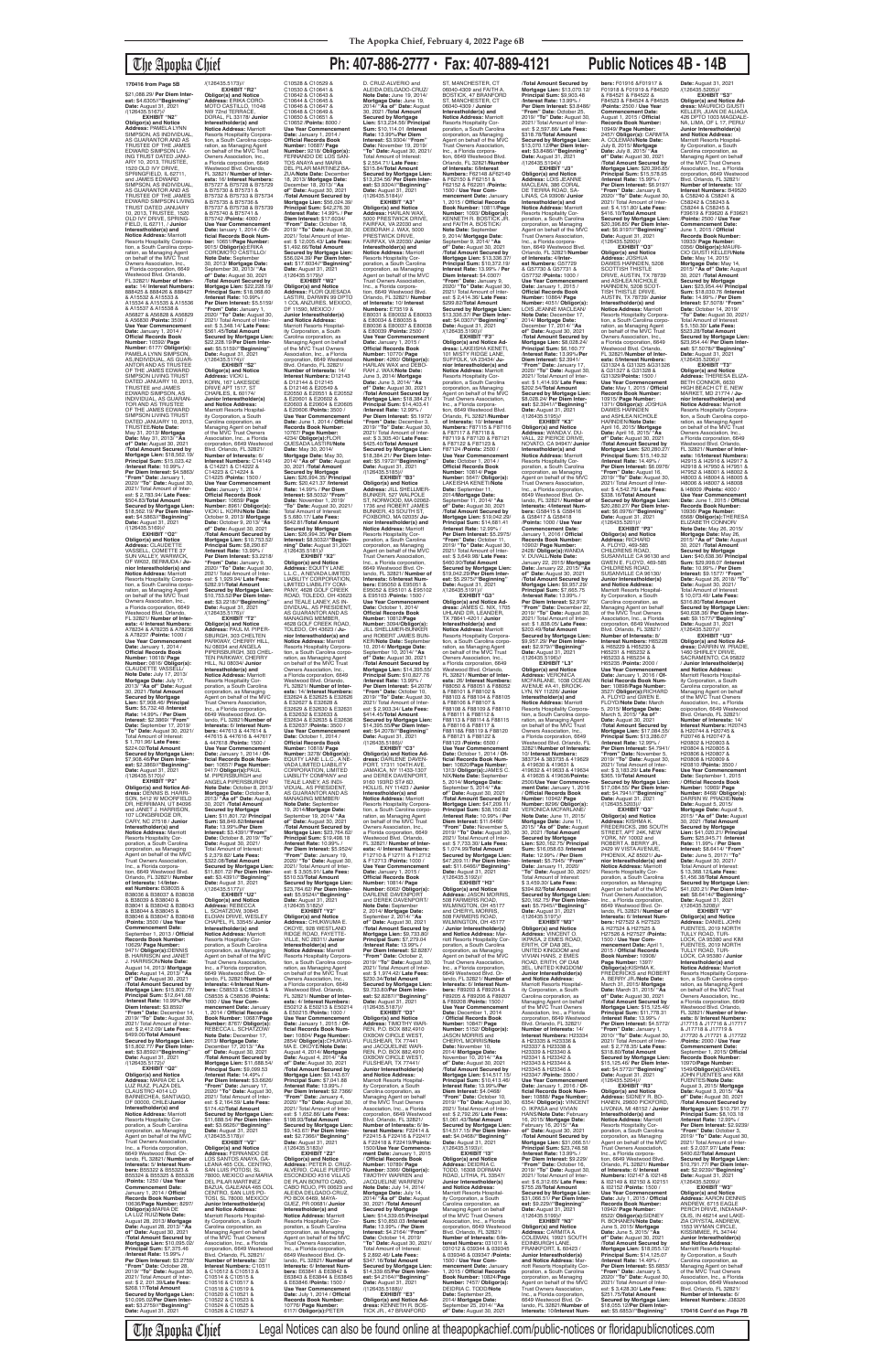## The Apopka Chief **Ph: 407-886-2777 • Fax: 407-889-4121 Public Notices 4B - 14B**

**EXHIBIT "X3" Obligor(s) and Notice Address:** KISHMA K. FREDERICKS, 286 SOUTH STREET, APT. 24K, NEW YORK, NY 10002 and ROB-ERT A. BERRY JR., 286 SOUTH STREET, APT. 24K, NEW YORK, NY 10002/ **Junior Interestholder(s) and Notice Address:** Mar-<br>poration, a South Carolina<br>poration, as Managing<br>Agent on behalf of the MVC<br>Trust Owners Association, Inc., a Florida corporation, 6649 Westwood Blvd. Orlando, FL 32821/**Number of Interests:** 4/**Interest Numbers:** J46129 & J46130 & J46131 & J46132 /**Points:** 1000 / **Use Year Commencement Date:** April 1, 2016 / **Official Records Book Number:** 10980/**Page Number:** 8617/**Obligor(s):** KISHMA K. FREDERICKS and ROBERT A. BERRY<br>JR./**Note Date:** September<br>1, 2015/ **Mortgage Date:**<br>September 1, 2015/ **"As<br>of" Date:** August 30, 2021<br>**/Total Amount Secured by Mortgage Lien:** \$10,514.89/ **Principal Sum:** \$8,213.10 /**Interest Rate:** 13.99% / **Per Diem Interest:** \$3.1917/ **"From" Date:** February 1, 2020/ **"To" Date:** August 30, 2021/ Total Amount of Interest: \$ 1,838.39/ **Late Fees:** \$213.40/**Total Amount Secured by Mortgage Lien:** \$10,514.89/ **Per Diem Interest:** \$3.1917//**"Beginning" Date:** August 31, 2021 /(126435.5211)//<br>**EXHIBIT "Y3"** 

J38329 & 138330 & J38331 /**Points:** 1500/**Use Year Commencement Date:** October 1, 2015 / **Official Records Book Number:<br>11009/ <b>Page Number:** 8218/<br>**Obligor(s):**AARON DENNIS<br>ANDREW and LAKEZIA<br>CRYSTAL ANDREW/ **Note Date:** September 28, 2015/ **Mortgage Date:** September 28, 2015/ **"As of" Date:** August 30, 2021 / **Total Amount Secured by Mortgage Lien:** \$18,261.99/ **Principal Sum:** \$14,407.54 /**Interest Rate:** 14.49% / **Per Diem Interest:** \$5.799/ **"From" Date:** February 4, 2020/ **"To" Date:** August 30, 2021/ Total Amount of Interest: \$ 3,363.43/ **Late Fees:** \$241.02/**Total Amount Secured by Mortgage Lien:** \$18,261.99/**Per Diem Inter-est:** \$5.799//**"Beginning" Date:** August 31, 2021 /<br>(126435.5210)// \$ 3,194.25/ **Late Fees:** \$289.75/**Total Amount Secured by Mortgage** 

**EXHIBIT "Y3" Obligor(s) and Notice Ad-dress:** RICARDO ALFREDO BONNICK, 3110 HALL GAR-DEN ROAD, SNELLVILLE, GA 30039 and DIANE L.<br>HENDRICKS, 5892 IVY HENDRICKS, 5892 IVY VINE COURT, LAS VEGAS, NV 89141-0405/ **Junior Interestholder(s) and Notice Address:** Marriott<br>Resorts Hospitality Cor-<br>poration, a South Carolina<br>corporation, as Managing<br>Agent on behalf of the MVC<br>Trust Owners Association, Inc., a Florida corpora-<br>tion, 6649 Westwood Blvd.<br>Orlando, FL 32821/**Number<br>of Interests: 8/Interest<br><b>Numbers:** J54236 & J54237<br>& J54238 & J54239 & J54240 & J54241 & J54242 & J54243 /**Points:** 2000 / **Use Year Commence-ment Date:** September 1, 2015 / Official Records BookNumber: 10978/ **Page Number:** 3310/ **Obligor(s):** RICARDO ALFREDO<br>BONNICK and DIANE L. HENDRICKS/**Note Date:** August 17, 2015/ **Mortgage Date:** August 17, 2015/ **"As of" Date:** August 30, 2021 /**Total Amount Secured by Mortgage Lien:** \$24,452.05/ **Principal Sum:** \$18,273.37 /**Interest Rate:** 13.49% / **Per Diem Interest:** \$6.8474/ **"From" Date:** June 17, 2019/ **"To" Date:** August 30, 2021/ Total Amount of Inter-est: \$ 5,512.16/ **Late Fees:** \$416.52/**Total Amount Secured by Mortgage Lien:** \$24,452.05/**Per Diem Interest:** \$6.8474//**"Begin-ning" Date:** August 31, 2021 /(126435.5212)// **EXHIBIT "Z3" Obligor(s) and Notice Address:** DALE A. BLYDEN, 5718 JENOLAN RIDGE<br>LANE, SUGAR LAND. LANE, SUGAR LAND,<br>TX 77479 and JACKLYN<br>BLYDEN, 5718 JENOLAN RIDGE LANE, SUGAR LAND, TX 77479/ **Junior Interestholder(s) and<br><b>Notice Address:** Marriott<br>Resorts Hospitality Corporation, a South Carolina corporation, as Managing Agent<br>on behalf of the MVC Trust on behalf of the MVC Trust Owners Association, Inc., a Florida corporation, 6649 Westwood Blvd. Orlando, FL 32821/**Number of Interests:** 14/ **Interest Numbers:** J58119 & J58120 & J58121 & J59942 & J59943 & J59944 & J59945 & J59946 & J59947 & J59948 & J59949 & J59950 & J59951 & J59952 /**Points:** 3500 / **Use Year Commencement Date:** October 1, 2015 / **Official Records Book Num-<br><b>ber:** 10990/ **Page Number:**<br>7445/ **Obligor(s):**DALE A.<br>BLYDEN and JACKLYN BLYDEN/**Note Date:** September 14, 2015/ **Mortgage Date:** September 14, 2015/ **"As of" Date:** August 30, 2021 /**Total Amount Secured by Mortgage Lien:** \$24,324.71/ **Principal Sum:** \$21,471.33 /**Interest Rate:** 10.99% / **Per Diem Interest:** \$6.5547/ **"From" Date:** September 14, 2020/ **"To" Date:** August 30, 2021/ Total Amount of Interest: \$ 2,294.17/ **Late Fees:** \$309.21/**Total Amount Secured by Mortgage Lien:** \$24,324.71/ **Per Diem Interest:** \$6.5547//**"Beginning" Date:** August 31, 2021 /(126435.5213)// **EXHIBIT "A4" Obligor(s) and Notice Address:** ANA D. BROWN, 1710 LOMAX ROAD, BALTI-MORE, MD 21244 / **Junior Interestholder(s) and Notice Address:** Marriott Resorts Hospitality Corporation, a South Carolina corporation, as Managing Agent on behalf of the MVC **Trust Owners Association**<br>Inc., a Florida corporation Inc., a Florida corporation, 6649 Westwood Blvd. Orlando, FL 32821/ **Number o Interests:** 6/ **Interest Numbers:** J93727 & J93728 & J93729 & J93730 & J93731 & J93732 /**Points:** 1500 / **Use Year Commencement Date:** January 1, 2016 / **Official Records Book Number:** 20160037021/ **Page Number:** / **Obligor(s):** ANA D. BROWN/**Note Date:** December 22, 2015/ **Mortgage Date:** December 22, 2015/ **"As of" Date:** August 30, 2021 /**Total Amount Secured by Mortgage Lien:** \$15,389.56/ **Principal Sum:** \$11,655.56 /**Interest Rate:** 15.99% / **Per Diem Interest:** \$5,177/ **"From" Date:** December 22, 2019/ **"To" Date:** August 30, 2021/

Total Amount of Interest:

**Lien:** \$15,389.56/ **Per Diem Interest:** \$5.177//**"Begin-ning" Date:** August 31, 2021 /(126435.5214)// **EXHIBIT "B4" Obligor(s) and Notice Address:** ROSE MARIE SPILER, 39 LORIJEAN LANE, EAST NORTHPORT, NY 11731 and ANDREW C. SPILER, 39 LORIJEAN LANE, EAST NORTH-PORT, NY 11731 / **Junior Interestholder(s) and Notice Address:** Marriott Resorts Hospitality Cor-poration, a South Carolina corporation, as Managing<br>Agent on behalf of the MVC<br>Trust Owners Association,<br>Inc., a Florida corporation, 6649 Westwood Blvd. Or-lando, FL 32821/**Number of Interests:** 8/ **Interest Numbers:** K06627 & K06628<br>& K06629 & K06630 & & K06629 & K06630 & K06631 & K06632 & K06633 & K06634 /**Points:** 2000 / **Use Year Commencement Date:** October 1, 2015 / **Official Records Book Number:** 10990/ **Page Number:** 7352/ **Obligor(s):** ROSE MARIE SPILER and ANDREW C. SPILER/**Note Date:** September 14, 2015/ **Mortgage Date:** September 14, 2015/ **"As of" Date:** August 30, 2021 /**Total Amount Secured by Mortgage Lien:** \$15,591.60/ **Principal Sum:** \$12,336.52 /**Interest Rate:** 12.99% / **Per Diem Interest:** \$4.4514/ **"From" Date:** January 14, 2020/ **"To" Date:** August 30, 2021/ Total Amount of Interest: \$ 2,644.08/ **Late Fees:** \$361.00/Total Amount Secured by MortgageLien: \$15,591.60/ **Per Diem Interest:** \$4.4514//"**Beginning"**<br>**Date:** August 31, 2021<br>/(126435.5215)// **EXHIBIT "C4" Obligor(s) and Notice Ad-dress:** DELFIN BARQUERO BARQUERO, C CIAL PLAZA MAYOR 2 ETAPA 3 PISO LOCAL 11, SAN JOSE, OF 99999, COSTA RICA and LILI MURILLO RODRIGUEZ, C CIAL PLA-ZA MAYOR 2 ETAPA 3 PISO LOCAL 11, SAN JOSE, OF 99999, COSTA RICA/ **Junior Interestholder(s) and Notice Address:** Marriott Resorts Hospitality Corporation, a South Carolina corporation, as Managing Agent on behalf of the MVC Trust Owners Association, Inc., a Florida corporation, 6649 Westwood Blvd. Orlando, FL 32821/ **Number of In-terests:** 10/ **Interest Num-bers:** K03647 & K03648 & K03649 & K03650 & K10113 & K10114 & K10115 & K10116 & K10123 & K10124 /**Points:** 2500 / **Use Year Commencement Date:** December 1, 2016 / **Official<br><b>Records Book Number:**<br>11033/ **Page Number:** 1049/<br>**Obligor(s):**DBLFIN BARQU-<br>ERO BARQUERO and LILI<br>MURILLO RODRIGUEZ/ **Note Date:** November 19, 2015/ **Mortgage Date:** November 19, 2015/ **"As of" Date:** August 30, 2021 /**Total Amount Secured by Mortgage Lien:** \$24,526.32/ **Principal Sum:** \$18,515.63 /**Interest Rate:** 14.99% / **Per Diem Interest:** \$7.7097/ **"From" Date:** October 19, 2019/ **"To" Date:** August 30, 2021/ Total Amount of Inter-est: \$ 5,250.29/ **Late Fees:** \$510.40/**TotaI Amount Secured by Mortgage Lien:** \$24,526.32/ **Per Diem Interest:** \$7.7097//**"Beginning" Date:** August 31, 2021 /(126435.5216)// **EXHIBIT "D4" Obligor(s) and Notice Address:** ALEXANDRE CORDEIRO ANDRADE, RUA SILVA MOURAO 107 APT 202, RIO DE JANEIRO, OF 20771, BRAZIL and CRISTIANE P. DO NASCI-MENTO ANDRADE, RUA SILVA MOURAO 107 APT 202, RIO DE JANEIRO, OF 20771, BRAZIL/ **Junior Interestholder(s) and Notice Address:** Marriott Resorts Hospitality Corporation, a South Carolina corporation, as Managing Agent on behalf of the MVC Trust Owners Association, Inc., a Florida corpora-tion, 6649 Westwood Blvd. Orlando, FL 32821/ **Number of Interests:** 6/ **Interest Numbers:** K38249 & K38250 & K38251 & K38252 & K38301 & K38302/**Points:** 1500/**Use Year Commencement Date:** February 1, 2016 / **Official Records Document Number:** 20160076459/ **Obligor(s):** ALEXANDRE CORDEIRO ANDRADE and CRISTIANE P. DO NASCIMENTO AN-DRADE/**Note Date:** January 21, 2016/ **Mortgage Date:** January 21, 2016/ **"As of" Date:** August 30, 2021 /**Total Amount Secured by Mortgage Lien:** \$9,966.43/ **Principal Sum:** \$7,333.71 /**Interest Rate:** 14.99% / **Per Diem Interest:** \$3.0537/ **"From" Date:** October 21, 2019/ **"To" Date:** August 30, 2021/ Total Amount of Inter-est: \$ 2,073.39/ **Late Fees:** \$309.33/**Total Amount Secured by Mortgage Lien:** \$9,966.43/ **Per Diem Interest:** \$3.0537//**"Beginning" Date:** August 31, 2021 /(126435.5220)// **EXHIBIT "E4" Obligor(s) and Notice Ad-dress:** ANGELA MAXWELL, 629 WALTON AVENUE BRONX, NY 10451/ **Junior Interestholder(s) and Notice Address:** Marriott Resorts Hospitality Cor-poration, a South Carolina corporation, as Managing Agent on behalf of the MVC Trust Owners Association, Inc., a Florida coloration, 6649 Westwood Blvd. Orlando, FL 32821/ **Number of Interests:** 8/ **Interest Numbers:** K42832 & K42833 & K42834 & K42835 & K42836 & K42837 & K42838 & K42839 /**Points:** 2000 / **Use Year Co mencement Date:** January 1, 2016 / **Official Records Document Number:** 20160030885/ **Obligor(s):** ANGELA MAXWELL/**Note Date:** December 18, 2015/ **Mortgage Date:** December 18, 2015/ **"As of" Date:** August 30, 2021 /**Total Amount Secured by Mortgage Lien:** \$ 17,635.73/ **Principal Sum:** \$13,571.85/ **Interest Rate:** 13.49%/**Per Diem Interest:** \$5.0857/ **"From" Date:** October 18, 2019/ **"To" Date:** August 30, 2021/ Total Amount of Inter-est: \$ 3,468.48/ **Late Fees:** \$345.40/**Total Amount Secured by Mortgage Lien:** \$17,635.73/ **Per Diem Interest:** \$5.0857//**"Beginning" Date:** August 31, 2021 /(126435.5221)// **EXHIBIT "F4" Obligor(s) and Notice Ad-dress:** JAIME LENE LEWIS, 1508 EAST OAK AVENUE, LOMPOC, CA 93436-3711/ **Junior Interestholder(s) and Notice Address:** Mar-

/**Interest Rate:** 13.99% / **Per Diem Interest:** \$3.7991/ **"From" Date:** November 26, 2019/ **"To" Date:** August 30, 2021/ Total Amount of Inter-est \$ 2,442.78/ **Late Fees:** \$226.20/**Total Amount Secured by Mortgage Lien:** \$12,695.11/ **Per Diem Interest:** \$3.7991//**"Beginning" Date:** August 31, 2021 /(126435.5234)// **EXHIBIT "S4" Obligor(s) and Notice Ad-dress:** STEVE CORMIER, 20727 WOODRIDGE WAY, SONORA, CA 95370/ **Junior Interestholder(s) and Notice Address:** Marriott Resorts Hospitality Corporation, a South Carolina corporation, as Managing Agent on behalf of the MVC Trust Owners Association, Inc., a Florida coiporation, 6649 Westwood Blvd. Orlando, FL 32821/ **Number of Interests:** 6/<br>**Interest Numbers:** M89615<br>& M89616 & M89617 & M89618 & M89619 & M89620 /**Points:** 1500 / **Use Year Commence Date:** January 1, 2017 / **Of**ficial Records Document **Number:** 20160423193/ **Obligor(s):**STEVE CORMIER/**Note Date:** July 25, 2016/ **Mortgage Date:** July 25, 2016/ **"As of" Date:** August 30, 2021 /**Total Amount Secured by Mortgage Lien:** \$15,837.38/ **Principal Sum:** \$12,491.93 /**Interest Rate:** 13.99% / **Per Diem Interest:** \$4.8545/<br>"**From" Date:** January 25,<br>2020/ "**To" Date:** August 30,<br>2021/ Total Amount of Inter-<br>est: \$ 2,830.21/ **Late Fees:**<br>\$265.24/**Total Amount Secured by Mortgage Lien:** \$15,837.38/ **Per Diem Interest:** \$4.8545//**"Begin-ning" Date:** August 31, 2021 /(126435.5237)// **EXHIBIT "T4" Obligor(s) and Notice Address:** GRUPO TTS INTERNATIONAL SA DE CV, A MEXICO CORPORA-TION, CORPORATION, AV. JESUS DEL MONTE #300 EDIFICIO 19 PH2,<br>MEXICO, EM 52764,<br>MEXICO, EM 52764,<br>VALLE VIDANA, AS INDI-<br>VIDUAL, AS GUARANTOR<br>AND AS PRESIDENT, AV.<br>AND AS PRESIDENT, 4V.<br>JESUS DEL MONTE #300

riott Resorts Hospitality Corporation, a South Carolina corporation, as Managing Agent on behalf of the MVC Trust Owners Association, Inc., a Florida corpora-tion, 6649 Westwood Blvd. Orlando, FL 32821/**Number of Interests:** 8/ **Interest Numbers:** J23221 & J23222 & J23223 & J23224 & J23225 & J23226 & J23227 & J23228 /**Points:** 2000 / **Use Year Commencement Date:** January 1, 2016 / **Official Records Document Number:** 20160012078/ **Obligor(s):**JAIME LENE LEWIS/**Note Date:** De-cember 2, 2015/ **Mortgage Date:** December 2, 2015/ **"As of" Date:** August 30, 2021 /**Total Amount Secured by Mortgage Lien:** \$19,325.55/ **Principal Sum:** \$15,069.56 /**Interest Rate:** 12.99% / **Per Diem Interest:** \$5.4376/ "**From"**<br> **Date:** November 2, 2019/<br>"To" Date: August 30, 2021/<br>
Total Amount of Interest:<br>\$3,626.94/ **Late Fees:**<br>\$379.05/**Total Amount Secured by Mortgage Lien:** \$19,325.55/ **Per Diem Interest:** \$5.4376//**"Beginning" Date:** August 31, 2021 /(126435.5222)// **EXHIBIT "G4" Obligor(s) and Notice Address:** SHAREE MURPHY, 1401 67TH AVENUE N 304, BROOKLYN CENTER, MN 55430 and TIARA JACKSON, 1401 67TH AV-ENUE N 304, BROOKLYN CENTER, MN 55430/**Junior Interestholder(s) and Notice Address:** Marriott Resorts Hospitality Cor-poration, a South Carolina corporation, as Managing Agent on behalf of the MVC Trust Owners Association, Inc., a Florida corporation, 6649 Westwood Blvd. Or-lando, FL 32821/**Number of Interests:** 6/**Interest Num-Use Year Commencement Date:** February 1, 2016 / **Of-ficial Records Document Number:** 20160063817/ **Obligor(s):**ANA IVONNE DE LEON/**Note Date:** January 12, 2016/ **Mortgage Date:** January 12, 2016/ **"As of" Date:** August 30, 2021 /**Total Amount Secured by Mortgage Lien:** \$23,167.70/ **Principal Sum:** \$18,349.59/ **Interest Rate:** 13.99% / **Per Diem Interest:** \$7.1309/ **"From" Date:** January 12, 2020/ **"To" Date:** August 30, 2021/ Total Amount of Inter-est: \$ 4,250.05/ **Late Fees:** \$318.06/**Total Amount Secured by Mortgage Lien:** \$23,167.70/ **Per Diem Interest:** \$7.1309//**"Beginning" Date:** August 31, 2021 /(126435.5226)// **EXHIBIT "K4" Obligor(s) and Notice Address:** JSJ INC. COR-RUGATED, A CALIFORNIA CORPORATION, 9881<br>6TH STREET, STE, 205 6TH STREET, STE. 205, RANCHO CUCAMONGA, CA 91730 and JOSEPH ALBA, AS INDIVIDUAL, AS GUARANTOR AND AS PRESIDENT, 9881<br>6TH STREET, STE, 205 6TH STREET, STE. 205, RANCHO CUCAMONGA, CA 91730 / **Junior Interestholder(s) and Notice Address:** Marriott Resorts Hospitality Corpora-tion, a South Carolina corpo-ration, as Managing Agent on behalf of the MVC Trust Owners Association, Inc. a Florida corporation, 6649 Westwood Blvd. Orlando,<br>FL 32821/ Number of Inter FL 32821/ **Number of Inter-ests:** 8/ **Interest Numbers:** 358013 & 358014 & 358015 & 358016 & 358017 & 358018 & 358019 & 358020 /**Points:** 2000 / **Use Year Commencement Date:** March 1, 2016 / **Official Re-**

**bers:** K49406 &K49407 & K49408 & K49409 & K49410 & K49411 /**Points:** 1500 / **Use Year Commencement Date:** December 1, 2015 / **Official Records Book Number:** 11025/ **Page Number:** 5558/ **Obligor(s):** SHAREE MURPHY and TI-ARA JACKSON/**Note Date:** November 3, 2015/ **Mortgage Date:** November 3,<br>2015/ **"As of" Date:** August<br>30, 2021 /**Total Amount Secured by Mortgage Lien:** \$17,160.21/**Principal Sum:** \$13,291.99/**Interest Rate:** 13.99% / **Per Diem Interest:** \$5.1654/ **"From" Date:** December 3, 2019/ **"To" Date:** August 30, 2021/ Total Amount of Interest: \$ 3,285.22/ **Late Fees:** \$333.00/**Total Amount Secured by Mortgage Lien:** \$17,160.21/ **Per Diem Interest:** \$5.1654//**"Begincords Document Number:** 20160106923/ **Obligor(s):** JSJ INC. CORRUGATED, A CALIFORNIA CORPO-RATION and JOSEPH ALBA, AS INDIVIDUAL, AS GUARANTOR AND AS PRESIDENT/**Note Date:** February 4, 2016/ **Mortgage Date:** February 4, 2016/ **"As of" Date:** August 30, 2021 /**Total Amount Secured by Mortgage Lien:** \$18,273.58/ **Principal Sum:** \$14,368.85 /**Interest Rate:** 12.99% / **Per Diem Interest:** \$5.1848/ **"From" Date:** December 4, 2019/ **"To" Date:** August 30, 2021/ Total Amount of Inter-est: \$ 3,292.33/ **Late Fees:** \$362.40/**Total Amount Secured by Mortgage Lien:** \$18,273.58/ **Per Diem Interest:** \$5.1848//**"Beginning" Date:** August 31, 2021 /(126435.5227)// **EXHIBIT "L4" Obligor(s) and Notice Address:** FRANCISCO ELADIO ZULUAGA ARIAS, CALLE 29 B#1804 EL RE-TIRO, ANTIOQUIA, MEDEL-

EDIFICIO 19 PH2, MEXICO,<br>EM 52764, MEXICO and<br>DANIELA JIMENEZ DE LA<br>PARRA, AS INDIVIDUAL,<br>AS GUARANTOR AND AS VICE-PRESIDENT, #300 EDIFICIO 19 PH2, MEXICO, EM 52764, MEXICO / **Junior Interestholder(s) and Notice Address:** Marriott Resorts Hospitality Cor-poration, a South Carolina corporation, as Managing Agent on behalf of the MVC Trust Owners Association, Inc., a Florida corpora-tion, 6649 Westwood Blvd. Orlando, FL 32821/**Numbe of Interests:** 12/**Inter-est Numbers:** M96721 &M96722 & M96723 & M96724 & M96725 & M96726 & M96727 & M96728 & M96729 & M96730 & M96731 & M96732 /**Points:** 3000 / **Use Year Commencement Date:** October 1, 2016 / **Of-ficial Records Document Number:** 20160497649/ **Obligor(s):**GRUPO TTS IN-TERNATIONAL SA DE CV, A MEXICO CORPORATION, CORPORATION and ERIC DEL VALLE VIDANA, AS INDIVIDUAL, AS GUARAN-TOR AND AS PRESIDENT<br>and DANIELA JIMENEZ DE and DANIELA JIMENEZ DE<br>LA PARRA, AS INDIVIDUAL,<br>AS GUARANTOR AND<br>AS VICE-PRESIDENT/ **Note Date:** September 8, 2016/ **Mortgage Date:** September 8, 2016/ **"As of" Date:** August 30, 2021 /**Total Amount Secured by Mortgage Lien:** \$27,179.88/ **Principal Sum:** \$20,817.03 /**Interest Rate:** 13.99% / **Per Diem Interest:** \$8.0897/ **"From" Date:** October 8, 2019/ **"To" Date:** August 30, 2021/ Total Amount of Interest: \$ 5,598.05/ **Late Fees:** \$514.80/**Total Amount Secured by Mortgage Lien:** \$27,179.88/ **Per Diem Interest:** \$8.0897//**"Beginning" Date:** August 31,<br>2021 /(126435.5238)// **EXHIBIT "U4" Obligor(s) and Notice Address:** ROBERTO CARBALLO, 11037 LE GRAND LANE, MORENO VALLEY, CA 92557-4959 / **Junior Interestholder(s) and Notice Address:** Marriott Resorts Hospitality Corporation, a South Carolina corporation, as Managing Agent on behalf of the MVC Trust Owners Association, Inc., a Florida corporation, 6649 Westwood Blvd. Orlando, FL 32821/ **Number of Interests:** 4/ **Interest Numbers:** M97726 & M97727 & M97728 & M97729 /**Points:** 1000 / **Use Year Commencer Date:** September 1, 2016 / **Official Records Document Number:** 20160434154/ **Obligor(s):**ROBERTO CARBALLO/**Note Date:** August 3, 2016/ **Mortgage Date:** August 3, 2016/ **"As of" Date:** August 30, 2021 /**Total Amount Secured by Mortgage Lien:** \$14,445.63/ **Principal Sum:** \$11,184.49 /**Interest Rate:** 14,99% / Per Diem Interest: \$4.6571. **"From" Date:** January 3, 2020/ **"To" Date:** August 30, 2021/ Total Amount of Inter-est: \$ 2,817.53/ **Late Fees:** \$193.61/**TotaI Amount Secured by Mortgage Lien:** \$14,445.63/ **Per Diem Interest:** \$4.6571//**"Beginning" Date:** August 31, 2021 /(126435.5239)// **EXHIBIT "V4" Obligor(s) and Notice Ad-dress:** MARK WAYNE ROB-BINS, 341 SE 3RD COURT, POMPANO BEACH, FL 33060 and LADONNA CAROL ROBBINS, 341 SE 3RD COURT, POMPANO BEACH, FL 33060/ **Junior Interestholder(s) and Notice Address:** Marriott<br>Resorts Hospitality Corpora-<br>tion, a South Carolina corporation, as Managing Agent<br>on behalf of the MVC Trust Owners Association, Inc., a Florida corporation, 6649 Westwood Blvd. Orlando, FL 32821/ **Number of Interests:** 16/ **Interest Numbers:** N25326 & N25327 & N25328 & N25329 &N25330 &N25331 &N25332 &N25333 &N25334 & N25335 &N25336 & N25337 & N25338 & N25339 & N25340 & N25341 /**Points:** 4000 / **Use Year Commencement Date:** October 1, 2016 / **Official Records Document Number:** 20160518560/ **Obligor(s):** MARK WAYNE ROBBINS and LADONNA CAROL ROBBINS/**Note Date:** September 14, 2016/ **Mort-gage Date:** September 14, 2016/ **"As of" Date:** August 30, 2021 /**Total Amount Secured by Mortgage Lien:** \$36,285.74/ **Principal Sum:** \$29,441.79 /**Interest Rate:** 10.99% / **Per Diem** 

**ning" Date:** August 31, 2021 /(126435.5223)// **EXHIBIT "H4" Obligor(s) and Notice Address:** PERCY<br>WILLIAMSON, 180 POINT<br>O WOODS DRIVE,<br>DAYTONA BEACH, FL 32114 and CARMEN WIL-LIAMSON, 180 POINT O WOODS DRIVE, DAYTONA BEACH, FL 32114 / **Junior Interestholder(s) and Notice Address:** Marriott Resorts Hospitality Corporation, a South Carolina corporation, as Managing Agent on behalf of the MVC Trust Owners Association, Inc., a Florida corporation, 6649 Westwood Blvd. Orlando, FL 32821/ **Number of Interests:** 4/ **Interest Numbers:** 759110 & 759111 & 761445 & 761446 /**Points:** 1000 / **Use Year Commencement Date:** January<br>**Document Number:**<br>20160030527/ **Obligor(s):**<br>20160030527/ **Obligor(s):**<br>PERCY WILLIAMSON and<br>CARMEN WILLIAMSON/ **Note Date:** December 17, 2015/ **Mortgage Date:** December 17, 2015/ **"As of" Date:** August 30, 2021 /**Total Amount Secured by Mortgage Lien:** \$13,877.29/ **Principal Sum:** \$10,632.62 /**Interest Rate:** 14.49% / **Per Diem Interest:** \$4.2796/ **"From" Date:** November 17, 2019/ **"To" Date:** August 30, 2021/ Total Amount of Inter-est: \$ 2,790.34/ **Late Fees:** \$204.33/**Total Amount Secured by Mortgage Lien:** \$13,877.29/ **Per Diem Interest:** \$4.2796//**"Beginning" Date:** August 31, 2021 /(126435.5224)// **EXHIBIT "I4" Obligor(s) and Notice<br><b>Address:** EQUITY LANE<br>L.L.C., A NEVADA LIMITED<br>LIABILITY CORPORA-TION, 4628 GOLF CREEK ROAD, TOLEDO, OH 43623 and TEALE A. LANEY, AS INDIVIDUAL, AS GUARANTOR, AND AS MANAGING MEMBER, 4628 GOLF CREEK ROAD, TOLEDO, OH 43623, / **Junior Interestholder(s) and Notice Address:** Marriott Resorts Hospitality Corporation, a South Carolina corporation, as Managing Agent on behalf of the MVC Trust Owners Association, Inc., a Florida corporation, 6649 Westwood Blvd. Orlando, FL 32821/ **Number of Interests:** 12/ **Interest Numbers:** 147629<br>& 147630 & 147631 &<br>147632 & 147633 & 147634 & 147635 & 147636 & 147637 & 147638 & 147639 & 147640 /**Points:** 3000 / **Use Year Commencement Date:** October 1, 2016 / **Official Records Document Number:** 20160044660/ **Obligor(s):**EQUITY LANE L.L.C., A NEVADA LIMITED LIABILITY CORPORATION and TEALE A. LANEY, AS INDIVIDUAL, AS GUARAN-TOR, AND AS MANAGING MEMBER/**Note Date:** December 24, 2015/ **Mortgage Date:** December 24, 2015/ **"As of" Date:** August 30, 2021 /**Total Amount Secured by Mortgage Lien:** \$11,393.20/ **Principal Sum:** \$9,040.46 /**Interest Rate:** 12.99% / **Per Diem Interest:** \$3.2621/ **"From" Date:** January 24,2020/ **"To" Date:** August 30, 2021/ Total Amount of Interest: \$ 1,905.10/ **Late Fees:** \$197.64/**Total Amount Secured by Mortgage Lien:** \$11,393.20/**Per Diem Interest:** \$3.2621//**"Beginning" Date:** August 31, 2021 /(126435.5225)// **EXHIBIT "J4" Obligor(s) and Notice Address:** ANA IVONNE DE LEON, 2657 SW 118TH ROAD, MIRA-MAR, FL 33025/ **Junior Interestholder(s) and Notice Address:** Marriott Resorts Hospitality Corporation, a South Carolina corporation, as Managing Agent on behalf of the MVC Trust Owners Association, Inc., a Florida corpora-tion, 6649 Westwood Blvd. Orlando, FL 32821/ **Number of Interests:** 8/ **Interest Numbers:** L11233 & L11234 & L11235 & L11236 & L11237 & L11238 & L11239 & L11240 /**Points:** 2000 / LIN, OF 00000, COLOMBIA<br>and LILIANA MARIA GO-<br>MEZ MERIZALDE, CALLE<br>29 B#1804 EL RETIRO,<br>ANTIOQUIA, MEDELLIN,<br>OF 00000, COLOMBIA/ **Junior Interestholder(s) and Notice Address:** Marriott<br>Resorts Hospitality Corpora-<br>tion, a South Carolina corporation, as Managing Agent on behalf of the MVC Trust Owners Association, Inc., a Florida corporation, 6649<br>Westwood Blvd. Orlando. FL Westwood Blvd. Orlando, FL<br>32821/**Number of Interests:**<br>20/ **Interest Numbers:**<br>L44408 & L44409 & L44410<br>& L44411 & L44412 & L44413 & L44414 & L44415<br>& L44416 & L44417 &<br>L44418 & L44419 & L44420<br>& L44421 & L44422 &<br>L44423 & L44424 & L44425 & L44426 & L44427 /**Points:** 5000 / **Use Year Com-mencement Date:** April 1, 2016 / **Official Records Document Number:** 20160178807/ **Obligor(s):** FRANCISCO ELADIO ZULUAGA ARIAS and LILIANA MARIA GOMEZ MERIZALDE/**Note Date:** March 21, 2016/ **Mortgage Date:** March 21, 2016/ **"As of" Date:** August 30, 2021 /**Total Amount Secured by Mortgage Lien:** \$48,586.82/ **Principal Sum:** \$36,398.41 /**Interest Rate:** 15.99% / **Per Diem Interest:** \$16,167/ **"From" Date:** October 21, 2019/ **"To" Date:** August 30, 2021/ Total Amount of Inter-est: \$ 10,977.42/**Late Fees:** \$960.99/**Total Amount Secured by Mortgage Lien:** \$48,586.82/ **Per Diem Interest:** \$16.167//**"Beginning" Date:** August 31, 2021 /(126435.5228)// **EXHIBIT "M4" Obligor(s) and Notice Address:** HEIDI ERICA TARADASH, 262 BUNKER-HILL STREET, CHARLES-TON, MA 02129 / **Junior Interestholder(s) and Notice Address:** Marriott Resorts Hospitality Corporation, a South Carolina corporation, as Managing Agent on behalf of the MVC Trust Owners Association, Inc., a Florida corporation, 6649 Westwood Blvd. Orlando, FL 32821/**Number of Interests:** 8/**Interest Numbers:** 284431 & 284432 & 284433 & 284434 & 284435 & 284436 & 300743 & 300744 /**Points:** 2000 / **Use Year Commencement Date:** January 1, 2017 / **Of-ficial Records Document Number:** 20160134845/ **Obligor(s):**HEIDI ERICA TARADASH/**Note Date:** March 1, 2016/ **Mortgage Date:** March 1, 2016/ **"As of" Date:** August 30, 2021 /**Total Amount Secured by Mortgage Lien:** \$22,112.66/ **Principal Sum:** \$17,610.06 /**Interest Rate:** 12.99% / **Per Diem Interest:** \$6.3543/ **"From" Date:** January 1, 2020/ **"To" Date:** August 30, 2021/ Total Amount of Interest: \$ 3,857.02/ **Late Fees:** \$395.58/**Total Amoun Secured by Mortgage Lien:** \$22,112.66/ **Per Diem Interest:** \$6.3543//**"Beginning" Date:** August 31, 2021 /(126435.5229)// **EXHIBIT "N4" Obligor(s) and Notice Address:** RICHARD AUGUSTUS FLOYD, 469- 585 CHILDRENS ROAD, SUSANVILLE CA 96130 and GWEN E. FLOYD, 469- 585 CHILDRENS ROAD, SUSANVILLE CA 96130 **Junior Interestholder(s) and Notice Address: Ma** riott Resorts Hospitality Corporation, a South Carolina<br>corporation, as Managing corporation, as Managing Agent on behalf of the MVC Trust Owners Association, Inc., a Florida corporation, 6649 Westwood Blvd. Orlando, FL 32821/ **Number of Interests:** 4/ **Interest Numbers:** L53401 & L53402 & L53403 & L53404 /**Points:** 1000 / **Use Year Commencement Date:** January 1, 2017 / **Official Records Document Number:** 20160410358/ **ObIigor(s):** RICHARD AUGUSTUS FLOYD and GWEN E. FLOYD/**Note Date:** July 20, 2016/ **Mortgage Date:** July 20, 2016/ **"As of" Date:** August 30, 2021

**ning" Date:** August 31, 2021 /(126435.5242)// **EXHIBIT "Y4" Obligor(s) and Notice Ad-dress:** RODNEY PHILLIP HANNAH, P.O. BOX 41731, LONG BEACH, CA 90853/ **Junior Interestholder(s) and Notice Address:** Marriott Resorts Hospitality Corporation, a South Carolina corporation, as Managing Agent on behalf of the MVC Trust Owners Association, Inc., a Florida corpora-tion, 6649 Westwood Blvd. Orlando, FL 32821/**Number of Interests:** 14/**Interest Numbers:** N46639 & N46640 & N46641 & N46642 & N46643 & N46644 & N46645 & N46646 & N46647 & N46648 & N46649 & N46650 & N46651 & N46652 /**Points:** 3500 / **Use Year Commencement Date:** September 1, 2016 / **Official Records Document Number:** 20160475015/ **Obligor(s):**RODNEY PHIL-LIP HANNAH/**Note Date:** August 25, 2016/ **Mortgage Date:** August 25, 2016/ **"As of" Date:** August 30, 2021 /**Total Amount Secured by Mortgage Lien:** \$34,784.14/ **Principal Sum:** \$27,438.40 /**Interest Rate:** 10.99% / **Per Diem Interest:** \$8.3763/ **"From" Date:** July 25, 2019/ **"To" Date:** August 30, 2021/ Total Amount of Interest: \$ 6,424.70/ **Late Fees:** \$671.04/**Total Amount Secured by Mortgage Lien:** \$34,784.14/ **Per Diem Interest:** \$8.3763//**"Beginning" Date:** August 31, 2021 /(126435.5244)/<br>"EXHIBIT "Z4" **EXHIBIT "Z4" Obligor(s) and Notice Ad-dress:** DARRIN W. PRADIE, 1460 SHIRLEY DRIVE SACRAMENTO, CA 95822/ **Junior Interestholder(s) and Notice Address:** Marriott Resorts Hospitality Corporation, a South Carolina corporation, as Managing Agent on behalf of the MVC Trust Owners Association, Inc., a Florida corpora-tion, 6649 Westwood Blvd. Orlando, FL 32821/ **Number of Interests:** 10/ **Interest Numbers:** L30437 & L30438 & L30439 & L30440 & L30441 & L30442 & L30443 & L30444 &N62401 & N62402 /**Points:** 2500 / Use. Year Commencement Date: September 1, 2017 / **Official Records Document Number:** 20160519262/ **Obligor(s):** DARRIN W. PRADIE/**Note Date:** September 15, 2016/ **Mortgage Date:** September 15, 2016/ **"As of" Date:** August 30, 2021 /**Total Amount Secured by Mortgage Lien:** \$37,765.50/ **Principal Sum:** \$23,389.38 /**Interest Rate:** 12.99% / **Per Diem Interest:** \$8.4397/ **"From" Date:** June 15, 2017/ **"To" Date:** August 30, 2021/ Total Amount of Inter-est: \$ 12,971.78/ **Late Fees:** \$1,154.34/**Total Amount Secured by Mortgage Lien:** \$37,765.50/ **Per Diem Interest:** \$8.4397//**"Beginning" Date:** August 31,<br>2021 /(126435.5245)// **EXHIBIT "A5" Obligor(s) and Notice Address:** ALEXANDER BERNARDO, 710 TIGER LILY WAY, HIGHLANDS RANCH, CO 80126 / **Junior Interestholder(s) and Notice Address:** Marriott<br>Resorts Hospitality Corpora-<br>tion, a South Carolina corpo-

ANCHANTE TIZNADO,<br>CALLE LEONIDAS AV-<br>ENDAO #174 DPTO 101<br>MIRAFLORES, LIMA, OF<br>L33, PERU XIMENA CUBA<br>ANCHANTE,CALLE LEONI-DAS AVENDAO #174 DPTO 101 MIRAFLORES, LIMA,<br>OF L33. PERU and ALVARO OF L33, PERU and ALVARO CUBA ANCHANTE, CALLE LEONIDAS AVENDAO #174 DPTO 101 MIRAFLORES, LIMA, OF L33, PERU **Junior Interestholder(s) and<br><b>Notice Address:** Marriott<br>Resorts Hospitality Corporation, a South Carolina corporation, as Managing Agent on behalf of the MVC Trust Owners Association, Inc., a Florida corpora-tion, 6649 Westwood Blvd. Orlando, FL 32821/Nu oflnterests: 8/**Interest Numbers:** N80112 &N80113 &N80114 &N80115 & N80116 & N80117 & N80118 & N80119 /**Points:** 2000 / **Use Year Commencem Date:** December 1, 2016 / **Official Records Document Number:** 20160660312/<br>**Obligor(s):** GENARO MAR-<br>TIN CUBA ALVA and ELIZA-BETH DORIS ANCHANTE TIZNADO and XIMENA CUBA ANCHANTE and AL-VARO CUBA ANCHANTE **Note Date:** November 30, 2016/ **Mortgage Date:** November 30, 2016/ **"As of" Date:** August 30, 2021 /**Total Amount Secured by Mortgage Lien:** \$23,520.93/ **Principal Sum:** \$17,871.40 /**Interest Rate:** 14.99% / **Per Diem Interest:** \$7.4415/ **"From" Date:** November 1, 2019/ **"To" Date:** August 30, 2021/ Total Amount of Inter-est: \$ 4,970.92/ **Late Fees:** \$428.61/**Total Amount Secured by Mortgage Lien:** \$23,520.93/ **Per Diem Interest:** \$7.4415//**"Beginning" Date:** August 31, 2021 /(126435.5247)// **EXHIBIT "D5 Obligor(s) and Notice Address:** FRANCES B. LANDINO, AS INDIVIDUAL, AS GUARANTOR AND AS TRUSTEE OF THE FRANCES B. LANDINO LIVING TRUST, DATED MARCH 9, 2005, TRUSTEE 299 FOUNDERS WAY, ME-CHANICSBURG PA 17050 / **Junior Interestholder(s) and Notice Address:** Marriott Resorts Hospitality Corporation, a South Carolina corporation, as Managing Agent on behalf of the MVC Trust Owners Association, Inc., a Florida corporation, 6649 Westwood Blvd. Orlando, FL 32821/ Number oflnterests: 8/**Interest Numbers:** N87313 & N87314 &N87315 & N87316 & N87317 &N87318 &N87319 &N87320 /**Points:** 2000/**Use Year Commencement Date:** January 1, 2017 / **Official Records Docum<br>Number:** 2016065307 **Number:** 20160653071/<br>**Obligor(s):**FRANCES B.<br>LANDINO, AS INDIVIDUAL,<br>AS GUARANTOR AND AS TRUSTEE OF THE FRAN-CES B. LANDINO LIVING<br>TRUST, DATED MARCH 9, 2005, TRUSTEE/**No** November 23, 2016/ **Mortgage Date:** November 23, 2016/ "As of" Date: August 30, 2021 /**Total Amount Secured by Mortgage Lien:** \$19,518.04/ **Principal Sum:** \$15,336.72 /**Interest Rate:** 12.99% / **Per Diem Interest:** \$5,534/ **"From" Date:** November 23, 2019/ **"To" Date:** August 30, 2021/ Total Amount of Interest: \$ 3,574.92/ **Late Fees:** \$356.40/**Total Amount Secured by Mortgage Lien:** \$19,518.04/**Per Diem Interest:** \$5.534//**"Beginning" Date:** August 31, 2021 /(126435.5249)// **EXHIBIT "E5" Obligor(s) and Notice** 

### & J38327 & J38328 & **170416 from Page 6B**

/**Total Amount Secured by Mortgage Lien:** \$12,650.41/ **Principal Sum:** \$9,624.94 /**Interest Rate:** 13.99% / **Per Diem Interest:** \$3.7404/ **"From" Date:** October 20, 2019/ **"To" Date:** August 30, 2021/ Total Amount of Inter-est: \$ 2,543.42/ **Late Fees:** \$232.05/**Total Amount Secured by Mortgage Lien:** \$12,650.41/ **Per Diem Interest:** \$3.7404//**"Beginning" Date:** August 31, 2021 /(126435.5230)// **CObligor(s) and Notice Ad-<br>
<b>dress:** ADRIAN EDUARDO<br>
BRCIC, JARAL DEL BER-<br>
RIO 66, HACIENDA VALLE<br>
ESCONDIDO, ATIZAPAN DE ZARAGOZA, JA 00000,<br>MEXICO and ELIZABETH<br>ROXANA SUTTON, JARAL<br>DEL BERRIO 66, HACI-<br>ENDA VALLE ESCONDIDO,<br>ATIZAPAN DE ZARAGOZA, JA 00000, MEXICO/ **Junior Interestholder(s) and Notice Address:** Marriott Resorts Hospitality Cor-poration, a South Carolina corporation, as Managing Agent on behalf of the MVC Trust Owners Association, Inc., a Florida corpora-tion, 6649 Westwood Blvd. Orlando, FL 32821/**Number of Interests:** 28/**Interest Numbers:** M11946<br>& M11947 & M11948 &<br>M11949 & M11950 &<br>M11951 & M12002 &<br>M12001 & M12004 & M12005 & M12006 & M12007 & M12008 & M12009 & M12010 & M12011 & M12012 & M12013 & M12014 & M12015 & M12016 & M12017 & M12018 & M12019 & M12020 & M12021 /**Points:** 7000 / **Use Year Commencement Date:** October 1, 2016 / **Of-ficial Records Document Number:** 20160499033/ **ObIigor(s):**ADRlAN EDUARDO BRCIC and ELIZABETH ROXANA SUT-TON/**Note Date:** September 8, 2016/ **Mortgage Date:** September 8, 2016/ **"As of" Date:** August 30, 2021 /**Total Amount Secured by Mortgage Lien:** \$64,183.34/ **Principal Sum:** \$49,421.00 /**Interest Rate:** 13.99% / **Per**  Diem Interest: \$19.2055/<br>"From" Date: October 8,<br>2019/ "To" Date: August 30,<br>2021/ Total Amount of Inter-<br>est: \$ 13,290.24/ **Late Fees:**<br>\$1,222.10/**Total Amount Secured by Mortgage Lien:** \$64,183.34/ **Per Diem Interest:** \$19.2055//**"Begin-ning" Date:** August 31, 2021 /(126435.5231)// **EXHIBIT "P4" Obligor(s) and Notice Ad-dress:** AYMAN ABDALLAH, 3400 WEST STONEGATE BLVD., APT. 614, ARLING-TON HEIGHTS, IL 60005 and NASIM NAGHIBI, 3400 WEST STONEGATE BLVD., APT. 614, ARLINGTON HEIGHTS, IL 60005 / **Junior Interestholder(s) and Notice Address:** Marriott Resorts Hospitality Cor-poration, a South Carolina corporation, as Managing Agent on behalf of the MVC Trust Owners Association, Inc., a Florida corporation, 6649 Westwood Blvd. Or-lando, FL 32821/**Number of Interests:** 8/ **Interest Num-bers:** M17321 & M17322 & M17323 & Ml7324 & M17325 & M17326 & M17327 & M17328 /**Points:** 2000 / **Use Year Commencement Date:** July 1, 2016 / **Official Records Document Number:** 20160346322/ **Obligor(s):** AYMAN ABDALLAH and NASIM NAGHIBI/**Note Date:** June 16, 2016/ **Mortgage Date:** June 16, 2016/ **"As of" Date:** August 30, 2021 /**Total Amount Secured by Mortgage Lien:** \$27,721.85/ **Principal Sum:** \$18,795.70 /**Interest Rate:** 13.99% / **Per Diem Interest:** \$7.3042/ **"From" Date:** August 16, 2018/ **"To" Date:** August 30, 2021/ Total Amount of Interest: \$ 8,107.71/ **Late Fees:** \$568.44/**Total Amount Secured by Mortgage Lien:** \$27,721.85/ **Per Diem Interest:** \$7.3042//**"Begin-ning" Date:** August 31, 2021 /(126435.5232)// **EXHIBIT "Q4" Obligor(s) and Notice Address:** GLORIA I. MIRANDO,T612 SAINT **GREGORY DRIVE** LAS VEGAS, NV 89117 and CHRISTOPHER F. MIRANDO, 1612 SAINT GREGORY DRIVE, LAS VEGAS, NV 89117/ **Junior Interestholder(s) and Notice Address:** Marriott Resorts Hospitality Corpora<br>tion, a South Carolina corpor tion, a South Carolina corpo-ration, as Managing Agent on behalf of the MVC Trust Owners Association, Inc., a Florida corporation, 6649 Westwood Blvd. Orlando, FL 32821/**Number of Interests:** 10/ **Interest Numbers:** M53913 & M53914 & M53915 & M53916 & M53917 & M53918 & M53919 & M53920 & M58645 & M58646 /**Points:** 2500 / **Use Year Commencement Date:** January 1, 2017 / **Official Records Document Number:** 20160509624/ **Obligor(s):** GLORIA I. MIRANDO and CHRISTOPHER F. MIRAN-DO/**Note Date:** September 13, 2016/ **Mortgage Date:** September 13, 2016/ **"As of" Date:** August 30, 2021 /**Total Amount Secured by Mortgage Lien:** \$26,116.93/ **Principal Sum:** \$20,516.90 /**Interest Rate:** 12.99% / **Per Diem Interest:** \$7.4032/<br>"**From" Date:** November 13,<br>2019/ "**To" Dat**e: August 30,<br>2021/ Total Amount of Inter-<br>est: \$ 4,856.53/ **Late Fees:**<br>\$493.50/**Total Amount Secured by Mortgage Lien:** \$26,116.93/ **Per Diem Interest:** \$7.4032//**"Beginning" Date:** August 31,2021 /(126435.5233)// **EXHIBIT "R4" Obligor(s) and Notice Address:** THOMAS M. BROWN, 101 WATERTON, WILLIAMSBURG, VA 23188 and JOYCE C. BROWN, 101 WATERTON, WIL-LIAMSBURG, VA 23188/ **Junior Interestholder(s) and Notice Address:** Marriott Resorts Hospitality Corporation, a South arolina corporation, as Managing Agent on behalf of the MVC Trust Owners Association, Inc., a Florida corporation, 6649 Westwood Blvd. Orlando, FL 32821/ **Number of Interests:** 4/ **Interest Numbers:** M67517 & M67518 & M67519 & M67520 /**Points:** 1000 / **Use Year Commencer Date:** January 1, 2017 / **Of-ficial Records Document Number:** 20160423421/ **Obligor(s):**THOMAS M. BROWN and JOYCE C. BROWN/**Note Date:** July 26, 2016/ **Mortgage Date:** July 26, 2016/ **"As of" Date:** August 30, 2021 /**Total Amount Secured by Mortgage Lien:** \$12,695.11/ **Principal Sum:** \$9,776.13

**Interest:** \$8.9879/ **"From" Date:** November 14, 2019/ **"To" Date:** August 30, 2021/ Total Amount of Interest: \$ 5,887.16/ **Late Fees:** \$706.79/**Total Amount Secured by Mortgage Lien:** \$36,285.74/ **Per Diem Interest:** \$8.9879//**"Beginning" Date:** August 31, 2021 /(126435.5240)// **EXHIBIT "W4" Obligor(s) and Notice Address:** CHRISTOPHER M. JONES, 310 COUNTY RD. 71, THORSBY, AL 35171 and JONNA N. JONES, 310 COUNTY RD. 71, THORSBY, AL 35171 / **Junior Interestholder(s) and Notice Address:** Marriott Resorts Hospitality Corporation, a South Carolina corporation, as Managing Agent on behalf of the MVC Trust Owners Association, Inc., a Florida corporation, 6649 Westwood Blvd. Orlando, FL 32821/ **Number of Interests:** 6/ **Interest Numbers:** N42104 & N42105 & N42106 & N42107 & N42108 & N42109 /**Points:** 1500 / **Use Year Com-mencement Date:** January 1, 2018 / **Official Records Document Number:** 20160603841/ **Obligor(s):** CHRISTOPHER M. JONES and JONNA N. JONES/<br>**Note Date:** November 3,<br>2016/ **Mortgage Date:**<br>November 3, 2016/ "**As<br>of" Date:** August 30, 2021<br>**/Total Amount Secured by Mortgage Lien:** \$18,604.46/ **Principal Sum:** \$14,299.97 /**Interest Rate:** 13.99% / **Per Diem Interest:** \$5.5571/ **"From" Date:** November 3, 2019/ **"To" Date:** August 30, 2021/ Total Amount of Interest: \$ 3,701.01/ **Late Fees:** \$353.48/**Total Amount Secured by Mortgage Lien:** \$18,604.46/ **Per Diem Interest:** \$5.5571//**"Beginning" Date:** August 31, 2021 /(126435.5241)// **EXHIBIT "X4" Obligor(s) and Notice Ad-dress:** FRANCISCO JOSE LAZCANO ALCANTARA, SAN RUBEN 108 COL. PLAZAS DE SAN BUE-NAVENTURA, TOLUCA, EM 50110, MEXICO and CLAU-DIA ROSARIO ACEVEDO<br>GONZALEZ, SAN RUBEN<br>108 COL. PLAZAS DE SAN BUENAVENTURA, TO-LUCA, EM 50110, MEXICO/ **Junior Interestholder(s) and Notice Address:** Marriott Resorts Hospitality Corporation, a South Carolina corporation, as Managing Agent on behalf of the MVC Trust Owners Association, Inc., a Florida corporation, 6649 Westwood Blvd. Orlando, FL 32821/ **Number of Interests:** 4/ **Interest Numbers:** N43847 & N43848 & N43849 & N43850 /**Points:** 1000 / **Use Year Commence Date:** January 1, 2017 / **Official Records Docume**<br>**Number:** 20160572164/ **Number:** 20160572164/<br>**Obligor(s):**FRANCISCO<br>JOSE LAZCANO AL-<br>CANTARA and CLAUDIA ROSARIO ACEVEDO GONZALEZ/**Note Date:** October 11, 2016/ **Mortgage Date:** October 11, 2016/ **"As of" Date:** August 30, 2021 /**Total Amount Secured by Mortgage Lien:** \$12,064.94/ **Principal Sum:** \$9,142.57 /**Interest Rate:** 13.99% / **Per Diem Interest:** \$3.5529/ **"From" Date:** October 11, 2019/ **"To" Date:** August 30, 2021/ Total Amount of Interest: \$ 2,447.97/ **Late Fees:** \$224.40/**Total Amount Secured by Mortgage Lien:** \$12,064.94/ **Per Diem Interest:** \$3.5529//**"Begin-**

ration, as Managing Agent on behalf of the MVC Trust Owners Association, Inc., a Florida corporation, 6649 Westwood Blvd. Orlando,<br>FL 32821/**Number of Inter** FL 32821/**Number of Inter-ests:** 22/**Interest Numbers:** N86752 &N86801 &N86802 & N86803 & N86804 & N86805 & N86806 & N86807 & N86808 & N86809 & N86810 & N86811 & N86812 & N86813 & N86814 & N86815 & N86816 & N86817 & N86818 & N86819 & N86820 & N86821 /**Points:** 5500 / Use Year Commence **Date:** October 1, 2016 / **Of-ficial Records Document Number:** 20160522314/ **Obligor(s):**ALEXANDER BERNARDO/**Note Date:** September 20, 2016/**Mortgage Date:** September 20, 2016/ **"As of" Date:** August 30, 2021 /**Total Amount Secured by Mortgage Lien:** \$41,919.49/ **Principal Sum:** \$34,465.75 /**Interest Rate:** 10.99% / **Per Diem Interest:** \$10.5216/ **"From" Date:** December 20, 2019/ **"To" Date:** August 30, 2021/ Total Amount of Interest: \$ 6,512.90/ **Late Fees:** \$690.84/**Total Amount Secured by Mortgage Lien:** \$41,919.49/ **Per Diem Interest:** \$10.5216//**"Begin-ning" Date:** August 31, 2021 /(126435.5248)// **EXHIBIT "B5" Obligor(s) and Notice Address:** MICHAEL A. VARGAS, 20 DUNSTON DRIVE, EAST BRUNS-WICK, NJ 08816 and HIEDI D. VARGAS, 20 DUNSTON DRIVE, EAST BRUNS-WICK, NJ 08816/ **Junior**<br>**Interestholder(s) and<br><b>Resorts Hospitality Corpora-**<br>Fesorts Hospitality Corpora-<br>tration, a South Carolina corpo-<br>ration, as Managing Agent<br>on behalf of the MVC Trust Owners Association, Inc., a Florida corporation, 6649 Westwood Blvd. Orlando, FL 32821/Number oflnterests: 6/**Interest Numbers:** M43316 &M43317 &M43318 & M43319 &M43320 &M43321 /**Points:** 1500/ UseYear Commenceme Date: November 1, 2016 / **Official Records Document Number:** 20160550388/

## **Obligor(s):**MICHAEL A. VARGAS and HIEDI D. VARGAS/**Note Date:** October 4, 2016/ **Mortgage Date:** October 4, 2016/ **"As of" Date:** August 30, 2021 /**Total Amount Secured by Mortgage Lien:** \$21,387.30/ **Principal Sum:** \$15,262.18/ **Interest Rate:** 13.99% / **Per Diem Interest:** \$5.9311/ **"From" Date:** March 4, 2019/ **"To" Date:** August 30, 2021/ Total Amount of Interest: \$ 5,397.20/ **Late Fees:** \$477.92/**Total Amount Secured by Mortgage Lien:** \$21,387.30/ **Per Diem Interest:** \$5.931 l//**"Beginning" Date:** August 31, 2021 /(126435.5246)// **EXHIBIT "C5" Obligor(s) and Notice Ad-dress:** GENARO MARTIN CUBA ALVA, CALLE LEONIDAS AVENDAO #174 DPTO 101 MIRAFLORES, LIMA, OF L33, PERU and ELIZABETH DORIS

**Address:** JOSE ANTONIO **170416 Cont'd on Page 8B**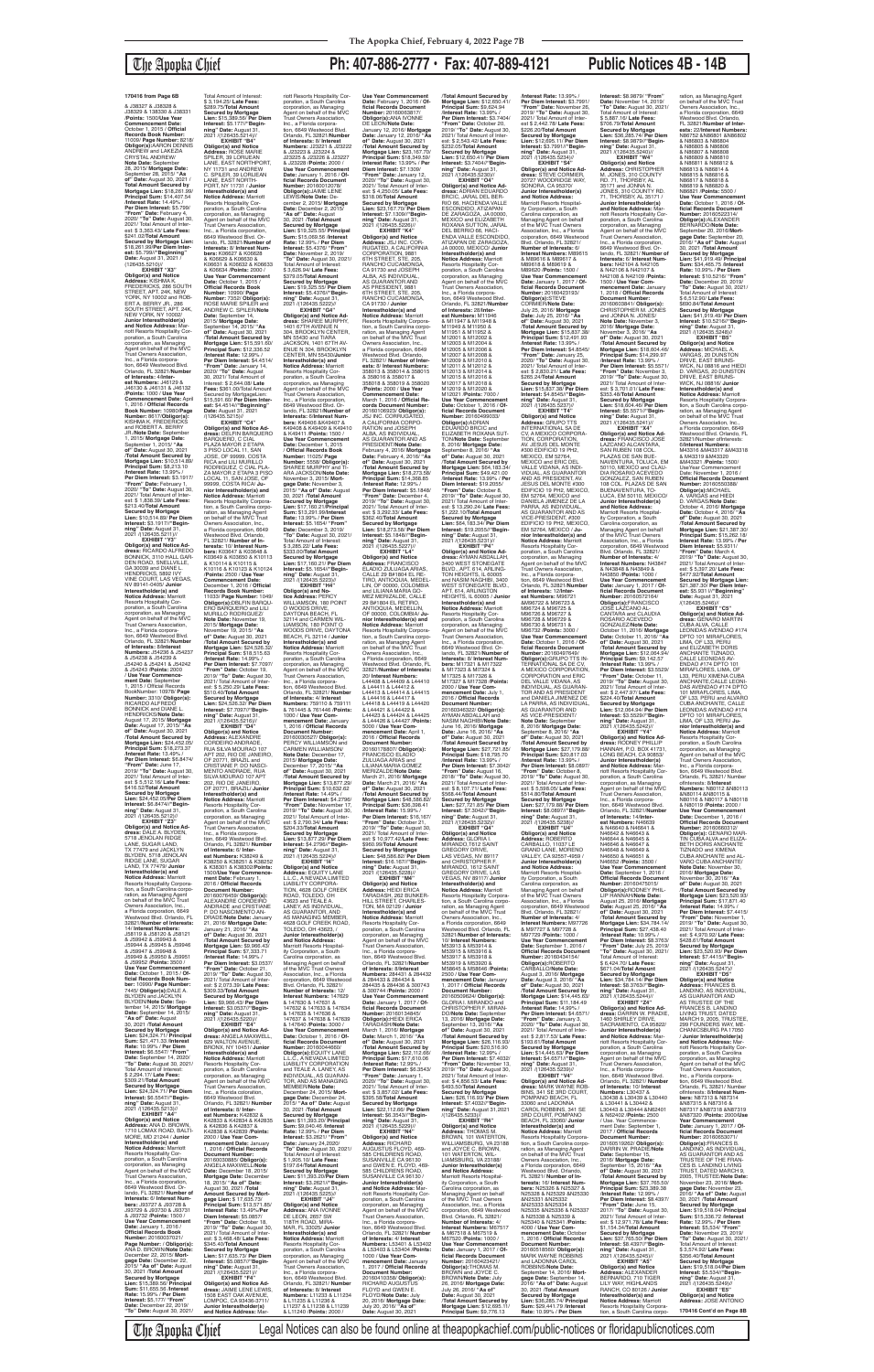## The Apopka Chief **Ph: 407-886-2777 • Fax: 407-889-4121 Public Notices 4B - 14B**

PIMENTEL-MONTEVERDE, AVE.LIBERTADOR (EL BOSQUE) RESIDENCIAS VENEZUELA 10-A, CARA-CAS, OF 1050, VENEZU-ELA and ROSE MARIE BLASCO DE PIMENTEL, AVE.LIBERTADOR (EL BOSQUE) RESIDEN-CIAS , CARACAS, OF 1050, VENEZUELA/ **Junior Interestholder(s) and Notice Address:** Marriott Resorts Hospitality Corporation, a South Corporation, as<br>rolina corporation, as<br>naging Agent on behalf Managing Agent on behalf of the MVC Tmst Owners Association, Inc., a Florida corporation, 6649 Westwood Blvd. Orlando, FL 32821/ **Number of Interests:** 6/ **Interest Numbers:** O01533 & O01534 & O01535 & O01536 & O01537 & O01538 /**Points:** 1500 / **Use Year Commencement Date:** January 1, 2017 / **Of-ficial Records Document Number:** 20160650668/ **Obligor(s):**JOSE ANTONIO PIMENTEL-MONTEVERDE and ROSE MARIE BLASCO DE PIMENTEL/**Note Date:** November 17, 2016/ **Mort-gage Date:** November 17, 2016/ **"As of" Date:** August 30, 2021 /**Total Amount Secured by Mortgage Lien:** \$18,206.24/ **Principal Sum:** \$13,508.66 /**Interest Rate:** 15.99% / **Per Diem Interest:** \$6.0001/ **"From" Date:** October 17, 2019/ **"To" Date:** August 30, 2021/ Total Amount of Interest: \$ 4,098.00/ **Late Fees:** \$349.58/**Total Amount Secured by Mortgage Lien:** \$18,206.24/ **Per Diem Interest:** \$6.0001//**"Beginning" Date:** August 31, 2021 /<br>(126435.5250)// **EXHIBIT "F5"**

**Obligor(s) and Notice Address:** ESTHER MARINA PIROZZI DE MENA, URBZ CLUB HIPICO PASEO EL CAIMAN #36-1, LOS TEQUES, OF 1012, VENEZUELA and JESUS SALVADOR MENA HERNANDEZ, URBZ CLUB HIPICO PASEO EL CAIMAN #36-1, LOS TEQUES, OF 1012, VENEZUELA/**Junior Interestholder(s) and Notice Address:** Marriott Resorts Hospitality Corporation, a South Carolina corporation, as Managing Agent on behalf of the MVC Trust Owners Association, Inc., a Florida corporation, 6649 Westwood Blvd. Orlando, FL 32821/<br>Number of Interests: 10/ **Number of Interests:** 10/ **Interest Numbers:** O03023 & O03024 & O03025 & O03026 & O03027 & O03028 & O03029 & O03030 & O03031 & O03032/**Points:** 2500 / **Use Year Commenceme Date:** November 1, 2016 / **Official Records Document Number:** 20160597053/ **Obligor(s):**ESTHER MARI-NA PIROZZI DE MENA and JESUS SALVADOR MENA HERNANDEZ/**Note Date:** October 31, 2016/ **Mortgage Date:** October 31, 2016/ **"As of" Date:** August 30, 2021 /**Total Amount Secured by**  Mortgage Lien: \$23,662. **Principal Sum:** \$17,715.89 /**Interest Rate:** 15.99% / **Per Diem Interest:** \$7.8688/ **"From" Date:** November 1, 2019/ **"To" Date:** August 30, 2021/ Total Amount of Interest: \$ 5,256.31/ **Late Fees:** \$440.37/**Total Amount Secured by Mortgage Lien:** \$23,662.57/ **Per Diem Inter-est:** \$7.8688//**"Beginning" Date:** August 31, 2021

PERERA, AV APOQUINDO 7935 OF 401 TORRE B,<br>LAS CONDES SANTIAGO, OF 00000, CHILE and HERNAN MARTINEZ PERERA, AV APOQUINDO 7935 OF 401 TORRE B, LAS CONDES SANTIAGO OF 00000, CHILE/ **Junior Interestholder(s) and Notice Address:** Marriott Resorts Hospitality Corporation, a South Carolina corporation, as Managing Agent on behalf of the MVC Trust Owners Association, Inc., a Florida corporation, 6649 Westwood Blvd. Orlando, FL 32821/ **Number of Interests:** 18/ **Interest Numbers:** P25419 & P25420 & P25421 & P25422 & P25423 & P25424 & P25425 & P25426 & P25427 & P25428 & P25429 & P25430 & P25431 & P25432 & P25433 & P25434 & P25435 & P25436 /**Points:** 4500 / **Use Year Commencement Date:** January 1, 2017 / **Official Records Document Number:** 20170052070/<br>**Obligor(s):**MAURO<br>MARTINEZ PERERA and<br>HERNAN MARTINEZ PER-ERA/**Note Date:** December 28, 2016/ **Mortgage Date:** December 28, 2016/ **"As of" Date:** August 30, 2021 /**Total Amount Secured by Mortgage Lien:** \$42,825.69/ **Principal Sum:** \$32,659.02 /**Interest Rate:** 14.99% / **Per Diem Interest: \$13.5989/<br>"From" Date: October 28. "From" Date:** October 28, 2019/ **"To" Date:** August 30, 2021/ Total Amount of Inter-est: \$ 9,138.41/ **Late Fees:** \$778.26/**Total Amount Secured by Mortgage Lien:** \$42,825.69/ **Per Diem Inter-est:** \$13.5989//**"Beginning" Date:** August 31, 2021 /(126435.5255)// **EXHIBIT "J5" Obligor(s) and Notice Address:** SERENA SMITH, 112 MARKS ROAD, APT. 3, VALPARAISO, IN 46383-5323 / **Junior Interestholder(s) and Notice Address:** Marriott<br>Resorts Hospitality Corpora-<br>tion, a South Carolina corporation, as Managing Agent<br>on behalf of the MVC Trust Owners Association, Inc., a Florida corporation, 6649 Westwood Blvd. Orlando, FL 32821/**Number of Interests:** 16/ **Interest Numbers:** C00729 & C00740 & C00741 & C00742 & C00743 & C02116 & C02117 & C02118 & C02119 & C04814 &C04815 & C04816 & C04817 & C04818 & C04819 & C04820 /**Points:** 4000 / **Use Year Commencement Date:** June<br>1 2017 / Official Records 1, 2017 / **Official Records Document Number:** 20170299962/ **Obligor(s):** SERENA SMITH/**Note Date:** May 1, 2017/ **Mortgage Date:** May 1, 2017/ **"As of" Date:** August 30, 2021 /**Total Amount Secured by Mortgage Lien:** \$34,905.33/ **Principal Sum:** \$28,533.73 /**Interest Rate:** 10.99% / **Per Diem Interest:** \$8.7107/ **"From" Date:** December 1, 2019/ **"To" Date:** August 30, 2021/ Total Amount of Inter-est: \$ 5,557.40/ **Late Fees:** \$564.20/**Total Amount Secured by Mortgage Lien:**<br>\$34,905,33/ Per Diem Inter-\$34,905.33/ **Per Diem Inter-est:** \$8.7107//**"Beginning" Date:** August 31, 2021 /(126435.5256)// **EXHIBIT "K5" Obligor(s) and No-tice Address:** WAL-LACE MAHONEY, 2835 PECONIC BAY BLVD., LAUREL, NY 11948/ **Junior Interestholder(s) and Notice Address:** Marriott<br>Resorts Hospitality Cor-<br>poration, a South Carolina

/(126435.5251)/ **EXHIBIT "G5" Obligor(s) and Notice Address:** ROXANA M. ORLICH ESQUIVEL, DE VIVEROS EXOTICA 900 OESTE 50 NORTE, CONDOMINIO IMPERIAL # 5, ESCAZU, OF 00000, COSTA RICA and GUS-TAVO A. ORTIZ, DE VIVE-ROS EXOTICA 900 OESTE 50 NORTE,, ESCAZU, OF 00000, COSTA RICA/ **Junior Interestholder(s) and Notice Address:** Marriott Resorts Hospital-ity Corporation, a South Carolina corporation, as Managing Agent on behalf of the MVC Trust Owners Association, Inc., a Florida corporation, 6649 Westwood Blvd. Orlando, FL 32821/ **Number of Interests:** 20/ **Interest Numbers:** O30229 & O30230 & O30231 & O30232 & O30233 & O30234 & O30235 & O30236 & O30237 & O30238 & O30239 & O30240 & O30241 & O30242 & O30243 & O30244 & O30245 & O30246 & O30247 & O30248 /**Points:** 5000 / **Use Year Commencement Date:** lanuary 1, 2017 / **Official Records Document Number:** 20170057734/<br>**Obligor(s):**ROXANA M.<br>ORLICH ESQUIVEL and GUSTAVO A. ORTIZ/**Note Date:** December 20, 2016/ **Mortgage Date:** December 20, 2016/ **"As of" Date:** August 30, 2021 /**Total Amount Secured by Mortgage Lien:** \$43,725.23/ **Principal Sum:** \$33,770.41 /**Interest Rate:** 13.99%/**Per Diem Interest:** \$13.1236/ **"From" Date:** October 20, 2019/ **"To" Date:** August 30, 2021/ Total Amount of Inter-est: \$ 8,924.04/ **Late Fees:** \$780.78/**Total Amount Secured by Mortgage Lien:** \$43,725.23/ **Per Diem Interest:** \$13.1236//**"Beginning" Date:** August 31, 2021 /(126435 **EXHIBIT "H5" Obligor(s) and Notice Address:** ANDREA L. TRAVERS, 3 COLUM-BUS SQUARE, SALEM, MA 01970 / **Junior Interestholder(s) and Notice Address:** Marriott Resorts Hospitality Corporation, a South Carolina corporation, as Managing Agent on behalf of the MVC Trust Owners Association, Inc., a Florida corporation, 6649 Westwood Blvd. Orlando, FL 32821/ **Number of Interests:** 6/**Interest Num-bers:** 089338 & 089339 & 089340 & 089341 & 089342 & 089343 /**Points:** 1500 / **Use Year Commencement Date:** February 1, 2017 / **Official Records Documer Number:** 20170096694/ **Obligor(s):**ANDREA L. TRAVERS/**Note Date:** January 20, 2017/ **Mortgage Date:** January 20, 2017/ **"As of" Date:** August 30, 2021 /**Total Amount Secured by Mortgage Lien:** \$18,656.99/<br><mark>Principal Sum:</mark> \$14,740.64<br>/<mark>Interest Rate:</mark> 13.99% / **Per Diem Interest:** \$5.7284/ **"From" Date:** January 20, 2020/ **"To" Date:** August 30, 2021/ Total Amount of Interest: \$ 3,368.27/ **Late Fees:** \$298.08/**Total Amount Secured by Mortgage Lien:** \$18,656.99/ **Per Diem Interest:** \$5.7284//**"Beginning" Date:** August 31, 2021 /(126435.5254)// **EXHIBIT "I5" Obligor(s) and Notice Ad-dress:** MAURO MARTINEZ

corporation, as Managing Agent on behalf of the MVC Trust Owners Association, Inc., a Florida corpora-<br>tion. 6649 Westwood Blvd. tion, 6649 Westwood Blvd. Orlando, FL 32821/**Number of Interests:** 10/ **Interest Numbers:** Q26138 & Q26139 & Q26140 & Q26141 & Q26142 & Q26143 & Q26144 & Q26145 & Q40149 & Q40150 /**Points:** 2500 / **Use Year Commencement Date:** January 1, 2020 / **Official Records Docume**<br>**Number:** 20170318557 **Number:** 20170318557/ **Obligor(s):**WALLACE MAHONEY/**Note Date:** May 9, 2017/ **Mortgage Date:** May 9, 2017/ **"As of" Date:** August 30, 2021 /**Total Amount Secured by**  Mortgage Lien: \$25,571<br>**Principal Sum: \$20,199 Principal Sum:** \$20,199.89 /**Interest Rate:** 13.99% / **Per Diem Interest:** \$7.8499/<br>"**From" Date:** January 9,<br>2020/ "**To" Dat**e: August 30,<br>2021/ Total Amount of Inter-<br>est: \$ 4,702.15/ **Late Fees:**<br>\$419.71/**Total Amount Secured by Mortgage Lien:** \$25,571.75/ **Per Diem Inter-est:** \$7.8499//**"Beginning" Date:** August 31, 2021 /(126435.5257)// **EXHIBIT "L5" Obligor(s) and Notice Address:** BENJAMIN H. PESTER, 5116 GARNER AVENUE, PORTS-MOUTH, VA 23703/ **Junior Interestholder(s) and Notice Address:** Marriott<br>Resorts Hospitality Cor-<br>poration, a South Carolina<br>corporation, as Managing<br>Agent on behalf of the MVC<br>Trust Owners Association, Inc., a Florida corporation, 6649 Westwood Blvd. Orlando, FL 32821/**Number of Interests:** 20/ **Interest Numbers:** Q34537 & Q34538 & Q42352 & Q42401 & Q42402 & Q42403 & Q42404 & Q42405 & Q42406 & Q42407 & Q42408 & Q42409 & Q42410 & Q42411 & Q42412 & Q42413 & Q42414 & Q42415 & Q51627 & Q51628 /**Points:** 5000 / **Use Year Commencement Date:** January 1, 2019 / **Of-ficial Records Document Number:** 20170319634/ **Obligor(s):**BENJAMIN H. PESTER/**Note Date:** May 10, 2017/ **Mortgage Date:** May 10, 2017/ **"As of" Date:** August 30,2021 /**Total Amount Secured by Mortgage Lien: \$50,869.10<br><b>Principal Sum: \$40.738.25 Principal Sum:** \$40,738.25 /**Interest Rate:** 12.03% / **Per Diem Interest:** \$13.6134/ **"From" Date:** November 10, 2019/ **"To" Date:** August 30, 2021/ Total Amount of Inter-est: \$ 8,971.15/ **Late Fees:** \$909.70/**Total Amount Secured by Mortgage Lien:** \$50,869.10/ **Per Diem Interest:** \$13.6134//" **Beginning Date:** August 31, 2021<br>/(126435.5258)// **EXHIBIT "M5" Obligor(s) and Notice Address:** DAVID LAMARR MCCOY, 7964 LACROSSE WAY, RIVER SIDE, CA 92508 and JOCELYN MATIAS MCCOY, 7964 LACROSSE WAY, RIVER SIDE, CA 92508/ **Junior Interestholder(s) and Notice Address:** Mar-riott Resorts Hospital-ity Corporation, a South Carolina corporation, as Managing Agent on behalf of the MVC Trust Owners Association, Inc., a Florida corporation, 6649 Westwood **and Notice Address:**<br>Marriott Resorts Hospital-<br>ity Corporation, a South Carolina corporation, as Managing Agent on behalf of the MVC Trust Owners Association, Inc., a Florida<br>corporation, 6649 Westwood<br>Blvd. Orlando, FL 32821/<br>**Number of Interests:** 8/<br>**Interest Numbers:** R09502 & R09503 & R09504 & R09505 & R09506 & R09507 & R09508 & R09509 /**Points:** 2000 / **Use Year Commencement Date:** January 1, 2018 / **Official Records Document<br><b>Number:** 20170375779/<br>**Obligor(s):PAMELA LYNN<br>SIMPSON, TRUSTEE OF<br>THE JAMES EDWARD<br>SIMPSON LIVING TRUST,** DATED JANUARY 10, 2013 and JAMES EDWARD<br>SIMPSON, TRUSTEE OF<br>THE JAMES EDWARD SIMPSON LIVING TRUST DATED JANUARY 10, 2013 **Note Date:** June 16, 2017/ Mortgage Date: June 16,<br>2017/ "As of" Date: Augu 2017/ **"As of" Date:** August 30, 2021 /**Total Amount Secured by Mortgage Lien:** \$22,328.40/ **Principal Sum:** \$17,723.25 /**Interest Rate:** 12.99% / **Per Diem Interest:** \$6.3951/ **"From" Date:** December 16, 2019/ **"To" Date:** August 30, 2021/ Total Amount o \$ 3,984.15/ **Late Fees:** \$371.00/**Total Amount Secured by Mortgage Lien:** \$22,328.40/**Per Diem Interest:** \$6.3951//"**Beginning"**<br>**Date:** August 31, 2021<br>/(126435.5261)// **EXHIBIT "P5" Obligor(s) and Notice Address:** BENJAMIN SHO-RUM, 17533 HAWKS VIEW DRIVE, FORT MILL, SC 29707-5894 and DOROTHY MARIE SHORUM, 17533 HAWKS VIEW DRIVE, FORT MILL, SC 29707-5894 / **Junior Interestholder(s) and Notice Address:** Marriott Resorts Hospitality Corporation, a South Carolina corporation, as Managing Agent on behalf of the MVC Trust Owners Association, Inc., a Florida corporation, 6649 Westwood Blvd. Orlando, FL 32821/**Number of Interests:** 8/**Interest Numbers:** 057328 & 057329 & 057330 & 057331 & 057332 & 059810 & 059811 & 061915 /**Points:** 2000 / **Use Year Commencement Date:** January 1, 2018 / **Of-ficial Records Document Number:** 20170348646/ **Obligor(s):**BENJAMIN SHORUM and DOROTHY MARIE SHORUM/**Note Date:** May 24, 2017/ **Mortgage Date:** May 24, 2017/ **"As of" Date:** August 30, 2021 /**Total Amount Secured by Mortgage Lien:** \$21,378.58/ **Principal Sum:** \$17,012.43 /**Interest Rate:** 12.99% / **Per Diem Interest:** \$6.1387/ **"From" Date:** December 24, 2019/ **"To" Date:** August 30, 2021/ Total Amount of Interest: \$ 3,775.29/ **Late Fees:** \$340.86/**Total Amount Secured by Mortgage Lien:** \$21,378.58/ **Per Diem Interest:** \$6.1387//**"Beginning" Date:** August 31,2021<br>/(126435.5262)// **EXHIBIT "Q5" Obligor(s) and Notice Address:** PAMELA JEAN SCHURGOT, 95 RIVER OAKS WAY, HARDEEVILLE, SC 29927 and NORMA J. SCHURGOT, 95 RIVER OAKS WAY, HARDEEVILLE, SC 29927 and RAYMOND<br>E. SCHURGOT, 95 RIVER OAKS WAY, HARDEEVILLE, SC 29927 /**Note / Junior Interestholder(s) and Notice Address:** Marriott Resorts Hospitality Corporation, a South Carolina corporation, as Managing Agent on behalf of the MVC Trust Owners Association, Inc., a Florida corporation, 6649 Westwood Blvd. Orlando, FL 32821/**Number of Interests:** 16/**Interest Numbers:** R22733 &R22734 &R22735

### Blvd. Orlando, FL 32821/ **Number of Interests:** 8/ **Interest Numbers:** Q76441 & Q76442 & Q76443 & Q76444 & Q76445 & Q76446 & Q76447 & Q76448 /**Points:** 2000 / **Use Year Commencement Date:** May 1, 2017 / **Of-ficial Records Document Number:** 20170296051/ **Obligor(s):**DAVID LAMARR MCCOY and JOCELYN MA-TIAS MCCOY/**Note Date:** April 27, 2017/ **Mortgage Date:** April 27, 2017/ **"As of" Date:** August 30, 2021 /**Total Amount Secured by Mortgage Lien:** \$21,788.38/ **Principal Sum:** \$17,527.03 /**Interest Rate:** 12.99% / **Per Diem Interest:** \$6.3243/ **"From" Date:** January 27, 2020/ **"To" Date:** August 30, 2021/ Total Amount of Interest: \$ 3,674.39/**Late Fees:** \$336.96/**Total Amount Secured by Mortgage Lien:** \$21,788.38/ **Per Diem Inter-est:** \$6.3243//**"Beginning" Date:** August 31, 2021 /(126435.5259)// **EXHIBIT "N5" Obligor(s) and Notice Address:** JOHN COLLAZO, 274 TRENTON LANE, CAN-TON, GA 30115, and TARA COLLAZO, 274 TRENTON<br>LANE, CANTON, GA 30115/ **Junior Interestholder(s) and Notice Address:** Marriott Resorts Hospital-<br>ity Corporation, a South ity Corporation, a South Carolina corporation, as Managing Agent on behalf of the MVC Trust Owners Association, Inc., a Florida corporation, 6649 Westwood Blvd. Orlando, FL 32821/ **Number of Interests:** 8/ **Interest Numbers:** Q76946 & Q76947 & Q76948 & Q76949 & Q76950 & Q76951 & Q76952 & Q77001 /**Points:** 2000 / **Use Year Commencement Date:** June 1, 2017 / **Of-ficial Records Document Number:** 20170298232/<br>**Obligor(s):**JOHN COLLAZO<br>and TARA COLLAZO/ **Note Date:** April 28, 2017/ **Mortgage Date:** April 28, 2017/ **"As of" Date:** August 30, 2021 /**Total Amount Secured by Mortgage Lien:** \$23,262.78/ **Principal Sum:** \$18,732.36 /**Interest Rate:** 12.99% / **Per Diem Interest:** \$6.7593/ **"From" Date:** February 4, 2020/ **"To" Date:** August 30, 2021/ Total Amount of Interest: \$ 3,920.42/ **Late Fees:** \$360.00/**Total Amount Secured by Mortgage Lien:** \$23,262.78/ **Per Diem Inter-est:** \$6.7593//**"Beginning" Date:** August 31, 2021 /  $(126435.5260)/\sqrt{P(X,Y)}$ <br>**EXHIBIT** "O5" **EXHIBIT "O5" Obligor(s) and Notice Address:** PAMELA LYNN SIMPSON, TRUSTEE OF THE JAMES EDWARD SIMPSON LIVING TRUST,<br>DATED JANUARY 10, 2013, 1520 OLD IVY DRIVE, SPRINGFIELD, IL 62711 and JAMES EDWARD SIMPSON, TRUSTEE OF THE JAMES EDWARD<br>SIMPSON LIVING TRUST, DATED JANUARY 10, 2013 1520 OLD IVY DRIVE, SPRINGFIELD, IL 62711 / **Junior Interestholder(s)**  R22738 & R22739 & R22740 & R22741 & R22742 & R22743 & R22744 & R22745 & R22746 & R22747 &

/**Interest Rate:** 12.99% / \$445.74/**Total Amount Obligor(s) and Notice and Notice Address:** ity Corporation, a South ers Association, Inc., a \$340.60/**Total Amount Date:** August 31, 2021<br>/(126435.5266)// **Interestholder(s) and**  & R33543 & R33544 & R33545 & R33546 &<br>R33547 & R33548 & R33547 & R33548 & R33549 & R33550 & R33551 & R33552 & R33601 & R33602 & R33603 & R33604 & R33605 & R33606 & R33607 & R33608 & R33609 /**Points:** 5000 / **Date:** August 30, 2021 /**Total Amount Secured by Mortgage Lien:** \$50,492.83/

& R22736 & R22737 & R22748 /**Points:** 4000 / **Use Year Commence-ment Date:** January 1, 2018 / **Official Records Document Number:** 20170356199/ **Obligor(s):** PAMELA JEAN SCHURGOT and NORMA J. SCHUR-GOT and RAYMOND E. SCHURGOT/**Note Date:** May 31, 2017/ **Mortgage Date:** May 31, 2017/ **"As of" Date:** August 30, 2021 /**Total Amount Secured by Mortgage Lien:** \$39,366.68/ **Principal Sum:** \$32,486.54 /**Interest Rate:** 10.99% / **Per Diem Interest:** \$9.9174/ **"From" Date:** January 1, 2020/ **"To" Date:** August 30, 2021/ Total Amount of Interest: \$ 6,019.86/ **Late Fees:** \$610.28/**Total Amount Secured by Mortgage Lien:** \$39,366.68/ **Per Diem Interest:** \$9.9174//**"Beginning"<br><b>Date:** August 31, 2021<br>/(126435.5263)//<br>**EXHIBIT "R5" Obligor(s) and Notice Address:** KRISTY NEL-SON-SCHNEIDER, 563 BUCKEYE DRIVE, SHEF-FIELD LAKE, OH 44054 and JAMES SCHNEIDER, 563 BUCKEYE DRIVE, SHEF-FIELD LAKE, OH 44054 / **Junior Interestholder(s)<br><b>and Notice Address:** Mar-<br>riott Resorts Hospitality Corporation, a South Carolina corporation, as Managing Agent on behalf of the MVC Trust Owners Association, Inc., a Florida corpora-tion, 6649 Westwood Blvd. Orlando, FL 32821/Numbe **of Interests:** 8/**Interest Numbers:** 834934 & 859337 & 859338 & 859339 & 859340 & 859341 & 859342 & 859343 /**Points:** 2000 / **Use Year Commencement Date:** January 1, 2018 / **Official Records Document Number:** 20170700079/<br>**Obligor(s):**KRISTY<br>NELSON-SCHNEIDER<br>and JAMES SCHNEIDER/ **Note Date:** December 7, 2017/ **Mortgage Date:** December 7, 2017/ **"As of" Date:** August 30, 2021 /**Total Amount Secured by Mortgage Lien:** \$21,363.66/ **Principal Sum:** \$16,028.54/ **Interest Rate:** 15.99% / **Per Diem Interest:** \$7.1193/ **"From" Date:** November 7, 2019/ **"To" Date:** August 30, 2021/ Total Amount of Inter-est: \$ 4,713.00/ **Late Fees:** \$372.12/**Total Amount Secured by Mortgage Lien:** \$21,363.66/**Per Diem Interest:** \$7.1193//**"Beginning" Date:** August 31, 2021<br>/(126435.5264)/ **EXHIBIT "S5"<br><b>Address:** DonALD BRUCE<br>**Address:** DONALD BRUCE<br>ROBERSON, 2727 29TH<br>STREET, NW, APT. 305,<br>WASHINGTON, DC 20008 and JENNIFER HELENE ROBERSON, 2727 29TH STREET, NW, APT. 305, WASHINGTON, DC 20008 / **Junior Interestholder(s) and Notice Address:** Marriott Resorts Hospitality Corporation, a South Carolina corporation, as Managing Agent on behalf of the MVC Trust Owners Association, Inc., a Florida corporation, 6649 Westwood Blvd. Orlando, FL 32821/ **Number of Interests:** 10/ **Interest Numbers:** 829936 & 829937 & 829938 & 829939 & 829940 & 829941 & 829943 & 829944 & 829945 & 829946 /**Points:** 2500 / **Use Year Commencement Date:** July 1, 2017 / **Of-ficial Records Document Number:** 20170379647/ **Obligor(s):**DONALD<br>BRUCE ROBERSON<br>and JENNIFER HELENE ROBERSON/**Note Date:** June 19, 2017/ **Mortgage Date:** June 19, 2017/ **"As of" Date:** August 30, 2021 /**Total Amount Secured by Mortgage Lien:** \$27,701.23/ **Principal Sum:** \$22,272.04 **Per Diem Interest:** \$8.0365/ **"From" Date:** January 19, 2020/ **"To" Date:** August 30, 2021/ Total Amount of Interest: \$ 4,733.45/ **Late Fees: Secured by Mortgage Lien:** \$27,701.23/ **Per Diem Interest:** \$8.0365//"**Beginning"**<br>**Date:** August 31, 2021<br>/(126435.5265)// **EXHIBIT "T5" Address:** MARY A. CRANE, 13260 MONMOUTH HWY, MONMOUTH, OR 97361/ **Junior Interestholder(s)**  Marriott Resorts Hospital-Carolina corporation, as Managing Agent on behalf of the MVC Trust Own-Florida corporation, 6649 Westwood Blvd. Orlando, FL 32821/**Number of Interests:** 6/ **Interest Numbers:** R31806 &R31807 &R31808 &R31809 & R31810 & R31811 /**Points:** 1500 / **Use Year Commencement Date:** January 1, 2018 / **Of-ficial Records Document Number:** 20170406532/ **Obligor(s):**MARY A. CRANE/**Note Date:** June 29, 2017/ **Mortgage Date:** June 29, 2017/ **"As of" Date:** August 30, 2021 /**Total Amount Secured by Mortgage Lien:** \$20,396.11/ **Principal Sum:** \$15,870.64 /**Interest Rate:** 13.99% / **Per Diem Interest:** \$6.1675/ **"From" Date:** December 1, 2019/ **"To" Date:** August 30, 2021/ Total Amount of Inter-est: \$ 3,934.87/ **Late Fees: Secured by Mortgage Lien:** \$20,396.11/**Per Diem Inter-est:** \$6.1675//**"Beginning" EXHIBIT "U5" Obligor(s) and Notice**  Address: MICHELE BARTON, 2652 HERITAGE PARK ROAD, TAYLORS-VILLE, UT 84129 / **Junior Notice Address:** Mar-riott Resorts Hospital-ity Corporation, a South carolina corporation, as Managing Agent on behalf of the MVC Trust Owners Association, Inc., a Florida corporation, 6649 Westwood Blvd. Orlando, FL 32821/ **Number of Interests:** 20/ **Interest Numbers:** R33542 **Use Year Commencement Date:** January 1, 2018 / **Official Records Document Number:** 20170384449/ **Obligor(s):**MICHELE BARTON/**Note Date:** June 20, 2017/ **Mortgage Date:** June 20, 2017/ **"As of" Principal Sum:** \$40,169.40 /**Interest Rate:** 14.15% / **Per Diem Interest:** \$15.7888/ **"From" Date:** January 20, 2020/ **"To" Date:** August 30, 2021/ Total Amount of Inter-est: \$ 9,283.77/ **Late Fees:** \$789.66/**Total Amount Secured by Mortgage Lien:** \$50,492.83/**Per Diem Inter-est:** \$15.7888//**"Beginning" Date:** August 31, 2021 /(126435.5267)// **EXHIBIT "V5" Obligor(s) and Notice Address:** JOSEFINA TIMBOL SONGCO, 4953 WIOTA STREET, LOS ANGELES, CA 90041 and JOSE ROLANDO SONGCO, 4953 WIOTA STREET, LOS ANGELES, CA 90041 / **Junior Interestholder(s) and Notice Address:** Marriott Resorts Hospitality Corporation, a South Carolina corporation, as Managing Agent on behalf of the MVC Trust Owners Association, Inc., a Florida corporation, 6649 Westwood Blvd. Orlando, FL 32821/<br>Number of Interests: 4/ **Number of Interests:** 4/ **Interest Numbers:** R35021 & R35022 & R35023 & R35024 /**Points:** 1000 / **Use Year Commencement Date:** January 1, 2018 / **Of-ficial Records Document Number:** 20170599774/ **Obligor(s):**JOSEFINA TIMBOL SONGCO and JOSE ROLANDO SONGCO/ **Note Date:** September 29, 2017/ **Mortgage Date:** September 29, 2017/ **"As of" Date:** August 30, 2021 /**Total Amount Secured by Mortgage Lien:** \$13,909.56/ **Principal Sum:** \$10,988.89 /**Interest Rate:** 13.99% / **Per Diem Interest:** \$4.2704/ **"From" Date:** February 1, 2020/ **"To" Date:** August 30, 2021/ Total Amount of Inter-<br>est: \$ 2.459.71/ Late Fees: est: \$ 2,459.71/ **Late Fees:** \$210.96/**Total Amount Secured by Mortgage Lien:** \$13,909.56/ **Per Diem Interest:** \$4.2704//"Beginnmg" Date: August 31, 2021 /(126435.5268)// **EXHIBIT "W5" Obligor(s) and Notice Address:** ANTONIETTE CECILIA BROWN, 10611<br>BLACK FOX COURT BLACK FOX COURT,<br>BOWIE, MD 20721 /<br>**Junior Interestholder(s) and Notice Address:** Marriott Resorts Hospitality Corporation, a South Carolina corporation, as Managing Agent on behalf of the MVC Trust Owners Association, Inc., a Florida corporation, 6649 Westwood Blvd. Orlando, FL 32821/ **Number of Interests:** 8/ **Interest Numbers:** R49045 & R49046 & R49047 & R49048 & R49049 & R49050 & R49051 & R49052 /**Points:** 2000 / **Use Year Commencement Date:** September 1, 2018 / **Official Records Document Number:** 20170516413/ **Obligor(s):**ANTONIETTE CECILIA BROWN/**Note Date:** August 14, 2017/ **Mortgage Date:** August 14, 2017/ **"As of" Date:** August 30, 2021 /**Total Amount Secured by Mortgage Lien:** \$24,460.87/ **Principal Sum:** \$19,247.00 /**Interest Rate:** 12.99% / **Per Diem Interest:** \$6,945/ **"From" Date:** November 14, 2019/ **"To" Date:** August 30, 2021/ Total Amount of Interest: \$4,548.91/ **Late Fees:** \$414.96/**TotaI Amount Secured by Mortgage Lien:** \$24,460.87/ **Per Diem Inter-est:** \$6.945//**"Beginning" Date:** August 31, 2021 /(126435.5269)// **EXHIBIT "X5"<br><b>Obligor(s) and Notice**<br>**Address:** CONNIE JUDGE<br>JOHNSON, 412 BIG LEAF<br>WALK, MCDONOUGH, GA 30253/ **Junior Interestholder(s) and<br><b>Notice Address:** Marriott<br>Resorts Hospitality Corporation, a South Carolina corporation, as Managing Agent on behalf of the MVC Trust Owners Association, Inc., a Florida corpora-tion, 6649 Westwood Blvd. Orlando, FL 32821/**Number of Interests:** 4/**Interest Numbers:** R51742 & R51743 & R51744 & R51745 / Points: 1000 / R51745 /**Points:** 1000 / **Use Year Commencement Date:** August 1, 2017 / **Of-ficial Records Document Number:** 20170464389/ **Obligor(s):**CONNIE JUDGE JOHNSON/**Note Date:** July 19, 2017/ **Mortgage Date:** July 19, 2017/ **"As of" Date:** August 30, 2021 /**Total Amount Secured by Mortgage Lien:** \$13,530.54/ **Principal Sum:** \$10,615.82 /**Interest Rate:** 13.99% / **Per Diem Interest:** \$4.1254/ **"From" Date:** January 19, 2020/ **"To" Date:** August 30, 2021/ Total Amount of Inter-est: \$ 2,429.88/ **Late Fees:** \$234.84/**Total Amount Secured by Mortgage Lien:** \$13,530.54/**Per Diem Interest:** \$4.1254//**"Beginning" Date:** August 31, 2021<br>/(126435.5270)// **EXHIBIT "Y5" Obligor(s) and Notice Ad-dress:** ARIEL OBREGON, 1362 NORTH COLUMBUS AVENUE, GLENDALE,<br>CA 91202 and KAREN<br>OBREGON, 1362 NORTH COLUMBUS AVENUE,<br>GLENDALE, CA 91202 / **Junior Interestholder(s) and Notice Address:**<br>Marriott Resorts Hospital-<br>ity Corporation, a South Carolina corporation, as Managing Agent on behalf of the MVC Trast Owners Association, Inc., a Florida corporation, 6649 Westwood Blvd. Orlando, FL 32821/ **Number of Interests:** 16/ **Interest Numbers:** R56430 & R56431 & R56618 & R56619 & R56620 & R56621 & R56622 & R56623 & R56624 & R56625 & R56626 & R56627 & R56628 &R56629 &R56630 &R56631 /**Points:** 4000/**Use Year Commence-ment Date:** August 1, 2017 / **Official Records Document Number:** 20170458993/ **Obligor(s):**ARIEL OBREGON and KAREN OBREGON/**Note Date:** July 21, 2017/ **Mortgage Date:** July 21, 2017/ **"As of" Date:** August 30, 2021 /**Total Amount Secured by Mortgage Lien:** \$47,602.65/ **Principal Sum:** \$35,754.00 /**Interest Rate:** 9.99% / **Per Diem Interest:** \$9.9217/ **"From" Date:** June 21, 2018/ **"To" Date:** August 30, 2021/ Total Amount of Interest: \$ 11,568.64/ **Late Fees:** \$30.01/**Total Amount Secured by Mortgage Lien:** \$47,602.65/ **Per Diem Inter-est:** \$9.9217//**"Beginning" Date:** August 31, 2021 /(126435.5271)// **EXHIBIT "Z5" Obligor(s) and Notice Address:** GARY J. GIOIA,<br>7407 WINDINGLAKE CIRCLE, OVIEDO, FL 32765 and JOANN GIOIA, 7407 WINDINGLAKE CIRCLE, OVIEDO, FL 32765 / **Junior Interestholder(s) and Notice Address:** Marriott Resorts Hospitality Corporation, a South Carolina corporation, as

Managing Agent on behalf of the MVC Trust Owners Association, Inc., a Florida corporation, 6649 We Blvd. Orlando, FL 32821/ **Number of Interests:** 18/ **Interest Numbers:** R70115 & R70116 & R70117 & R70118 & R70119 & R70120 & R70121 & R70122 & R70123 & R70124 & R70125 & R70126 & R70127 & R70128 & R70129 & R70130 & R70131 & R70132 /**Points:** 4500 / **Use Year Commencement Date:** August 1, 2018 / **Official Records Document Number:** 20170485304/ **Obligor(s):** GARY J. GIOIA and JOANN GIOIA/**Note Date:** August 2, 2017/ **Mortgage Date:** August 2, 2017/ **"As of" Date:** August 30, 2021 /**Total Amount Secured by Mortgage Lien:** \$62,371.59/ **Principal Sum:** \$44,775.91 /**Interest Rate:** 12.99% / **Per Diem Interest:** \$16.1566/ **"From" Date:** October 2, 2018/ **"To" Date:** August 30, 2021/ Total Amount of Inter-est: \$ 17,174.60/ **Late Fees:** \$171.08/**Total Amount Secured by Mortgage Lien:** \$62,371.59/ **Per Diem Interest:** \$16.1566//"**Beginning"**<br>**Date:** August 31, 2021<br>/(126435.5273)/ **EXHIBIT "A6 Obligor(s) and Notice Ad-dress:** BRIAN T. HOWARD, 445 FREMONT PEAK<br>DRIVE, BRENTWOOD, CA<br>94513-5546 and NATALIYA<br>HOWARD, 445 FREMONT<br>PEAK DRIVE, BRENT-WOOD, CA 94513-5546 / **Junior Interestholder(s) and Notice Address:** Marriott Resorts Hospitality Corporation, a South Carolina corporation, as Managing Agent on behalf<br>of the MVC Trust Owners<br>Association, Inc., a Florida<br>corporation, 6649 Westwood Blvd. Orlando, FL 32821/ **Number of Interests:** 8/**Interest Numbers:** R70249 & R70250 & R70251 & R70252 & R70301 & R70302 & R70303 & R70304 /**Points:** 2000 / **Use Year Commence Date:** January 1, 2018 / **Official Records Document Number:** 20170487695/ **Obligor(s):**BRIAN T. HOWARD and NATALIYA HOWARD/**Note Date:** August 3, 2017/ **Mortgage Date:** August 3, 2017/ **"As of" Date:** August 30, 2021 /**Total Amount Secured by Mortgage Lien:** \$18,567.27/ **Principal Sum:** \$14,652.10 /**Interest Rate:** 12.99% / **Per Diem Interest:** \$5.287/ **"From" Date:** December 3, 2019/ **"To" Date:** August 30, 2021/ Total Amount of Inter-est: \$ 3,362.57/ **Late Fees:** \$302.60/**Total Amount Secured by Mortgage Lien:** \$18,567.27/ **Per Diem Inter-est:** \$5.287//**"Beginning" Date:** August 31, 2021 /(126435.5274)// **EXHIBIT "B6" Obligor(s) and Notice Address:** ALEXANDER BERNARDO, 710 TIGER LILY WAY, HIGHLANDS RANCH, CO 80126/ **Junior Interestholder(s) and Notice Address:**<br>Marriott Resorts Hospital-<br>ity Corporation, a South Carolina corporation, as Managing Agent on behalf of the MVC Trust Owners Association, Inc., a Florida corporation, 6649 Westwood Blvd. Orlando, FL 32821/

**Number of Interests:** 8/ **Interest Numbers:** R90033 & R90034 & R90035 & R90036 & R90037 & R90038 & R90039 & R90040 /**Points:** 2000 / **Use Year Commencement Date:** October 1, 2017 / **Official Records Document Number:** 20170513820/ **Obligor(s):**ALEXANDER BERNARDO/**Note Date:** August 14, 2017/ **Mortgage Date:** August 14, 2017/ **"As of" Date:** August 30, 2021 /**Total Amount Secured by Mortgage Lien:** \$23,667.70/ **Principal Sum:** \$18,974.28 /**Interest Rate:** 12.99% / **Per Diem Interest:** \$6.8466/ **"From" Date:** January 14, 2020/ **"To" Date:** August 30, 2021/ Total Amount of Interest: \$4,066.84/ **Late Fees:** \$376.58/**TotaI Amount Secured by Mortgage Lien:** \$23,667.70/ **Per Diem Interest:** \$6.8466//"**Beginning"**<br>**Date:** August 31, 2021<br>/(126435.5275)// **EXHIBIT "C6" Obligor(s) and Notice Address:** MAYRA R. HERNANDEZ, 537 CARDINAL WOODS WAY, EASLEY, SC 29642/ **Junior Interestholder(s) and Notice Address:** Marriott Resorts Hospitality Corporation, a South Carolina corporation, as Managing Agent on behalf of the MVC Trust Owners Association, Inc., a Florida corporation, 6649 Westwood Blvd. Orlando, FL 32821/**Number of Interests:** 8/**Interest Numbers:** R17632 & R17633 & R17634 & R17635 & R17636 & R17637 & R17638 & R17639 /**Points:** 2000 / **Use Year Commencement Date:** September 1, 2017 / **Official Records Docume Number:** 20170560948/ **Obligor(s):**MAYRA R. HERNANDEZ/**Note Date:** August 23, 2017/ **Mortgage Date:** August 23, 2017/ **"As of" Date:** August 30, 2021 /**Total Amount Secured by Mortgage Lien:** \$24,179.96/ **Principal Sum:** \$19,458.36 /**Interest Rate:** 12.99% / **Per Diem Interest:** \$7.0212/ **"From" Date:** January 23, 2020/ **"To" Date:** August 30, 2021/ Total Amount of Interest: \$ 4,107.46/ **Late Fees:** \$364.14/**Total Amount Secured by Mortgage Lien:** \$24,179.96/ **Per Diem Inter-est:** \$7.0212//**"Beginning" Date:** August 31, 2021 /(126435.5276)// **EXHIBIT "D6" Obligor(s) and Notice Address:** REGINA R. RAMOS, 588 BATTERSEA DRIVE, SAINT AUGUSTINE, FL 32095 and ELEUTERIO R. RAMOS, 588 BATTERSEA DRIVE, SAINT AUGUS-TINE, FL 32095 / **Junior Interestholder(s) and Notice Address:** Marriott<br>Resorts Hospitality Cor-<br>poration, a South Carolina corporation, as Managing Agent on behalf of the MVC Trust Owners Association, Inc., a Florida corpora-<br>tion. 6649 Westwood Blyd tion, 6649 Westwood Blvd. Orlando, FL 32821/**Number of Interests:** 16/**Interest Numbers:** R98635 & R98636 & R98637 & R98638 & R98639 & R98640 & R98641 & R98642 & R98643 & R98644 & R98645 & R98646 & R98647 & R98648 & R98649 & R98650 /**Points:** 4000 / **Use Year Commencement Date:** July 1, 2018 / **Of-ficial Records Document Number:** 20170521515/ **Obligor(s):**REGINA R. RAMOS and ELEUTERIO R. RAMOS/**Note Date:** August 16, 2017/ **Mortgage** 

**Date:** August 16, 2017/ **"As of" Date:** August 30, 2021 /**Total Amount Secured by Mortgage Lien:** \$38,634.30/ **Principal Sum:** \$30,984.35 /**Interest Rate:** 13.31% / **Per Diem Interest:** \$11.4556/ **"From" Date:** January 16, 2020/ **"To" Date:** August 30, 2021/ Total Amount of Inter-est: \$ 6,781.69/**Late Fees:** \$618.26/**Total Amount Secured by Mortgage Lien:** \$38,634.30/**Per Diem Inter-est:** \$11.4556//**"Beginning" Date:** August 31, 2021 /(126435.5277)// **EXHIBIT "E6" Obligor(s) and Notice Address:** LUIS A.<br>MACEIRA, 6164 AMBER<br>VIEW STREET, LAS VEGAS, NV 89135/ **Junior Interestholder(s) and Notice Address:** Marriott Resorts Hospitality Cor-poration, a South Carolina corporation, as Managing Agent on behalf of the MVC Trust Owners Association, Inc., a Florida corporation, 6649 Westwood Blvd. Or-lando, FL 32821/**Number of Interests:** 16/**Interest Num-bers:** S04147 & S04148 & S04149 & S04150 & S04151 & S04152 & S04201 & S04202 & S04203 & S04204 & S04205 & S04206 & S04207 & S04208 & S04209 & S04210 /**Points:** 4000 / **Use Year Commencement Date:** September 1, 2017 / **Official Records Document Number:** 20170550192/ **Obligor(s):**LUIS A. MA-CEIRA/**Note Date:** August 30, 2017/ **Mortgage Date:** August 30, 2017/ **"As of" Date:** August 30, 2021 /**Total Amount Secured by Mortgage Lien:** \$39,561.85/ **Principal Sum:** \$33,140.24 /**Interest Rate:** 9.99% / **Per**  Die**m Interest:** \$9.1964/<br>"**From" Date:** January 1,<br>2020/ "**To" Dat**e: August 30,<br>2021/ Total Amount of Inter-<br>est: \$ 5,582.23/ **Late Fees:**<br>\$589.38/**Total Amount Secured by Mortgage Lien:** \$39,561.85/ **Per Diem Inter-est:** \$9.1964//**"Beginning" Date:** August 31, 2021 /(126435. **EXHIBIT "F6" Obligor(s) and Notice Address:** JUAN ANTONIO VALDEZ ROSPIGLIOSI, JR.JOSE SABOGAL 127 URB.LOS JAZMINEZ-SANTIAGO DE SURCO, LIMA, OF 15048, PERU and MARIA CECILIA STUARD DE LA TORRE, JR.JOSE SABOGAL 127 URB.LOS JAZMINEZ-SANTIAGO DE SURCO, LIMA, OF 15048, PERU/ **Junior Interestholder(s) and<br><b>Notice Address:** Marriott<br>Resorts Hospitality Corpora-<br>tion, a South Carolina corporation, as Managing Agent<br>on behalf of the MVC Trust Owners Association, Inc., a Florida corporation, 6649 Westwood Blvd. Orlando, FL 32821/ **Number of Interests:** 9/ **Interest Numbers:** S22204 & S22205 & S22206 & S22207 & S22208 & S22209 & S22210 & S22211

& S22212 /**Points:** 2250 / **Use Year Commencement Date:** January 1, 2018 / **Official Records Document<br><b>Number:** 20170552439/<br>**Obligor(s):**JUAN ANTONIO<br>VALDEZ ROSPIGLIOSI and<br>MARIA CECILIA STUARD<br>DE LA TORRE/**Note Date:** September 14, 2017/ **Mortgage Date:** September 14, 2017/ **"As of" Date:** August 30, 2021 /**Total Amount Secured by Mortgage Lien:** \$22,573.29/ **Principal Sum:** \$17,581.52 /**Interest Rate:** 12.99% / **Per Diem Interest:** \$6,344/ **"From" Date:** October 14, 2019 **"To" Date:** August 30, 2021/ Total Amount of Interest: \$ 4,351.93/**Late Fees:** \$389.84/**Total Amount Secured by Mortgage Lien:** \$22,573.29/**Per Diem Inter-est:** \$6.344//**"Beginning" Date:** August 31, 2021 /(126435.5279)// **EXHIBIT "G6" Obligor(s) and Notice Ad-dress:** ERIC M .BREMER, 714 FRANKLIN COURT, EAST STROUDSBURG, PA 18302 and KATHLEEN M. HUDY-BREMER, 714 FRANKLIN COURT, EAST STROUDSBURG, PA 18302/ **Junior Interestholder(s) and Notice Address:** Marriott Resorts Hospitality Corporation, a South Carolina corporation, as Managing Agent on behalf of the MVC Trust Owners Association, Inc., a Florida corporation, 6649 Westwood Blvd. Orlando, FL 32821/**Number of**<br>Interests: 8/Interest Num-**Interests:** 8/**Interest Num-bers:** Q34052 & Q34101 & Q34102 & Q34103 & Q34104 & Q34105 & Q34106 & Q34107 /**Points:** 2000 / **Use Year Com-mencement Date:** September 1, 2017 / **Official Records Document Number:** 20170550100/ **Obligor(s):** ERIC M .BREMER and KATHLEEN M. HUDY-BREMER/**Note Date:** August 29, 2017/ **Mortgage Date:** August 29, 2017/ **"As of" Date:** August 30, 2021 /**Total Amount Secured by Mortgage Lien:** \$22,694.91/ **Principal Sum:** \$18,299.25 /**Interest Rate:** 12.99% / **Per Diem Interest:** \$6,603/ **"From" Date:** February 1, 2020/ **"To" Date:** August 30, 2021/ Total Amount of Inter-est: \$ 3,803.30/ **Late Fees:** \$342.36/**Total Amount Secured by Mortgage Lien:** \$22,694.91/**Per Diem Interest:** \$6.603//**"Beginning" Date:** August 31, 2021<br>/(126435.5280)// **EXHIBIT "H6" Obligor(s) and Notice Ad-dress:** KELLEE M. FARRIS, 75 MAGNOLIA PLACE, MARIANNA, AR 72360 and KURT L. FARRIS, 75 MAGNOLIA PLACE, MARI ANNA, AR 72360/ **Junior Interestholder(s) and Notice Address:** Marriott Resorts Hospitality Cotpora-tion, a South Carolina corporation, as Managing Agent on behalf of the MVC Trust Owners Association<br>Inc., a Florida corporation Inc., a Florida corporation,<br>6649 Westwood Blvd. Or-<br>lando, FL 32821/ **Number of Interests:** 6/**Interest Numbers:** S41824 & S41825 & S41826 & S41827 & S41828 & S41829 /**Points:** 1500 / **Use Year Commencement Date:** October 1, 2017 / **Official Records Document Number:** 20170572548/<br>**Obligor(s):**KELLEE M.<br>FARRIS and KURT L. FAR-RIS/**Note Date:** September 27, 2017/ **Mortgage Date:** September 27, 2017/ **"As of" Date:** August 30, 2021 /**Total Amount Secured by Mortgage Lien:** \$18,824.95/ **Principal Sum:** \$14,919.91 /**Interest Rate:** 13.99% / **Per Diem Interest:** \$5,798/ **"From" Date:** January 27, 2020/ **"To" Date:** August 30, 2021/ Total Amount of Interest: \$ 3,368.66/ **Late Fees:** \$286.38/**Total Amount Secured by Mortgage Lien:** \$ 18,824.95/ **Per Diem Interest:** \$5.798//**"Beginning" Date:** August 31, 2021 /(126435.5281)// **EXHIBIT "I6"**

**Obligor(s) and Notice Address:** GLENDA G. ALINIO, 8 TUSCANY CIRCLE, SALINAS, CA 93905 and CHAD S. ALINIO, 8 TUSCANY CIRCLE, SALINAS, CA 93905 / **Junior Interestholder(s)<br><mark>and Notice Address:</mark><br>Marriott Resorts Hospital**ity Corporation, a South Carolina corporation, as Managing Agent on behalf of the MVC Trust Owners Association, Inc., a Florida corporation, 6649 Westwood Blvd. Orlando, FL 32821/ **Number of Interests:** 16/ **Interest Numbers:** .S54052 & S54101 & S54102 &<br>S54103 & S54104 & S54105 S54103 & S54104 & S54105 & S54106 & S54107 & S54108 & S54109 & S54110 & S54111 & S54112 & S54113 & S54114 & S54115 /**Points:** 4000 / **Use Year Commencement Date:** October 1, 2017 / **Official Records Document Number:** 20170550590/ **Obligor(s):** GLENDA G. ALINIO and<br>September 7, 2017/ **Morte Date:**<br>September 7, 2017/ **Mort**<br>2017/ **"As of" Date:** August<br>30, 2021 /**Total Amount Secured by Mortgage Lien:** \$40,349.92/ **Principal Sum:** \$33,585.48 /**Interest Rate:** 9.99% / **Per Diem Interest:** \$9.32/ **"From" Date:** December 7, 2019/ **"To" Date:** August 30, 2021/ Total Amount of Interest: \$ 5,890.24/ **Late Fees:** \$624.20/**Total Amount Secured by Mortgage Lien:** \$40,349.92/ **Per Diem Interest:** \$9.32//**"Beginning" Date:** August 31, 2021<br>/(126435.5282)// **EXHIBIT "J6" Obligor(s) and Notice Ad-dress:** AYMAN ABDALLAH,

3400 WEST STONEGATE<br>BLVD., APT 614, ARLING-<br>TON HEIGHTS, IL 60005,<br>and NASIM NAGHIBI, 3400<br>WEST STONEGATE BLVD.,<br>APT 614, ARLINGTON HEIGHTS, IL 60005, / **Junior Interestholder(s) and Notice Address:** arriott Resorts Hospitality Corporation, a South Carolina corporation, as Managing Agent on behalf<br>of the MVC Trust Owners<br>Association, Inc., a Florida<br>corporation, 6649 Westwood Blvd. Orlando, FL 32821/ **Number of Interests:** 32/ **Interest Numbers:** R53837 & R53838 & R53839 & R53840 & R53841 & R53842 & R53843 & R53844 & R53845 & R53846 & R53847 & R53848 & R53849 & R53850 & R53851 & R53852 & R53901 & R53902 & R53903 & R53904 & R53905 & R53906 & R53907 & R53908 & R53909 & R53910 & R53911 & R53912 & R53913 & R53914 & R53915 & R53916/**Points:** 8000 / **Use Year Com-mencement Date:** July 1, 2018 / **Official Records Document Number:** 20170647009/ **Obligor(s):** AYMAN ABDALLAH and NASIM NAGHIBI/**Note Date:** November 9, 2017/ **Mort-gage Date:** November 9, 2017/ **"As of" Date:** August 30, 2021 /**Total Amount Secured by Mortgage Lien:** \$102,413.30/ **Principal Sum:** \$74,412.19 /**Interest Rate:** 10.99% / **Per Diem Interest:** \$22.7164/ **"From" Date:** August 9, 2018/ **"To" Date:** August 30, 2021/ Total Amount of Interest: \$ 25,374.23/ **Late Fees:** \$2,376.88/**Total Amount Secured by Mortgage Lien:** \$102,413.30/**Per Diem Interest:** \$22.7164//**"Beginning" Date:** August31, 2021<br>/(126435.5283)// **EXHIBIT "K6" Obligor(s) and Notice Address:** FRANCISCO T. SALCEDO AVILA, CALLE LOS AZULEJOS QTA. ILINIZA PRADOS DEL ESTE, CARACAS, OF 1080, VENEZUELA and ALICIA RODRIGUEZ,<br>CALLE LOS AZULEJOS<br>QTA.ILINIZA PRADOS<br>DEL ESTE, CARACAS, OF 1080, VENEZUELA/ **Junior Interestholder(s) and Notice Address:** Marriott Resorts Hospitality Corporation, a South Carolina corpo-ration, as Managing Agent on behalf of the MVC Trust Owners Association, Inc., a Florida corporation, 6649 Westwood Blvd. Orlando, FL 32821/ **Number of Interests:** 4/ **Interest Numbers:** S62447 & S62448 & S62449 & S62450 /**Points:** 1000 / **Use Year Commencement Date:** January 1, 2019 / **Official Records Document Number:** 20170630747/ **Obligor(s):** FRANCISCO T. SALCEDO AVILA and ALICIA RODRIGUEZ/**Note Date:** October 31, 2017/ **Mortgage Date:** October 31, 2017/ **"As of" Date:** August 30, 2021 /**Total Amount Secured by Mortgage Lien:** \$13,879.09/**Principal Sum:** \$10,325.76/**Interest Rate:** 15.99% / **Per Diem Interest:** \$4.5864/ **"From" Date:** November 1, 2019/ **"To" Date:** August 30, 2021/ Total Amount of Interest: \$ 3,063.72/ **Late Fees:** \$239.61/**Total Amount Secured by Mortgage Lien:** \$13,879.09/ **Per Diem Interest:** \$4.5864//**"Beginning"<br><b>Date:** August 31, 2021<br>/(126435.5284)// **EXHIBIT "L6" Obligor(s) and Notice Address:** EUGENIO YAMYL HOFFMANN, JOSE RIVERA 399, JARDIN AMERICA, OF 3328, ARGENTINA and GRISELDA VERONICA KNUPPELHOLZ, JOSE RI-VERA 399, JARDIN AMERI-CA, OF 3328, ARGENTINA/ **Junior Interestholder(s) and Notice Address:** Marriott Resorts Hospitality Corporation, a South Carolina corporation, as Managing Agent on behalf of the MVC Trust Owners Association, Inc., a Florida corporation, 6649 Westwood Blvd. Or-lando, FL 32821/**Number of Interests:** 8/ **Interest Numbers:** S86151 & S86152<br>& S86201 & S86202 &<br>S86203 & S86204 & S86205<br>& S86206 /**Points:** 2000 / **Use Year Commencen Date:** November 1, 2017 / **Official Records Document Automobile Number:** 20170627687/<br>**Obligor(s):**EUGENIO<br>YAMYL HOFFMANN and GRISELDA VERONICA KNUPPELHOLZ/**Note Date:** October 30, 2017/ **Mortgage Date:** October 30, 2017/ **"As of" Date:** August 30, 2021 / **Total Amount Secured by Mortgage Lien:** \$24,624.36/ **Principal Sum:** \$18,466.62 /**Interest Rate:** 15.99% / **Per Diem Interest:** \$8.2023/ **"From" Date:** November 1, 2019/ **"To" Date:** August 30, 2021/Total Amount of est: \$ 5,479.13/ **Late Fees:** \$428.61/**Total Amount Secured by Mortgage Lien:** \$24,624.36/ **Per Diem Interest:** \$8.2023//"**Beginning"**<br>**Date:** August 31, 2021 /<br>(126435.5285)//

### **170416 from Page 7B**

**170416 Cont'd on Page 9B**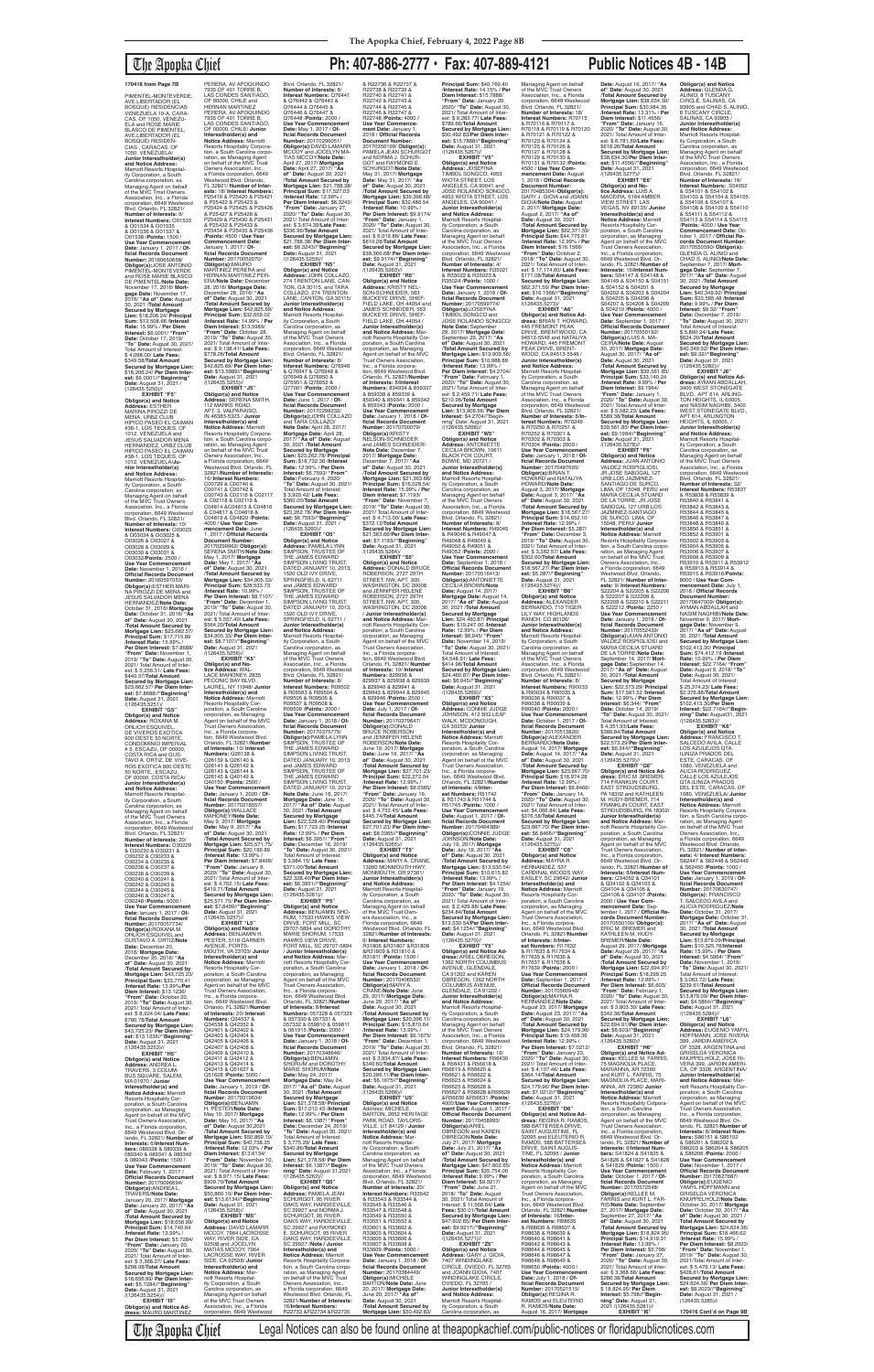## The Apopka Chief **Ph: 407-886-2777 • Fax: 407-889-4121 Public Notices 4B - 14B**

**EXHIBIT "M6" Obligor(s) and Notice Ad-dress:** JORDAN YAKOBY, 409 E 84TH STREET, APT. 17, NEW YORK, NY 10028/ **Junior Interestholder(s) and Notice Address:** Marriott Resorts Hospitality Corporation, a South Carolina corporation, as

Managing Agent on behalf<br>of the MVC Trust Owners<br>Association, Inc., a Florida<br>corporation, 6649 Westwood Blvd. Orlando, FL 32821/ **Number of Interests:** 28/ **Interest Numbers:** S99205 & S99206 & S99207 & S99802 & S99803 & S99804 & S99805 & S99806 & S99807 & S99808 & S99809 & S99810 & S99811 & S99812 & S99813 & S99814 & S99815 & S99816 & S99817 & S99818 & S99819 & S99820 & S99821 & S99822 & S99823 & S99824 & S99825 & S99826 / **Points:** 7000 / **Use Year Commencement Date:** January 1, 2018 / **Official Records Document Number:** 20170704411/ **Obligor(s):** JORDAN YAKO-BY/**Note Date:** December 11, 2017/ **Mortgage Date:** December 11, 2017/ **"As of" Date:** August 30, 2021 / **Total Amount Secured by Mortgage Lien:** \$64,747.28/ **Principal Sum:** \$51,750.05 /**Interest Rate:** 15.99% / **Per Diem Interest:** \$22.9856/ **"From" Date:** April 11, 2020/ **"To" Date:** August 30, 2021/ Total Amount of Interest: \$11,630.79/**Late Fees:** \$1,116.44/**Total Amount Secured by Mortgage Lien:** \$64,747.28/ **Per Diem Inter-est:** \$22.9856//**"Beginning" Date:** August 31, 2021 /  $(126435.5287)$ //<br>**EXHIBIT** "N6" **EXHIBIT "N6" Obligor(s) and Notice Address:** ANDREA XIMENA PARCERISAS MIRANDA, CARRERA 101 1150 TORRE 4 APTO 1602 EDIF BALCON CAMPESTRI CALI, OF 00000, COLOM-BIA and CARLOS ANTONIO OSORIO ANGULO, CAR-RERA 101 1150 TORRE 4 APTO 1602 EDIF BALCON CAMPESTRE, CALI, OF 00000, COLOMBIA/**Junior Interestholder(s) and Notice Address:** Marriott Resorts Hospitality Corporation, a South Carolina corporation, as Managing Agent on behalf of the MVC Trust Owners Association, Inc., a Florida corporation, 6649 Westwood Blvd. Orlando, FL 32821/**Number of Interests:** 12/ **Interest Numbers:** S94030 & S94031 & S94032 & S94033 & S94034 & S94035 & S94311 & S94312 & S94313 & S94314 & S94315 & S94316 /**Points:** 3000 / Use Year Commencer **Date:** September 1, 2018 / **Official Records Document Number:** 20180510974/ **Obligor(s):**ANDREA<br>XIMENA PARCERISAS MIRANDA and CARLOS ANTONIO OSORIO AN-GULO/**Note Date:** August 14, 2018/ **Mortgage Date:** August 14, 2018/ **"As of" Date:** August 30, 2021 /**Total Amount Secured by Mortgage Lien:** \$31,697.00/ **Principal Sum:** \$24,040.70 /**Interest Rate:** 14.99% / **Per Diem Interest:** \$10.0103/ **"From" Date:** October 14, 2019/ **"To" Date:** August 30, 2021/ Total. Amount of Inter-est: \$ 6,687.08/ **Late Fees:** \$539.22/**TotaI Amount Secured by Mortgage Lien:** \$31,697.00/ **Per Diem Interest:** \$10.0103//**"Beginning" Date:** August 31, 2021<br>/(126435.5288)// **EXHIBIT "O6" Obligor(s) and Notice Address:** JILL RENEE PARKER, 726 SETTLERS POND WAY, KNOX-VILLE, TN 37923/ **Junior Interestholder(s) and Notice Address:** Marriott Resorts Hospitality Cor-poration, a South Carolina corporation, as Managing Agent on behalf of the MVC Trust Owners Association, Inc., a Florida corpora-tion, 6649 Westwood Blvd. Orlando, FL 32821/**Number of Interests:** 8/ **Inter-est Numbers:** T18922 & T18923 & T18924 & T18925 & T18926 & T18927 & T18928 & T18929 /**Points:** 2000 / **Use Year Commencement Date:** January 1, 2018 / **Official Records Document Number:** 20180000850/ **Obligor(s):** JILL RENEE PARKER/ **Note Date:** December 15, 2017/ **Mortgage Date:** December 15, 2017/ **"As of" Date:** August 30, 2021 /**Total Amount Secured by Mortgage Lien:** \$23,048.14/ **Principal Sum:** \$18,483.17 /**Interest Rate:** 12.99% / Per Diem Interest: \$6.6693 **"From" Date:** January 15, 2020/ **"To" Date:** August 30, 2021/ Total Amount of Interest: \$ 3,954.92/ **Late Fees:** \$360.05/**Total Amount Secured by Mortgage Lien:** \$23,048.14/ **Per Diem Interest:** \$6.6693//"**Beginning"<br>Date:** August 31, 2021<br>/(126435.5289)//<br>**EXHIBIT "P6" Obligor(s) and Notice Address:** ASHLEY G. ALONZO, 1401 ALLER-TON AVENUE, BRONX, NY 10469/ **Junior Interestholder(s) and Notice Address:** Marriott Resorts Hospitality Cor-poration, a South Carolina corporation, as Managing Comporation, as Managing<br>Agent on behalf of the MVC Trust Owners Association, Inc., a Florida corporation, 6649 Westwood Blvd. Orlando, FL 32821/ **Number of Interests:** 8/ **Interest Numbers:** T36904 & T36905 & T36906 & T36907 & T36908 & T36909 & T36910 & T36911 /**Points:** 2000 / **Use Year Commencement Date:** January 1, 2018 / **Official Records Document Number:** 20170700765/ **Obligor(s):** ASHLEY G. ALONZO/ **Note Date:** December 7, 2017/ **Mortgage Date:** December 7, 2017/ **"As of" Date:** August 30, 2021 /**Total Amount Secured by Mortgage Lien:** \$25,931.88/ **Principal Sum:** \$20,383.90 /**Interest Rate:** 12.99% / **Per Diem Interest:** \$7.3552/ **"From" Date:** November 7, 2019/ **"To" Date:** August 30, 2021/ Total Amount of Interest: \$ 4,869.16/ **Late Fees:** \$428.82/**Total Amount Secured by Mortgage Lien:** \$25,931.88/ **Per Diem Interest:** \$7.3552//**"Beginning" Date:** August 31, 2021 /(126435.5291)// **EXHIBIT "Q6" Obligor(s) and Notice Ad-dress:** JENNIFER V. KING, 87 1020 KAIPOI STREET, WAIANAE, HI 96792 and CHARLES H. KING JR.,<br>87 1020 KAIPOI STREET, WAIANAE, HI 96792/ **Junior Interestholder(s) and Notice Address:** Marriott **Document Number:** U22350 & U22351 & U22448 & U22449 & U22450 & U22451 & BURTON/**Note Date:** May 24, 2018/ **Mortgage Date:** May 24, 2018/ **"As of" Date:** August 30, 2021 /**Total Amount Secured by** 

**Mortgage Lien: \$77,3 Principal Sum:** \$63,610.43 /**Interest Rate:** 12.25% / **Per Diem Interest:** \$21.6452/ **"From" Date:** January 24, 2020/ **"To" Date:** August 30, 2021/ Total Amount of Interest: \$ 12,640.81/**Late Fees:** \$873.18/**Total Amount Secured by Mortgage Lien:** \$77,374.42/ **Per Diem Inter-est:** \$21.6452//**"Beginning" Date:** August 31, 2021 /(126435.5295)// **EXHIBIT "T6" Obligor(s) and Notice Address:** VICTOR F.<br>RAMIREZ, CARRERA 8 NO 69-76, BOGOTA, OF 32819, COLOMBIA and OLGA L. PULIDO, CARRERA 8 NO 69-76, BOGOTA, OF 32819, COLOMBIA/ **Junior Interestholder(s) and Notice Address:** Marriott Resorts Hospitality Cor-poration, a South Carolina corporation, as Managing ent on behalf of the MVC Agent on berian<br>Trust Owners Association Inc., a Florida corporation, 6649 Westwood Blvd. Orlando, FL 32821/**Number of Interests:** 8/**Interest Numbers:** 810034 & 810035 & 810036 & 810037 & 810038 & 810039 & 810040 & 810041 /**Points:** 2000 / **Use Year Commencement Date:** March 1, 2018 / **Official Records Document Number:** 20180134774/ **Obligor(s):**VICTOR F. RAMIREZ and OLGA L. PU-LIDO/**Note Date:** February 16, 2018/ **Mortgage Date:** February 16, 2018/ **"As of" Date:** August 30, 2021 /**Total Amount Secured by Mortgage Lien:** \$25,085.61/ **Principal Sum:** \$18,989.30/ **Interest Rate:** 14.99% / **Per Diem Interest:** \$7.9069/ **"From" Date:** October 16, 2019/ **"To" Date:** August 30, 2021/ Total Amount of Inter-est: \$5,408.29/ **Late Fees:** \$438.02/**Total Amount Secured by Mortgage Lien:** \$25,085.61/ **Per Diem Inter-est:** \$7.9069//**"Beginning" Date:** August 31, 2021 /(126435.5296)// **EXHIBIT "U6" Obligor(s) and Notice Ad-dress:** JAMES E. FRALEY, 580 CEDAR ROAD, CRAB ORCHARD, WV 25827<br>and PATRICIA A. HYLTON, 580 CEDAR ROAD, CRAB ORCHARD, WV 25827/ **Ju-nior Interestholder(s) and Notice Address:** Marriott Resorts Hospitality Cor-poration, a South Carolina corporation, as Managing Agent on behalf of the MVC Trust Owners Association, Inc., a Florida corporation, 6649 Westwood Blvd. Orlando, FL 32821/**Number of Interests:** 8/**Interest Numbers:** 701814 & 701815 & 789728 & 792916 & 792917 & 792918 & 792919 & 792920 /**Points:** 2000 / **Use Year Commencement Date:** April 1, 2018 / **Official Records Document Number:** 20180221877/ **Obligor(s):**JAMES E. FRALEY and PATRICIA A. HYLTON/**Note Date:** March 28, 2018/ **Mortgage Date:** March 28, 2018/ **"As of" Date:** August 30, 2021

Resorts Hospitality Corporation, a South Carolina<br>corporation as Managing corporation, as Managing Agent on behalf of the MVC

Trust Owners Association, Inc., a Florida corpora-tion, 6649 Westwood Blvd. Orlando, FL 32821/ **Number 1988 of Interests:** 8/ **Inter-est Numbers:** T59045 & T59046 & T59047 & T59048 & T59049 & T59050 '& T59051 & T59052 /**Points:** 2000 / **Use Year Commencement Date:** January 1, 2018 / **Official Records**  20170699356/ **Obligor(s):** JENNIFER V. KING and CHARLES H. KING JR./**Note Date:** December 6, 2017/ **Mortgage Date:** December 6, 2017/ **"As of" Date:** August 30, 2021 /**Total Amount Secured by Mortgage Lien:** \$24,038.20/ **Principal Sum:** \$19,052.46 /**Interest Rate:** 12.99% / **Per Diem Interest:** \$6.8748/<br>"**From" Date:** December 6,<br>2019/ "**To" Dat**e: August 30,<br>2021/ Total Amount of Inter-<br>est: \$ 4,351.74/ **Late Fees:**<br>\$384.00/**Total Amount Secured by Mortgage Lien:** \$24,038.20/ **Per Diem Inter-est:** \$6.8748//**"Beginning" Date:** August 31, 2021 /(126435.5292)// **EXHIBIT "R6" Obligor(s) and Notice Address:** GENEVIEVE JACKSON, 1880 WHITE OAK DRIVE #183, HOUS TON, TX 77009/ **Junior Interestholder(s) and Notice Address:** Marriott<br>Resorts Hospitality Cor-<br>poration, a South Carolina<br>corporation, as Managing<br>Agent on behalf of the MVC<br>Trust Owners Association, Inc., a Florida corporation, 6649 Westwood Blvd. Or-lando, FL 32821/ **Number of Interests:** 8/ **Interest Numbers:** H90236 & H90237 & H90238 & H90239 & H90240 & H90241 & H94947 & H94948 /**Points:** 2000 / **Use Year Commencement Date:** January 1, 2018 / **Official Records Document Number:** 20170704331/ **Obligor(s):** GENEVIEVE JACKSON/<br>Note Date: December 13 **Note Date:** December 13, 2017/ **Mortgage Date:** December 13, 2017/ **"As of" Date:** August 30, 2021 /**Total Amount Secured by Mortgage Lien:** \$15,588.63/ **Principal Sum:** \$12,400.08 /**Interest Rate:** 12.99% / **Per Diem Interest:** \$4.4744/ **"From" Date:** January 13, 2020/ **"To" Date:** August 30, 2021/ Total Amount of Inter-est: \$ 2,662.29/ **Late Fees:** \$276.26/**Total Amount Secured by Mortgage Lien:** \$15,588.63/ **Per Diem Interest:** \$4.4744//**"Beginning" Date:** August 31, 2021<br>/(126435.5293)// **EXHIBIT "S6" Obligor(s) and Notice Address:** LARRY BURTON, 47 WATERVIEW DRIVE, SOMERSET, KY 42503 / **Ju-nior Interestholder(s) and Notice Address:** Marriott Resorts Hospitality Corpora-tion, a South Carolina corporation, as Managing Agent<br>on behalf of the MVC Trust<br>Owners Association, Inc.,<br>a Florida corporation, 6649 Westwood Blvd. Orlando, FL 32821/ **Number of Interests:** 32/**Interest Numbers:** U22339 & U22340 &U22341 & U22342 & U22343 & U22344 & U22345 & U22346 & U22347 & U22348 & U22349 & U22352 & U22401 & U22440 & U22441 & U22442 & U22443 & U22444 & U22445 & U22446 & U22447 & U22452 & U22501 & U22502 & U22503 & U22504 /**Points:** 8000 / **Use Year Commence Date:** January 1, 2019 / **Official Records Document Number:** 20180350507/ **Obligor(s):**LARRY /(126435.5298)//

Orlando, FL 32821/**Number** 

**EXHIBIT "P7 Obligor(s) and Notice Address:** RAYMOND K. NAKI JR., P.O. BOX 775, KAUNAKAKAI, HI 96748/ **Junior Interestholder(s) and Notice Address:** Marriott Resorts Hospitality Corporation, a South Carolina corporation, as Managing Agent on behalf of the MVC Trust Owners Association, Inc., a Florida corporation, 6649 Westwood Blvd. Orlando, FL 32821/ **Number of Interests:** 9/ **Interest Numbers:** W90007 & W90008 & W90009 & W90010 & W90011 & W90012 & W90013 & W90014 & W90015 /**Points:** 2250 / **Use Year Commencement Date:** September 1, 2018 / **Official Records Document Number:** 20180513643/ **Obligor(s):**RAYMOND K. NAKI JR./**Note Date:** August 15, 2018/ **Mortgage Date:** August 15, 2018/ **"As of" Date:** August 30, 2021 /**Total Amount Secured by Mortgage Lien:** \$31,276.36/ **Principal Sum:** \$24,700.02 /**Interest Rate:** 12.99% / **Per Diem Interest:** \$8.9126/ **"From" Date:** November 15, 2019/ **"To" Date:** August 30, 2021/ Total Amount of . Interest: \$ 5,828.85/ **Late Fees:** \$497.49/**Total Amount Secured by Mortgage Lien:** \$31,276.36/ **Per Diem Interest:** \$8.9126//"Begin-ning" Date:. August 31, 2021 /(126435.5325)//<br>**EXHIBIT "O7**" **EXHIBIT "Q7" Obligor(s) and Notice Address:** SERENA SMITH, 112 MARKS ROAD APT 3, VALPARAISO, IN 46383-5323 / **Junior Interestholder(s) and<br><b>Notice Address:** Marriott<br>Resorts Hospitality Corporation, a South Carolina corporation, as Managing Agent on behalf of the MVC Trust Owners Association, Inc., a Florida corpora-tion, 6649 Westwood Blvd. Orlando, FL 32821/**Number of Interests:** 12/ **Interest Numbers:** 373601 & 373602 & 373603 & 373604 & 373605 & 373606 & 373607 & 373608 & 373609 & 373610 & E54527 & E54528 /**Points:** 3000 / **Use Year Commencement Date:** June 1, 2019 / **Official Records Document Number:** 20180548220/ **Obligor(s):** SERENA SMITH/**Note Date:** August 29, 2018/ **Mortgage Date:** August 29, 2018/ **"As of" Date:** August 30, 2021 /**Total Amount Secured by Mortgage Lien:** \$36,214.90/ **Principal Sum:** \$29,659.29 /**Interest Rate:** 10.99% / **Per Diem Interest:** \$9.0543/ **"From" Date:** December 1, 2019/ **"To" Date:** August 30, 2021/ Total Amount of est: \$ 5,776.61/ **Late Fees:** \$529.00/**Total Amount Secured by Mortgage Lien:** \$36,214.90/**Per Diem Inter-est:** \$9.0543//**"Beginning" Date:** August 31, 2021 /(126435.5327)// **EXHIBIT "R7" Obligor(s) and Notice Address:** ZEANIQUE L.<br>BARBER, 4810 SIX FORKS

### /**Total Amount Secured by Mortgage Lien:** \$27,171.55/ **Principal Sum:** \$21,270.33 /**Interest Rate:** 13.99% / **Per Diem Interest:** \$8.2659/ **"From" Date:** November 28, 2019/ **"To" Date:** August 30, 2021/ Total Amount of Interest: \$ 5,298.42/ **Late Fees:** \$352.80/**Total Amount Secured by Mortgage Lien:** \$27,171.55/ **Per Diem Interest:** \$8.2659//**"Beginning" Date:** August 31, 2021<br>/(126435.5297)// **EXHIBIT "V6" Obligor(s) and Notice Address:** NINOSKA DEL CARMEN ESPINOZA MARIN, CONDOMINIO AGUA CLARA #24B, DESA-MPARADOS ALAJUELA, OF 20100, COSTA RICA/ **Junior Interestholder(s) and Notice Address:** Marriott Resorts Hospital-ity Corporation, a South Carolina corporation, as Managing Agent on behalf of the MVC Trust Owners Association, Inc., a Florida corporation, 6649 Westwood Blvd. Orlando, FL 32821/ **Number of Interests:** 4/ **Interest Numbers:** U04834 & U04835 & U04836 & U04837 /**Points:** 1000 / **Use Year Commencement Date:** May 1, 2018 / **Of-ficial Records Document Number:** 20180267679/<br>**Obligor(s):**NINOSKA DEL<br>CARMEN ESPINOZA MARIN/**Note Date:** April<br>13, 2018/ **Mortgage Date:**<br>April 13, 2018/ "**As of**"<br>**Date:** August 30, 2021<br>/**Total Amount Secured by Mortgage Lien:** \$15,586.57/ **Principal Sum:** \$11,717.08 /**Interest Rate:** 14.99% / **Per Diem Interest:** \$4.8789/ **"From" Date:** October 13, 2019/ **"To" Date:** August 30, 2021/ Total Amount of Interest: \$ 3,351.75/ **Late Fees:** \$267.74/**Total Amount Secured by Mortgage Lien:** \$15,586.57/ **Per Diem Inter-est:** \$4.8789//**"Beginning" Date:** August 31, 2021 **EXHIBIT "W6" Obligor(s) and Notice Address:** TAHISHA MISSY WILLIAMS, 870 HORNADAY PLACE, BRONX, NY 10460 **Junior Interestholder(s) and Notice Address:** Marriott Resorts Hospitality Corporation, a South Carolina corporation, as Managing Agent on behalf of the MVC Trust Own-ers Association, Inc., a Florida corporation, 6649 Westwood Blvd. Orlando, FL 32821/**Number of Interests:** 4/**Interest Numbers:** U61136 & U61137 & U61138 & U61139 /**Points:** 1000 / Use Year Commenc **Date:** April 1, 2018 / **Of-ficial Records Document Number:** 20180189358/ **Obligor(s):**TAHISHA MISSY WILLIAMS/**Note Date:** March 14, 2018/ **Mortgage Date:** March 14, 2018/ **"As of" Date:** August 30, 2021 /**Total Amount Secured by Mortgage Lien:** \$16,606.62/ **Principal Sum:** \$12,802.16 /**Interest Rate:** 14.99% / **Per Diem Interest:** \$5.3307/ **"From" Date:** December 14, 2019/ **"To" Date:** August 30, 2021/ Total Amount of Inter-est: \$ 3,331.66/ **Late Fees:** \$222.80/**Total Amount Secured by Mortgage Lien:** \$16,606.62/**Per Diem Interest:** \$5.3307//**"Beginning" Date:** August 31, 2021<br>/(126435.5299)// **EXHIBIT "X6" Obligor(s) and Notice Address:** MARY ANNE CRANE, 13260 MON-MOUTH HWY, MON-MOUTH, OR 97361/ **Junior Inter(s)** and **Notice Address:** Marriott Resorts Hospitality Cor-poration, a South Carolina corporation, as Managing Agent on behalf of the MVC Trust Owners Association, Inc., a Florida corpora-tion, 6649 Westwood Blvd. **Number of Interests:** 8/ **Date:** June 1, 2018 / **Official Records Document Number:** 20180315779/ **Obligor(s):**WILLIAM A. BROCK and KIMBERLY A. BROCK/**Note Date:** /**Interest Rate:** 12.99% / \$383.67/**Total Amount est:** \$6.7677//**"Beginning"**<br>**Date:** August 31, 2021<br>/(126435.5303)// **EXHIBIT "A7" Obligor(s) and Notice Address:** ALEJANDRA A. KOUGH, 330 PARA-DISE ROAD UNIT 2417, SWAMPSCOTT, MA 01907 and MARK S. KOUGH, 330 PARADISE ROAD UNIT 2417, SWAMP-SCOTT, MA 01907/ **Junior Interestholder(s) and Notice Address:** Marriott Resorts Hospitality Cor-Trust Owners Association, Inc., a Florida corporation, 6649 Westwood Blvd. **Use Year Commencement Number: 201803 Obligor(s):**ALEJANDRA<br>A. KOUGH and MARK S. KOUGH/**Note Date:** May 29, 2018/ **Mortgage Date:** May 29, 2018/ **"As of" Date:** August 30, 2021 **"From" Date:** January 1, **EXHIBIT "B7" Obligor(s) and Notice Ad-dress:** MONICA VALERIE VILLA, 6140 SUGAR PINE DRIVE, WILMINGTON NC 28412 and JAMES ROY VILLA, 6140 SUGAR PINE DRIVE, WILMING-TON NC 28412/ **Junior Interestholder(s) and Notice Address:** Marriott Resorts Hospitality Cor-Trust Owners Association, Inc., a Florida corporation, 6649 Westwood Blvd. **est Numbers:** U51014 & U51015 & U51016 & U51017 & U51018 & U51019 & U51020 & U51021 & U51022 & U51023 & U51024 & U51025 /**Points:** 3000 /

W58447 & W58448 & W58449 /**Points:** 2500 / **Use Year Commencement Date:** August 1, 2018 / **Official Records Document Number:** 20180476466/ **Obligor(s):**CHRISTOPHER KLEÑAKIŚ and LOUISE<br>LOPEZ/**Note Date:** July LOPEZ/**Note Date:** July 27, 2018/ **Mortgage Date:** July 27, 2018/ **"As of" Date:** August 30, 2021 /**Total Amount Secured by Mortgage Lien:** \$31,306.11/ **Principal Sum:** \$25,306.77 /**Interest Rate:** 12.99% / **Per Diem Interest:** \$9.1315/ **"From" Date:** January 27, 2020/ **"To" Date:** August 30, 2021/ Total Amount of Inter-est: \$ 5,305.46/ **Late Fees:** \$443.8 8/**Total Amount Secured by Mortgage Lien:** \$31,306.11/**Per Diem Inter-est:** \$9.1315//**"Beginning" Date:** August 31, 2021<br>/(126435.5321)// **EXHIBIT "N7" Obligor(s) and Notice Address:** ANTHONY R. BA-RAN, 1248 NORTH HAMLIN AVENUE, PARK RIDGE, IL 60068-1783 and DIANE P. BARAN, 1248 NORTH HAMLIN AVENUE, PARK RIDGE, IL 60068-1783/ **Junior Interestholder(s) and Notice Address:** Marriott<br>Resorts Hospitality Cor-<br>poration, a South Carolina corporation, as Managing Agent on behalf of the MVC Trust Owners Association, Inc., a Florida corporation, 6649 Westwood Blvd. Orlando, FL 32821/ **Number of Interests:** 5/ **Interest Num-bers:** W77532 & W77533 & W77534 & W77535 & W77536 /**Points:** 1250 / **Use Year Commencement Date:** January 1, 2019 / **Official Records Document Number:** 20180497449/ **Obligor(s):**ANTHONY R. BARAN and DIANE P. BARAN/**Note Date:** August 7, 2018/ **Mortgage Date:** August 7, 2018/ **"As of" Date:** August 30, 2021 /**Total Amount Secured by Mortgage Lien:** \$20,076.49/ **Principal Sum:** \$15,495.03 /**Interest Rate:** 13.99% / **Per Diem Interest:** \$6.0215/ **"From" Date:** November 7, 2019/ **"To" Date:** August 30, 2021/ Total Amount of Inter-est: \$ 3,986.30/ **Late Fees:** \$345.16/**Total Amount Secured by Mortgage Lien:** \$20,076.49/ **Per Diem Interest:** \$6 0215//**"Beginning" Date:** August 31, 2021<br>/(126435.5323)//

**of Interests:** 10/**Inter-est Numbers:** U72518 & U72519 & U72520 & U72521 & U72522 & U72523 & U72524 & U72525 & U72526 & U72527 /**Points:** 2500 / **Use Year Commencement Date:** January 1, 2019 / **Official Records Document Number:** 20180256639/ **Obligor(s):**MARY ANNE CRANE/**Note Date:** April 11, 2018/ **Mortgage Date:** April 11, 2018/ **"As of" Date:** August 30, 2021 /**Total Amount Secured by Mortgage Lien:** \$28,121.67/ **Principal Sum:** \$22,363,50 /**Interest Rate:** 12.99% / **Per Diem Interest:** \$8.0695/ **"From" Date:** December 11, 2019/ **"To" Date:** August 30, 2021/ Total Amount of Interest: \$ 5,067.57/ **Late Fees:** \$440.60/**Total Amount Secured by Mortgage Lien:** \$28,121.67/ **Per Diem Inter-est:** \$8.0695//**"Beginning" Date:** August 31, 2021 /(126435.5300)// **EXHIBIT "Y6" Obligor(s) and Notice Ad-dress:** JEREMIAH DONTE PATTERSON, 5143 CALA-PINI LANE, KAILUA, HI 96734-4996 and TEQUILA<br>MONAI PATTERSON, 5143 CALAPINI LANE, KAILUA, HI 96734-4996/ **Junior Interestholder(s) and Notice Address:** Marriott Resorts Hospitality Cor-poration, a South Carolina corporation, as Managing Agent on behalf of the MVC Trust Owners Association, Inc., a Florida corporation, 6649 Westwood Blvd. Or-lando, FL 32821/**Number of Interests:** 6/ **Interest Numbers:** V21406 & V21407 & V21408 & V21409 & V21410 & V21411 /**Points:** 1500 / **Use Year Commencement Date:** May 1, 2018 / **Of-ficial Records Document Number:** 20180278063/ **Obligor(s):** JEREMIAH DONTE PATTERSON and TEQUILA MONAI PATTERSON/**Note Date:** April 24, 2018/ **Mortgage Date:** April 24, 2018/ **"As of" Date:** August 30, 2021 /**Total Amount Secured by Mortgage Lien:** \$21,582.04/ **Principal Sum:** \$17,128.62 /**Interest Rate:** 13.99% / **Per Diem Interest:** \$6.6564/ **"From" Date:** January 24, 2020/ **"To" Date:** August 30, 2021/ Total Amount of Inter-est: \$ 3,887.34/ **Late Fees:** \$316.08/**Total Amount Secured by Mortgage Lien:** \$21,582.04/ **Per Diem Interest:** \$6.6564//**"Beginning" Date:** August 31, 2021<br>/(126435.5301)// **EXHIBIT "Z6" Obligor(s) and Notice Ad-dress:** WILLIAM A. BROCK, 10608 N. 24TH STREET, MCCALLEN, TX 78504<br>and KIMBERLY A. BROCK and KIMBERLY A. BROCK,<br>10608 N. 24TH STREET,<br>MCCALLEN, TX 78504/ **Junior Interestholder(s) and Notice Address:** Marriott Resorts Hospitality Corporation, a South Carolina corporation, as Managing Agent on behalf of the MTVC Trust Owners Association, Inc., a Florida corporation, 6649 Westwood Blvd. Orlando, FL 32821/ /(126435.5306)// **EXHIBIT "C7"** /(126435.5307)// 02120-3377/ **Junior** 

\$7,371.51/ **Late Fees:** \$689.43/**Total Amoun** 

**Interest Numbers:** I43218 & I43219 & I43220 & I43221 & I43222 & I52624 & I62708 & I62709 /**Points:** 2000 / **Use Year Commencement**  May 9, 2018/ **Mortgage Date:** May 9, 2018/ **"As of" Date:** August 30, 2021 /**Total Amount Secured by Mortgage Lien:** \$23,856.15/ **Principal Sum:** \$18,755.79 **Per Diem Interest:** \$6.7677/ **"From" Date:** November 9, 2019/ **"To" Date:** August 30, 2021/ Total Amount of Inter-est: \$ 4,466.69/ **Late Fees: Secured by Mortgage Lien:** \$23,856.15/ **Per Diem Inter**poration, a South Carolina corporation, as Managing Agent on behalf of the MVC Orlando, FL 32821/**Number of Interests:** 20/ **Interest Numbers:** V36131 & V36132 & V36133 & V36134 & V36135 & V36136 &<br>V36137 & V36138 & V36139 V36137 & V36138 & V36139 & V36140 & V36141 & V36142 & V36143 & V36144 & V36145 & V36146 & V36147 & V36148 & V36149 & V36150 /**Points:** 5000 / **Date:** November 1, 2020 / **Official Records Document**  /**Total Amount Secured by Mortgage Lien:** \$59,855.65/ **Principal Sum:** \$48,302.34 /**Interest Rate:** 12.99% / **Per Diem Interest:** \$17.4291/ 2020/ **"To" Date:** August 30, 2021/ Total Amount of Interest: \$ 10,579.41/ **Late Fees:** \$723.90/**Total Amount Secured by Mortgage Lien:** \$59,855.65/ **Per Diem Inter-est:** \$17.4291//**"Beginning" Date:** August 31, 2021 /(126435.5304)// poration, a South Carolina corporation, as Managing Agent on behalf of the MVC Orlando, FL 32821/**Number of Interests:** 12/**Inter-Use Year Commencement Date:** June 1, 2018 / **Official Records Document<br><b>Number:** 20180366762/<br>**Obligor(s):**MONICA<br>VALERIE VILLA and JAMES<br>ROY VILLA/**Note Date:**<br>May 31, 2018/ **Mortgage Date:** May 31, 2018/ **"As of" Date:** August 30, 2021 /**Total Amount Secured by Mortgage Lien:** \$25,287.98/ **Principal Sum:** \$20,818.97 /**Interest Rate:** 10.99% / **Per Diem Interest:** \$6.3556/ **"From" Date:** January 1, 2020/ **"To" Date:** August 30, 2021/Total Amount of Inter-est: \$ 3,857.82/**Late Fees:** \$361.19/**Total Amount Secured by Mortgage Lien:** \$25,287.98/ **Per Diem Inter-est:** \$6.3556//**"Beginning" Date:** August 31, 2021 **Obligor(s) and Notice Address:** FERDUOSI AHMED,<br>5645 CRESCENT RIDGE DRIVE, WHITE MARSH, MD 21162 and SALEH AMED, 5645 CRESCENT RIDGE DRIVE, WHITE MARSH, MD 21162/ **Junior Interestholder(s) and Notice Address:** Marriott Resorts Hospitality Corporation, a South Carolina corporation, as Managing Agent<br>on behalf of the MVC Trust Owners Association, Inc., a Florida corporation, 6649 Westwood Blvd. Orlando, FL 32821/ **Number of Interests:** 12/ **Interest Numbers:** V54941 & V54942 & V54943 & V54944 & V54945 & V54946 & V54947 & V54948 & V54949 & V54950 & V54951 & V54952 /**Points:** 3000 / **Use Year Commencement Date:** July 1, 2018 / **Official Records Document Number:** 20180413842/ **Obligor(s):** FERDUOSI AHMED and SALEH AMED/**Note Date:** June 22, 2018/ **Mortgage Date:** June 22, 2018/ **"As of" Date:** August 30, 2021 /**Total Amount Secured by Mortgage Lien:** \$38,016.46/ **Principal Sum:** \$30,496.85 /**Interest Rate:** 12.99% / **Per Diem Interest:** \$11.0043/ **"From" Date:** December 22, 2019/ **"To" Date:** August 30, 2021/Total Amount of Interest: \$ 6,789.61/**Late Fees:** \$480.00/**Total Amount Secured by Mortgage Lien:** \$38,016.46/**Per Diem Interest:** \$11.0043//**"Beginning" Date:** August 31, 2021 **EXHIBIT "D7" Obligor(s) and Notice Address:** RICHARD T. WILLIAMS, 31 HAYDEN STREET, BOSTON, MA 02120-3377 and BEVERLY F. WILLIAMS, 31 HAYDEN STREET, BOSTON, MA **Interestholder(s) and Notice Address:** Marriott Resorts Hospitality Corporation, a South Carolina corporation, as Managing Agent on behalf of the MVC Trust Owners Association, Inc., a Florida corporation, 6649 Westwood Blvd. Orlando, FL 32821/ **Numb**<br>of Interests: 5/ Inter**of Interests:** 5/ **Inter-est Numbers:** V70614 & V70615 & V70616 & V70617 & V70618 /**Points:** 1250 / **Use Year Commencement Date:** January 1, 2019 / **Of-ficial Records Document Number:** 20180570688/ **Obligor(s):**RICHARD T.<br>WILLIAMS and BEVERLY F. WILLIAMS/**Note Date:** September 13, 2018/ **Mort-gage Date:** September 13, 2018/ **"As of" Date:** August 30, 2021 /**Total Amount Secured by Mortgage Lien:** \$19,504.89/ **Principal Sum:** \$15,401.34/**Interest Rate:** 13.99%/**Per Diem Interest:** \$5.9851/**"From" Date:** January 13, 2020/ **"To" Date:** August 30, 2021/ Total Amount of Interest: \$ 3,561.14/ **Late Fees:** \$292.41/**TotaI Amount Secured by Mortgage Lien:** \$19,504.89/ **Per Diem Inter-est:** \$5.985l//**"Beginning" Date:** August 31, 2021 /(126435.5308)// **EXHIBIT "E7" Obligor(s) and Notice Address:** DALE F. TOM-MER JR., 4234 N. MAIN STREET, APT. 408, FALL RIVERS, MA 02720/ **Junior Interestholder(s) and Notice Address:** Marriott Resorts Hospitality Corpora-tion, a South Carolina corporation, as Managing Agent on behalf of the MVC Trust Owners Association, Inc., a Florida corporation, 6649 Westwood Blvd. Orlando, FL 32821/**Number of Interests:** 14/**Interest Numbers:** V79751 & V79752 & V79801 & V79802 & V79803 & V79804 & V79805 & V79806 & V79807 & V79808 & V79809 & V79810 & V79811 & V79812/**Points:** 3500/**Use Year Commencement Date:** January 1, 2019 / **Official Records Document Number:** 20180491603/ **Obligor(s):**DALE F. TOMMER JR./**Note Date:** August 2, 2018/ **Mortgage Date:** August 2, 2018/ **"As of" Date:** August 30, 2021 /**Total Amount Secured by Mortgage Lien:** \$43,368.56/ **Principal Sum:** \$35,564.60 /**Interest Rate:** 10.99% / **Per Diem Interest:** \$10.8571/ **"From" Date:** December 2, 2019/ **"To" Date:** August 30, 2021/ Total Amount of Inter-est: \$ 6,915.96/ **Late Fees:** \$638.00/**Total Amount Secured by Mortgage Lien:** \$43,368.56/**Per Diem Interest:** \$10.8571//"**Beginning"**<br>**Date:** August 31, 2021<br>/(126435.5309)// **EXHIBIT "F7" Obligor(s) and Notice Address:** PAMELA L. LATIMORE, 3221 NW 212<br>STREET, MIAMI GARDENS, FL 33056 and ALEXIS<br>L. LATIMORE SR., 3221<br>NW212 STREET, MIAMI GARDENS, FL 33056/ **Junior Interestholder(s) and Notice Address:** Marriott Resorts Hospitality Corporation, a South Carolina corporation, as Managing Agent<br>on behalf of the MVC Trust Owners Association, Inc., a Florida corporation, 6649 Westwood Blvd. Orlando, FL 32821/**Number of Inter-ests:** 4/**Interest Numbers:** V82115 &V82116 & V82117 & V82118 /**Points:** 1000 / **Use Year Commencement Date:** July 1, 2018 / **Official Records Document Number:** 20180379340/ **Obligor(s):**PAMELA L. LATIMORE and ALEXIS L. LATIMORE SR./**Note Date:** June 7, 2018/**Mortgage Date:** June 7, 2018/ **"As of" Date:** August 30, 2021 /**Total Amount Secured by Mortgage Lien:** \$16,793.75/ **Principal Sum:** \$12,920.00 /**Interest Rate:** 14.99% / **Per Diem Interest:** \$5.3797/ **"From" Date:** December 7, 2019/ **"To" Date:** August 30, 2021/ Total Amount of Inter-est: \$ 3,399.95/ **Late Fees:** \$223.80/**TotaI Amount Secured by Mortgage Lien:** \$16,793.75/ **Per Diem Interest:** \$5.3797//**"Beginning" Date:** August 31, 2021<br>/(126435.5310)// **EXHIBIT "G7" Obligor(s) and Notice Ad-dress:** LARRY M. ROTHEN-BERGER, 300 SMOKERISE BLVD, LONGWOOD FL 32779 and CHRISTINE ROTHENBERGER, 300 SMOKERISE BLVD, LONG-WOOD FL 32779 / **Junior Interestholder(s) and Notice Address:** Marriott<br>Resorts Hospitality Corporation, a South Carolina corporation, as Managing Agent<br>on behalf of the MVC Trust Owners Association, Inc., a Florida corporation, 6649 Westwood Blvd. Orlando, FL 32821/**Number of Interests:** 4/**Interest Numbers:** V82316 & V82317 & V82318 & V82319 /**Points:** 1000 / **Use Year Commencement Date:** January 1, 2019 / **Of-ficial Records Document Number:** 20180395435/ **Obligor(s):**LARRY M. ROTHENBERGER and CHRISTINE ROTHEN-BERGER/**Note Date:** June 13, 2018/**Mortgage Date:** June 13, 2018/ **"As of" Date:** August 30, 2021 /**Total Amount Secured by Mortgage Lien:** \$16,070.89/ **Principal Sum:** \$12,398.81 /**Interest Rate:** 13.99%/**Per Diem Interest:** \$4.8183/ **"From" Date:** November 13, 2019/ **"To" Date:** August 30, 2021/ Total Amount of Inter-est: \$ 3,160.84/ **Late Fees:** \$261.24/**Total Amount Secured by Mortgage Lien:** \$16,070.89/**Per Diem Interest:** \$4.8183//**"Beginning" Date:** August 31, 2021<br>/(126435.5311)// **EXHIBIT "H7" Obligor(s) and Notice Address:** CRAIG S. PETER-SON, 7270 BRENDON AVENUE, INVER GROVE HEIGHTS MN 55076 and JANET L. PETERSON,<br>7270 BRENDON AVENUE, INVER GROVE HEIGHTS MN 55076 / **Junior Interestholder(s) and Notice Address:** Marriott Resorts Hospitality Corporation, a South Carolina corporation, as Managing Agent on behalf of the MVC Trust Owners Association, Inc., a Florida corporation, 6649 Westwood Blvd. Orlando, FL 32821/**Number of Interests:** 12/**Interest Numbers:** W21842 & W21843 & W21844 & W21845 & W21846 & W21847 & W21848 & W21849 & W21850 & W21851 & W21852 & W21901 /**Points:** 3000/**Use Year Commencement Date:** August 1, 2018 / **Official Records Document Number:** 20180440489/<br>**Obligor(s):**CRAIG S.<br>PETERSON and JANET L. PETERSON/**Note Date:** July 6, 2018/ **Mortgage Date:** July 6, 2018/ **"As of" Date:** August 30, 2021 /**Total Amount Secured by Mortgage Lien:** \$37,563.15/ **Principal Sum:** \$30,553.20 /**Interest Rate:** 10.99% / **Per Diem Interest:** \$9.3272/ **"From" Date:** November 6, 2019/ **"To" Date:** August 30, 2021/ Total Amount of Interest: \$ 6,183.92/ **Late Fees:** \$576.03/**Total Amount Secured by Mortgage Lien:** \$37,563.15/ **Per Diem Interest:** \$9.3272//"**Beginning"**<br>**Date:** August 31, 2021<br>/(126435.5316)// **EXHIBIT "I7" Obligor(s) and Notice Ad-dress:** BYRON GEORGE BENFORD, 15534 WILLOW POINT DRIVE, NORTH-PORT, AL 35475 and JULIE ANN BENFORD, 15534 WILLOW POINT DRIVE, W58443 & W58444 & W58445 & W58446 &

NORTHPORT, AL 35475 / **Junior Interestholder(s)<br><b>and Notice Address:** Mar-<br>riott Resorts Hospitality Corporation, a South Carolina corporation, as Managing Agent on behalf of the MVC Trust Owners Association,<br>Inc., a Florida corporation,<br>6649 Westwood Blvd. Or-<br>lando, FL 32821/**Number of Interests:** 16/**Interest Numbers:** W36841 & W36842 & W36843 & W36844 & W36845 & W36846 & W36847 & W36848 & W36849 & W36850 & W36851 & W36852 & W36901 & W36902 & W36903 & W36904 / Point W36903 & W36904 /**Points:** 4000 / **Use Year Com-mencement Date:** August 1, 2018 / **Official Records Document Number:** 20180448031/ **Obligor(s):** BYRON GEORGE BEN-FORD and JULIE ANN BENFORD/**Note Date:** July 12, 2018/ **Mortgage Date:** July 12, 2018/ **"As of" Date:** August 30, 2021 /**Total Amount Secured by Mortgage Lien:** \$43,266.32/ **Principal Sum:** \$35,276.61 /**Interest Rate:** 10.99% / **Per Diem Interest:** \$10.7692/ **"From" Date:** November 12, 2019/ **"To" Date:** August 30, 2021/ Total Amount of Inter-est: \$ 7,075.27/ **Late Fees:** \$664.44/**Total Amount Secured by Mortgage Lien:** \$43,266.32/**Per Diem Interest:** \$10.7692//**"Beginning" Date:** August 31, 2021 /(126435.5317)// **EXHIBIT "J7" Obligor(s) and Notice Address:** JOHN COLLAZO, 274 TRENTON LANE, CAN-<br>TON-GA 30115 and TARA TON, GA 30115 and TARA COLLAZO, 274 TRENTON LANE, CANTON, GA 30115/ **Junior Interestholder(s) and Notice Address:** Marriott Resorts Hospital-ity Corporation, a South Carolina corporation, as Managing Agent on behalf of the MVC Trust Owners Association, Inc., a Florida corporation, 6649 Westwood Blvd. Orlando, FL 32821/ **Number of Interests:** 8/ **Interest Numbers: W33341** & W33342 & W33343 & W33344 & W33345 &<br>W33346 & W33347 & W33346 & W33347 & W33348 /**Points:** 2000 / **Use Year Commencement Date:** May 1, 2019 / **Of-ficial Records Document Number:** 20180625856/ **Obligor(s):**JOHN COLLAZO and TARA COLLAZO/**Note Date:** September 26,<br>2018/ **Mortgage Date:**<br>September 26, 2018/ **"As**<br>**of" Date:** August 30, 2021 /**Total Amount Secured by Mortgage Lien:** \$27,098.93/ **Principal Sum:** \$21,875.08 /**Interest Rate:** 12.99% / **Per Diem Interest:** \$7.8933/ **"From" Date:** January 26, 2020/ **"To" Date:** August 30, 2021/ Total Amount of Inter-est: \$ 4,593.87/ **Late Fees:** \$379.98/**Total Amount** 

**Secured by Mortgage Lien:** \$27,098.93/ **Per Diem Interest:** \$7.8933//**"Beginning"<br><b>Date:** August 31, 2021<br>/(126435.5318)//<br>**EXHIBIT "K7" Obligor(s) and Notice Address:** BRIDGET LUMA KUMBELLA, 2117 HERMANY AVENUE, BRONX, NY 10473/ **Junior Interestholder(s) and Notice Address:** Marriott Resorts Hospitality Corporation, a South Carolina corporation, as Managing Agent on behalf of the MVC Trust Owners Association, Inc., a Florida corporation, 6649 Westwood Blvd. Orlando, FL 32821/ **Number of Interests:** 6/ **Interest Numbers:** W49950 & W49951 & W49952 & W50001 & W50002 & W50003 /**Points:** 1500 / **Use Year Commencement Date:** January 1, 2019 / **Official Records Document Number:** 20180555968/ **Obligor(s):** BRIDGET LUMA KUMBEL-LA/**Note Date:** September 4, 2018/ **Mortgage Date:** September 4, 2018/ **"As of"** Date: August 3 /**Total Amount Secured by Mortgage Lien:** \$23,654.15/ **Principal Sum:** \$18,122.40 /**Interest Rate:** 14.99% / **Per Diem Interest:** \$7,546/ **"From" Date:** December 4, 2019/ **"To" Date:** August 30, 2021/ Total Amount of Interest: \$ 4,791.64/ **Late Fees:** \$490.11/**TotaI Amount Secured by Mortgage Lien:** \$23,654.15/ **Per Diem Interest:** \$7.546//**"Beginning" Date:** August 31, 2021 /(126435.5319)// **EXHIBIT "L7" Obligor(s) and Notice Address:** MARK A. DAV-ENPORT II, 7349 MILLIKEN AVENUE SUITE 140, RAN-CHO CUCAMONGA, CA 91730-7435, and JENNIFER<br>M. DAVENPORT 7349 MIL-M. DAVENPORT, 7349 MIL-LIKEN AVENUE SUITE 140, RANCHO CUCAMONGA, CA 91730-7435, / **Junior Interestholder(s) and Notice Address: Mar-**<br>riott Resorts Hospitalriott Resorts Hospital-ity Corporation, a South Carolina corporation, as Managing Agent on behalf of the MVC Trust Owners Association, Inc., a Florida corporation, 6649 Westwood Blvd. Orlando, FL 32821/ **Number of Interests:** 16/ **Interest Numbers:** W56138 & W56139 & W56140 & W56141 & W56142 & W56143 & W56144 & W56145 & W56146 & W56147 & W56148 & W56149 & W56150 & W56151 & W56152 & W56201 /**Points:** 4000 / **Use Year Commencement Date:** August 1, 2018 / **Official Records Document Number:** 20180472532/ **Obligor(s):**MARK A. DAV-ENPORT II and JENNIFER M. DAVENPORT/**Note Date:** July 25, 2018/ **Mortgage Date:** July 25, 2018/ **"As of" Date:** August 30, 2021 /**Total Amount Secured by Mortgage Lien:** \$45,403.85/ **Principal Sum:** \$37,485.10 /**Interest Rate:** 10.99% / **Per Diem Interest:** \$11.4434/ **"From" Date:** December 25, 2019/ **"To" Date:** August 30, 2021/ Total Amount of Inter-est: \$ 7,026.17/ **Late Fees:** \$642.58/**Total Amount Secured by Mortgage Lien:** \$45,403.85/ **Per Diem Interest:** \$11.4434//**"Beginning" Date:** August 31, 2021<br>/(126435.5320)// **EXHIBIT "M7" Obligor(s) and Notice Address:** CHRISTO-PHER KLENAKIS, 1002 WILLOW CREEK COURT,<br>LOUISVILLE, KY 40245, and LOUISE LOPEZ, 1002 WILLOW CREEK COURT,<br>LOUISVILLE, KY 40245, / **Junior Interestholder(s) and Notice Address:**<br>Marriott Resorts Hospital-<br>ity Corporation, a South Carolina corporation, as Managing Agent on behalf of the MVC Trust Owners Association, Inc., a Florida corporation, 6649 Westwood Blvd. Orlando, FL 32821/ **Number of Interests:** 10/ **Interest Numbers:** W58440 & W58441 & W58442 &

**EXHIBIT "O7"**

**and Notice Address:**

**Obligor(s) and Notice Ad-dress:** SALLY L. AKI, 1800 WEST STOTTLER DRIVE, CHANDLER, AZ 85224 / **Junior Interestholder(s)**  Marriott Resorts Hospitality Corporation, a South Carolina corporation, as Managing Agent on behalf<br>of the MVC Trust Owners of the MVC Trust Owners Association, Inc., a Florida corporation, 6649 Westwood Blvd. Orlando, FL 32821/ **Number of Interests:** 16/ **Interest Numbers:** W68936 & W68937 & W68938 &

W68939 & W80439 & W80440 & W80441 & W80442 & W80443 & W80444 & W80445 & W80446 & W80447 & W80448 & W80449 & W80450 /**Points:** 4000 / DRIVE, UPPER MARL-BORO, MD 20772/ **Junior Interestholder(s) and Notice Address:** Marriott Resorts Hospitality Cor-poration, a South Carolina corporation, as Managing Agent on behalf of the MVC Trust Owners Association, Inc., a Florida corporation, 6649 Westwood Blvd. Orlando, FL 32821/**Number of Interests:** 8/**Interest Numbers:** W98118 & W98119 & W98120 & W98121 & W98122 & W98123 & W98124 & W98125 /**Points:** 2000 / **Use Year Commencement Date:** September 1, 2018 / **Official Records Document Number:** 20180542857/ **Obligor(s):**ZEANIQUE L. BARBER/**Note Date:** August 27, 2018/ **Mortgage Date:** August 27, 2018/ **"As of" Date:** August 30, 2021 /**Total Amount Secured by Mortgage Lien:** \$22,055.11/ **Principal Sum:** \$17,070.05 /**Interest Rate:** 15.99% / **Per Diem Interest:** \$7.5819/ **"From" Date:** January 27, 2020/ **"To" Date:** August 30, 2021/ Total Amount of Inter-est: \$ 4,405.12/ **Late Fees:** \$329.94/**Total Amount Secured by Mortgage Lien:** \$22,055.11/ **Per Diem Inter-est:** \$7.5819//**"Beginning" Date:** August 31, 2021 /(126435.5328)// **EXHIBIT "S7" Obligor(s) and Notice Address:** WALTER PETER BOHN, 7918 CRYSTAL MOON DRIVE, HOUSTON, TX 77040, and MAYRA D. BOHN, 7918 CRYSTAL MOON DRIVE, HOUS-TON, TX 77040/ **Junior Interestholder(s) and Notice Address:** Marriott Resorts Hospitality Corporation, a South Carolina corporation, as Managing Agent on behalf of the MVC Trust Owners Association, Inc., a Florida corpora-tion, 6649 Westwood Blvd. Orlando, FL 32821/**Number of Interests:** 8/**Interest Numbers:** X16811 & X16812 & X16813 & X16814 & X16815 &X16816 & X16817 & X16818 /**Points:** 2000 / **Use Year Commencement Date:** October 1, 2018 / **Official Records Document Number:** 20180583396/ **Obligor(s):** WALTER PETER BOHN and MAYRA D. BOHN/**Note Date:** September 14, 2018/ **Mortgage Date:** September 14, 2018/ **"As of" Date:** August 30, 2021 /**Total Amount Secured by Mortgage Lien:** \$24,781.74/ **Principal Sum:** \$19,525.68 /**Interest Rate:** 12.99% / **Per Diem Interest:** \$7.0455/ **"From" Date:** November 14, 2019/ **"To" Date:** August 30, 2021/ Total Amount of Interest: \$ 4,614.83/ **Late Fees:** \$391.23/**Total Amount Secured by Mortgage Lien:** \$24,781.74/**Per Diem Inter-est:** \$7.0455//**"Beginning" Date:** August 31, 2021 /(126435.5329)//

**Use Year Commencement Date:** September 1, 2018 / **Official Records Document<br><b>Number:** 20180508011/<br>**Obligor(s):**SALLY L. AKI/<br>**Note Date:** August 13, 2018/<br>**Mortgage Date:** August 13,<br>2018/ **"As of" Date:** August 30, 2021 /**Total Amount Secured by Mortgage Lien:** \$45,120.04/**Principal Sum:** \$36,809.10 /**Interest Rate:** 10.99% / **Per Diem Interest:** \$11,237/ **"From" Date:** November 13, 2019/ **"To" Date:** August 30, 2021/ Total Amount of Interest: **Secured by Mortgage Lien:** \$45,120.04/ **Per Diem Interest:** \$11.237//"**Beginning"**<br>**Date:** August 31, 2021<br>/(126435.5324)// **EXHIBIT "T7" Obligor(s) and Notice Address:** EDWIN FLORES, 490 OCEAN PARKWAY APT #61, BROOKLYN NY 11218 and NAYELY ARIZA, 490 OCEAN PARKWAY APT #61, BROOKLYN NY 11218/ **Junior Interestholder(s) and Notice Address:** Marriott Resorts Hospitality Corporation, a South Carolina corporation, as Managing Agent on behalf of the MVC Trust Owners Association, Inc., a Florida corporation, 6649 Westwood Blvd. Orlando, FL<br>32821/Number ofInterests:<br>16/**Interest Numbers:** X17733 &X17734 &X17735 &X17736 & X17737 & X17738 & X17739 & XI7740 & X17741 & XI7742 & XI7743 & X17744 & XI7745 & XI7746 & X17747 & XI7748 /**Points:** 4000 / **Use Year Commencement Date:** January 1, 2019 / **Of-ficial Records Document Number:** 2018072015/ **Obligor(s):**EDWIN FLORES and NAYELY ARIZA/**Note Date:** November 21, 2018/ **Mortgage Date:** November 21, 2018/ **"As of" Date:** August 30, 2021 /**Total Amount Secured by Mortgage Lien:** \$46,398.40/ **Principal Sum:** \$38,612.70 /**Interest Rate:** 10.99% / **Per Diem Interest:** \$11.7876/ **"From" Date:** January 21, 2020/ **"To" Date:** August 30, 2021/ Total Amount of Inter-est: \$ 6,919.38/ **Late Fees:** \$616.32/**Total Amount Secured by Mortgage Lien:** \$46,398.40/**Per Diem Interest:** \$11.7876//**"Beginning" Date:** August 31, 2021<br>/(126435.5330)// **EXHIBIT "U7" Obligor(s) and Notice Address:** WILLIAM W. THOMAS, 1591 RIC GRANDE, BEAUMONT, CA 92223-3439 and JACQUE-LINE ANN THOMAS, 1591 RIO GRANDE, BEAUMONT, CA 92223-3439 / **Junior Interestholder(s) and Notice Address:** Marriott Resorts Hospitality Corporation, a South Carolina corporation, as Managing Agent<br>on behalf of the MVC Trust Owners Association, Inc., a Florida corporation, 6649 Westwood Blvd. Orlando, FL 32821/**Number of Interests:** 8/ **Interest Numbers:** M25904 &M25905 &M25906 & M25907 & M25908 & M25909 & M25910 & M25911 /**Points:** 2000 / **Use Year Commencement Date:** January 1, 2019 / **Of-ficial Records Document Number:** 20180593962/ **Obligor(s):**WILLIAM W. THOMAS and JACQUE-LINE ANN THOMAS/**Note Date:** September 21, 2018/ **Mortgage Date:** September 21, 2018/ **"As of" Date:** August 30, 2021 /**Total Amount Secured by Mortgage Lien:** \$29,022.96/ **Principal Sum:** \$21,942.69 /**Interest Rate:** 13.99% / **Per Diem Interest:** \$8.5272/ **"From" Date:** June 21, 2019/ **"To" Date:** August 30, 2021/ Total Amount of Interest: \$ 6,830.27/ **Late Fees:** \$ 0.00/**Total Amount Secured by Mortgage Lien:** \$29,022.96/ **Per Diem Inter-est:** \$8.5272//**"Beginning" Date:** August 31, 2021 /(126435.5331)// **EXHIBIT "V7" Obligor(s) and Notice Address:** AMANDA MEI GARDNER, 1228 EAST BETHANY HOME ROAD APT 46, PHOENIX,<br>AZ 85014 and OSCAR<br>HERNANDEZ JR., 1228 EAST BETHANY HOME ROAD APT 46, PHOE-NIX, AZ 85014 / **Junior Interestholder(s) and Notice Address:** Marriott Resorts Hospitality Corporation, a South Carolina corporation, as Managing Agent<br>on behalf of the MVC Trust Owners Association, Inc., a Florida corporation, 6649 Westwood Blvd. Orlando, FL 32821/ **Number of Interests:** 16/ **Interest Numbers:** U28324 & U28325 **170416 Cont'd on Page 10B**

### **170416 from Page 8B**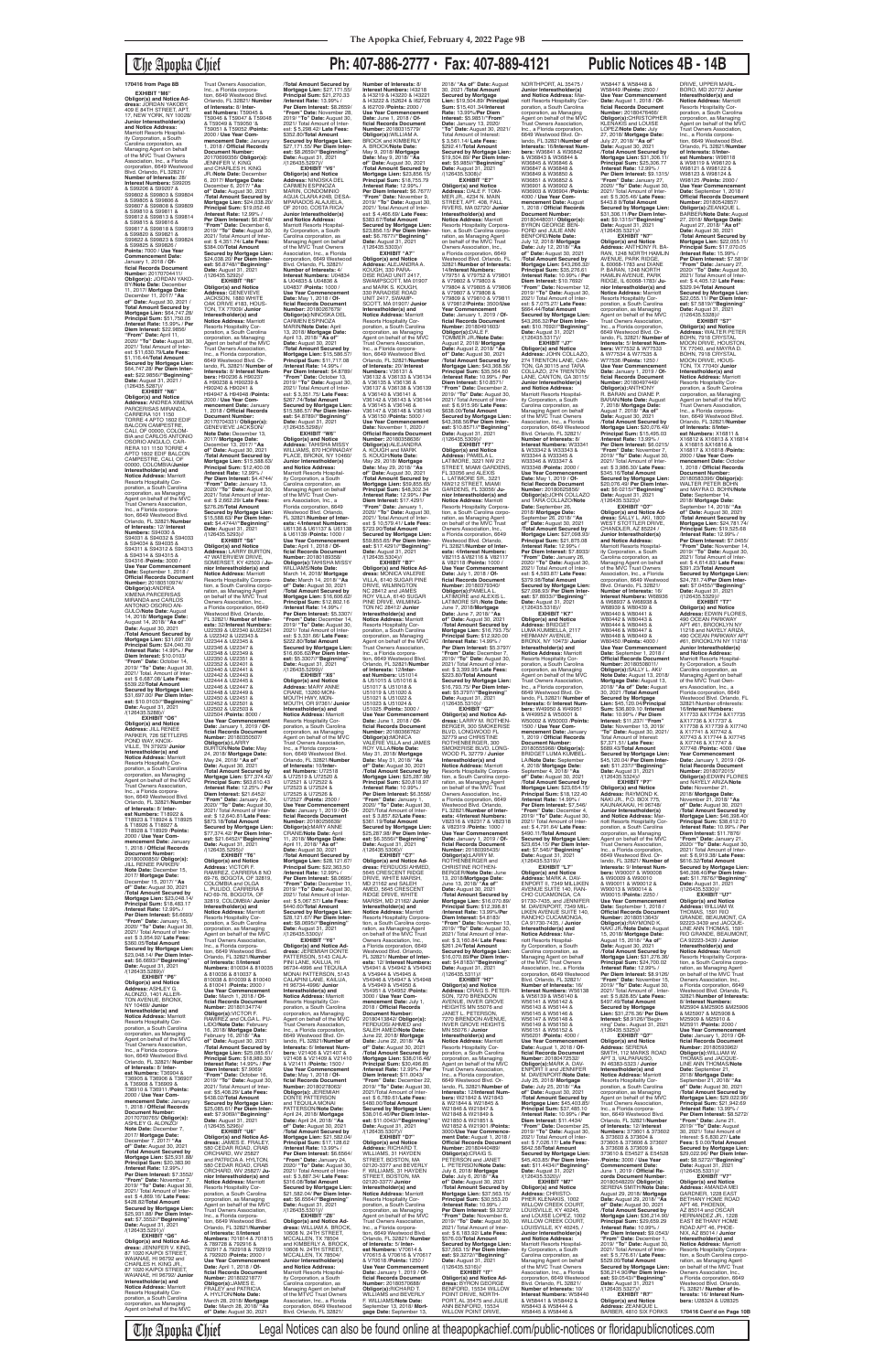## The Apopka Chief **Ph: 407-886-2777 • Fax: 407-889-4121 Public Notices 4B - 14B**

**Obligor(s) and Notice Address:** MARLENE C. TYSON, P.O. BOX 227, EAST HADDAM, CT 06423/ **Junior Interestholder(s) and Notice Address:** Marriott Resorts Hospitality Corporation, a South Carolina corporation, as Managing Agent on behalf of the MVC Trust Owners Association, Inc., a Florida corporation, 6649 Westwood Blvd. Orlando, FL 32821/ **Number of Interests:** 8/**Interest Numbers:** X21540 & X21541 & X21542 & X21543 & X21544 & X21545 & X21546 & X21547 /**Points:** 2000 / **Use Year Commencement Date:** January 1, 2019 / **Of-ficial Records Document Number:** 20180690878/ **Page Number:** / **Obligor(s):** MARLENE C. TYSON **Note Date:** November 6, 2018/ **Mortgage Date:** November 6, 2018/ **"As of" Date:** August 30, 2021 /**Total Amount Secured by Mortgage Lien:** \$28,060.15/ **Principal Sum:** \$21,815.61 /**Interest Rate:** 13.99% / **Per Diem Interest:** \$8.4778/ **"From" Date:** November 6, 2019/ **"To" Date:** August 30, 2021/ Total Amount of Interest: \$5,620.74/ **Late Fees:** \$373.80/**TotaI Amount Secured by Mortgage Lien:** \$28,060.15/ **Per Diem Inter-est:** \$8.4778//**"Beginning" Date:** August 31, 2021 /(126435.5333)// **EXHIBIT "X7"**

**Obligor(s) and Notice Address:** RODNEY PHILLIP HANNAH, P.O. BOX 41731, LONG BEACH, CA 90853/ **Junior Interestholder(s) and Notice Address:** Marriott Resorts Hospitality Corporation, a South Carolina corporation, as Managing Agent on behalf of the MVC Trust Own-ers Association, Inc., a Florida corporation, 6649 Westwood Blvd. Orlando, FL 32821/**Number of Interests:** 4/**Interest Numbers:** X33039 & X33040 & X33041 & X33042 /**Points:** 1000 / **Use Year Commencement Date:** September 1, 2019 / **Official Records Document Number:** 20180625975/ **Obligor(s):** RODNEY PHILLIP HAN-NAH/**Note Date:** Septembe 28, 2018/**Mortgage Date:** September 28, 2018/ **"As of" Date:** August 30, 2021 /**Total Amount Secured by Mortgage Lien:** \$17,197.71/ **Principal Sum:** \$12,837.31 /**Interest Rate:** 13.99% / **Per Diem Interest:** \$4.9887/ **"From" Date:** July 8, 2019/ **"To" Date:** August 30, 2021/ Total Amount of Interest: \$ 3,811.36/ **Late Fees:** \$299.04/**Total Amount Secured by Mortgage Lien:** \$17,197.71/**Per Diem Interest:** \$4.9887//"**Beginning"**<br>**Date:** August 31, 2021<br>/(126435.5334)// **EXHIBIT Obligor(s) and Notice Address:** JUDY ANN TEXEIRA, 45-408 PAILAKA PLACE, KANEOHE, HI 96744, and ABEL TEX-EIRA JR., 45-408 PAILAKA PLACE, KANEOHE, HI 96744, / **Junior Interestholder(s) and<br><b>Notice Address:** Marriott<br>Resorts Hospitality Corporation, a South Carolina corporation, as Managing Agent on behalf of the MVC Trust Owners Association<br>Inc., a Florida corporation Inc., a Florida corporation, 6649 Westwood Blvd. Orlando, FL 32821/ **Number of Interests:** 8/**Interest Numbers:** X38914 & X38915 & X38916 & X38917 & X38918 & X38919 & X38920 & X38921 /**Points:** 2000 / **Use Year Commencement Date:** October 1, 2018 / **Official Records Document Number:** 20180626407/<br>**Obligor(s):**JUDY ANN TEX-<br>EIRA and ABEL TEXEIRA JR./**Note Date:** September 28, 2018/ **Mortgage Date:** September 28, 2018/ **"As of" Date:** August 30, 2021 /**Total Amount Secured by Mortgage Lien:** \$28,867.08/ **Principal Sum:** \$22,613.19 /**Interest Rate:** 13.99% / **Per Diem Interest:** \$8.7877/ **"From" Date:** November 28, 2019/ **"To" Date:** August 30, 2021/ Total Amount of Interest: \$ 5,632.93/ **Late Fees:** \$370.96/**Total Amount Secured by Mortgage Lien:** \$28,867.08/ **Per Diem Inter-est:** \$8.7877//**"Beginning" Date:** August 31, 2021 /(126435.5335)// **EXHIBIT "Z7" Obligor(s) and Notice Address:** DEAN DEREK LEE, P.O. BOX 1569, OCEAN SHORES, WA 98569 and COLETTE MARIE THOM-AS, P.O. BOX 1569, OCEAN SHORES, WA 98569 / **Junior Interestholder(s) and Notice Address:** Marriott Resorts Hospitality Corporation, a South Carolina corporation, as Managing Agent on behalf of the MVC Trust Owners Association, Inc., a Florida corporation, 6649 Westwood Blvd. Orlando, FL 32821/ **Number of Interests:** 28/ **Interest Numbers:** X46450 & X46451 & X46452 & X46501 & X46502 & X46503 & X46504 & X46505 & X46506 & X46507 & X46508 & X46509 & X46510 & X46511 & X46512 & X46513 & X46514 & X46515 & X46516 & X46517 & X46518 & X46519 & X46520 & X46521 & X46522 & X46523 & X46524 & X46525 /**Points:** 7000 / **Use Year Commencement Date:** November 1, 2018 / **Official Records Document Number:** 20180634966/ **Obligor(s):**DEAN DEREK<br>LEE and COLETTE MARIE THOMAS/**Note Date:** October 5, 2018/ **Mortgage Date:** October 5, 2018/ **"As of" Date:** August 30, 2021 /**Total Amount Secured by Mortgage Lien:** \$75,775.09/ **Principal Sum:** \$62,329.64 /**Interest Rate:** 10.99% / **Per Diem Interest:** \$19.0279/ X92034 & X92035 & X92036 & X92037 /**Points:** 1500 / **Use Year Commencement** 

**"From" Date:** December 5, 2019/ **"To" Date:** August 30, 2021/ Total Amount of Inter-est: \$ 12,063.65/ **Late Fees:** \$1,131.80/**Total Amount Secured by Mortgage Lien:** \$75,775.09/ **Per Diem Interest:** \$19.0279//**"Beginning" Date:** August 31, 2021 /(126435.5336)// **EXHIBIT "A8" Obligor(s) and Notice Address:** BAHARA CORTEZ,<br>2867 TROPICANA AVENUE, RIVERSIDE, CA 92504/ **Junior Interestholder(s) and Notice Address:** Marriott Resorts Hospitality Corporation, a South Carolina corporation, as Managing Agent on behalf of the MVC Trust Owners Association, Inc., a Florida corporation, 6649 Westwood Blvd. Orlando, FL 32821/**Number of Inter-ests:** 4/**Interest Numbers:** X19617 & X19618 & X19619 & X19620 /**Points:** 1000 / **Use Year Commencement Date:** December 1, 2018 / **Official Records Document Number:** 20180716776/ **Obligor(s):**BAHARA COR-TEZ/**Note Date:** November 20, 2018/ **Mortgage Date:** November 20, 2018/ **"As of" Date:** August 30, 2021 /**Total Amount Secured by Mortgage Lien:** \$15,895.74/ **Principal Sum:** \$12,553.80 /**Interest Rate:** 13.99% / **Per Diem Interest:** \$4.8785/ **"From" Date:** January 20, 2020/ **"To" Date:** August 30, 2021/ Total Amount of Inter-est: \$ 2,868.56/ **Late Fees:** \$223.3 8/**Total Amount Secured by Mortgage Lien:** \$15,895.74/ **Per Diem Interest:** \$4.8785//**"Beginning" Date:** August 31, 2021<br>/(126435.5337)// **EXHIBIT "B8" Obligor(s) and Notice Address:** RODERICK WAYNE DUFF, 5207 MEADOWS LAKE POINTE,<br>POWDER SPRINGS GA<br>30127 and KIM BROWN<br>DUFF, 5207 MEADOWS LAKE POINTE, POWDER SPRINGS GA 30127 / **Junior Interestholder(s) and Notice Address:** Marriott<br>Resorts Hospitality Cor-<br>poration, a South Carolina corporation, as Managing Agent on behalf of the MVC Trust Owners Association,<br>Inc., a Florida corporation,<br>6649 Westwood Blvd. Or-<br>lando, FL 32821/**Number of Interests:** 8/**Interest Num-bers:** X59417 & X59418 & X59419 & X59420 & X59421 & X59422 & X59423 & X59424 /**Points:** 2000 / **Use Year Commencement Date:** January 1, 2020 / **Of-ficial Records Document Number:** 20180748407/ **Obligor(s):**RODERICK WAYNE DUFF and KIM BROWN DUFF/**Note Date:** December 10, 2018/ **Mort-gage Date:** December 10, 2018/ **"As of" Date:** August 30, 2021 /**Total Amount Secured by Mortgage Lien:** \$26,945.56/ **Principal Sum:** \$21,228.46 /**Interest Rate:** 12.99% / **Per Diem Interest:** \$7.6599/ **"From" Date:** November 10, 2019/ **"To" Date:** August 30, 2021/ Total Amount of Interest: \$ 5,047.94/ **Late Fees:** \$419.16/**Total Amount Secured by Mortgage Lien:** \$26,945.56/ **Per Diem Inter-est:** \$7.6599//**"Beginning" Date:** August 31, 2021 /(126435.5338)//<br>"EXHIBIT "C8 **EXHIBIT "C8" Obligor(s) and Notice Ad-dress:** HELEN E. BROWN, 2725 SELBY AVE, LOS ANGELES, CA 90064 / **Junior Interestholder(s) and Notice Address:** Marriott Resorts Hospitality Cor-poration, a South Carolina corporation, as Managing Agent on behalf of the MVC Trust Owners Association, Inc., a Florida corporation, 6649 Westwood Blvd. Or-lando, FL 32821/ **Number of Interests:** 6/ **Interest Num-bers:** X92032 & X92033 &

> **Date:** August 31, 2021<br>/(126435.5346)// **EXHIBIT "H8" Obligor(s) and Notice Address:** GARY JAMES PELC, 4510 FORTH HILL, STOW, OH 44224, and MARY-BETH PELC, 4510 FORTH HILL, STOW, OH 44224 / **Junior Interestholder(s) and Notice Address:** Marriott Resorts Hospitality Cor-<br>poration, a South Carolina poration, a South Carolina corporation, as Managing Agent on behalf of the MVC Trust Owners Association, Inc., a Florida corporation, 6649 WestwoodBlvd. Orlando, FL 32821/**Number of Interests:** 8/ **Inter-est Numbers:** AA2103 & AA2104 & AA2105 & AA2106 & AA2107 & AA2108 & AA2109 & AA2110/**Points:** 2000 / **Use Year Commencement Date:** January 1. 2019/ **Official Records Document Number:** 20180721772/ **Obligor(s):**GARY JAMES PELC and MARY-BETH PELC/**Note Date:** November 26, 2018/ **Mortgage Date:** November 26, 2018/ **"As of" Date:** August 30, 2021 /**Total Amount Secured by Mortgage Lien:** \$24,057.63/ **Principal Sum:** \$19,400.26 /**Interest Rate:** 12.99% / **Per Diem Interest:** \$7.0003/ **"From" Date:** January 26, 2020/ **"To" Date:** August 30, 2021/ Total Amount of Interest: \$ 4,074.19/ **Late Fees:** \$333.18/**Total Amount Secured by Mortgage Lien:** \$24,057.63/ **Per Diem Interest:** \$7.0003//**"Beginning" Date:** August 31, 2021 /(126435.5347)// **EXHIBIT "I8" Obligor(s) and Notice Address:** DAVID LEE PARKINS, 1861 NE 80TH ST, OCALA, FL 34479 and AUDREY ELAINE<br>PARKINS, 1861 NE 80TH<br>ST, OCALA, FL 34479, / **Junior Interestholder(s) and Notice Address:** Marriott Resorts Hospitality Corporation, a South Carolina corporation, as Managing Agent on behalf of the MVC Trust Owners Association, Inc., a Florida corporation, 6649 Westwood Blvd. Orlando, FL 32821/ **Number of Interests:** 16/ **Interest Numbers:** AD1335 & AD1336 & AD1337 & AD1338 & AD1339 & AD1340 & AD1341 & AD 1342 & AD1343 & AD1344 & AD1345 & AD1346 & AD1347 & AD1348 & AD1349 & AD1350 /**Points:** 4000 / **Use Year Commencement Date:** January 1, 2019 / **Official Records Document Number:** 20180751673/ **Obligor(s):** DAVID LEE PARKINS and AUDREY ELAINE PAR-KINS/**Note Date:** December 13, 2018/ **Mortgage Date:** December 13, 2018/ **"As of" Date:** August 30, 2021 /**Total Amount Secured by Mortgage Lien:** \$46,568.18/ **Principal Sum:** \$38,648.34/ **Interest Rate:** 10.99%/**Per Diem Interest:** \$11.7985/ **"From" Date:** January 13, 2020/ **"To" Date:** August 30, 2021/ Total Amount of Interest: \$ 7,020.04/ **Late Fees:**

**Date:** January 1, 2019 / **Of-ficial Records Document Number:** 20190027374/ **Obligor(s):**HELEN E. BROWN/**Note Date:** December 26, 2018/ **Mortgage Date:** December 26, 2018/ **"As of" Date:** August 30, 2021 /**Total Amount Secured by Mortgage Lien:** \$27,072.54/ **Principal Sum:** \$18,714.68 /**Interest Rate:** 14.99% / **Per Diem Interest:** \$7.7926/ **"From" Date:** December 26, 2018/ **"To" Date:** August 30, 2021/ Total Amount of Interest \$ 7,621.16/ **Late Fees:** \$486.70/**Total Amount Secured by Mortgage Lien:** \$27,072.54/**Per Diem Interest:** \$7.7926//**"Beginning" Date:** August 31, 2021 /(126435.5340)// **EXHIBIT "D8" Obligor(s) and Notice Address:** ALAN HATTMAN, AS INDIVIDUAL, AS GUAR-ANTOR AND AS TRUSTEE OF THE A AND C 2005 FAMILY TRUST DATED OCTOBER 23, 2005, 835 MANSFIELD DR, SAN JOSE, CA 95128-2722/**Junior Interestholder(s) and Notice Address:** Marriott Resorts Hospitality Cor-poration, a South Carolina corporation, as Managing Agent on behalf of the MVC Trust Owners Association, Inc., a Florida corporation, 6649 Westwood Blvd. Orlando, FL 32821/**Number of Interests:** 10/**Interest Numbers:** X60805 & X60806 & X60807 & X60808 & X60809 & X60810 & X60811 & X60812 & X60813 & X60814 /**Points:** 2500 / **Use Year Commencement Date:** January 1, 2019 / **Of-ficial Records Document Number:** 20180712691/ **Obligor(s):**ALAN HATT-<br>MAN, AS INDIVIDUAL, AS<br>GUARANTOR AND AS TRUSTEE OF THE A AND C 2005 FAMILY TRUST DATED OCTOBER 23 2005/**Note Date:** November 19, 2018/ **Mortgage Date:** November 19, 2018/ **"As of" Date:** August 30, 2021 /**Total Amount Secured by Mortgage Lien:** \$33,333.42/ **Principal Sum:** \$26,374.23 /**Interest Rate:** 12.99%/**Per Diem Interest:** \$9.5167/ **"From" Date:** November 19, 2019/ **"To" Date:** August 30, 2021/ Total Amount of Inter-est: \$ 6,185.87/ **Late Fees:** \$523.32/**TotaI Amount Secured by Mortgage Lien:** \$33,333.42/ **Per Diem Inter-est:** \$9.5167//**"Beginning" Date:** August 31, 2021 /(126435.5342)// **EXHIBIT "E8" Obligor(s) and Notice Address:** JEFFERY D. MACK,<br>500 S CARMICHAEL AVE, SIERRA, AZ 85635/ **Junior Interestholder(s) and Notice Address:** Marriott Resorts Hospitality Corporation, a South Carolina corporation, as Managing Agent on behalf of the MVC Trust Owners Association, Inc., a Florida corporation, 6649 Westwood Blvd. Orlando; FL 32821/ **Number of Interests:** 10/ **Interest Numbers:** X75938 &

**Secured by Mortgage Lien:** \$26,171.64/ **Per Diem Interest:** \$7.6219//"**Beginning"**<br>**Date:** August 31, 2021<br>/(126435.5345)// **EXHIBIT "G8" Obligor(s) and Notice Address:** M. JUANITA YOUNG, 1732 EAST 1200 N, ST. GEORGE, UT 84770/ **Junior Interestholder(s) and Notice Address:** Mar-riott Resorts Hospitality Corporation, a South Carolina

X75939 & X75940 & X75941 & X75942 & X75943 & X89047 & X89048 & X89049 & X89050 /**Points:** 2500 / **Use Year Commencement Date:** January 1, 2020 / **Official Records Document Number:** 20180721717/ **Obligor(s):**JEFFERY D. MACK/**Note Date:** Novem-ber 26, 2018/ **Mortgage Date:** November 26, 2018/ **"As of" Date:** August 30, 2021 /**Total Amount Secured by Mortgage Lien:** \$16,529.18/ **Principal Sum:** \$12,784.41 /**Interest**  \$649.80/**Total Amount EXHIBIT "J8"<br><b>Obligor(s) and Notice Ad-**<br>**dress:** BRYAN KEITH ED-<br>WARDS, 2314 KILKENNY<br>LN, DEER PARK, TX 77536<br>and JANET S. EDWARDS, 2314 KILKENNY LN, DEER PARK, TX 77536/ **Junior** 

**Rate:** 13.99% / **Per Diem Interest:** \$4.9682/ **"From" Date:** December 26, 2019/ **"To" Date:** August 30, 2021/ Total Amount of Interest: \$3,045.42/ **Late Fees:** \$449.35/**Total Amount Secured by Mortgage Lien:** \$16,529.18/ **Per Diem Interest:** \$4.9682//"**Beginning"**<br>**Date:** August 31, 2021<br>/(126435.5343)// **EXHIBIT "F8" Obligor(s) and Notice Ad-dress:** VIVIAN Y. DESAU-TELS, 3510 HAYES BAYOU DR, RUSKJN, FL 33570 and CHARLES T. LANGDON, 3510 HAYES BAYOU DR, RUSKIN, FL 33570 / **Junior InteresthoIder(s) and Notice Address:** Marriott<br>Resorts Hospitality Cor-<br>poration, a South Carolina corporation, as Managing Agent on behalf of the MVC Trust Owners Association, Inc., a Florida corpora-tion, 6649 Westwood Blvd. Orlando, FL 32821/ **Number of Interests:** 8/ **Interest Numbers:** Y10412 & Y10413 & Y10414 & Y10415 & Y10416 & Y10417 & Y10418 & Y10419 /**Points:** 2000 / **Use Year Commencement Date:** January 1, 2019 / **Official Records Document Number:<br>20180722496/ <b>Obligor(s):**<br>VIVIAN Y. DESAUTELS and<br>CHARLES T. LANGDON/ **Note Date:** November 26, 2018/ **Mortgage Date:** November 26, 2018/ **"As of" Date:** August 30, 2021 /**Total Amount Secured by Mortgage Lien:** \$26,171.64/ **Principal Sum:** \$21,122.97 /**Interest Rate:** 12.99% / **Per Diem Interest:** \$7.6219/ **"From" Date:** January 26, 2020/ **"To" Date:** August 30, 2021/ Total Amount of Inter-est: \$ 4,435.97/ **Late Fees:** \$362.70/**Total Amount Interestholder(s) and<br><b>Notice Address:** Marriott<br>Resorts Hospitality Cor-<br>poration, a South Carolina corporation, as Managing Agent on behalf of the MVC Trust Owners Association, Inc., a Florida corporation, 6649 Westwood Blvd. Orlando, FL 32821/ **Number of Interests:** 8/ **Interest Num-bers:** AD3651 & AD3652 & AD3701 & AD3702 & AD3703 & AD3704 & AD3705 & AJD3706 /**Points:** 2000 / **Use Year Commencement Date:** January 1, 2019 / **Official Records Document Number:** 20190005240/ **Obligor(s):**<br>BRYAN KEITH EDWARDS<br>and JANET S. EDWARDS/ **Note Date:** December 17, 2018/ **Mortgage Date:** December 17, 2018/ **"As of" Date:** August 30, 2021 /**Total Amount Secured by Mortgage Lien:** \$24,551.50/ **Principal Sum:** \$19,668.48 /**Interest Rate:** 13.24% / **Per Diem Interest:** \$7.2336/<br>**"From" Date:** January 17,<br>2020/ **"To" Date:** August 30,<br>2021/ Total Amount of Interest: \$ 4,275.06/ **Late Fees:** \$357.96/**Total Amount Secured by Mortgage Lien:** \$24,551.50/ **Per Diem Inter-est:** \$7.2336//**"Beginning" Date:** August 31, 2021 /(126435.5350)// **EXHIBIT "K8" Obligor(s) and Notice Ad-dress:** ERWIN QUEZADA, AVENIDA REFORMA 895 ZONA10 EDIFICO AVENIDA OFICNA 202, GUATEMALA GTM, GUATEMALA/**Junior Interestholder(s) and<br><b>Notice Address:** Marriott<br>Resorts Hospitality Cor-<br>poration, a South Carolina corporation, as Managing Agent on behalf of the MVC Trust Owners Association,<br>Inc., a Florida corporation,<br>6649 Westwood Blvd. Or-<br>lando, FL 32821/ **Number of Interests:** 3/ **Interest Num-bers:** AD3018 & AD3019 & AD3020 /**Points:** 750 /

corporation, as Managing Agent on behalf of the MVC Trust Owners Association, Inc., a Florida corpora-tion, 6649 Westwood Blvd. Orlando, FL 32821/ **Number of Interests:** 12/**Interest**<br>**Numbers:** Y12814&Y12815<br>& Y12816 & Y12817 & Y12818 & Y12819 & Y12820 & Y12821 & Y12822 & Y12823 & Y12824 & Y12825 /**Points:** 3000 / **Use Year Commencement Date:** Jan-uary 1, 2019 / **Official Records Document Number:** 20180723359/ **Obligor(s):** M. JUANITA YOUNG/**Note Date:** November 27, 2018/ **Mortgage Date:** November 27, 2018/ **"As of" Date:** August 30, 2021 /**Total Amount Secured by Mortgage Lien:** \$34,905.00/ **Principal Sum:** \$29,040.68 /**Interest Rate:** 10.99% / **Per Diem Interest:** \$8.8655/ **"From" Date:** January 27, 2020/ **"To" Date:** August 30, 2021/ Total Amount of Inter-est: \$ 5,150.82/ **Late Fees:** \$463.50/**Total Amount Secured by Mortgage Lien:** \$34,905.00/**Per Diem Interest:** \$8.8655//**"Beginning" "From" Date:** October 18, 2019/ **"To" Date:** August 30, 2021/ Total Amount of Interest: \$ 2,360.17/ **Late Fees:** \$187.66/**Total Amount Secured by Mortgage Lien:** \$11,702.94/ **Per Diem Interest:** \$3.4606//**"Beginning" Date:** August 31, 2021 /(126435.5351)// **EXHIBIT "L8" Obligor(s) and Notice Address:** MELISSA ANN GAGNON, 35 CENTRAL<br>ST, BYFIELD, MA 01922/ **Junior Interestholder(s) and Notice Address:** Marriott Resorts Hospitality Corporation, a South Carolina corporation, as Managing Agent on behalf<br>of the MVC Trust Owners<br>Association, Inc., a Florida<br>corporation, 6649 Westwood Blvd. Orlando, FL 32821/ **Number of Interests:** 4/ **Interest Numbers:** AD6824 & AD6825 & AD6826 & AD6827 /**Points:** 1000 / **Use Year Commencement Date:** January 1, 2019 / **Official Records Document** 

**ment Date:** March 1, 2019 **Date:** August 30, 2021 /**Total Amount Secured by Mortgage Lien:** \$25,635.45/ **Principal Sum:** \$19,406.91 /**Interest Rate:** 15.99% / **Per Diem Interest:** \$8.6199/ **"From" Date:** November 22, 2019/ **"To" Date:** August 30, 2021/ Total Amount of Inter-est: \$ 5,577.14/ **Late Fees:** \$401.40/**Total Amount Secured by Mortgage Lien:** \$25,635.45/ **Per Diem Inter-est:** \$8.6199//**"Beginning" Date:** August 31, 2021 /(126435.5360)// **EXHIBIT "U8"<br><b>Address:** KRISTY NEL-<br>**Address:** KRISTY NEL-<br>SON-SCHNEIDER, 563<br>BUCKEYE DRIVE, SHEF-<br>FIELD LAKE, OH 44054 and JAMES SCHNEIDER, 563 BUCKEYE DRIVE, SHEF-FIELD LAKE, OH 44054/ **Junior Interestholder(s) and Notice Address:** Marriott Resorts Hospitality Coiporation, a South Carolina corporation, as Managing Agent on behalf of the MVC Trust Owners Association, Inc., a Florida corporation, 6649 Westwood Blvd. Orlando, FL 32821/**Number of Interests:** 8/**Interest Numbers:** G44431 & G44432 & G44433 & G44434 & G44435 & G44436 & G44437 & 150750 /**Points:** 2000 / **Use Year Commencement Date:** January 1, 2020 / **Official Records Document Number:** 20190202855/ **Obligor(s):** KRISTY NELSON-SCH-NEIDER and JAMES SCHNEIDER/**Note Date:** March 25, 2019/ **Mortgage Date:** March 25, 2019/ **"As of" Date:** August 30, 2021 /**Total Amount Secured by Mortgage Lien:** \$29,134.23/ **Principal Sum:** \$23,005.17 /**Interest Rate:** 13.24% / **Per Diem Interest:** \$8.4608/ **"From" Date:** November 25, 2019/ **"To" Date:** August 30, 2021/ Total Amount of Inter-est: \$ 5,448.66/ **Late Fees:** \$430.40/**Total Amount Secured by Mortgage Lien:** \$29,134.23/**Per Diem Interest:** \$8.4608//**"Beginning" Date:** August 31, 2021<br>/(126435.5361)// **EXHIBIT "V8" Obligor(s) and Notice Ad-dress:** ARIEL ALEJANDRO SANCHEZ, 2132 MILL GARDEN RUN, BUFORD, GA 30519 and ROCIO SAN JUAN, 2132 MILL GARDEN RUN, BUFORD, GA 30519/ **Junior Interestholder(s) and Notice Address:** Marriott Resorts Hospitality Corporation, a South Carolina corporation, as Managing Agent on behalf of the MVC Trust Owners Association, Inc., a Florida corporation, 6649 Westwood Blvd. Orlando, FL 32821/ **Number of Interests:** 8/ **Interest Numbers:** 447649 & 447650 & 458626 & 458627 & P73805 & P73806 & P73807 & P73808 /**Points:** 2000 / **Use Year Commencement Date:** March 1, 2019 / **Official Re-cords Document Number:** 20190113720/ **Obligor(s):** ARIEL ALEJANDRO<br>SANCHEZ and ROCIO SAN JUAN/**Note Date:** February 12, 2019/ **Mortgage Date:** February 12, 2019/ **"As of" Date:** August 30, 2021 /**Total Amount Secured by Mortgage Lien:** \$28,736.83/ **Principal Sum:** \$22,584.03 /**Interest Rate:** 13.24% / **Per Diem Interest:** \$8.3059/ **"From" Date:** November 12, 2019/ **"To" Date:** August 30, 2021/ Total Amount of Interest: \$5,456.97/ **Late Fees:** \$445.83/**Total Amount Secured by Mortgage Lien:** \$28,736.83/ **Per Diem Interest:** \$8.3059//**"Beginning" Date:** August 31, 2021 /(126435.5362)// **EXHIBIT "W8" Obligor(s) and Notice Address:** ANNIE MA, 16105 LABURNUM AVENUE FLUSHING, NY 11358/

**and Notice Address:** Marriott Resorts Hospitality Corporation, a South Carolina corporation, as Managing Agent on behalf of the MVC Trust Owners Association, Inc., a Florida corporation, 6649 Westwood Blvd. Orlando, FL 32821/ **Number of Interests:** 6/**In-terest Numbers:** 012740 & 012741 & 012742 & 012813 & 012814 & 012815/ **Points:** 1500/**Use Year Commencement Date:** October 1, 2020 AND **Number of Interests:** 8/**Interest Numbers:** N56542 & N56543 & N56544 & N56545 & N56546 & N56547 & N56548 & N56549/ **Points:** 2000 / **Use Year Com-mencement Date:** October 1, 2016 / **Official Records Document Number:** 2016050772 and Mortgage Extension, Consolidation Modification and Spreader and Notice of Right to Future Advance Agreemen recorded on February 22, 2019 as Document No. 20190110711/ **Obligor(s):** ANNIE MA/**Note Date:** September 12, 2016 and Consolidated, Amended and Restated Note dated February 8, 2019/ **Mortgage Date:** September 12, 2016/ **"As of" Date:** August 30, 2021 /**Total Amount Secured by Mortgage Lien:** \$50,475.90/ **Principal Sum:** \$39,628.35 /**Interest Rate:** 13.48% / **Per Diem Interest:** \$14.8386/ **"From" Date:** November 8, 2019/ **"To" Date:** August 30, 2021/ Total Amount of Interest: \$ 9,808.37/ **Late Fees:** \$789.18/**Total Amount Secured by Mortgage Lien:** \$50,475.90/ **Per Diem Inter-est:** \$14.8386//**"Beginning" Date:** /(126435.5363 MM)// **EXHIBIT "X8" Obligor(s) and Notice<br><b>Address:** DESTA JEAN<br>KEITH, 9095 AIR-<br>WAY DRIVE APT 433, PENSACOLA, FL 32514/ **Junior Interestholder(s) and Notice Address:** Marriott Resorts Hospital-ity Corporation, a South Carolina corporation, as Managing Agent on behalf of the MVC Trust Owners Association, Inc., a Florida corporation, 6649 Westwood Blvd. Orlando, FL 32821/ **Number of Interests:** 16/ **Interest Numbers:** M56431 & M62437 & M62438 & M62439 & M62440 & M62441 & M62442 & M62443 & M62444 & M62445 & M62446 & M71451 & M71452 & M71501 & M71502 & M71503 /**Points:** 4000 / **Use Year Commencement Date:** March 1, 2019/ **Of-ficial Records Document Number:** 20190140261/ **ObIigor(s):**DESTA JEAN KEITH/**Note Date:** February 27, 2019/ **Mortgage Date:** February 27, 2019/ **"As of" Date:** August 30, 2021 /**Total Amount Secured by Mortgage Lien:** \$48,243.16/ **Principal Sum:** \$39,855.33 /**Interest Rate:** 10.99% / **Per Diem Interest:** \$12.1669/<br>"**From" Date:** December 27,<br>2019/ "**To" Date:** August 30, 2021/ Total Amount of Inter-est: \$ 7,446.23/ **Late Fees:** \$691.60/**Total Amount Secured by Mortgage Lien:** \$48,243.16/**Per Diem Interest:** \$12.1669//**"Beginning" Date:** August 31, 2021<br>/(126435.5364)//

\$203.22/**Total Amount** 

**EXHIBIT "M8"**

CURET, 191 CALLE

**dress:** ANNA ELIZABETH<br>WANT, 3163 HIDALGO RD, WAXAHACHIE, TX 75167 / **Junior Interestholder(s) and Notice Address:** Marriott Resorts Hospitality Corporation, a South Carolina corporation, as Managing Agent on behalf of the MVC Trust Owners Association, Inc., a Florida corporation, 6649 Westwood Blvd. Orlando, FL 32821/**Number of Interests:** 10/**Interest Numbers:** Y16452 & Y16501 &<br>Y16502 & Y16503 & Y16504<br>& Y16505 & Y16506 &<br>Y16507 & Y16508 & Y16509 /**Points:** 2500 / **Use Year Commencement Date:** April 1, 2019 / **Official Records Document Number:** 20190177849/**Obligor(s):** ANNA ELIZABETH WANT/ **Note Date:** March 13, 2019/ **Mortgage Date:** March 13, 2019/ **"As of" Date:** August 30, 2021 /**Total Amount Secured by Mortgage Lien:** \$35,331.62/**Principal Sum:** \$28,365.41 /**Interest Rate:** 13.24% / **Per Diem Interest:** \$10.4322/ **"From" Date:** January 13, 2020/ **"To" Date:** August 30, 2021/ Total Amount of Interest: \$ 6,207.20/ **Late Fees:** \$509.01/**Total Amoun Secured by Mortgage Lien:** \$35,331.62/**Per Diem Inter-est:** \$10.4322//**"Beginning" Date:** August 31, 2021 /(126435.5368)// **EXHIBIT "C9" Obligor(s) and Notice Address:** LUNA BAEZA, 113 NEW BRITON COURT, BRADENTON, FL 34212 and LUIS ROBERTO<br>BAEZA, 113 NEW BRITON COURT, BRADENTON, FL 34212/ **Junior Interestholder(s) and Notice Address:** Marriott Resorts Flospitality Cor-poration, a South Carolina corporation, as Managing Agent on behalf of the MVC Trust Owners Association, Inc., a Florida corpora-

1500 / **Use Year Com-**

\$300.58/**Total Amount** 

**Date:** August 31, 2021<br>/(126435.5353)//

MEXICO; MARIA DEL

SANTA BARABARA<br>45 CLUB DE GOLF LA

**nior Interestholder(s) and Notice Address:**

**Secured by Mortgage Lien:** \$46,568.18/ **Per Diem Interest:** \$11.7985//"**Beginning"**<br>**Date:** August 31, 2021<br>/(126435.5349)// **Use Year Commencement Date:** January 1, 2020 / **Of-ficial Records Document Number:** 20190123076/ **ObIigor(s):**ERWIN QUEZA-DA/**Note Date:** February 18, 2019/**Mortgage Date:** February 18, 2019/ **"As of" Date:** August 30, 2021 /**Total Amount Secured by Mortgage Lien:** \$11,702.94/ **Principal Sum:** \$8,905.11 /**Interest Rate:** 13.99% / **Per Diem Interest:** \$3.4606/ **Number:** 20190033604/ **ObIigor(s):**MELISSA ANN GAGNON/**Note Date:** December 27, 2018/ **Mort-**GAGNON/**Note Date:**<br>December 27, 2018/**Mort**<br>gage Date: December 27. 2018/ **"As of" Date:** August 30, 2021 /**Total Amount Secured by Mortgage Lien:** \$16,761.25/**Principal Sum:** \$13,131.29 /**Interest Rate:** 14.99% / **Per Diem Interest:** \$5.4677/ **"From" Date:** January 27, 2020/ **"To" Date:** August 30, 2021/ Total Amount of Interest: \$ 3,176.74/ **Late Fees: Secured by Mortgage Lien:** \$16,761.25/ **Per Diem Interest:** \$5.4677//**"Beginning"**<br>**Date:** August 31, 2021<br>/(126435.5352)// **Obligor(s) and Notice Ad-dress:** WILSON FIGUEROA HIPOCAMPO PARQ DE CANDELERO, HUMACAO, PR 00791-7626 and LAURA MORALES DIAZ, 191 CALLE HIPOCAMPO PARQ DE CANDELERO, HU-MACAO, PR 00791-7626/ **Junior Interestholder(s) and Notice Address:** Marriott Resorts Hospitality Cor-poration, a South Carolina corporation, as Managing Agent on behalf of the MVC Trust Owners Association, Inc., a Florida corporation, 6649 Westwood Blvd. Or-lando, FL 32821/**Number of Interests:** 6/ **Interest Num-bers:** AD9040 & AD9041 & AD9042 & AD9043 & AD9044 & AD9045 /**Points: mencement Date:** January 1, 2020 / **Official Records Document Number:** 20190033618/ **Obligor(s):** WILSON FIGUEROA CU RET and LAURA MORALES DIAZ/Note Date: December 27, 2018/ **Mortgage Date:** December 27, 2018/ **"As of" Date:** August 30, 2021 /**Total Amount Secured by Mortgage Lien:** \$23,757.13/ **Principal Sum:** \$18,493.75 /**Interest Rate:** 14.99% / **Per Diem Interest:** \$7.7006/ **"From" Date:** December 27, 2019/ **"To" Date:** August 30, 2021/ Total Amount of Inter-est: \$ 4,712.80/ **Late Fees: Secured by Mortgage Lien:** \$23,757.13/ **Per Diem Interest:** \$7.7006//**"Beginning" EXHIBIT "N8" Obligor(s) and Notice Ad-dress:** RICARDO CHACON AVILA, SANTA BARABARA 45 CLUB DE GOLF LA HACIENDA, MEXICO CITY, DF 52559, MEXICO and RICARDO FRANCISCO CHACON VAZQUEZ, SAN-TA BARABARA 45 CLUB DE GOLF LA HACIENDA,<br>MEXICO CITY, DF 52559, ROSARIO VAZQUEZ MAR-TINEZ, SANTA BARABARA 45 CLUB DE GOLF LA HACIENDA, MEXICO CITY, DF 52559, MEXICO and IS-RAEL CHACON VAZQUEZ HACIENDA, MEXICO CITY, DF 52559, MEXICO/**Ju-**Marriott Resorts Hospital-ity Corporation, a South Carolina corporation, as Managing Agent on behalf of the MVC Trust Owners Association, Inc., a Florida corporation, 6649 Westwood Blvd. Orlando, FL 32821/ **Number of Interests:** 12/ **Interest Numbers:** AE0633<br>& AE0634 & AE0635 &<br>AE0636 & AE0637 & AE0638 & AE0639 & AE0640 & AE0641 & AE0642 & AE0643 & AE0644 /**Points:** 3000 / **Use Year Commencement Date:** November 1, 2019 / **Official Records Document Number:** 20190062527/ **Obligor(s):**<br>RICARDO CHACON AVILA<br>and RICARDO FRANCISCO<br>CHACON VAZQUEZ and MARIA DEL ROSARIO<br>VAZQUEZ MARTINEZ and ISRAEL CHACON VAZQUEZ/**Note Date:** January 15, 2019/ **Mortgage Date:** January 15, 2019/ **"As of" Date:** August 30, 2021 /**Total Amount Secured by Mortgage Lien:** \$37,494.84/ **Principal Sum:** \$28,931.16 /**Interest Rate:** 13.99% / **Per Diem Interest:** \$11.243/ **"From" Date:** October 15, 2019/ **"To" Date:** August 30, 2021/ Total Amount of Inter-est: \$ 7,701.42/ **Late Fees:** \$612.26/**Total Amount Secured by Mortgage Lien:** \$37,494.84/ **Per Diem Interest:** \$11.243//**"Beginning" Date:** August 31, 2021 /(126435.5354)// **EXHIBIT "O8" Obligor(s) and Notice Address:** JANIE D. IZZARD,<br>3280 SKYLAND DRIVE, SNELLVILLE, GA 30078 and WILSON IZZARD, JR., 3280 SKYLAND DRIVE, SNELL-VILLE, GA 30078/ **Junior Interestholder(s) and Notice Address:** Marriott Resorts Hospitality Corpora-tion, a South Carolina corpo-ration, as Managing Agent on behalf of the MVC Trust Owners Association, Inc., a Florida corporation, 6649 Westwood Blvd. Orlando, FL 32821/**Number of Inter-ests:** 6/**Interest Numbers:** ests: 6/Interest Numbers:<br>AE1429 & AE1430 &AE1431 & AE1432 & AE1433 & AE1434 /**Points:** 1500 / **Use Year Commencement Date:** January 1, 2019 / **Of-ficial Records Document Number:** 20190036805/ **Obligor(s):** JANIE D.<br>IZZARD and WILSON IZZARD, JR./**Note Date:** December 29, 2018/ **Mort-gage Date:** December 29, 2018/ **"As of" Date:** August 30, 2021 /**Total Amount Secured by Mortgage Lien:** \$22,332.57/ **Principal Sum:** \$17,579.92 /**Interest Rate:** 14.99% / **Per Diem Interest:** \$7.3201/ **"From" Date:** February 1,2020/<br>"**To" Date:** August 30, 2021/ Total Amount of Interest: \$ 4,216.32/ **Late Fees:** \$286.33/**Total Amount Secured by Mortgage Lien:** \$22,332.57/ **Per Diem Interest:** \$7.3201//**"Beginning" Date:** August 31, 2021 /(126435.5355)// **EXHIBIT "P8" Obligor(s) and Notice Address:** YUQUN LIU,<br>4657 BRADLEY CIR, TROY, MI 48085, and XIAOLIN<br>TAN, 4657 BRADLEY<br>CIR, TROY, MI 48085/ **Junior Interestholder(s) and Notice Address:** Marriott Resorts Hospitality Corporation, a South Carolina corporation, as Managing Agent on behalf of the MVC Trust Owners Association, Inc., a Florida corporation, 6649 Westwood Blvd. Orlando, FL 32821/<br>**Number of Interests:** 8/<br>**Interest Numbers:** AE9649<br>& AE9650 & AE9651 & AE9652 & AE9701 & AE9702 & AE9703 & AE9704 /**Points:** 2000 / **Use Year Commencement Date:** February 1, 2019 / **Official Records Document Number:** 20190047373/ **Obligor(s):** YUQUN LIU and XIAOLIN TAN/**Note Date:** January 7, 2019/<br>**Mortgage Date:** January 7,<br>2019/ **"As of" Date:** August 30, 2021 /**Total Amount Secured by Mortgage Lien:** \$27,346.06/ **Principal Sum:** \$21,448.72 /**Interest Rate:** 13.24% / **Per Diem Interest:** \$7.8884/ **"From" Date:** November 7, 2019/ **"To" Date:** August 30,2021/ Total Amount of Interest: \$ 5,222.09/ **Late Fees:** \$425.25/**Total Amount Secured by Mortgage Lien:** \$27,346.06/**Per Diem Interest:** \$7.8884//**"Beginning" Date:** August 31, 2021 /(126435.5356)// **EXHIBIT "Q8" Obligor(s) and Notice Address:** SUYAPA PATRICIA GARCIA, 2541 NW 24 ST APT #3, MIAMI, FL 33142 / **Junior Interestholder(s) and Notice Address:** Marriott Resorts Hospitality Corporation, a South Carolina corporation, as Managing Agent on behalf of the MVC Trust Owners Association, Inc., a Florida corporation, 6649 Westwood Blvd. Orlando, FL 32821/ **Number of Interests:** 6/ **Interest Numbers:** AF4652 & AF4701 &<br>AF4702 & AF4703 & AF4704<br>& AF4705 /**Points:** 1500 / **Use Year Commencement Date:** Febmary 1, 2019 / **Official Records Document Number:** 20190054270/ **Obligor(s):**SUYAPA PATRI-CIA GARCIA/**Note Date:** January 11, 2019/ **Mortgage Date:** January 11, 2019/ **"As of" Date:** August 30, 2021 /**Total Amount Secured by Mortgage Lien:** \$21,773.68/ **Principal Sum:** \$17,210.50 /**Interest Rate:** 13.99% / **Per Diem Interest:** \$6.6882/ **"From" Date:** January 11, 2020/ **"To" Date:** August 30, 2021/ Total Amount of Inter-est: \$ 3,992.84/ **Late Fees:** \$320.34/**Total Amount Secured by Mortgage Lien:** \$21,773.68/ **Per Diem Interest:** \$6.6882//"**Beginning"**<br>**Date:** August 31, 2021<br>/(126435.5357)// **EXHIBIT "R8" Obligor(s) and Notice Address:** MARIANA AMAYA, 159 CLAREMONT<br>AVE, SANTA CLARA, CA<br>95051 and JOSE LUIS<br>AMAYA AMAYA, 159 CLAREMONT AVE, SANTA CLARA, CA 95051/ **Junior Interestholder(s) and<br><b>Notice Address:** Marriott<br>Resorts Hospitality Corporation, a South Carolina corporation, as Managing Agent on behalf of the MVC Trust Owners Association,<br>Inc., a Florida corpora-<br>tion, 6649 Westwood Blvd.<br>Orlando, FL 32821/**Number of Interests:** 28/ **Interest Numbers:** 770335 & 770336 & 770338 & 770340 & 770341 & 770342 & 771245 & 771246 & 771247 & 771248 & 771249 & 772113 & 772724 & 772725 & 772726 & 772727 & 774036 & 774037 & 774038 & 774039 & 774040 & 774041 & 774609 & 774610 & 774611 & 774612 & 774613 & 774614 /**Points:** 7000/**Use Year Commence-**

& U28716 & U28717 & W71711 & W71712 & W71713 & W71714 & W71715 & W71716 & W71717 & W71718 & X32109 & X32110 & X32111 & X32112 /**Points:** 4000 / Use Year Commencem **Date:** January 1, 2019 / **Of-ficial Records Document Number:** 20180748453/ **Obligor(s):**AMANDA MEI GARDNER and OSCAR HERNANDEZ JR./**Note Date:** December 10, 2018/ **Mortgage Date:** December 10, 2018/ **"As of" Date: August 30, 2021<br>Total Amount Secured by Total Amount Secured by Mortgage Lien:** \$47,513.20/ **Principal Sum:** \$39,074.66 /**Interest Rate:** 10.99% / **Per**  Die**m Interest:** \$11.9286/<br>"**From" Date:** December 10,<br>2019/ "**To" Dat**e: August 30,<br>2021/ Total Amount of Inter-<br>est: \$ 7,503.14/ **Late Fees:**<br>\$685.40/**Total Amount Secured by Mortgage Lien:** \$47,513.20/ **Per Diem Inter-est:** \$11.9286//**"Beginning" Date:** August 31, 2021 / (126435.5332)// **EXHIBIT "W7" 170416 from Page 9B**

**Official Records Document Number:** 20190075241/ **Obligor(s):**MARIANA AMAYA and JOSE LUIS AMAYA AMAYA/**Note Date:** January 21, 2019/ **Mortgage Date:** January 21, 2019/ **"As of" Date:** August 30, 2021 /**Total Amount Secured by Mortgage Lien:** \$82,261.08/ **Principal Sum:** \$68,629.25 /**Interest Rate:** 10.99% / **Per Diem Interest:** \$20,951/ **"From" Date:** January 21, 2020/ **"To" Date:** August 30, 2021/ Total Amount of Inter-est: \$ 12,298.23/ **Late Fees:** \$1,083.60/**Total Amount Secured by Mortgage Lien:** \$82,261.08/ **Per Diem Interest:** \$20.95|//**"Beginning"<br><b>Date:** August 31, 2021<br>/(126435.5358)// **EXHIBIT "S8" Obligor(s) and Notice Ad-dress:** JILL R. BARBOUR, 726 SETTLERS POND WAY, KNOXVILLE, TN 37923/ **Ju-nior Interestholder(s) and Notice Address:** Marriott Resorts Hospitality Corpora-tion, a South Carolina corporation, as Managing Agent<br>on behalf of the MVC Trust<br>Owners Association, Inc.,<br>a Florida corporation, 6649 Westwood Blvd. Orlando, FL 32821/**Number of Interests:** 6/ **Interest Numbers:** B09514 & B09515 &B09516 & B09649 & B09650 & B09651 /**Points:** 1500 / **Use Year Commencement Date:** January 1, 2020 / **Official Records Document<br><b>or Number:** 20190233014<br>and Mortgage recorded on<br>April 17, 2019 in Official Records Document Number 20190234684/ **Obligor(s):** JILL R. BARBOUR/**Note Date:** April 9, 2019/<br>**Mortgage Date:** April 9,<br>2019/ **"As of" Date:** August 30, 2021 /**Total Amount Secured by Mortgage Lien:** \$23,315.81/ **Principal Sum:** \$18,247.29 /**Interest Rate:** 13.99% / **Per Diem Interest:** \$7.0911/ **"From" Date:** December 9, 2019/ **"To" Date:** August 30, 2021/ Total Amount of Interest: \$ 4,467.32/ **Late Fees:** \$351.20/**Total Amount** 

**Secured by Mortgage Lien:** \$23,315.81/**Per Diem Interest:** \$7.0911//**"Beginning" Date:** August 31, 2021 /(126435.5359)// **EXHIBIT "T8" Obligor(s) and Notice Address:** CINDY MARIE<br>ATKINS, 252 FOX DRIVE, WINCHESTER, VA 22601 **Junior Interestholder(s) and Notice Address:** Marriott Resorts Hospitality Corporation, a South Carolina corporation, as Managing Agent on behalf of the MVC Trust Owners Association, Inc., a Florida corpora-tion, 6649 Westwood Blvd. Orlando, FL 32821/ **Number of Interests:** 8/ **Interest Numbers:** 283420 & 283421<br>& 283422 & 283423 &<br>362139 & 362140 & 362141 & 362142 /**Points:** 2000 / **Use Year Commencement Date:** April 1, 2019 / **Official Records Document Number:** 20190201915/ **Obligor(s):**CINDY MARIE ATKINS/**Note Date:** March 22, 2019/ **Mortgage Date:** March 22, 2019/ **"As of"** 

**Junior Interestholder(s)** 

**EXHIBIT "Y8" Obligor(s) and Notice Address:** DESTA JEAN KEITH, AS INDIVIDUAL AND AS GUARANTOR, 9095 AIRWAY DRIVE APT 433, PENSACOLA, FL 32514, and KARIN NECOLE WILLINGHAM-DENNIS, 221 ARBOR LAKE CIRCLE, SANFORD, FL 32771, / **Junior Interestholder(s) and Notice Address:** Marriott Resorts Hospitality Cor-poration, a South Carolina corporation, as Managing Agent on behalf of the MVC Trust Owners Association, Inc., a Florida corporation,

6649 Westwood Blvd. Or-lando, FL 32821/ **Number of Interests:** 8/**Interest Numbers:** M72136 & M72137 & M73711 & M76725 & N39117 & N39118 & N44317 & N44318 /**Points:** 2000 / **Use Year Commencement Date:** March 1, 2019 / **Official Records Document Number:** 20190140735/ **Obligor(s):**DESTA JEAN<br>KEITH, AS INDIVIDUAL<br>AND AS GUARANTOR and KARIN NECOLE WILLING-HAM-DENNIS/**Note Date:** February 27, 2019/ **Mort-gage Date:** February 27, 2019/ **"As of" Date:** August 30, 2021 /**Total Amount Secured by Mortgage Lien:** \$29,052.46/ **Principal Sum:** \$22,900.39 /**Interest Rate:** 13.24% / **Per Diem Interest:** \$8.4223/ **"From" Date:** November 27, 2019/ **"To" Date:** August 30, 2021/ Total Amount of Interest: \$ 5,407.11/ **Late Fees:** \$494.96/**Total Amount Secured by Mortgage Lien:** \$29,052.46/ **Per Diem Inter-est:** \$8.4223//**"Beginning" Date:** August 31, 2021<br>/(126435.5365)// **EXHIBIT "Z8" Obligor(s) and Notice<br><b>Address:** ANTONIO<br>JENKINS-LARA, 16516 #1 CAMINO REAL # 428, HOUSTON, TX 77062 and ROSE ELAINE JENKINS,<br>16516 #1 CAMINO REAL #<br>428, HOUSTON, TX 77062 / **Junior Interestholder(s) and Notice Address:** Marriott Resorts Hospitality Corporation, a South Carolina corporation, as Managing Agent on behalf of the MVC Trust Owners Association, Inc., a Florida corpora-tion, 6649 Westwood Blvd. Orlando, FL 32821/**Number of Interests:** 16/**Inter-est Numbers:** U66524 & U66525 &U66526 & U66527 & U66528 & U66529 & U66530 & U66531 & U66532 & U66533 & U66534 & U66535 & U66536 & U66537 & U66538 & U66539 /**Points:** 4000 / **Use Year Com-mencement Date:** May 1, 2019 / **Official Records Document Number:** 20190256352/ **Obligor(s):** ANTONIO JENKINS-LARA and ROSE ELAINE JENKINS/**Note Date:** April 16, 2019/ **Mortgage Date:** April 16, 2019/ **"As of" Date:** August 30, 2021 /**Total Amount Secured by Mortgage Lien:** \$41,738.61/ **Principal Sum:** \$34,659.42 /**Interest Rate:** 10.99% / **Per Diem Interest:** \$10.5808/ **"From" Date:** January 16, 2020/ **"To" Date:** August 30, 2021/ Total Amount of Inter-est: \$6,263.75/ **Late Fees:** \$565.44/**Total Amount Secured by Mortgage Lien:** \$41,738.61/ **Per Diem Interest:** \$10.5808//**"Beginning" Date:** August 31, 2021<br>/(126435.5366)// **EXHIBIT "A9" Obligor(s) and Notice<br><b>Address:** JOHN M. RIZZO,<br>241 WOODMERE ST, ISLIP TERRACE, NY 11752, and LAURA M. RIZZO, 241

WOODMERE ST, ISLIP

TERRACE, NY 11752, / **Ju-nior Interestholder(s) and Notice Address:** Marriott Resorts Hospitality Cor-poration, a South Carolina corporation, as Managing Agent on behalf of the MVC Trust Owners Association, Inc., a Florida corporation, 6649 Westwood Blvd. Or-lando, FL 32821/**Number of Interests:** 6/**Interest Numbers:** Y13418 & Y13419 & Y13420 & Y13421 & Y13422 & Y13423 /**Points:** 1500 / **Use Year Commencement Date:** April 1, 2020 / **Official Records Document Number:** 20190162000/ **Obligor(s):**JOHN M. RIZZO and LAURA M. RIZZO/**Note Date:** March 11, 2019/ **Mortgage Date:** March 11, 2019/ **"As of" Date:** August 30, 2021 /**Total Amount Secured by Mortgage Lien:** \$25,220.99/ **Principal Sum:** \$19,329.91 /**Interest Rate:** 14.99% / **Per Diem Interest:** \$8.0488/ **"From" Date:** November 11, 2019/ **"To" Date:** August 30, 2021/ Total Amount of Interest: \$ 5,296.05/ **Late Fees:** \$345.03/**TotaI Amount Secured by Mortgage Lien:** \$25,220.99/ **Per Diem Interest:** \$8.0488//**"Beginning" Date:** August 31, 2021 /(126435.5367)/ **EXHIBIT "B9" Obligor(s) and Notice Ad-**

tion, 6649 Westwood Blvd. Orlando, FL 32821/ **Number of Interests:** 12/**Interest Numbers:** Y27729 &<br>Y27730 & Y27731 & Y27732<br>& Y27733 & Y27734 & Y27735 & Y27736 & Y27737 & Y27738 & Y27739 & Y27740 **Points:** 3000 **Use Year Commencement Date:** October 1, 2020 AND Interests: 16/ **Interest Numbers:** S29535 & S29536 & S29537 & S29538 & S29539 & S29540 & S29541 & S29542 & S29543 & S29544 & S29545 & S29546 & S29547 & S29548 & S29549 & S29550 /**Points:** 4000 / **Use Year Commencen Date:** October 1, 2017 / **Official Records Document Number:** 20170550617 and Mortgage Extension, Consolidation, Modification, Spreader and Notice of Right to Future Advance Agreement recorded on April 11, 2019 as Document No. 20190220343/ **Obligor(s):** LUNA BAEZA and LUIS RO-BERTO BAEZA/**Note Date:** September 7, 2017 and Consolidated, Amended and Restated Note dated March 29, 2019/ **Mortgage Date:** September 7, 2017/ **"As of" Date:** August 30, 2021 /**Total Amount Secured by Mortgage Lien:** \$87,563.45/ **Principal Sum:** \$71,474.87 /**Interest Rate:** 12.98% / **Per Diem Interest:** \$25.7707/ **"From" Date:** February 1, 2020/ **"To" Date:** August 30, 2021/ Total Amount of Inter-est: \$ 14,843.90/ **Late Fees:** \$994.68/**Total Amount Secured by Mortgage Lien:** \$87,563.45/**Per Diem Interest:** \$25.7707//**"Beginning" Date:** August 31, 2021 /(126435.5369 MM)// **EXHIBIT "D9" Obligor(s) and Notice Address:** JEYSEL J. HER-NANDEZ, 8548 EVEREST<br>ST, DOWNEY, CA 90242<br>and GERMAN A. HERNAN-DEZ, 8548 EVEREST ST, DOWNEY, CA 90242 / **Junior Interestholder(s) and Notice Address:** Marriott Resorts Hospitality Corpora-tion, a South Carolina corporation, as Managing Agent on behalf of the MVC Trust Owners Association, Inc. a Florida corporation, 6649 Westwood Blvd. Orlando, FL 32821/ **Number of Interests:** 4/ **Interest Numbers:** Y27809 & Y27810 & Y27811 & Y27812 /**Points:** 1000 / **Use Year Commencement Date:** April 1, 2019 / **Of-ficial Records Document Number:** 20190203294/ **Obligor(s):** JEYSEL J.<br>HERNANDEZ and GERMAN A. HERNANDEZ/**Note Date:** March 25, 2019/ **Mortgage Date:** March 25, 2019/ **"As of" Date:** August 30, 2021 /**Total Amount Secured by Mortgage Lien:** \$16,564.46/ **Principal Sum:** \$12,979.24 /**Interest Rate:** 13.99% / **Per Diem Interest:** \$5.0439/ **"From" Date:** December 25, 2019/ **"To" Date:** August 30, 2021/ Total Amount of Interest: \$ 3,096.96/ **Late Fees:** \$238.26/**Total Amount Secured by Mortgage Lien:** \$16,564.46/ **Per Diem Interest:** \$5.0439//**"Beginning" Date:** August 31, 2021 /(126435.5370)//<br>**//EXHIBIT** "E9" **EXHIBIT Obligor(s) and Notice Address:** SALVADOR MARISCAL, 741 COTTON-WOOD AVE, SOUTH SAN FRANCISCO, CA 94080 and ADRIENNE MASINI-MAR-ISCAL, 741 COTTON-WOOD AVE, SOUTH SAN FRANCISCO, CA 94080 / **Junior Interestholder(s) and Notice Address:** Marriott Resorts Hospital-ity Corporation, a South Carolina corporation, as Managing Agent on behalf **170416 Cont'd on Page 11B**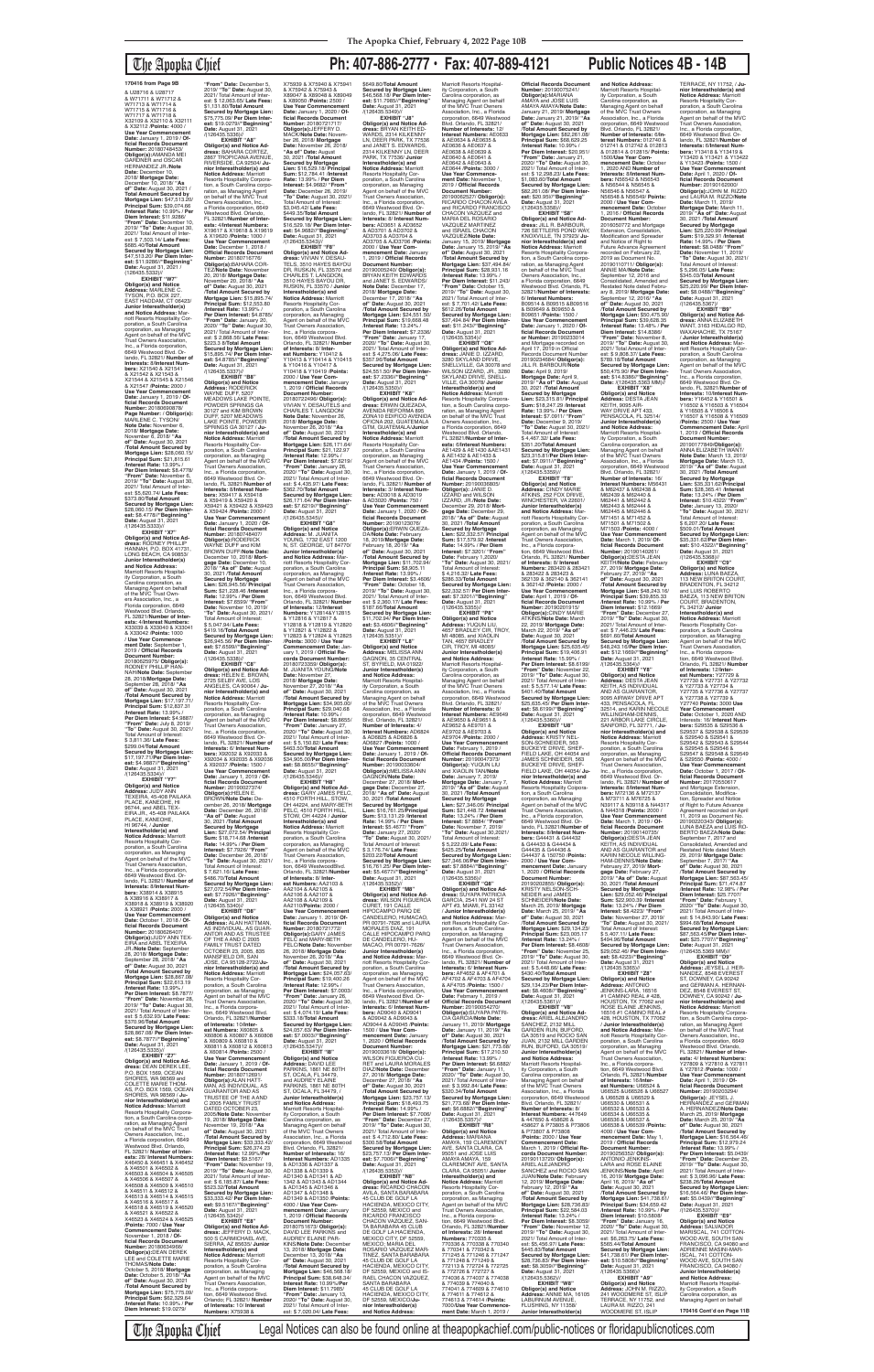of the MVC Trust Owners Association, Inc., a Florida corporation, 6649 Westwood Blvd. Orlando, FL 32821/ **Number of Interests:** 6/ **Interest Numbers:** Y37227<br>& Y37228 & Y37229 &<br>Y37230 & Y37231 & Y37232 /**Points:** 1500 / **Use Year Commencement Date:** May 1, 2019 / **Official Records Document Number:** 20190232709/ **Obligor(s):** SALVADOR MARISCAL and ADRIENNE MASINI-<br>MARISCAL/Note Date: MARISCAL/**Note Date:** April 5, 2019/ **Mortgage Date:** April 5, 2019/ **"As of" Date:** August 30, 2021 /**Total Amount Secured by Mortgage Lien:** \$21,686.81/ **Principal Sum:** \$17,112.03 /**Interest Rate:** 13.99% / **Per Diem Interest:** \$6.6499/ **"From" Date:** January 5, 2020/ **"To" Date:** August 30, 2021/ Total Amount of Interest: \$ 4,009.95/ **Late Fees:** \$314.83/**Total Amount Secured by Mortgage Lien:** \$21,686.81/**Per Diem Interest:** \$6.6499//**"Beginning" Date:** August 31, 2021 /(126435.5371)//<br>**EXHIBIT "F9"** 

## The Apopka Chief **Ph: 407-886-2777 • Fax: 407-889-4121 Public Notices 4B - 14B**

**EXHIBIT "F9" Obligor(s) and Notice Ad-dress:** AKIRA NAGAI, 1-7-6 HIGASHIMURA MINAMI IMABARI-SHI, EHIME-KEN, EH 799-1507, JAPAN / **Ju-nior Interestholder(s) and Notice Address:** Marriott Resorts Hospitality Cor-poration, a South Carolina corporation, as Managing Agent on behalf of the MVC Trust Owners Association, Inc., a Florida corporation 6649 Westwood Blvd. Or-lando, FL 32821/**Number of Interests:** 10/**Interest Numbers:** Y40414 & Y40415 & Y40416 & Y40417 & Y40418 & Y40419 & Y40420 & Y40421 & Y40422 & Y40423 /**Points:** 2500 / **Use Year Commencement Date:** May 1, 2019 / **Official Records Document Number:** 20190239828/ **Obligor(s):** AKIRA NAGAI/**Note Date:** April 11, 2019/ **Mortgage Date:** April 11, 2019/ **"As of" Date:** August 30, 2021 /**Total Amount Secured by Mortgage Lien:** \$12,387.65/ **Principal Sum:** \$10,525.07 /**Interest Rate:** 5.99% / **Per**  Die**m Interest:** \$1.7513/<br>"**From" Date:** December 11,<br>2019/ "**To" Dat**e: August 30,<br>2021/ Total Amount of Inter-<br>est: \$ 1,099.82/ **Late Fees:**<br>\$512.76/**Total Amount Secured by Mortgage Lien:** \$12,387.65/**Per Diem Inter-est:** \$1.7513//**"Beginning" Date:** August 31, 2021

**Address:** ANTWAUN KIRRI<br>JONES, 11197 ILLFORD DRIVE, JACKSONVILLE FL 32246 and ROSILAND J. JONES, 11197 ILLFORD DRIVE, JACKSON-VILLE, FL 32246 / **Junior Interestholder(s) and Notice Address:** Marriott<br>Resorts Hospitality Corpora-<br>tion, a South. Carolina corporation, as Managing Agent on behalf of the MVC Trust Owners Association, Inc. a Florida corporation, 6649 Westwood Blvd. Orlando, FL 32821/**Number of Interests:** 4/**Interest Numbers:** 926727 & 926728 & 926729 & 927649 /**Points:** 1000 / **Use Year Commencement Date:** June 1, 2020 / **Of-ficial Records Document Number:** 20190335838/ **Obligor(s):**ANTWAUN<br>KIRRI JONES and ROSI-LAND J. JONES/**Note Date:** May 17, 2019/ **Mortgage Date:** May 17, 2019/ **"As of" Date:** August 30, 2021 /**Total Amount Secured by Mortgage Lien:** \$16,452.18/ **Principal Sum:** \$12,983.02 /**Interest Rate:** 13.99% / **Per Diem Interest:** \$5.0453/ **"From" Date:** January 17, 2020/ **"To" Date:** August 30, 2021/Total Amount of Interest: \$ 2,981.85/**Late Fees:** \$237.31/**Total Amount Secured by Mortgage Lien:** \$16,452.18/ **Per Diem Interest:** \$5.0453//**"Beginning" Date:** August 31, 2021 /(126435.5377)// **EXHIBIT "K9" Obligor(s) and Notice Address:** ERIC A. ORAM, 5896 WHITE CEDAR TRL, CONCORD, NC 28027/ **Junior Interestholder(s)<br><b>and Notice Address:**<br>Marriott Resorts Hospitality Corporation, a South Carolina corporation, as Managing Agent on behalf of the MVC Trust Owners Association, Inc., a Florida corporation, 6649 Westwood Blvd. Orlando, FL 32821/ **Number of Interests:** 4/ **Interest Numbers:** Y90602 & Y90603 & Y90604 & Y90605 /**Points:** 1000 / **Use Year Commencement Date:** June 1, 2019 / **Official Records Document Number:** 20190349097/ **ObIigor(s):** ERIC A. ORAM/**Note Date:** May 23, 2019/ **Mortgage Date:** May 23, 2019/ **"As of" Date:** August 30, 2021 /**Total Amount Secured by Mortgage Lien:** \$17,402.67/ **Principal Sum:** \$13,469.30 /**Interest Rate:** 14.99% / **Per Diem Interest:** \$5.6085/ **"From" Date:** December 23, 2019/ **"To" Date:** August 30, 2021/ Total Amount of Interest: \$ 3,454.77/ **Late Fees:** \$228.60/**Total Amount Secured by Mortgage Lien:** \$17,402.67/ **Per Diem Interest:** \$5.6085//**"Beginning" Date:** August 31, 2021 **EXHIBIT "L9" Obligor(s) and Notice Address:** AILEEN N. PARK, 516 KULIOUOU RD, HONO-LULU, HI 96821 and JAMES M. PARK, 516 KULIOUOU RD, HONOLULU, HI 96821 / **Junior Interestholder(s) and Notice Address:** Marriott Resorts Hospitality Cor-poration, a South Carolina corporation, as Managing Agent on behalf of the MVC Trust Owners Association, Inc., a Florida corporation, 6649 Westwood Blvd. Or-lando, FL 32821/ **Number of Interests:** 8/ **Interest Numbers:** Z03610 & Z03611 & Z03612 & Z03613 & Z03614 & Z03615 & Z03616 & Z03617 /**Points:** 2000 / **Use Year Commencement Date:** June 1, 2019 / **Of-ficial Records Document Number:** 20190351366/ **Obligor(s):**AILEEN N.

/(126435.5372)// **EXHIBIT "G9" Obligor(s) and Notice<br><b>Address:** DESTA JEAN<br>KEITH, 9095 AIRWAY<br>DRIVE APT. 433, PEN-SACOLA, FL 32514/ **Junior Interestholder(s) and Notice Address:** Marriott Resorts Hospitality Cor-poration, a South Carolina corporation, as Managing Agent on behalf of the MVC Trust Owners Association, Inc., a Florida corporation, 6649 Westwood Blvd. Or-lando, FL 32821/**Number of Interests:** 8/**Interest Numbers:** Y51215 & Y51216 & Y51217 & Y51218 & Y51219 & Y51220 & Y51221 & Y51222 /**Points:** 2000 / **Use Year Commencement Date:** September 1, 2019 / **Official Records Document Number:** 20190526087/ **Obligor(s):**DESTA JEAN KEITH/**Note Date:** August 8, 2019/ **Mortgage Date:** August 8, 2019/ **"As of" Date:** August 30, 2021 /**Total Amount Secured by Mortgage Lien:** \$25,511.33/ **Principal Sum:** \$19,628.89 /**Interest Rate:** 15.99% / **Per Diem Interest:** \$8.7185/ **"From" Date:** January 8, 2020/ **"To" Date:** August 30, 2021/ Total Amount of Interest: \$ 5,231.04/**Late Fees:** \$401.40/**TotaI Amount Secured by Mortgage Lien:** \$25,511.33/ **Per Diem Inter-est:** \$8.7185//**"Beginning" Date:** August 31, 2021 /(126435.5373)// **EXHIBIT "H9" Obligor(s) and Notice Address:** DELORES<br>ANN JOHNSON, 12850 EXCALIBER DR, CO-RONA, CA 92880/ **Junior Interestholder(s) and Notice Address:** Marriott Resorts Hospitality Cor-poration, a South Carolina corporation, as Managing Agent on behalf of the MVC Trust Owners Association, Inc., a Florida corporation, 6649 Westwood Blvd. Or-lando, FL 32821/**Number of Interests:** 8/ **Interest Numbers:** Y74228 & Y74229 & Y74230 & Y74231 & Y74232 & Y74233 & Y74234 & Y74235 /**Points:** 2000 / **Use Year Commencement Date:** May 1, 2019 / **Official Records Document Number:** 20190296962/ **Obligor(s):**DELORES ANN JOHNSON/**Note Date:** April 30, 2019/ **Mortgage Date:** April 30, 2019/ **"As of" Date:** August 30, 2021 /**Total Amount Secured by Mortgage Lien: \$29,958 Principal Sum:** \$23,501.76 /**Interest Rate:** 13.99% / **Per Diem Interest:** \$9,133/ **"From" Date:** December 1, 2019/ **"To" Date:** August 30, 2019, **C. Battler**<br>2021/ Total Amount of est: \$ 5,826.83/ **Late Fees:** \$379.80/**Total Amount Secured by Mortgage Lien:** \$29,958.39/ **Per Diem Inter-est:** \$9.133//**"Beginning" Date:** August 31, 2021 /(126435.5375)// **EXHIBIT "I9" Obligor(s) and Notice Address:** EDDIE VARGAS, 1891 REGENT ST, NEW LENOX, IL 60451 KATHLEEN M. VARGAS 1891 REGENT ST, NEW LENOX, IL 60451/ **Junior Interestholder(s) and<br><b>Notice Address:** Marriott<br>Resorts Hospitality Corporation, a South Carolina corporation, as Managing Agent on behalf of the MVC Trust Owners Association, Inc., a Florida corporation, 6649 Westwood Blvd. Orlando, FL 32821/ **Number of Interests:** 4/ **Interest Numbers:** Y94221 & Y94222 & Y94223 & Y94224 /**Points:** 1000 / **Use Year Commencement Date:** January 1, 2020/ **Official Records Document Number:** 20190509036/ **Obligor(s):**EDDIE VARGAS and KATHLEEN M. VARGAS/**Note Date:** July 29, 2019/ **Mortgage Date:** July 29, 2019/ **"As of" Date:** August 30, 2021 /**Total Amount Secured by Mortgage Lien:** \$15,584.73/ **Principal Sum:** \$12,104.62 /**Interest Rate:** 13.99% / **Per Diem Interest:** \$4,704/ **"From" Date:** December 1, 2019/ **"To" Date:** August 30, 2021/ Total Amount of Inter-est: \$ 3,001.11/**Late Fees:** \$229.00/**Total Amount Secured by Mortgage Lien:** \$15,584.73/**Per Diem Interest:** \$4.704//**"Beginning" Date:** August 31, 2021<br>/(126435.5376)// **EXHIBIT "J9" Obligor(s) and Notice**  /(126435.5378)// PARK and JAMES M. PARK/ **Note Date:** May 24, 2019/ **Mortgage Date:** May 24, 2019/ **"As of" Date:** August 30, 2021 /**Total Amount Secured by Mortgage Lien:** \$27,473.41/ **Principal Sum:** \$22,103.63 **Interest Rate:** 13.24% / **Per Diem Interest:** \$8.1292/ **"From" Date:** January 24, 2020/ **"To" Date:** August 30, 2021/ Total Amount of Interest: \$ 4,747.54/ **Late Fees:** \$372.24/**Total Amount Secured by Mortgage Lien:** \$27,473.41/**Per Diem Interest:** \$8.1292//**"Beginning" Date:** August 31, 2021<br>/(126435.5379)// **EXHIBIT "M9" Obligor(s) and Notice Address:** SERGIO ALEJAN-DRO CORTES ACEVES, AVE PASEO DE LOS SOLARES 999 CASA 95<br>SOLARES RESIDENCIAL,<br>ZAPOPAN - GUADALA-<br>JARA, JA 45019, MEXICO<br>and ALMA YUDITH MON-TES RODRIGUEZ, AVE PASEO DE LOS SOLARES 999 CASA 95 SOLARES<br>RESIDENCIAL, ZAPOPAN<br>- GUADALAJARA, JA 45019, MEXICO/ **Junior Interestholder(s) and Notice Address:** Marriott Resorts Hospitality Cor-poration, a South Carolina corporation, as Managing Agent on behalf of the MVC Trust Owners Association, Inc., a Florida corporation<br>6649 Westwood Blvd. Or 6649 Westwood Blvd. Or-lando, FL 32821/**Number of Interests:** 8/**Interest Numbers:** Z00001 & Z06512 & Z06513 & Z06514 & Z06515 & Z07435 & Z07436<br>& Z07437 / Points: 2000 / & Z07437 /**Points:** 2000 / **Use Year Commencement Date:** January 1, 2020 / **Of-**Date: January 1, 2020 / Of<br>ficial Records Document **Number:** 20190603738/ **Obligor(s):**SERGIO ALE-JANDRO CORTES ACEVES and ALMA YUDITH MONTES RODRIGUEZ/ **Note Date:** September 9, 2019/ **Mortgage Date:** September 9, 2019/ **"As of" Date:** August 30, 2021 /**Total Amount Secured by Mortgage Lien:** \$26,882.39/ **Principal Sum:** \$21,483.90 /**Interest Rate:** 10.99% / **Per Diem Interest:** \$6.5586/ **"From" Date:** October 9, 2019/ **"To" Date:** August 30, 2021/ Total Amount of Inter-est: \$ 4,532.05/ **Late Fees:** \$616.44/**Total Amount Secured by Mortgage Lien:** \$26,882.39/ **Per Diem Interest:** \$6.5586//**"Beginning" Date:** August 31, 2021 /(126435.5380)// **EXHIBIT "N9" Obligor(s) and Notice Address:** LENEL HOPKINS, JR., 12703 VETERANS<br>MEMORIAL DRIVE SUITE<br>110, HOUSTON, TX 77014 and ANTOINETTE M. HOP-KINS, 12703 VETERANS MEMORIAL DRIVE SUITE 110, HOUSTON, TX 77014/ **Junior Interestholder(s) and Notice Address:** Marriott Resorts Hospitality Corporation, a South Carolina corporation, as Managing Agent on behalf of the MVC Trust Owners Association, Inc., a Florida corporation, 6649 Westwood Blvd. Orlando, FL 32821/ **Number of Interests:** 20/ **Interest Numbers:** Z16548 & Z16549 & Z16550 & Z16551 & Z16552 & Z16601 & Z16602 & Z16603 & Z16604 & Z16605 & Z16606 & Z16607 & Z16608 &

**Interestholder(s) and<br><b>Notice Address:** Marriott<br>Resorts Hospitality Corpora-<br>tion, a South Carolina corporation, as Managing Agent<br>on behalf of the MVC Trust Owners Association, Inc.,<br>a Florida corporation, 6649<br>Westwood Blvd. Orlando,<br>FL 32821/ **Number of Interests:** 8/ **Interest Numbers:** Z25228 & Z25229 & Z25230 & Z25231 & Z25232 & Z25233 & Z25234 & Z25235 /**Points:** 2000 / **Use Year Commencement Date:** July 1, 2019 / **Official Records Document Number:** 20190380236/ **Obligor(s):** JASON ANTHONY WAR-REN and NYKIA DENYCE THOMAS/**Note Date:** June 10, 2019/ **Mortgage Date:** June 10, 2019/ **"As of" Date:** August 30, 2021 /**Total Amount Secured by Mortgage Lien:** \$27,982.29/ **Principal Sum:** \$21,999.75/ **Interest Rate:** 13.99% / **Per Diem Interest:** \$8.5493/ **"From" Date:** December 10, 2019/ **"To" Date:** August 30, 2021/ Total Amount of Inter-est: \$ 5,377.54/ **Late Fees:** \$355.00/**Total Amount Secured by Mortgage Lien:** \$27,982.29/ **Per Diem Interest:** \$8.5493//**"Beginning" Date:** August 31, 2021 /(126435.5383)// **EXHIBIT "Q9" Obligor(s) and Notice Address:** ALBERTO M. CHUMPITAZ, 9 TAYLOR<br>DRIVE, NEW BRUNSWICK, NJ 08901 and LESLY E. CHUMPITAZ, 9 TAYLOR DRIVE, NEW BRUNS-WICK, NJ 08901 / **Junio Interestholder(s) and Notice Address:** Marriott Resorts Hospitality Corporation, a South Carolina corporation, as Managing Agent on behalf of the MVC Trust Owners Association, Inc., a Florida corporation, 6649 Westwood Blvd. Orlando, FL 32821/**Number of Interests:** 16/ **Interest Numbers:** Z36220 & Z36221 & Z36222 & Z36223 & Z36224 & Z36225 & Z36226 & Z36227 & Z36228 & Z36229 & Z36230 & Z36231 & Z36232 & Z36233 & Z36234 & Z36235 /**Points:** 4000 / **Use Year Commencement Date:** August 1, 2019 / **Official Records Document Number:** 20190471388/ **Obligor(s):** ALBERTO M. CHUMPITAZ and LESLY E. CHUMPITAZ/**Note Date:** July 15, 2019/ **Mortgage Date:** July 15, 2019/ **"As of" Date:** August 30, 2021 /**Total Amount Secured by Mortgage Lien:** \$52,203.12/ **Principal Sum:** \$41,881.66 /**Interest Rate:** 12.99% / **Per Diem Interest:** \$15.1123/ **"From" Date:** December 15, 2019/ **"To" Date:** August 30, 2021/ Total Amount of Interest: \$ 9,430.06/ **Late Fees:** \$641.40/**Total Amount Secured by Mortgage Lien:** \$52,203.12/**Per Diem Inter-est:** \$15.1123//**"Beginning" Date:** August 31, 2021 /(126435.5384)// **EXHIBIT "R9" Obligor(s) and Notice Address:** FRANK R. CRAN-DALL, 12671 EVANSTON WAY, RANCHO CORDOVA CA 95742 and MARY ANN CRANDALL, 12671 EVANSTON WAY, RANCHO CORDOVA, CA 95742/ **Junior Interestholder(s) and Notice Address:** Marriott Resorts Hospital-ity Corporation, a South Carolina corporation, as Managing Agent on behalf of the MVC Trust Owners Association, Inc., a Florida corporation, 6649 Westwood Blvd. Orlando, FL 32821/ **Number of Interests:** 12/ **Interest Numbers:** AH3319 & AH3320 & AH3321 & AH3322 & AH3323 & AH3324 & AH3325 & AH3326 & AH3327 & AH3328 & AH3329 & AH3330 /**Points:** 3000 / **Use Year Commence Date:** May 1, 2020 / **Of-ficial Records Document Number:** 20190420535/ **Obligor(s):**FRANK R. CRANDALL and MARY ANN CRANDALL/**Note Date:** June 24, 2019/ **Mortgage Date:** June 24, 2019/ **"As of" Date:** August 30, 2021 /**Total Amount Secured by Mortgage Lien:** \$39,882.76/ **Principal Sum:** \$32,698.84 /**Interest Rate:** 11.99% / **Per**  \$235.40/**TotaI Amount** 

Z16609 & Z16610 & Z16611 & Z16612 & Z16613 &<br>Z16614 & Z16615 / Points: Z16614 & Z16615 /**Points:** 5000 / **Use Year Com-mencement Date:** July 1, 2019 / **Official Records Document Number:** 20190384852/ **Obligor(s):** LENEL HOPKINS, JR. and ANTOINETTE M. HOPKINS/ **Note Date:** June 7, 2019/ **Mortgage Date:** June 7, 2019/ **"As of" Date:** August 30, 2021 /**Total Amount Secured by Mortgage Lien:** \$61,883.68/ **Principal Sum:** \$50,525.29 /**Interest Rate:** 10.99% / **Per Diem Interest:** \$15.4242/ **"From" Date:** November 7, 2019/ **"To" Date:** August 30, 2021/ Total Amount of Interest: \$ 10,210.85/ **Late Fees:** \$897.54/**Total Amount Secured by Mortgage Lien:** \$61,883.68/**Per Diem Interest:** \$15.4242//"**Beginning"**<br>**Date:** August 31, 2021<br>/(126435.5381)// **EXHIBIT "O9" Obligor(s) and Notice Address:** ALEJANDRO CARLO, 10627 SCENIC<br>HOLLOW DR, RIVERVIEW,<br>FL 33578 and DIANA<br>ECHEVARRIA, 10627 SCENIC HOLLOW DR, RIVERVIEW, FL 33578 / **Junior Interestholder(s)**<br>**and Notice Address:** Mar-<br>riott Resorts Hospitality Corporation, a South Carolina corporation, as Managing Agent on behalf of the MVC Trust Owners Association,<br>Inc., a Florida corporation,<br>6649 Westwood Blvd. Or-<br>lando, FL 32821/ **Number of Interests:** 6/ **Interest Num-bers:** Z23408 & Z23409 & Z23410 & Z23411 & Z23412 & Z23413 /**Points:** 1500 / **Use Year Commencement Date:** August 1, 2019 / **Official Records Document Number:** 20190487787/ **Obligor(s):**ALEJANDRO<br>CARLO and DIANA<br>ECHEVARRIA/**Note Date:** July 22, 2019/ **Mortgage Date:** July 22, 2019/ **"As of" Date:** August 30, 2021 /**Total Amount Secured by Mortgage Lien:** \$26,075.30/ **Principal Sum:** \$20,037.84 /**Interest Rate:** 14.99% / **Per Diem Interest:** \$8.3435/ **"From" Date:** November 22, 2019/ **"To" Date:** August 30, 2021/ Total Amount of Inter-est: \$ 5,398.30/ **Late Fees:** \$389.16/**Total Amount Secured by Mortgage Lien:** \$26,075.30/ **Per Diem Interest:** \$8.3435//"**Beginning"**<br>**Date:** August 31, 2021<br>/(126435.5382)// **EXHIBIT "P9" Obligor(s) and Notice Ad-dress:** JASON ANTHONY WARREN, 7503 COURT-NEY PL, HYATTSVILLE, MD 20785 and NYKIA DENYCE THOMAS, 7503 COURTNEY PL, HYATTS-VILLE, MD 20785/ **Junior** 

00000, HONDURAS and ANDREA DIAZ, 3 CALLE NO 21 Y 22 AVENIDA CASA 00000, HONDURAS/ **Junic Interestholder(s) and<br><b>Notice Address:** Marriott<br>Resorts Hospitality Corpora-<br>tion, a South Carolina corporation, as Managing Agent<br>on behalf of the MVC Trust Owners Association, Inc.,<br>a Florida corporation, 6649<br>Westwood Blvd. Orlando,<br>FL 32821/**Number of Interests:** 6/**Interest Numbers:** AL1802 & AL1803 & AL1804<br>& AL1805 & AL1806 & & AL1805 & AL1806 & AL1807 /**Points:** 1500/**Use Year Commencement Date:** October 1, 2020 / **Of-Number:** 20190600010/<br>**Obligor(s):**FERNANDO<br>QUINTANA and ANDREA<br>DIAZ/**Note Date:** September 6, 2019/ **Mortgage Date:** September 6, 2019/ **"As of" Date:** August 30, 2021 /**Total Amount Secured by Mortgage Lien:** \$23,231.11/ **Principal Sum:** \$17,274.48 /**Interest Rate:** 15.99% / **Per Diem Interest:** \$7.6727/ **"From" Date:** October 6, 2019/ **"To" Date:** August 30, 2021/ Total Amount of Inter-est: \$ 5,324.93/ **Late Fees: Secured by Mortgage Lien:** \$23,231.11/ **Per Diem Interest:** \$7.6727//"**Beginning"**<br>**Date:** August 31, 2021<br>/(126435.5395)// **EXHIBIT "B10" Obligor(s) and Notice Ad-dress:** RUFUS SORIANO, 3808 AUTUMN BAY DRIVE, AUSTIN, TX 78744, and RITA L.R. SORIANO, 3808 Managing Agent on behalf of the MVC Trust Owners Association, Inc., a Florida corporation, 6649 Westwood Blvd. Orlando, FL 32821/ **Interest Numbers:** AL2305 & AL2306 & AL2307 & AL2308 & AL2309 & AL2310 & AL2311 & AL2312 /**Points:** 2000 / **Use Year Commencement Date:** January 1, 2020 / **Official Records**  20190493153/ **ObIigor(s):** RUFUS SORIANO and RITA L.R. SORIANO/**Note Date:** /**Total Amount Secured by Mortgage Lien:** \$27,910.21/ **Principal Sum:** \$22,038.68 **Per Diem Interest:** \$8.5645/ **"From" Date:** December 22, 2019/ **"To" Date:** August 30, 2021/ Total Amount of Inter-est: \$ 5,284.28/ **Late Fees:** Extension, Consolidation, Modification, Spreader and Notice of Right to Future Advance Agreement recorded on September 26, 2019 at Document # 20190600850/ **Obligor(s):** JANET SCHALANSKY/**Note Date:** April 28, 2015 and<br>Consolidated, Amended and<br>Restated Note dated September 10, 2019/ **Mortgage Date:** April 28, 2015/ **"As of" Date:** August 30, 2021 /**Total Amount Secured by Mortgage Lien:** \$37,455.63/ **Principal Sum:** \$29,682.43 /**Interest Rate:** 13.45% / **Per Diem Interest:** \$11.0897/ **"From" Date:** December 10, 2019/ **"To" Date:** August 30, 2021/ Total Amount of Inter-est: \$ 6,975.40/ **Late Fees:** \$547.80/**Total Amount Secured by Mortgage Lien:** \$37,455.63/**Per Diem Interest:** \$11.0897//"**Beginning"**<br>**Date:** August 31, 2021<br>/(126435.5400 MM)//

tion, a South Carolina corpo-<br>ration, as Managing Agent ration, as Managing Agent<br>on behalf of the MVC Trust<br>Owners Association, Inc.,<br>a Florida corporation, 6649 Westwood Blvd. Orlando, FL 32821/ **Number of Interests:** 40/ **Interest Numbers:** AH4126 & AH4127 & AH4128 & AH4129 & AJ7948 & AJ7949 & AJ7950 & AJ7951 & AJ7952 & AJ8001 & AJ8002 & AJ8003 & AK3622 & AK3623 & AK3624 & AK3625 & AK3626 & AK3627 & AK3628 & AK3629 & AK9222 & AK9223 & AK9224 & AK9225 & AK9228 & AK9229 & AK9230 & AK9231 & AK9238 & AK9239 /**Points:** 10000 / **Use Year Com-mencement Date:** August 1, 2019 / **Official Records Document Number:** 20190490261/ **ObIigor(s):** PIERRE A. SMITH and CHANELL I. SOLACE/ **Note Date:** July 19, 2019/ **Mortgage Date:** July 19, 2019/ **"As of" Date:** August 30, 2021 /**Total Amount Secured by Mortgage Lien:** \$123,190.81/ **Principal Sum:** \$101,924.65/**Interest Rate:** 10.99% / **Per Diem Interest:** \$31.1153/ **"From" Date:** December 19, 2019/ **"To" Date:** August 30, 2021/ Total Amount of Interest: \$ 19,291.56/ **Late Fees:** \$1,724.60/**Total Amount Secured by Mortgage Lien:** \$123,190.81/ **Per Diem Interest:** \$31.1153//**"Beginning" Date:** August 31, 2021 /(126435.5393)// **EXHIBIT "Z9" Obligor(s) and Notice Ad-dress:** CYNTHIA L. GANDY, 2690 RIDGE ROAD, RAN-SOMVILLE, NY 14131 and CARL E. MITCHELL, 2690 RIDGE ROAD, RANSOM-VILLE, NY 14131 / **Junior Interestholder(s) and Notice Address:** Marriott Resorts Hospitality Corpora-tion, a South Carolina corporation, as Managing Agent on behalf of the MVC Trust Owners Association, Inc., a Florida corporation, 6649 Westwood Blvd. Orlando, FL 32821/**Number of Interests:** 6/**Interest Numbers:** R20322 &R20323 &R31550 &R31601 /**Points:** 1500 / **Use Year Commencement Date:** August 1, 2020 / **Official Records Document Number:** 20190470327/ **Obligor(s):**CYNTHIA L. GANDY and CARL E. MITCHELL/**Note Date:** July 19, 2019/ **Mortgage Date:** July 19, 2019/ **"As of" Date:** August 30, 2021 /**Total Amount Secured by Mortgage Lien:** \$25,215.83/ **Principal Sum:** \$19,793.06 /**Interest Rate:** 14.99% / **Per Diem Interest:** \$8.2416/ **"From" Date:** January 19, 2020/ **"To" Date:** August 30, 2021/ Total Amount of Inter-est: \$ 4,854.33/ **Late Fees:** \$318.44/**Total Amount Secured by Mortgage Lien:** \$25,215.83/ **Per Diem Interest:** \$8.2416//**"Beginning" Date:** August 31, 2021 /(126435.5394)// **EXHIBIT "A10" Obligor(s) and Notice Address:** FERNANDO<br>QUINTANA, 3 CALLE NO 21 Y 22 AVENIDA CASA **Interestholder(s) and Notice Address:** Marriott Resorts Hospitality Corporation, a South Carolina corpo ration, as Managing Agent<br>on behalf of the MVC Trust Owners Association, Inc., a Florida corporation, 6649 Westwood Blvd. Orlando, FL 32821/ **Number of Interests:** 8/ **Interest Numbers:** V74033 & V74034 & V74035 & V74036 & V74037 & V74038 & V74039 & V74040 /**Points:** 2000 / **Use Year Commencement Date:** Oc-tober 1, 2019 / **Official Re-cords Document Number:** 20190637793/ **ObIigor(s):** ALVARO VALENCIA SALA-ZAR/**Note Date:** September 26, 2019/ **Mortgage Date:** September 26, 2019/ **"As of" Date:** August 30, 2021 /**Total Amount Secured by Mortgage Lien:** \$29,709.92/ **Principal Sum:** \$22,310.32 /**Interest Rate:** 15.99% / **Per Diem Interest:** \$9.9095/ **"From" Date:** October 26, 2019/ **"To" Date:** August 30, 2021/ Total Amount of Inter-est: \$ 6,678.99/ **Late Fees:** \$470.61/**Total Amount Secured by Mortgage Lien:** \$29,709.92/ **Per Diem Interest:** \$9.9095//**"Beginning" Date:** August 31, 2021<br>/(126435.5398)// **EXHIBIT "D10" Obligor(s) and Notice Address:** ROBERT LOUIS WILLIAMS SR., 438 FRIZ-ZELL AVENUE, NORFOLK, VA 23502-4523 and SHIRLEY M. WILLIAMS 438 FRIZZELL AVENUE, NORFOLK, VA 23502-4523/ **Junior Interestholder(s) and Notice Address:** Marriott Resorts Hospitality Corporation, a South Carolina corporation, as Managing Agent on behalf of the MVC Trust Owners Association, Inc., a Florida corporation, 6649 Westwood Blvd. Orlando, FL 32821/**Number of Interests:** 4/**Interest Num-bers:** AO1417 & AO1418 & AO1419 & AO1420 /**Points:** 1000 / **Use Year Commencement Date:** January 1, 2020 / **Official Records Document Number:** 20190538269/ **Obligor(s):** ROBERT LOUIS WILLIAMS SR. and SHIRLEY M. WIL-LIAMS/**Note Date:** August 13, 2019/ **Mortgage Date:** August 13, 2019/ **"As of" Date:** August 30, 2021 /**Total Amount Secured by Mortgage Lien:** \$17,064.61/ **Principal Sum:** \$13,161.72/ **Interest Rate:** 14.99%/**Per Diem Interest:** \$5.4804/ **"From" Date:** December 13, 2019/ **"To" Date:** August 30, 2021/ Total Amount of Interest: \$ 3,430.69/ **Late Fees:** \$222.20/**Total Amount Secured by Mortgage Lien:** \$17,064.61/ **Per Diem Interest:** \$5.4804//**"Beginning" Date:** August 31, 2021<br>/(126435.5399)// **EXHIBIT "E10" Obligor(s) and Notice Ad-dress:** JANET SCHALAN-SKY, 6439 SW CASTLE LANE, TOPEKA, KS 66614/ **Junior Interestholder(s) and Notice Address:** Marriott Resorts Hospital-ity Corporation, a South Carolina corporation, as Managing Agent on behalf of the MVC Trust Owners Association, Inc., a Florida corporation, 6649 Westwood Blvd. Orlando, FL 32821/ **Number of Interests:** 8/ **Interest Numbers:** I57732 & I57733 & I57734 & I57735 & I57736 & I57737 & I57738 & I57739/ **Points:** 2000 / **Use Year Commencement Date:** January 1, 2016 AND **Number of Interests:** 4/ **Interest Numbers:** AN5842 & AN5843 & AN5844 & AN5845/ **Points:** 1000 / **Use Year Commencement Date:** January 1, 2020/ **Official Records Book Number:** 10922/**Page Num-ber:** 1637 and Mortgage

**Diem Interest:** \$10.8905/ **"From" Date:** January 24, 2020/ **"To" Date:** August 30, 2021/Total Amount of Inter-est: \$ 6,360.13/**Late Fees:** \$573.79/**Total Amount Secured by Mortgage Lien:** \$39,882.76/ **Per Diem Interest:** \$10.8905//"**Beginning"**<br>**Date:** August 31, 2021<br>/(126435.5385)// **EXHIBIT "S9" Obligor(s) and Notice Address:** ROBERT LUGTU RAMOS, 4002 VILLE-ROY AVE, LAS VEGAS, NV 89141 and JULIET SOBEJANA SAMUDIO, 4002 VILLEROY AVE, LAS VEGAS, NV 89141 / **Junior Interestholder(s) and<br><b>Notice Address:** Marriott<br>Resorts Hospitality Corporation, a South Carolina corporation, as Managing Agent on behalf of the MVC Trust Owners Association,<br>Inc., a Florida corpora-<br>tion, 6649 Westwood Blvd.<br>Orlando, FL 32821/ **Number of Interests:** 8/ **Interest Numbers:** AI9726 & AI9727 & AI9728 & AI9729 & AI9730 & AI9731 & AI9732 & AI9733 /**Points:** 2000 / **Use Year Commencement Date:** August 1, 2019 / **Official Re-cords Document Number:** 20190487476/ **Obligor(s):** ROBERT LUGTU RAMOS and JULIET SOBEJANA SAMUDIO/**Note Date:** July 22, 2019/ **Mortgage Date:** July 22, 2019/ **"As of" Date:** August 30, 2021<br>/**Total Amount Secured by<br><b>Mortgage Lien:** \$26,768.24/<br>**Principal Sum:** \$21,309.04 /**Interest Rate:** 13.24% / **Per Diem Interest:** \$7,837/ **"From" Date:** December 22, 2019/ **"To" Date:** August 30, 2021/ Total Amount of Inter-est: \$ 4,835.47/ **Late Fees:** \$373.73/**Total Amount Secured by Mortgage Lien:** \$26,768.24/**Per Diem Inter-est:** \$7.837//**"Beginning" Date:** August 31, 2021 /(126435.5386)// **EXHIBIT "T9" Obligor(s) and Notice Address:** EUGENE S. VAUGHN, 7341 BENSON AVE, DOUGLASVILLE, GA 30134 and PAMELA A VAUGHN, 7341 BENSON AVE, DOUGLASVILLE GA 30134 / **Junior Interestholder(s) and Notice Address:** Marriott Resorts Hospitality Corporation, a South Carolina corpo-ration, as Managing Agent on behalf of the MVC Trust Owners Association, Inc., a Florida corporation, 6649 Westwood Blvd. Orlando, FL 32821/ **Number of Inter-ests:** 4/ **Interest Numbers:** AJ4414 & AJ4415 & AJ4416 & AJ4417 /**Points:** 1000 / **Use Year Commencement Date:** September 1, 2020 / **Official Records Documen Number:** 20190554022/ **Obligor(s):**EUGENE S. VAUGHN and PAMELA A. VAUGHN/**Note Date:** August 19, 2019/ **Mortgage Date:** August 19, 2019/ **"As of" Date:** August 30, 2021 /**Total Amount Secured by Mortgage Lien:** \$15,924.51/ **Principal Sum:** \$12,441.48 /**Interest Rate:** 13.99% / **Per Diem Interest:** \$4.8349/ **"From" Date:** December 19, 2019/ **"To" Date:** August 30, 2021/ Total Amount of Inter-est: \$ 2,997.63/ **Late Fees:**

**Secured by Mortgage Lien:** \$15,924.51/ **Per Diem Interest:** \$4.8349//"**Beginning"**<br>**Date:** August 31, 2021<br>/(126435.5387)// **EXHIBIT "U9" Obligor(s) and Notice Ad-dress:** MELANIE ELAINE JAMISON, 6516 129 ST W,<br>APPLE VALLEY, MN 55124/<br>**Junior Interestholder(s) and Notice Address:** Marriott Resorts Hospitality Corporation, a South Carolina corporation, as Managing Agent on behalf of the MVC Trust Owners Association, Inc., a Florida corporation, 6649 Westwood Blvd. Orlando, FL 32821/ **Number of Interests:**12 / & AJ4449 **Points:** 3000 / & 178045 & 178046 & & 178050/**Points:** 4000 / **Use Year Commence-ment Date:** September 1, 2015 / **Official Records Book Number:** 10977/ **Page Number:** 3485,<br>and Mortgage Extension,<br>Consolidation, Modifica-Agreement recorded on January 7, 2020 as Docu-ment No. 20200009251/ and Restated Note dated December 17, 2019/ **Mort-Rate:** 11.54% / **Per Diem**  Total Amount of Interest: \$ 12,507.61/ **Late Fees:** \$1,060.00/**Total Amount**  and LEANNE M. WHITE A/K/A M. LEANNE WHITE, 515 GLEN ROAD, SAINT LOUIS MD 63119/ **Junior Interestholder(s) and Notice Address:** Marriott Resorts Hospitality Cor-poration, a South Carolina **of Interests:** 6/ **Inter-est Numbers:** AK0335 & AK0336 & AK0337 & AK0338 & AK0339 & AK0340 /**Points:** 1500 / WHITE/**Note Date:** July 19, 2019/ **Mortgage Date:** July 19, 2019/ **"As of" Date:** August 30, 2021 est: \$ 5,423.33/ **Late Fees:**

**Interest Numbers:** AJ4438 & AJ4439 & AJ4440 & AJ4441 & AJ4442 & AJ4443 & AJ4444 & AJ4445 & AJ4446 & AJ4447 & AJ4448 **Use Year Commencement Date:** September 1, 2021 AND **Number of Interests:** 16 Interests/ **Interest Num-bers:** 178035 & 178036 & 178037 & 178038 & 178039 & 178040 & 178041 & 178042 & 178043 & 178044 178047 & 178048 & 178049 tion, Spreader and Notice of Right to Future Advance **Obligor(s):**MELANIE<br>ELAINE JAMISON/**Note<br><b>Date:** December 17, 2019<br>and Consolidated, Amended **gage Date:** December 17,<br>2019/ "**As of" Date:** August<br>30, 2021 /**Total Amount Secured by Mortgage Lien:** \$76,548.63/ **Principal Sum:** \$62,731.02 /**Interest Interest:** \$20.1088/ **"From" Date:** December 17, 2019/ **"To" Date:** August 30, 2021/ **Secured by Mortgage Lien:** \$76,548.63/ **Per Diem Interest:** \$20.1088//**"Beginning" Date:** /(126435.5388 MM)// **EXHIBIT "V9" Obligor(s) and Notice<br><b>Address:** NATALIE MARIE<br>SIEBERT, 515 GLEN ROAD,<br>SAINT LOUIS MD 63119 corporation, as Managing Agent on behalf of the MVC Trust Owners Association, Inc., a Florida corporation, 6649 Westwood Blvd. Orlando, FL 32821/**Number Use Year Commencement Date:** January 1, 2020 / **Of-ficial Records Document Number:** 20190490259/ **ObIigor(s):**NATALIE MARIE SIEBERT and LEANNE M. WHITE A/K/A M. LEANNE /**Total Amount Secured by Mortgage Lien:** \$26,066.49/ **Principal Sum:** \$20,037.84 /**Interest Rate:** 14.99% / **Per Diem Interest:** \$8.3435/ **"From" Date:** November 19, 2019/ **"To" Date:** August 30, 2021/ Total Amount of Inter-AK9220 & AK9221 & AK9226 & AK9227 & AK9232 & AK9233 & AK9234 & AK9235 & AK9236 & AK9237 & &R31551 & R31552

\$355.32/**Total Amount Secured by Mortgage Lien:** \$26,066.49/**Per Diem Inter-est:** \$8.3435//**"Beginning" Date:** August 31, 2021 /(126435.5389)// **EXHIBIT "W9" Obligor(s) and Notice Address:** STEPHANIE NICOLE ARMSTRONG, 22202 ESTATE HILL DRIVE, APT. 11203, SAN ANTONIO, TX 78258/**Junior Interestholder(s) and Notice Address:**<br>Marriott Resorts Hospital-<br>ity Corporation, a South Carolina corporation, as Managing Agent on behalf of the MVC Trust Owners Association, Inc., a Florida corporation, 6649 Westwood Blvd. Orlando, FL 32821/ **Number of Interests:** 4/ **Interest Numbers:** AK3910 & AK3911 & AK3912 &AK3913 /**Points:** 1000 / **Use Year Commencement Date:** December 1, 2019 / **Official Records Docume Number:** 20190797450/ **Obligor(s):**STEPHANIE NICOLE ARMSTRONG/ **Note Date:** November 27, 2019/ **Mortgage Date:** November 27, 2019/ **"As of" Date:** August 30, 2021 /**Total Amount Secured by Mortgage Lien:** \$14,435.27/ **Principal Sum:** \$10,868.02 /**Interest Rate:** 15.99% / **Per Diem Interest:** \$4.8272/ **"From" Date:** November 27, 2019/ **"To" Date:** August 30, 2021/ Total Amount of Inter-est: \$ 3,099.05/ **Late Fees:** \$218.20/**Total Amount Secured by Mortgage Lien:** \$14,435.27/**Per Diem Inter-est:** \$4.8272//**"Beginning" Date:** August 31, 2021<br>/(126435.5391)// **EXHIBIT "X9" Obligor(s) and Notice Address:** JOHN B. BARTUSIAK, 89 NANTUCKET DRIVE,<br>FISHKILL, NY 12524/ **Ju-**<br>**nior Interestholder(s) and<br><b>Notice Address:** Marriott Resorts Hospitality Cor-poration, a South Carolina corporation, as Managing Agent on behalf of the MVC Trust Owners Association, Inc., a Florida corporation, 6649 Westwood Blvd. Orlando, FL 32821/**Number of Interests:** 20/**Interest Numbers:** AJ4151 & AJ4152<br>& AJ4201 & AJ4202 &<br>AJ4203 & AJ4204 & AK6241 & AK6242 & AK6243 & AK6244 & AK6245 & AK6246 & AK6247 & AK6248 & AK6249 & AK6250 & AK6251 & AK6252 & AK6301 & AK6302 /**Points:** 5000 / **Use Year Commencement Date:** January 1, 2020 / **Of-ficial Records Document Number:** 20190483933/ **Obligor(s):**JOHN B. BARTUSIAK/**Note Date:** July 22, 2019/ **Mortgage Date:** July 22, 2019/ **"As of" Date:** August 30, 2021 /**Total Amount Secured by Mortgage Lien:** \$59,117.38/ **Principal Sum:** \$48,875.68 /**Interest Rate:** 10.99% / **Per Diem Interest:** \$14.9207/<br>"**From" Date:** December 22,<br>2019/ "**To" Date:** August 30,<br>2021/ Total Amount of Interest: \$ 9,206.05/ **Late Fees:** \$785.65/**Total Amount Secured by Mortgage Lien:** \$59,117.38/**Per Diem Inter-est:** \$14.9207//**"Beginning" Date:** August 31, 2021 /(126435.5392)// **EXHIBIT "Y9" Obligor(s) and Notice Ad-<br><b>dress:** PIERRE A. SMITH,<br>2331 SW 161ST AVENUE,<br>MIRAMAR, FL 33027 and CHANELL I. SOLACE,<br>2331 SW 161ST AVENUE, MIRAMAR, FL 33027 / **Junior Interestholder(s) and Notice Address:** Marriott Resorts Hospitality Corpora-

#221 COL. MODERNA, SAN PEDRO EULA, OF #221 COL. MODERNA, SAN PEDRO EULA, OF **ficial Records Document**  \$381.70/**Total Amount**  AUTUMN BAY DRIVE, AUSTIN, TX 78744, / **Junior Interestholder(s) and Notice Address:** Marriott Resorts Hospital-ity Corporation, a South Carolina corporation, as **Number of Interests:** 8/ **Document Number:** July 22, 2019/ **Mortgage Date:** July 22, 2019/ **"As of" Date:** August 30, 2021 /**Interest Rate:** 13.99% / \$337.25/**Total Amount Secured by Mortgage Lien:** \$27,910.21/ **Per Diem Interest:** \$8.5645//**"Beginning" Date:** August 31, 2021<br>/(126435.5396)// **EXHIBIT "C10" Obligor(s) and Notice Address:** ALVARO VALENCIA SALAZAR CRA 32 9-64, CALI, OF 00000, COLOMBIA / **Junior** 

**EXHIBIT "F10" Obligor(s) and Notice Ad-dress:** JAMES S. SUMNER, 4115 S 530 E APT 28I, SALT LAKE CITY, UT 84107 and KRISTI L. SUMNER, 4115 S 530 E APT 28I, SALT LAKE CITY, UT 84107/ **Junior Interestholder(s) and Notice Address:** Marriott Resorts Hospital-ity Corporation, a South Carolina corporation, as Managing Agent on behalf of the MVC Trust Owners Association, Inc., a Florida<br>corporation, 6649 Westwood<br>Blvd. Orlando, FL 32821/<br>**Number of Interests:** 4/ **Interest Numbers:** AN7929 & AN7930 & AN7931 & AN7932 /**Points:** 1000 / **Use Year Commencement Date:** September 1, 2019 / **Official Records Docume Number: 20190587450/<br><b>Obligor(s): JAMES S. Obligor(s):** JAMES S.<br>SUMNER and KRISTI<br>L. SUMNER/**Note Date:**<br>August 29, 2019/ **Mortgage<br>Date:** August 29, 2019/ "**As of" Date:** August 30, 2021 /**Total Amount Secured by Mortgage Lien:** \$12,620.70/ **Principal Sum:** \$9,866.12/ **Interest Rate:** 13.99% / **Per Diem Interest:** \$3.8341/ **"From" Date:** January 1, 2020/ **"To" Date:** August 30, 2021/ Total Amount of Inter-est: \$ 2,327.31/ **Late Fees:** \$177.27/**Total Amount Secured by Mortgage Lien:** \$12,620.70/**Per Diem Inter-est:** \$3.8341//**"Beginning" Date:** August 31, 2021 /(126435.5401)/ **EXHIBIT "G10" Obligor(s) and Notice Address:** EARLENE ALEXIS LABBATE, 73-63 BELL BLVD., APT 3M, OAKLAND GARDENS, NY 11364 and JOHN EDWARD LABBATE, 73-63 BELL BLVD. , APT 3M, OAKLAND GAR-DENS, NY 11364 / **Junior Interestholder(s) and Notice Address:** Marriott Resorts Hospitality Cor-poration, a South Carolina corporation, as Managing Agent on behalf of the MVC Trust Owners Association, Inc., a Florida corporation, 6649 Westwood Blvd. Or-lando, FL 32821/**Number of Interests:** 16/**Interest Num-bers:** AP1004 & AP1005 & AP1006 & AP1007 & AP1008 & AP1009 & AP1010 & AP1011 & AP1012 & AP1013 & AP1014 & AP1015 & AP1016 & AP1017 & AP1018 & AP1019 /**Points:** 4000 / **Use Year Commencement Date:** September 1, 2019 / **Official Records Book Number:** 20190551197/ **Obligor(s):** EARLENE ALEXIS LAB BATE and JOHN EDWARD LABBATE/**Note Date:** August 16, 2019/ **Mortgage Date:** August 16, 2019/ **"As of" Date:** August 30, 2021 /**Total Amount Secured by Mortgage Lien:** \$47,912.33/ **Principal Sum:** \$39,165.37 /**Interest Rate:** 10.99% / **Per Diem Interest:** \$11.9563/ **"From" Date:** November 16, 2019/ **"To" Date:** August 30, 2021/ Total Amount of Inter-est: \$ 7,807.53/ **Late Fees:** \$689.43/**Total Amount Secured by Mortgage Lien:** \$47,912.33/ **Per Diem Interest:** \$11.9563//**"Beginning" Date:** August 31, 2021<br>/(126435.5402)// **EXHIBIT "H10" Obligor(s) and Notice Address:** NATHANIEL E. HARGETT III, 3214 MCCONNELL ROAD, GREENSBORO, NC 27405 and BONITA HARGETT, 3214 MCCONNELL ROAD, GREENSBORO, NC 27405 / **Junior Interestholder(s) and Notice Address:**<br>Marriott Bessets: arriott Resorts Hospitality Corporation, a South Carolina corporation, as Managing Agent on behalf of the MVC Trust Owners Association, Inc., a Florida corporation, 6649 Westwood Blvd. Orlando, FL 32821/ **Number of Interests:** 8/ **Interest Numbers: AO4107**<br>& AO4108 & AO4109 & & AO4108 &AO4109 & AO4110 & A04111 & A04112 & A04113 & A04114 /**Points:** 2000 / **Use Year Commencement Date:** October 1, 2019 / **Official Records Document Number:** 20190596233/ **Obligor(s):** NATHANIEL E. HARGETT III and BONITA HARGETT **Note Date:** September 5, 2019/ **Mortgage Date:** September 5, 2019/ **"As of" Date:** August 30, 2021 /**Total Amount Secured by Mortgage Lien:** \$29,484.23/ **Principal Sum:** \$23,359.76 /**Interest Rate:** 13.24% / **Per Diem Interest:** \$8.5912/ **"From" Date:** December 5, 2019/ **"To" Date:** August 30, 2021/ Total Amount of Interest: \$ 5,446.87/ **Late Fees:** \$427.60/**Total Amount Secured by Mortgage Lien:** \$29,484.23/**Per Diem Inter-est:** \$8.5912//**"Beginning" Date:** August 31, 2021 /(126435.5404)// **EXHIBIT "I10" Obligor(s) and Notice Address:** WILLIAM D. BURTON, 7314 RANDOLPH STREET, FOREST PARK, IL 60130 and MARY E. BURTON, 7314 RAN-DOLPH STREET, FOREST PARK, IL 60130/ **Junior Interestholder(s) and Notice Address:** Marriott Resorts Hospitality Corpora-tion, a South Carolina corporation, as Managing Agent on behalf of the MVC Trust Owners Association, Inc., a Florida corporation, 6649 Westwood Blvd. Orlando, FL 32821/ **Number of Interests:** 10 / **Interest Numbers:** AP7032 & AP7033 & AP7034 & AP7035 & AP7036 & AP7037 & AP7038 & AP7039 & AP7040 & AP7041/**Points:** 2500 / **Use Year Commencement Date:** June 1, 2020 AND **Number of Interests:** 6 / **Interest Numbers:** E26717 & E26718 & E26719 & E26720 & E26721 & E26722 /**Points:** 1500 / **Use Year Commence-ment Date:** June 1, 2014 / **Official Records Book Number:** 10755/**Page Num-ber:** 1232 and Mortgage Extension, Consolidation,

Modification, Spreader and Notice of Right to and Notice of Fight to<br>Future Advance Agreen recorded on September<br>14, 2019 as Document No.<br>20190571512/ **Obligor(s):** WILLIAM D. BURTON and MARY E. BURTON/**Note Date:** May 2, 2014 and Consolidated, Amended and Restated Note dated August 23, 2019/ **Mortgage Date:** May 2, 2014/ **"As of" Date:** August 30, 2021 /**Total Amount Secured by Mortgage Lien:** \$53,891.69/ **Principal Sum:** \$42,591.79 /**Interest Rate:** 13.43% / **Per Diem Interest:** \$15.8891/ **"From" Date:** November 23, 2019/ **"To" Date:** August 30, 2021/ Total Amount of Inter-est: \$ 10,264.30/ **Late Fees:** \$785.60/**Total Amount Secured by Mortgage Lien:** \$53,891.69/ **Per Diem Interest:** \$15.8891//"**Beginning"**<br>**Date:** August 31, 2021<br>/(126435.5405 MM)// **EXHIBIT "J10"**

**Obligor(s) and Notice Ad-dress:** JOVELYN PARAAN, 5910 SOUTH 38TH CT, GREENACRES, FL 33463 and ZALDE E. BENCION, 5910 SOUTH 38TH CT, GREENACRES, FL 33463 / **Junior Interestholder(s) and Notice Address:** Marriott Resorts Hospital-ity Corporation, a South Carolina corporation, as Managing Agent on behalf<br>of the MVC Trust Owners of the MVC Trust Owners Association, Inc., a Florida corporation, 6649 Westwood Blvd. Orlando, FL 32821/ **Number of Interests:** 4/**Interest Numbers:** AP8914 & AP8915 & AP8916 & AP8917 /**Points:** 1000 / **Use Year Commencement Date:** November 1, 2020 / **Official Records Document Number:** 20190672155/<br>**Obligor(s):** JOVELYN<br>PARAAN and ZALDE E. BENCION/**Note Date:** October 7, 2019/**Mortgage Date:** October 7, 2019/ **"As of" Date:** August 30, 2021 /**Total Amount Secured by Mortgage Lien:** \$16,910.25/ **Principal Sum:** \$12,882.11 /**Interest Rate:** 14.99% / **Per Diem Interest:** \$5,364/ **"From" Date:** November 7, 2019/ **"To" Date:** August 30, 2021/ Total Amount of Inter-est: \$ 3,550.92/ **Late Fees:** \$227.22/**Total Amount Secured by Mortgage Lien:** \$16,910.25/ **Per Diem Inter-est:** \$5.364//**"Beginning" Date:** August 31, 2021 /(126435.5406)// **EXHIBIT "K10" Obligor(s) and Notice Address:** DAVID T. WA-TERS, JR, 60 KINSMAN LANE, GARNERVILLE, NY 10923 and VIANE A. ORTIZ, 60 KINSMAN LANE, GARNERVILLE, NY 10923 / **Junior Interestholder(s)** 

**and Notice Address:** Mar-riott Resorts Hospitality Corporation, a South Carolina corporation, as Managing Agent on behalf of the MVC Trust Owners Association, Inc., a Florida corporation<br>6649 Westwood Blyd, Or-6649 Westwood Blvd. Or-lando, FL 32821/ **Number of Interests:** 4/ **Interest Num-bers:** AP9635 & AP9636 & AP9637 & AP9638 /**Points:** 1000 / **Use Year Commencement Date:** September 1, 2019 / **Official Records Book Number:** 20190578885/ **Obligor(s):** DAVID T. WATERS, JR and VIANE A. ORTIZ/**Note Date:** August 26, 2019/ **Mortgage Date:** August 26, 2019/ **"As of" Date:** August 30, 2021 /**Total Amount Secured by Mortgage Lien:** \$16,165.08/ **Principal Sum:** \$12,655.53 /**Interest Rate:** 14.99% / **Per Diem Interest:** \$5.2696/ **"From" Date:** January 26, 2020/ **"To" Date:** August 30, 2021/ Total Amount of Inter-est: \$ 3,066.95/ **Late Fees:** \$192.60/**TotaI Amount Secured by Mortgage Lien:** \$16,165.08/**Per Diem Interest:** \$5.2696//**"Beginning" Date:** August 31, 2021<br>/(126435.5407)// **EXHIBIT "L10" Obligor(s) and Notice Ad-dress:** DARRELL WALTER RIDEAUX, 6297 E PASEO ALDEANO, ANAHEIM HILLS, CA<sup>´</sup>92807 and CRIS<sup>.</sup><br>TELYN HAZEN RIDEAUX. TELYN HAZEN RIDEAUX,<br>6297 E PASEO ALDEANO,<br>ANAHEIM HILLS, CA 92807/ **Junior Interestholder(s) and Notice Address:** Mar-riott Resorts Hospitality Corporation, a South Carolina corporation, as Managing Agent on behalf of the MVC Trust Owners Association, Inc., a Florida corpora-tion, 6649 Westwood Blvd. Orlando, FL 32821/**Number of Interests:** 28/**Inter-est Numbers:** AQ0315 & AQ0316 & AQ0317 &AQ0318 &AQ0319 & AQ0320 & AQ0321 & AQ0322 & AQ0323 & AQ0324 & AQ0325 & AQ0326 & AQ0327 & AQ0328 & AQ0329 & AQ0330 & AQ0331 & AQ0332 & AQ0333 & AQ0334 & AQ0335 & AQ0336 & AQ0337 & AQ0338 & AQ0339 & AQ0340 & AQ0341 & AQ0342 /**Points:** 7000 / **Use Year Commence Date:** September 1, 2019 / **Official Records Document Number:** 20190587359/ **Obligor(s):**DARRELL<br>WALTER RIDEAUX and CRISTELYN HAZEN<br>BIDEAUX/**Note Date** RIDEAUX/**Note Date:** August 29, 2019/ **Mortgage Date:** August 29, 2019/ **"As of" Date:** August 30, 2021 /**Total Amount Secured by Mortgage Lien:** \$86,046.90/ **Principal Sum:** \$70,817.37 /**Interest Rate:** 10.99% / **Per Diem Interest:** \$21,619/ **"From" Date:** December 1, 2019/ **"To" Date:** August 30, 2021/ Total Amount of Interest: \$ 13,792.93/ **Late Fees:** \$1,186.60/**Total Amount Secured by Mortgage Lien:** \$86,046.90/ **Per Diem Interest:** \$21.619//"**Beginning"**<br>**Date:** August 31, 2021<br>/(126435.5408)// **EXHIBIT "M10" Obligor(s) and No-tice Address:** AMELIA SHANELL HARRISON, P.O. BOX 510, HUNTING-TON, TX 75949-0510/ **Junior Interestholder(s) and Notice Address:** Marriott Resorts Hospitality Corporation, a South Carolina corporation, as Managing Agent on behalf of the MVC Trust Owners Association, Inc., a Florida corporation, 6649 Westwood Blvd. Orlando, FL 32821/ **Number of Interests:** 12/ **Interest Numbers:** AQ2239 & AQ2240 & AQ2241 & AQ2242 & AQ2243 & AQ2244 & AQ2245 & AQ2246 & AQ2247 & AQ2248 & AQ2249 & AQ2250 /**Points:** 3000 / **Use Year Commencement Date:** October 1, 2019 / **Official Records Document Number:** 20190628324/ **Obligor(s):**AMELIA SHANELL HARRISON/ **Note Date:** September 20, 2019/ **Mortgage Date:** September 20, 2019/ **"As of" Date:** August 30, 2021 /

### **170416 from Page 10B**

**170416 Cont'd on Page 12B**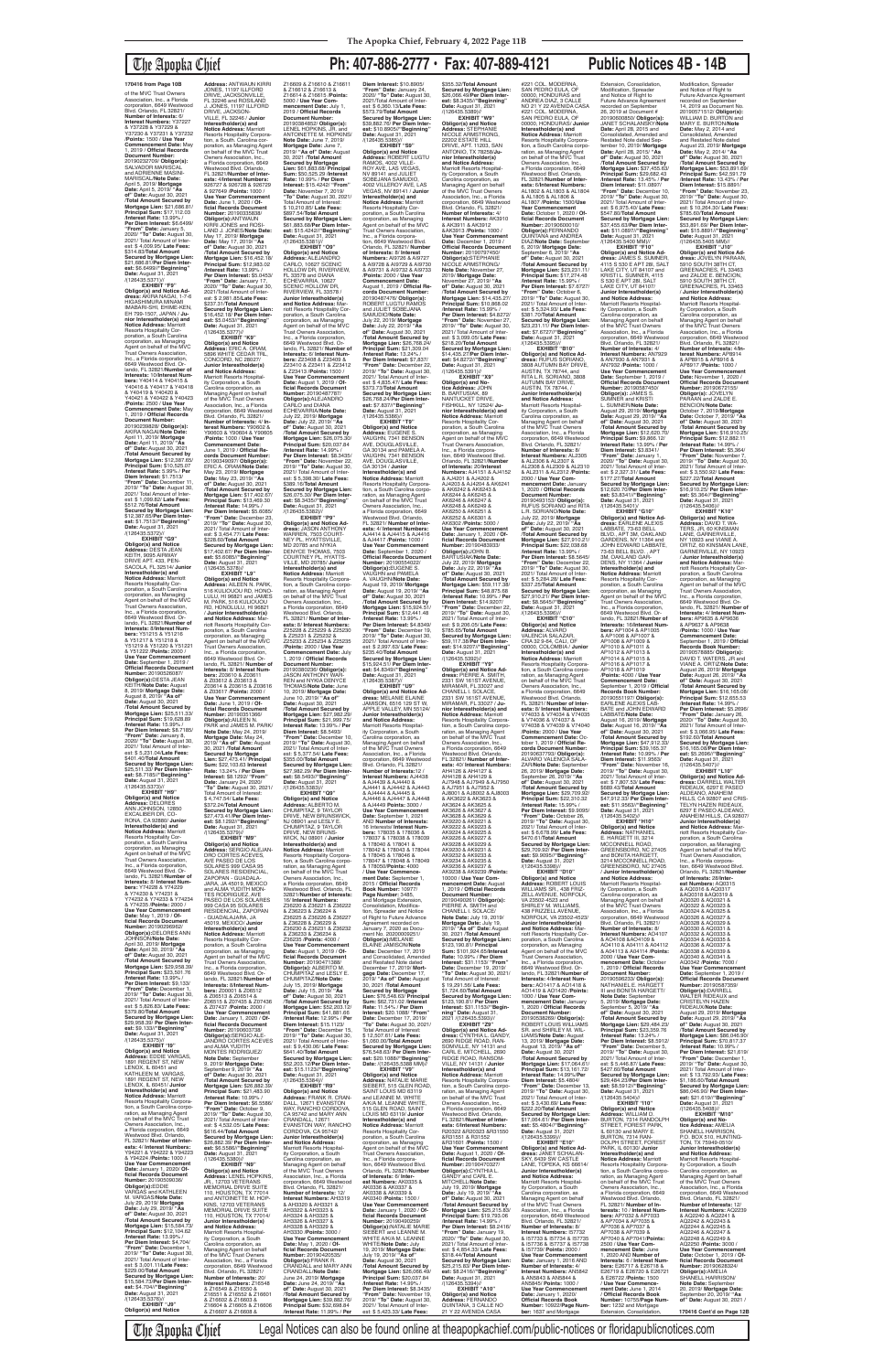**Total Amount Secured by Mortgage Lien:** \$41,633.46/ **Principal Sum:** \$33,549.26 /**Interest Rate:** 11.99% / **Per Diem Interest:** \$11.1738/ **"From" Date:** November 20, 2019/ **"To" Date:** August 30, 2021/ Total Amount of Inter-est: \$ 7,251.80/ **Late Fees:** \$582.40/**Total Amount Secured by Mortgage Lien:** \$41,633.46/ **Per Diem Interest:** \$11.1738//**"Beginning" Date:** August 31, 2021 /<br>(126435.5410)//

## The Apopka Chief **Ph: 407-886-2777 • Fax: 407-889-4121 Public Notices 4B - 14B**

**EXHIBIT "N10" Obligor(s) and Notice Address:** CESAR A. VALLEJO, CALLE CONDE DE LA VEQA DEL REU APT 202, LIMA, OF 27, PERU and GLORIA A. MUNOZ, CALLE CONDE DE LA VEQA DEL REU APT 202, LIMA, OF 27, PERU/ **Junior Interestholder(s) and Notice Address:** Marriott Resorts Hospital-ity Corporation, a South Carolina corporation, as Managing Agent on behalf of the MVC Trust Owners Association, Inc., a Florida corporation, 6649 Westwood Blvd. Orlando, FL 32821/ **Number of Interests:** 8/ Interest Number's: AQ8928 & AQ8929 & AQ8930 & AQ8931 & AQ8932 & AQ8933 & AQ8934 & AQ8935 /**Points:** 2000 / **Use Year Commencement Date:** December 1, 2021 / **Official Records Book Number:** 20190783055/ **Obligor(s):**CESAR A. VALLEJO and GLORIA A. MUNOZ/**Note Date:** November 19, 2019/ **Mortgage Date:** November 19, 2019/ **"As of" Date:** August 30, 2021 /**Total Amount Secured by Mortgage Lien:** \$25,170.47/ **Principal Sum:** \$21,483.90 /**Interest Rate:** 5.99%/**Per Diem Interest:** \$3.5747/ **"From" Date:** December 19, 2019/ **"To" Date:** August 30, 2021/ Total Amount of Interest: Total Amount of Interest:<br>\$ 2,216.34/ **Late Fees:**<br>\$1,220.23/**Total Amount** \$1,220.23/**Total Amount Secured by Mortgage Lien:** \$25,170.47/ **Per Diem Inter-est:** \$3.5747//**"Beginning" Date:** August 31, 2021 / (126435.5412)// **EXHIBIT "O10" Obligor(s) and Notice Address:** ALBERTO M.

CHUMPITAZ, 9 TAYLOR DRIVE, NEW BRUNS-WICK, NJ 08901 and LESLY E. CHUMPITAZ 9 TAYLOR DRIVE, NEW BRUNSWICK, NJ 08901 **Junior Interestholder(s) and Notice Address:** Marriott Resorts Hospitality Corporation, a South Carolina corporation, as Managing Agent on behalf<br>of the MVC Trust Owners<br>Association, Inc., a Florida<br>corporation, 6649 Westwood Blvd. Orlando, FL 32821/ **Number of Interests:** 16/ **Interest Numbers:** AS5931 & AS5932 & AS5933 & AS5934 & AS5935 &

AS5936 & AS5937 & AS5938 & AS5939 &<br>AS5940 & AS5941 & AS5940 & AS5941 & AS5942 & AS5943 & AS5944 & AS5945 & AS5946 /**Points:** 4000 / **Use Year Commencement Date:** August 1, 2020 / **Of-ficial Records Document Number:** 20190706510/ **Obligor(s):** ALBERTO M. CHUMPITAZ and LESLY E. CHUMPITAZ/Note Date:<br>October 24, 2019/ Mortgage<br>Date: October 24, 2019/ "As<br>of" Date: August 30, 2021 /<br>Total Amount Secured by<br>Mortgage Lien: \$53,041.97/<br>Principal Sum: \$42,303.39 /**Interest Rate:** 12.99% / **Per Diem Interest:** \$15.2645/ **"From" Date:** November 24, 2019/ **"To" Date:** August 30, 2021/ Total Amount of Inter-<br>est: \$ 9.845.58/ Late Fees: est: \$ 9,845.58/ Late Fees:<br>\$643.00**/Total Amount<br>Secured by Mortgage Lien:**<br>\$53,041.97/ **Per Diem Inter-<br>est: \$15.2645//"Beginning"<br>Date: August 31, 2021 /<br>(126435.5414)// EXHIBIT "P10" Obligor(s) and Notice Ad-dress:** HORTENCIA IBAR-RA VITELA, 7710 DUSTY DIAMOND, SAN ANTONIO, TX 78249 and JOSE ANGEL ORTIZ ORTIZ, 7710 DUSTY DIAMOND, SAN ANTO-NIO, TX 78249 / **Junior Interestholder(s) and Notice Address:** Marriott Resorts Hospitality Cor-poration, a South Carolina corporation, as Managing Agent on behalf of the MVC Trust Owners Association, Inc., a Florida corporation, 6649 Westwood Blvd. Orlando, FL 32821/**Number of Interests:** 6/ **Interest Num-bers:** AT0616 & AT0617 & AT0618 & AT0619 & AT0620 & AT0621 /**Points:** 1500 / **Use Year Commencement Date:** October 1, 2019 / **Of-ficial Records Document Number:** 20190614241/<br>**Obligor(s):**HORTENCIA<br>IBARRA VITELA and JOSE ANGEL ORTIZ ORTIZ/ **Note Date:** September 17, 2019/ **Mortgage Date:** September 17, 2019/ **"As of" Date:** August 30, 2021 / **Total Amount Secured by Mortgage Lien:** \$24,009.99/ **Principal Sum:** \$18,622.84 /**Interest Rate:** 14.99% / **Per Diem Interest:** \$7.7543/ **"From" Date:** December 17, 2019/ **"To" Date:** August 30, 2021/ Total Amount of Interest: \$ 4,823.15/ **Late Fees:** \$314.00/**Total Amount Secured by Mortgage Lien:** \$24,009.99/ **Per Diem Inter-est:** \$7.7543//**"Beginning" Date:** August 31, 2021 / (126435.5415)// **EXHIBIT "Q10" Obligor(s) and Notice Ad-dress:** DANIEL A. MCDON-ALD, 15617 EASTBOURN DRIVE, ODESSA, FL 33556 and DARLENE M. MCDON-ALD, 15617 EASTBOURN DRIVE, ODESSA, FL 33556/ **Junior Interestholder(s) and Notice Address:** Marriott Resorts Hospitality Cor-

poration, a South Carolina

corporation, as Managing Agent on behalf of the MVC Trust Owners Association, Inc., a Florida corporation, 6649 Westwood Blvd. Or-lando, FL 32821/ **Number of Interests:** 6/ **Interest Numbers:** J07540 & J07541 & J07542 & J07543 & J37830 & J37831 /**Points:** 1500 / **Use Year Commencement Date:** January 1, 2021 / **Official Records Document Number:** 20190691174/ **Obligor(s):**DANIEL A. MCDONALD and DARLENE M. MCDONALD/**Note Date:** October 17, 2019/ **Mortgage Date:** October 17, 2019/ **"As of" Date:** August 30, 2021 / **Total Amount Secured by Mortgage Lien:** \$24,210.94/ **Principal Sum:** \$19,008.52 /**Interest Rate:** 13.99% / **Per Diem Interest:** \$7.3869/<br>"**From" Date:** December 17,<br>2019/ "**To" Dat**e: August 30,<br>2021/ Total Amount of Inter-<br>est: \$ 4,594.62/ **Late Fees:**<br>\$357.80/**Total Amount Secured by Mortgage Lien:** \$24,210.94/ **Per Diem Inter-est:** \$7.3869//**"Beginning" Date:** August 31, 2021 / (126435.5417)// **EXHIBIT "R10" Obligor(s) and Notice**<br>**Address:** DANIEL E. MOR-<br>**Address:** DANIEL E. MOR-<br>MARLTON, NJ 08053, and<br>INES A. DE LA CRUZ,<br>35 HERITAGE ROAD,<br>35 HERITAGE ROAD,<br>MARLTON, NJ 08053 / **Junior Interestholder(s)<br><b>and Notice Address:**<br>Marriott Resorts Hospitality Corporation, a South Carolina corporation, as Managing Agent on behalf<br>of the MVC Trust Owners<br>Association, Inc., a Florida<br>corporation, 6649 Westwood<br>Blvd. Orlando, FL 32821/<br>**Number of Interests:** 4/ **Interest Numbers:** AP0636 & AP0637 & AP0638 & AP0639 /**Points:** 1000 / Use Year Commencement **Date:** January 1, 2020 / **Of-ficial Records Document Number:** 20190748898/ **Obligor(s):**DANIEL E. MORTON and INES A. DE LA CRUZ/**Note Date:** November 8, 2019/ **Mort-gage Date:** November 8, 2019/ **"As of" Date:** August 30, 2021 /**Total Amount Secured by Mortgage Lien:** \$17,959.87/ **Principal Sum:** \$13,874.55 /**Interest Rate:** 13.99% / **Per Diem Interest:** \$5.3918/ "**From"**<br>**Date:** November 8, 2019/<br>"**To" Date:** August 30, 2021/<br>Total Amount of Interest:<br>\$ 3,564.00/ **Late Fees:**<br>\$271.32/**Total Amount Secured by Mortgage Lien:** \$17,959.87/ **Per Diem Inter-est:** \$5.3918//**"Beginning" Date:** August 31, 2021 / (126435.5418)// **EXHIBIT "S10" Obligor(s) and Notice<br><b>Address:** WILLIAM J.<br>SIMS, 3933 S. MORGAN<br>STREET, SEATTLE, WA 98118 and NANCY U. SIMS,<br>3933 S. MORGAN STREET, SEATTLE, WA 98118/ **Junior Interestholder(s) and Notice Address:** Marriott Resorts Hospital-ity Corporation, a South Carolina corporation, as Managing Agent on behalf of the MVC Trust Owners Association, Inc., a Florida corporation, 6649 Westwood Blvd. Orlando, FL 32821/ **Number of Interests:** 10/ **Interest Numbers:** AU6922 & AU6923 & AU6924 & AU6925 & AU6926 & AU6927 & AU6928 & AU6929 & AU6930 & AU6931 /**Points:** 2500 / **Use Year Commencement Date:** January 1, 2020 / **Official Records Document Number:** 20190782838/<br>**Obligor(s):**WILLIAM J.<br>SIMS and NANCY U. SIMS/ **Note Date:** November 19, 2019/ **Mortgage Date:** November 19, 2019/ **"As of" Date:** August 30, 2021 / **Total Amount Secured by Mortgage Lien:** \$35,444.54/ **Principal Sum:** \$28,522.12 /**Interest Rate:** 13.24% / **Per Diem Interest:** \$10.4898/ **"From" Date:** January 19, 2020/ **"To" Date:** August 30, 2021/ Total Amount of Inter-est: \$6,178.42/ **Late Fees:** \$494.00/**TotaI Amount Secured by Mortgage Lien:** \$35,444.54/ **Per Diem Inter-est:** \$10.4898//**"Beginning" Date:** August 31, 2021 / (126435.5420)// **EXHIBIT "T10" Obligor(s) and Notice<br><b>Address:** KERI ORLANDO,<br>29 HARBOR CIRCLE, FREEHOLD, NJ 07728 and JOSEPH ORLANDO, 29 HARBOR CIRCLE, FREE-HOLD, NJ 07728 **/Junior**<br>**Interestholder(s) and<br><b>Resorts Hospitality Corpora-**<br>fesorts Hospitality Corpora-<br>tration, as Managing Agent<br>con behalf of the MVC Trust<br>on behalf of the MVC Trust Owners Association, Inc., a Florida corporation, 6649 Westwood Blvd. Orlando, FL 32821/ **Number of Inter-ests:** 4/ **Interest Numbers:** AZ4524 & AZ4525 & AZ4526 & AZ5731 /**Points:** 1000 / **Use Year Commencement Date:** December 1, 2021 / **Official Records Document Number:** 20190795219/ **Obligor(s):**KERI ORLANDO and JOSEPH ORLANDO/ **Note Date:** November 25, 2019/ **Mortgage Date:** November 25, 2019/ **"As of" Date:** August 30, 2021 /**Total Amount Secured by Mortgage Lien:** \$17,557.96/ **Principal Sum:** \$13,469.97 /**Interest Rate:** 14.99% / **Per Diem Interest:** \$5.6087/ **"From" Date:** November 25, 2019/ **"To" Date:** August 30, 2021/ Total Amount of Inter-est: \$ 3,611.99/ **Late Fees:** \$226.00/**Total Amount Secured by Mortgage Lien:** \$17,557.96/ **Per Diem Interest:** \$5.6087//**"Begin-ning" Date:** August 31, 2021/(126435.5421)// **EXHIBIT "U10" Obligor(s) and Notice Address:** VICTOR M. VILLA, 815 W 1250 S, OREM, UT 84018 and

TIFFANY A. VILLA, 815 W 1250 S, OREM, UT 84018 / **Junior Interestholder(s) and Notice Address:** Marriott Resorts Hospitality Corporation, a South Carolina corporation, as Managing Agent on behalf of the MVC Trust Owners Association, Inc., a Florida corporation, 6649 Westwood Blvd. Orlando, FL 32821/ Number oflnterests: 8/ **Interest Numbers:** BA3502 & BA3503 & BA3504 & BA3505 & BA3506 & BA3507 & BA3508 & BA3509 /**Points:** 2000 / **Use Year Commencement Date:** January 1, 2020 / **Of-ficial Records Document Number:** 20190810939/ **Obligor(s):**VICTOR M. VILLA and TIFFANY A. VIL-LA/Note Date: December<br>10, 2019/ Mortgage Date:<br>December 10, 2019/ "As<br>of" Date: August 30, 2021 /<br>Total Amount Secured by<br>Mortgage Lien: \$30,696.42/<br>Principal Sum: \$24,155.96 /**Interest Rate:** 13.99% /<br>**Per Diem Interest:** \$9.3873/<br>"**From" Date:** December 19,<br>2019/ "**To" Date:** August 30,<br>2021/ Total Amount of Interest: \$5,904.66/ Late Fees:<br>\$385.80/Total Amount<br>Secured by Mortgage Lien:<br>\$30,696.42/ Per Diem Inter-<br>est: \$9.3873//"Beginning"<br>Date: August 31, 2021 /<br>(126435.5422)// **EXHIBIT "V10" Obligor(s) and Notice Address:** JIM E. NIELSEN, 206660 EAST COUNTY ROAD 54, SHARON, OK 73857 and LISA D. NIELSEN, 206660 EAST COUNTY ROAD 54, SHARON, OK 73857/ **Junior Interestholder(s) and Notice Address:** Marriott Resorts Hospital-ity Corporation, a South Carolina corporation, as Managing Agent on behalf of the MVC Trust Owners Association, Inc., a Florida corporation, 6649 Westwood Blvd. Orlando, FL 32821/ Number oflnterests: 4/ **Interest Numbers:** BB4734 & BB4735 & BB4736 & BB4737 /**Points:** 1000 / **Use Year Commencement Date:** January 1, 2021 / **Of-ficial Records Document Number:** 20200070816/ **Obligor(s):**JIM E. NIELSEN and LISA D. NIELSEN/**Note Date:** January 6, 2020/ **Mortgage Date:** January 6, 2020/ **"As of" Date:** August 30, 2021 /**Total Amount Secured by Mortgage Lien:** \$16,949.37/ **Principal Sum:** \$13,342.08 /**Interest Rate:** 13.99% / **Per Diem Interest:** \$5.1849/ **"From" Date:** January 6, 2020/ **"To" Date:** August 30, 2021/ Total Amount of Interest: \$3,121.31/ **Late Fees:** \$235.98/**TotaI Amount Secured by Mortgage Lien:** \$16,949.37/ **Per Diem Inter-est:** \$5.1849//**"Beginning" Date:** August 31, 2021 / (126435.5423)// **EXHIBIT "W10"**

**Obligor(s) and Notice Address:** KAREN D. BROWN, 12915 SO CARLTON AVENUE, LOS ANGE-LES, CA 90061/ **Junior Interestholder(s) and Notice Address:** Marriott<br>Resorts Hospitality Cor-<br>poration, a South Carolina<br>corporation, as Managing<br>Agent on behalf of the MVC<br>Tmst Owners Association, Inc., a Florida corporation, 6649 Westwood Blvd. Or-lando, FL 32821/**Number of lnterests:** 8/**Interest Numbers:** BB6633 & BB6634 & BB6635 &BB6636 & BB6637 & BB6638 & BB7403 & BB7404 /**Points:** 2000 / **Use Year Commencement Date:** January 1, 2020 / **Official Records Document Number:** 20190810281/ **ObIigor(s):**KAREN D. BROWN/**Note Date:** De-cember 10, 2019/ **Mortgage Date:** December 10, 2019/ **"As of" Date:** August 30, 2021 /**Total Amount Secured by Mortgage Lien:** \$30,909.69/ **Principal Sum:** \$24,539.23 /**Interest Rate:** 13.24% / **Per Diem Interest:** \$9,025/ **"From" Date:** December 10, 2019/ **"To" Date:** August 30, 2021/ Total Amount of Interest: \$5,676.66/ **Late Fees:** \$443.80/**Total Amount Secured by Mortgage Lien:** \$30,909.69/ **Per Diem Interest:** \$9.025//"**Beginning"**<br>**Date:** August 31, 2021 /<br>(126435.5424)// **EXHIBIT "X10" Obligor(s) and Notice Address:** ALAN R. BAKER, 481 MERIDAN HILL ROAD,<br>NORTH STRATFORD,<br>NH 03590 and WENDY S.<br>BAKER, 481 MERIDAN HILL<br>ROAD, NORTH STRAT-<br>FORD, NH 03590/ **Junior Interestholder(s) and Notice Address:** Marriott<br>Resorts Hospitality Corpora-<br>tion, a South Carolina corporation, as Managing Agent<br>on behalf of the MVC Trust Owners Association, Inc., a Florida corporation, 6649 Westwood Blvd. Orlando, FL 32821/**Number of Interests:** 6/ **Interest Numbers:** BC1539 &BC1540 &BC1541 &BC1542 & BC1543 & BC1544 /**Points:** 1500 / **Use Year Commencement Date:** January 1, 2020 / **Of-ficial Records Document Number:** 20200006762/ **Obligor(s):**ALAN R. BAKER<br>and WENDY S. BAKER/<br>**Note Date:** December 12, 2019/ **Mortgage Date:** December 12, 2019/ **"As of" Date:** August 30, 2021 / **Total Amount Secured by Mortgage Lien:** \$24,553.16/ **Principal Sum:** \$19,253.44/ **Interest Rate:** 13.99%/**Per Diem Interest:** \$7.4821/ **"From" Date:** December 12, 2019/ **"To" Date:** August 30, 2021/ Total Amount of Inter-est: \$4,691.32/ **Late Fees:** \$358.40/**Total Amount Secured by Mortgage Lien:** \$24,553.16/ **Per Diem Interest:** \$7.4821//**"Beginning"** 

**Date:** August 31, 2021 /

(126435.5425)// **EXHIBIT "Y10" Obligor(s) and Notice Address:** LOURDES D. MUNDA, 18320 INGOMAR STREET, RESEDA, CA 91335/ **Junior**<br>**Interestholder(s) and<br><b>Notice Address:** Marriott<br>Resorts Hospitality Cor-<br>poration, as Managing<br>corporation, as Managing<br>Agent on behalf of the MVC Trust Owners Association, Inc., a Florida corporation, 6649 Westwood Blvd. Or-lando, FL 32821/**Number of Interests:** 4/ **Interest Numbers:** C12805 & C12806 & C12807 & C12808 /**Points:** 1000 / **Use Year Com-mencement Date:** January 1, 2021 / **Official Records Document Number:**<br>20200070630/ Obligor(s): 20200070630/ **Obligor(s):** LOURDES D. MUNDA/ **Note Date:** December 31, 2019/ **Mortgage Date:** December 31, 2019/ **"As of" Date:** August 30, 2021 / **Total Amount Secured by Mortgage Lien:** \$16,647.87/ **Principal Sum:** \$13,066.41 /**Interest Rate:** 14.99% / **Per Diem Interest:** \$5.4407/ **"From" Date:** February 1, 2020/ **"To" Date:** August 30, 2021/ Total Amount of Inter-est: \$3,133.82/ **Late Fees:** \$197.64/**Total Amount Secured by Mortgage Lien:** \$16,647.87/ **Per Diem Interest:** \$5.4407//**"Beginning" Date:** August 31, 2021 /<br>(126435.5426)// **EXHIBIT "Z10" Obligor(s) and Notice Ad-dress:** ALICIA CHAVEZ, 610 S CALIFORNIA AVENUE WEST COVINA, CA 91790 / **Junior Interestholder(s)**  and Notice Address: Ma riott Resorts Hospitality Corporation, a South Carolina corporation, as Managing<br>Agent on behalf of the MVC<br>Trust Owners Association,<br>Inc., a Florida corporation, 6649 Westwood Blvd. Or-lando, FL 32821/ **Number of Interests:** 5/ **Interest Numbers:** BC8302 & BC8303 & BC8304 & BC8305 & BC8306 /**Points:** 1250 / **Use Year Commencement Date:** February 1, 2020 / **Official Records Document Number:** 20200070761/<br>**Obligor(s):**ALICIA CHAVEZ/<br>**Note Date:** January 6, 2020/ **Mortgage Date:** January 6, 2020/ **"As of" Date:** August 30, 2021 /**Total Amount Secured by Mortgage Lien:** \$21,190.31/ **Principal Sum:** \$16,730.31 /**Interest Rate:** 13.99% / **Per Diem Interest:** \$6.5016/ **"From" Date:** January 6, 2020/ **"To" Date:** August 30, 2021/<br>Total Amount of Interest: \$ 3,913.98/ **Late Fees:** \$296.02/**Total Amoun Secured by Mortgage Lien:** \$21,190.31/**Per Diem Interest:** \$6.5016//**"Beginning" Date:** August 31, 2021 / (126435.5427)// **EXHIBIT "A11" Obligor(s) and Notice Address:** SANDRA A. RUBIO, 1200 CEDAR

SPRINGS DRIVE, PROS-PER, TX 75078/ **Junior Interestholder(s) and Notice Address:** Marriott Resorts Hospitality Corpora-tion, a South Carolina corporation, as Managing Agent<br>on behalf of the MVC Trust<br>Owners Association, Inc.,<br>a Florida corporation, 6649 Westwood Blvd. Orlando, FL 32821/**Number of Interests:** 4/ **Interest Numbers:** BC9613 &BC9614 &BC9615 &BC9616 /**Points:** 1000 / **Use Year Commencement Date:** February 1, 2020 / **Official Records Document Number:** 20200107046/ **Obligor(s):**SANDRA A. RUBIO/**Note Date:** January 21, 2020/ **Mortgage Date:** January 21, 2020/ **"As of" Date:** August 30, 2021 / Total Amount Secured by<br>Mortgage Lien: \$17,522.12/<br>Principal Sum: \$13,874.55<br>/Interest Rate: 13.99% /<br>Per Diem Interest: \$5.3918/<br>"From" Date: January 21,<br>2020/ "To" Date: August 30, 202/ Total Amount of Inter-est: \$ 3,165.01/ **Late Fees:** \$232.56/**Total Amount Secured by Mortgage Lien:** \$17,522.12/ **Per Diem Interest:** \$5.3918//" **Beginning Date:** August 31, 2021 /<br>(126435.5428)// **EXHIBIT "B11"**

**Obligor(s) and Notice Address:** FURAINNE JEAN BAPTISTE, P.O. BOX 5125, SAN DIEGO,<br>CA 92165 and DUKEL<br>JOSEPH, P.O.BOX 5125,<br>SAN DIEGO, CA 92165 / **Junior Interestholder(s) and Notice Address:** Marriott Resorts Hospitality Corporation, a South Carolina corporation, as Managing Agent on behalf of the MVC Trust Owners Association, Inc., a Florida corporation, 6649 Westwood Blvd. Orlando, FL 32821/ **Number of Interests:** 4/ **Interest Numbers:** BD2240 & BD2241 & BD2242 & BD2243 /**Points:** 1000 / **Use Year Commencement Date:** February 1, 2020 / **Official Records Document Number:** 20200126680/<br>**Obligor(s):**FURAINNE<br>JEAN BAPTISTE and DUKEL JOSEPH/**Note Date:** February 4, 2020/ **Mortgage Date:** February 4, 2020/ **"As of" Date:** August 30, 2021 / **Total Amount Secured by Mortgage Lien: \$16,576.45/<br><b>Principal Sum: \$13,143.64**<br>/**Interest Rate: 13.99% /<br>Per Diem Interest: \$5.1078/ "From" Date:** February 4, 2020/ **"To" Date:** August 30, 2021/ Total Amount of Interest: \$ 2,962.49/ **Late Fees:** \$220.32/**TotaI Amount Secured by Mortgage Lien:** \$16,576.45/ **Per Diem Inter-est:** \$5.1078//**"Beginning" Date:** August 31, 2021 / (126435.5429)// **Publish: The Apopka Chief January 28 and Febru-ary 4, 2022 170416**

**170416 from Page 11B**

| Order to Show Cause for<br><b>Finding of Contempt and</b><br>Affidavit .Exhibits<br><b>Income and Expense</b><br>statement<br>The State of Wisconsin (Child<br>Support Agency) is a party to                                                                                                                                                                                             | the court may proceed without<br>you and grant the request.<br><b>Publish: The Apopka Chief</b><br>January 21, 28 and<br>February 4, 2022<br>170414                                                                                                                                                                                                                                              | IN THE CIRCUIT COURT OF<br>THE NINTH JUDICIAL CIR-<br><b>CUIT. IN AND FOR ORANGE</b><br><b>COUNTY, FLORIDA</b><br>Case No.: 22 DR 441<br>Division: 42<br><b>LEANORA CLAY,</b><br>Petitioner<br>and<br><b>WILLIE CLAY,</b><br>Respondent.<br><b>NOTICE OF ACTION</b><br><b>FOR DISSOLUTION</b><br><b>OF MARRIAGE</b><br>(NO CHILD OR<br><b>FINANCIAL SUPPORT)</b> | is 2466 Laurel Blossom Circle.<br>Ocoee, FL 34761 on or before<br>3/10/2022 and file the original<br>with the clerk of this Court at<br>425 North Orange Ave, Orlan-<br>do FL 32801, before service<br>on Petitioner or immediately<br>thereafter. If you fail to do<br>so, a default may be entered<br>against you for the relief de-<br>manded in the petition.<br>The action is asking the court<br>to decide how the follow-<br>ing real or personal property<br>should be divided:<br>N/A<br>Copies of all court docu-<br>ments in this case, includ-<br>ing orders, are available | Family Law Form 12.915.)<br>Future papers in this lawsuit<br>will be mailed or e-mailed to<br>the address(es) on record at<br>the clerk's office.<br><b>WARNING: Rule 12.285,</b><br>Florida Family Law Rules<br>of Procedure, requires cer-<br>tain automatic disclosure<br>of documents and informa-<br>tion. Failure to comply can<br>result in sanctions, includ-<br>ing dismissal or striking of<br>pleadings.<br>Dated: JANUARY 14 2022<br><b>Tiffany Moore Russell</b><br><b>Orange County</b> | <b>CIRCUIT. IN AND FOR</b><br><b>ORANGE COUNTY,</b><br><b>FLORIDA</b><br>Case No: 2021-DR-008991-O<br>Division: 31 - Michael Deen<br>IN THE INTEREST OF:<br><b>KAMDYN ALEXIS</b><br>ROBERSON,<br>a Child,<br><b>EUGENE ROBERSON and</b><br><b>MARIE A. ROBERSON,</b><br>Petitioners,<br>and<br><b>KAMBE ALEXIS</b><br><b>ROBERSON and MICHAEL</b><br><b>RASHARD SCOTT,</b><br>Respondents.<br><b>AMENDED</b> | your written defenses, if any,<br>to the Petitioner's Attorney,<br>Michele M. Bernard, Esq.<br>whose address is Holistic Le-<br>gal, P.A., 390 N. Orange Ave.<br>#2300, Orlando, FL 32801, on<br>or before March 17, 2022, and<br>file the original with the clerk of<br>this Court at: ORANGE Coun-<br>ty Courthouse, 425 N. Orange<br>Ave., Orlando, FL 32801. A<br>phone call will not protect you.<br>Your written response, includ-<br>ing the case number given<br>above and the names of the<br>parties, must be filed if you<br>want the Court to hear your<br>side of the case.<br>If you fail to do so, a default<br>may be entered against you<br>for the relief demanded in the | upon request. You must keep<br>the Clerk of the Circuit Court's<br>office notified of your current<br>address. (You may file Des-<br>ignation of Current Mailing<br>and E-Mail Address, Florida<br>Supreme Court Approved<br>Family Law Form 12.915.) Fu-<br>ture papers in this lawsuit will<br>be mailed or e-mailed to the<br>address(es) on record at the<br>clerk's office. WARNING: Rule<br>12.285, Florida Family Law<br>Rules of Procedure, requires<br>certain automatic disclosure<br>of documents and information.<br>Failure to comply can result in<br>sanctions, including dismissal<br>or striking of pleadings.<br>DATED: 01/21/2022 |
|------------------------------------------------------------------------------------------------------------------------------------------------------------------------------------------------------------------------------------------------------------------------------------------------------------------------------------------------------------------------------------------|--------------------------------------------------------------------------------------------------------------------------------------------------------------------------------------------------------------------------------------------------------------------------------------------------------------------------------------------------------------------------------------------------|------------------------------------------------------------------------------------------------------------------------------------------------------------------------------------------------------------------------------------------------------------------------------------------------------------------------------------------------------------------|-----------------------------------------------------------------------------------------------------------------------------------------------------------------------------------------------------------------------------------------------------------------------------------------------------------------------------------------------------------------------------------------------------------------------------------------------------------------------------------------------------------------------------------------------------------------------------------------|-------------------------------------------------------------------------------------------------------------------------------------------------------------------------------------------------------------------------------------------------------------------------------------------------------------------------------------------------------------------------------------------------------------------------------------------------------------------------------------------------------|--------------------------------------------------------------------------------------------------------------------------------------------------------------------------------------------------------------------------------------------------------------------------------------------------------------------------------------------------------------------------------------------------------------|---------------------------------------------------------------------------------------------------------------------------------------------------------------------------------------------------------------------------------------------------------------------------------------------------------------------------------------------------------------------------------------------------------------------------------------------------------------------------------------------------------------------------------------------------------------------------------------------------------------------------------------------------------------------------------------------|------------------------------------------------------------------------------------------------------------------------------------------------------------------------------------------------------------------------------------------------------------------------------------------------------------------------------------------------------------------------------------------------------------------------------------------------------------------------------------------------------------------------------------------------------------------------------------------------------------------------------------------------------|
| IN THE CIRCUIT COURT OF<br>THE NINTH JUDICIAL CIR-<br><b>CUIT OF FLORIDA, IN AND</b><br><b>FOR ORANGE COUNTY,</b><br><b>FLORIDA</b><br>Case NO.: 2020-CA-                                                                                                                                                                                                                                | degrees 35 minutes 49 sec-<br>onds East, 70.00 feet; thence<br>South 00 degrees 18 minutes<br>01 seconds East, 132.00 feet<br>to the South line of the North-<br>west Quarter of the South-<br>east Quarter of said Section                                                                                                                                                                      | TO:<br><b>WILLIE CLAY</b><br>4834 Victory Dr.<br>Orlando, FL 32808<br>YOU ARE NOTIFIED that an<br>action for dissolution of mar-<br>riage has been filed against<br>you and that you are required                                                                                                                                                                | at the Clerk of the Circuit<br>Court's office. You may re-<br>view these documents upon<br>request.<br>You must keep the Clerk of<br>the Circuit Court's office<br>notified of your current ad-<br>dress. (You may file Desig-                                                                                                                                                                                                                                                                                                                                                          | Clerk of the Court<br>CLERK OF THE<br><b>CIRCUIT COURT</b><br>By: MELISSA RIVERA<br>Deputy Clerk<br>CIRCUIT COURT SEAL<br><b>Publish: The Apopka Chief</b>                                                                                                                                                                                                                                                                                                                                            | <b>NOTICE OF ACTION</b><br>TO:<br><b>MICHAEL</b><br><b>RASHARD SCOTT:</b><br>5127 Caserta Street,<br>Orlando, FL 32819<br>YOU ARE HEREBY NOTI-                                                                                                                                                                                                                                                               | petition. The action is ask-<br>ing the court to decide how<br>the following real or personal<br>property should be divided,<br>which is to each person their<br>personal property and any<br>marital property or items and<br>monies to Petitioner. Cop-                                                                                                                                                                                                                                                                                                                                                                                                                                   | <b>TIFFANY MOORE RUSSELL</b><br>CLERK OF THE<br><b>CIRCUIT COURT</b><br>By: Lisa Varney<br>Deputy Clerk<br><b>CIRCUIT COURT SEAL</b><br><b>Publish: The Apopka Chief</b>                                                                                                                                                                                                                                                                                                                                                                                                                                                                             |
| 005028-0<br><b>RANDY BROWN</b><br>Plaintiff,<br><b>MILLENIUM JOHN YOUNG</b><br><b>PARKWAY LAND TRUST</b>                                                                                                                                                                                                                                                                                 | 9, thence South 89 degrees<br>35 minutes 49 seconds West<br>along said South line 70.00<br>feet to the Point of Beginning.<br>Parcel Identification Number:                                                                                                                                                                                                                                      | to serve a copy of your written<br>defenses, if any, to it on LEA-<br>NORA CLAY, whose address                                                                                                                                                                                                                                                                   | nation of Current Mailing<br>and E-Mail Address, Florida<br>Supreme Court Approved                                                                                                                                                                                                                                                                                                                                                                                                                                                                                                      | January 21, 28, February 4<br>and 11, 2022<br>170378                                                                                                                                                                                                                                                                                                                                                                                                                                                  | FIED than an action for Tem-<br>porary Custody by Extended<br>Family Member has been filed                                                                                                                                                                                                                                                                                                                   | ies of all court documents in<br>this case, including orders,<br>are available at the Clerk of                                                                                                                                                                                                                                                                                                                                                                                                                                                                                                                                                                                              | January 28, February 4, 11,<br>and 18, 2022<br>170445                                                                                                                                                                                                                                                                                                                                                                                                                                                                                                                                                                                                |
| NO. 1., a Florida Land Trust;<br>ARIANNA JOHNSON, as<br><b>Trustee Of the MILLENIUM</b><br>JOHN YOUNG PARKWAY<br><b>LAND TRUST NO.1, a</b><br><b>Florida Land Trust: KEITH</b><br><b>JOHNSON; and AARON</b><br><b>CHRIS MILLER</b><br>Defendants.<br><b>NOTICE OF</b><br><b>FORECLOSURE SALE</b><br><b>NOTICE IS HEREBY GIV-</b>                                                         | 09-23-29-0000-00-002<br>Any person claiming an inter-<br>est in the surplus from the<br>sale, if any, other than the<br>property owner as of the date<br>of the lis pendens must file a<br>claim before the clerk reports<br>the surplus as unclaimed. The<br>Court, in its discretion, may<br>enlarge the time of the sale.<br>Notice of the changed time of<br>sale shall be published as pro- | IN THE CIRCUIT COURT<br>OF THE NINTH JUDICIAL<br><b>CIRCUIT IN AND FOR</b><br><b>ORANGE COUNTY,</b>                                                                                                                                                                                                                                                              | & J32511 & J32512 &<br>J32513 & J32514 &<br>J32515 & J32516) in the<br>MVC Trust ("Trust") evi-                                                                                                                                                                                                                                                                                                                                                                                                                                                                                         | starting at the hour of 11:00<br>o'clock a.m. on the 15th of<br>February, 2022, online at<br>www.myorangeclerk.realfore-                                                                                                                                                                                                                                                                                                                                                                              | IN THE CIRCUIT COURT<br>OF THE NINTH JUDICIAL                                                                                                                                                                                                                                                                                                                                                                | denced for administra-<br>tive, assessment and                                                                                                                                                                                                                                                                                                                                                                                                                                                                                                                                                                                                                                              | online at www.myorangeclerk.<br>realforeclose.com. Any person                                                                                                                                                                                                                                                                                                                                                                                                                                                                                                                                                                                        |
| <b>EN</b> pursuant to the Courts or-<br>der dated January 18, 2022, in<br>the above action, the Orange<br>County Clerk of Court will sell<br>to the highest bidder for cash<br>at Orange, Florida, on Febru-<br>ary 11, 2022, at 11:00 AM, at<br>www.myorangeclerk.realfore-<br>close.com in accordance with<br>Chapter 45, Florida Statutes<br>for the following described<br>property: | vided herein.<br>If you are a person with a<br>disability who needs any ac-<br>comodation in order to par-<br>ticipate in this proceeding,<br>you are entitled, at no cost<br>to you, to the provision of<br>certain assistance. Please<br>contact ADA Coordinator<br>Orange County, Human Re-<br>sources at 407-836-2303,<br>fax 407-836-2204, or at cta-                                       | <b>FLORIDA</b><br><b>CASE NO.: 2021-CA-</b><br>002516-O<br><b>DIV NO.: 33</b><br><b>MARRIOTT OWNERSHIP</b><br><b>RESORTS, INC.</b><br>Plaintiff,<br>VS.<br>HENRY J. IMWALLE, JR.,<br>et al.,<br>Defendants.                                                                                                                                                      | denced for administra-<br>tive, assessment and<br>ownership purposes<br>by 2000 Points (250<br>Points for each Inter-<br>est), which Trust was<br>created pursuant to and<br>further described in<br>that certain MVC Trust<br><b>Agreement dated March</b><br>11, 2010, executed by<br>and among First Ameri-<br>can Trust, FSB, a feder-                                                                                                                                                                                                                                              | close.com. Any person claim-<br>ing an interest in the surplus<br>from the sale, if any, other than<br>the property owner as of the<br>date of the lis pendens must<br>file a claim within 60 days after<br>the sale. Submitted for publi-<br>cation to The Apopka Chief on<br>this 25th day of January, 2022.<br>DATED this 25th day of<br>January, 2022.<br>EDWARD M. FITZGERALD<br>FLORIDA BAR NO 0010391                                                                                          | <b>CIRCUIT IN AND FOR</b><br><b>ORANGE COUNTY,</b><br><b>FLORIDA</b><br><b>CASE NO.: 2020-CA-</b><br>002080-O<br><b>DIV NO.: 33</b><br><b>MARRIOTT OWNERSHIP</b><br><b>RESORTS, INC.</b><br>Plaintiff,<br>VS.<br>MARIA T. WILSOE, et al.,<br>Defendants.                                                                                                                                                     | ownership purposes<br>by 1500 Points (250<br>Points for each Inter-<br>est), which Trust was<br>created pursuant to and<br>further described in<br>that certain MVC Trust<br><b>Agreement dated March</b><br>11, 2010, executed by<br>and among First Ameri-<br>can Trust, FSB, a feder-<br>al savings bank, solely<br>as trustee of Land Trust                                                                                                                                                                                                                                                                                                                                             | claiming an interest in the sur-<br>plus from the sale, if any, other<br>than the property owner as<br>of the date of the lis pendens<br>must file a claim within 60<br>days after the sale. Submitted<br>for publication to The Apopka<br>Chief on this 25th day of Janu-<br>ary, 2022<br>DATED this 25th day of-<br>January, 2022.<br>EDWARD M. FITZGERALD<br>FLORIDA BAR NO. 10391                                                                                                                                                                                                                                                                |
| The South 132 feet of the<br>West Three Quarters of the<br>Northwest Quarter of the<br>Southeast Quarter of Section<br>9, Township 23 South, Range<br>29 East, Orange County, Flor-<br>ida Less the West 30 feet of<br>the road.                                                                                                                                                         | dmd2@ocnjcc.org, Orange<br>County Courthouse, 425 N.<br>Orange Avenue, Suite 510, TO:<br>Orlando, FL 32810 at least 7<br>days before your scheduled<br>court appearance, or imme-<br>diately upon receiving this<br>notification if the time be-<br>fore the scheduled appear-<br>Also, LESS the land conveyed ance is less than 7 days;                                                         | <b>NOTICE OF SALE</b><br><b>AS TO COUNT IV</b><br><b>HOLLY M. FULFORD</b><br>2032 AMERICAN WAY<br><b>HERMITAGE, PA 16148-7732</b><br>KEITH R. FULFORD,<br><b>DECEASED</b><br>58 HERMITAGE HILLS BLVD                                                                                                                                                             | al savings bank, solely<br>as trustee of Land Trust<br>No. 1082-0300-00, (a.k.a<br>MVC Trust), Marriott<br>Resorts,<br>Ownership<br>Inc., a Delaware corpo-<br>ration, and MVC Trust<br>Owners Association,<br>Inc., a Florida corpora-<br>tion not-for-profit, as                                                                                                                                                                                                                                                                                                                      | <b>HOLLAND &amp; KNIGHT LLP</b><br>If you are a person with a<br>disability who needs any<br>accommodation in order to<br>participate in this proceed-<br>ing, you are entitled, at no<br>cost to you, to the provision<br>of certain assistance. Please<br>contact ADA Coordinator,<br>Human Resources, Orange                                                                                                                                                                                       | <b>NOTICE OF SALE</b><br><b>AS TO COUNT I</b><br>TO:<br><b>MARIA T. WILSOE</b><br>BRAKKEPUT ABAO 152<br>CURACAO OF 00000<br>NETHERLANDS ANTILLES<br>NOTICE IS HEREBY                                                                                                                                                                                                                                         | No. 1082-0300-00, (a.k.a<br>MVC Trust), Marriott<br>Ownership<br>Resorts,<br>Inc., a Delaware corpo-<br>ration, and MVC Trust<br>Owners Association,<br>Inc., a Florida corpora-<br>tion not-for-profit, as<br>such agreement may<br>be amended and sup-                                                                                                                                                                                                                                                                                                                                                                                                                                    | <b>HOLLAND &amp; KNIGHT LLP</b><br>If you are a person with a<br>disability who needs any<br>accommodation in order to<br>participate in this proceed-<br>ing, you are entitled, at no<br>cost to you, to the provision<br>of certain assistance. Please<br>contact the ADA Coordina-<br>tor. Human Resources. Or-                                                                                                                                                                                                                                                                                                                                   |
| to the County of Orange by<br>Deed recorded in O.R. Book<br>4140, Page 4844, Public Re-<br>cords of described as follows:<br>From the Southeast corner of<br>the Northeast Quarter of the<br>Southwest Quarter of Section<br>9, Township 23 South, Range                                                                                                                                 | if you are hearing or voice<br>impaired, call 711.<br>Michael Singh, Esq.<br>Florida Bar No.: 1015644<br>Matthew McNamara<br>Florida Bar No.:1011051<br>SSM Law Group<br>1420 Gene St.<br>Winter Park, FL 32789                                                                                                                                                                                  | HERMITAGE, PA 16148<br>NOTICE IS HEREBY<br>GIVEN that pursuant to the<br>Final Judgment of Foreclosure<br>entered on the Tuesday, De-<br>cember 14, 2021 in the cause<br>pending in the Circuit Court, in<br>and for Orange County, Flori-                                                                                                                       | such agreement may<br>be amended and sup-<br>plemented from time<br>to time ("Trust Agree-<br>ment"), a memorandum<br>of which is recorded in<br><b>Official Records Book</b><br>10015, page 4176, Pub-<br>lic Records of Orange                                                                                                                                                                                                                                                                                                                                                        | County, Courthouse, at<br>425 North Orange Avenue,<br>Suite #510, Orlando, Florida<br>32801; Telephone (407) 836-<br>2303, at least 7 days before<br>your scheduled court ap-<br>pearance, or immediately<br>upon receiving this notifi-<br>cation if the time before the                                                                                                                                                                                                                             | <b>GIVEN</b> that pursuant to the<br>Final Judgment of Foreclosure<br>entered on the Tuesday, De-<br>cember 14, 2021 in the cause<br>pending in the Circuit Court, in<br>and for Orange County, Flori-<br>da, Civil Cause No. 2020-CA-<br>002080-O, the Office of Tif-<br>fany Moore Russell, Orange                                                                                                         | plemented from time<br>to time ("Trust Agree-<br>ment"), a memorandum<br>of which is recorded in<br><b>Official Records Book</b><br>10015, page 4176, Pub-<br>lic Records of Orange<br>County, Florida ("Trust<br>Memorandum"). The                                                                                                                                                                                                                                                                                                                                                                                                                                                         | ange County, Courthouse,<br>425 N. Orange Avenue, Suite<br>#510, Orlando, Florida (407)<br>836-2303, at least 7 days<br>before your scheduled court<br>appearance, or immediately<br>upon receiving this notifica-<br>tion if the time before the                                                                                                                                                                                                                                                                                                                                                                                                    |
| 29 East, Orange County<br>Florida; run South 89 de-<br>grees 35 minutes 49 seconds<br>East, along the South line of<br>the Northwest Quarter of the<br>Southeast Quarter of said<br>Section 9, a distance of 30.00<br>feet to the Point of Beginning;                                                                                                                                    | P: (407) 900-9055<br>C: (321) 263-9877<br>F: (407) 988-1661<br>Primary e-mail:<br>Info@ssmlawgroup.com<br>Alternate e-mail:<br>Mike@ssmlawgroup.com<br>Publish: The Apopka Chief                                                                                                                                                                                                                 | da, Civil Cause No. 2021-CA-<br>002516-O. the Office of Tif-<br>fany Moore Russell, Orange<br>County Clerk of Court will sell<br>the property situated in said<br>County described as:<br><b>COUNT IV</b><br>8 Interests (numbered                                                                                                                               | County, Florida ("Trust<br>Memorandum"). The<br>Interests shall have a<br>Use Year Commence-<br>ment Date of Septem-<br>ber 1, 2015 (subject to<br>Section 3.5 of the Trust<br>Agreement).                                                                                                                                                                                                                                                                                                                                                                                              | scheduled appearance is<br>less than 7 days; if you are<br>hearing or voice impaired,<br>call 711.<br>Our File #126435.4740<br><b>MORI #ORANGE</b><br><b>Publish: The Apopka Chief</b><br>January 28 and                                                                                                                                                                                                                                                                                              | County Clerk of Court will sell<br>the property situated in said<br>County described as:<br><b>COUNT I</b><br>6 Interests (numbered<br>for administrative pur-<br>poses: 164532 & 164533                                                                                                                                                                                                                     | Interests shall have a<br>Use Year Commence-<br>ment Date of January 1,<br>2020 (subject to Section<br>3.5 of the Trust Agree-<br>ment).<br>at public sale to the highest                                                                                                                                                                                                                                                                                                                                                                                                                                                                                                                   | scheduled appearance is<br>less than 7 days; if you are<br>hearing or voice impaired,<br>call 711.<br>Our File #126435.4056<br><b>MORI #ORANGE</b><br><b>Publish: The Apopka Chief</b>                                                                                                                                                                                                                                                                                                                                                                                                                                                               |
| thence run North 00 degrees<br>18 minutes 01 seconds West,<br>132.00 feet; thence North 89                                                                                                                                                                                                                                                                                               | January 28 and<br>February 4, 2022<br>170421                                                                                                                                                                                                                                                                                                                                                     | for administrative pur-<br>poses: J32509 & J32510                                                                                                                                                                                                                                                                                                                | at public sale to the high-<br>est and best bidder for cash                                                                                                                                                                                                                                                                                                                                                                                                                                                                                                                             | February 4, 2022<br>170455                                                                                                                                                                                                                                                                                                                                                                                                                                                                            | & 164534 & 164535 &<br>164536 & 164537) in the<br>MVC Trust ("Trust") evi-                                                                                                                                                                                                                                                                                                                                   | and best bidder for cash start-<br>ing at hour of 11:00am, on the<br>15th day of February, 2022,                                                                                                                                                                                                                                                                                                                                                                                                                                                                                                                                                                                            | January 28 and<br>February 4, 2022<br>170456                                                                                                                                                                                                                                                                                                                                                                                                                                                                                                                                                                                                         |

The Apopka Chief Legal Notices can also be found online at theapopkachief.com/public-notices or floridapublicnotices.com

| <b>STATE OF WISCONSIN</b><br><b>CIRCUIT COURT</b><br><b>OCONTO COUNTY</b><br>Case Number: 17FA84<br>IN RE: THE MARRIAGE OF | this action.<br><b>NOTICE OF MOTION</b><br>TO: Wesley Barlow<br>You are notified that at the<br>following date and time: | <b>NOTICE OF PUBLIC SALE: JL TOWING gives Notice of Fore-</b><br>closure of Lien and intent to sell this vehicle on FEBRUARY 28.<br>2022, at 08:00:00 AM at 605 Ferguson Dr Orlando, FL 32805,<br>407-802-8600 pursuant to subsection 713.78 of the Florida Stat-<br>utes. JL TOWING reserves the right to accept or reject any and/<br>or all bids. |             |      |        | or all bids.                          |             | 407-802-8600 pursuant to subsection 713.78 of the Florida Stat-<br>utes. JL TOWING reserves the right to accept or reject any and/ | NOTICE OF PUBLIC SALE: JL TOWING gives Notice of Fore- NOTICE OF PUBLIC SALE: JL TOWING gives Notice of Fore-<br>closure of Lien and intent to sell this vehicle on MARCH 01, closure of Lien and intent to sell this vehicle on MARCH 01,<br>2022, at 08:00:00 AM at 605 Ferguson Dr Orlando, FL 32805, 2022, at 08:00:00 AM at 605 Ferguson Dr Orlando, FL 32805,<br>407-802-8600 pursuant to subsection 713.78 of the Florida Stat-<br>utes. JL TOWING reserves the right to accept or reject any and/<br>or all bids. |                                                               |        |
|----------------------------------------------------------------------------------------------------------------------------|--------------------------------------------------------------------------------------------------------------------------|------------------------------------------------------------------------------------------------------------------------------------------------------------------------------------------------------------------------------------------------------------------------------------------------------------------------------------------------------|-------------|------|--------|---------------------------------------|-------------|------------------------------------------------------------------------------------------------------------------------------------|---------------------------------------------------------------------------------------------------------------------------------------------------------------------------------------------------------------------------------------------------------------------------------------------------------------------------------------------------------------------------------------------------------------------------------------------------------------------------------------------------------------------------|---------------------------------------------------------------|--------|
| <b>Petitioner/Joint Petitioner A</b><br>MELISSA M. CAMPSHURE<br>720 FARNSWORTH AVE                                         | Before: Court Commissioner<br>Peggy L Miller<br>Location: Oconto County                                                  | JN8DR09Y61W611332<br>February 4, 2022                                                                                                                                                                                                                                                                                                                | <b>NISS</b> | 2001 | 170469 | 1FAFP34321W115635<br>February 4, 2022 | <b>FORD</b> | 2001<br>170470                                                                                                                     | 1J4GK58KX4W225597<br>February 4, 2022                                                                                                                                                                                                                                                                                                                                                                                                                                                                                     | 2004<br>JEP                                                   | 170471 |
| OCONTO. WI 54153<br>-VS-<br>Respondent/                                                                                    | Courthouse Rm #1174<br>301 Washington St.,<br>Oconto, WI 54153                                                           |                                                                                                                                                                                                                                                                                                                                                      |             |      |        |                                       |             |                                                                                                                                    |                                                                                                                                                                                                                                                                                                                                                                                                                                                                                                                           |                                                               |        |
| Joint Petitioner B<br>WESLEY M. BARLOW<br>2404 PLYMOUTH                                                                    | February 16, 2022,<br>Date:<br>Time: 3:00 p.m. or as soon as<br>the matter may be heard. I will                          |                                                                                                                                                                                                                                                                                                                                                      |             |      |        |                                       |             |                                                                                                                                    |                                                                                                                                                                                                                                                                                                                                                                                                                                                                                                                           |                                                               |        |
| SORRENTO ROAD<br>APOPKA FL 32712                                                                                           | be asking the court to change<br>the existing order in this case                                                         |                                                                                                                                                                                                                                                                                                                                                      |             |      |        |                                       |             |                                                                                                                                    |                                                                                                                                                                                                                                                                                                                                                                                                                                                                                                                           |                                                               |        |
| <b>•Amended Notice of Motion</b><br>and . Motion to Change<br><b>Child Support</b>                                         | as indicated below. If you ob-<br>ject to this motion, you need to<br>appear and say so. Otherwise,                      |                                                                                                                                                                                                                                                                                                                                                      |             |      |        |                                       |             | IN THE CIRCUIT COURT<br>OF THE NINTH JUDICIAL                                                                                      | against you and that you are<br>required to serve a copy of                                                                                                                                                                                                                                                                                                                                                                                                                                                               | the Circuit Court's office. You<br>may review these documents |        |
| Order to Show Cause for                                                                                                    | the court may proceed without                                                                                            |                                                                                                                                                                                                                                                                                                                                                      |             |      |        |                                       |             | <b>CIRCUIT. IN AND FOR</b>                                                                                                         | your written defenses, if any, upon request. You must keep                                                                                                                                                                                                                                                                                                                                                                                                                                                                | <u>. a is a ma</u>                                            |        |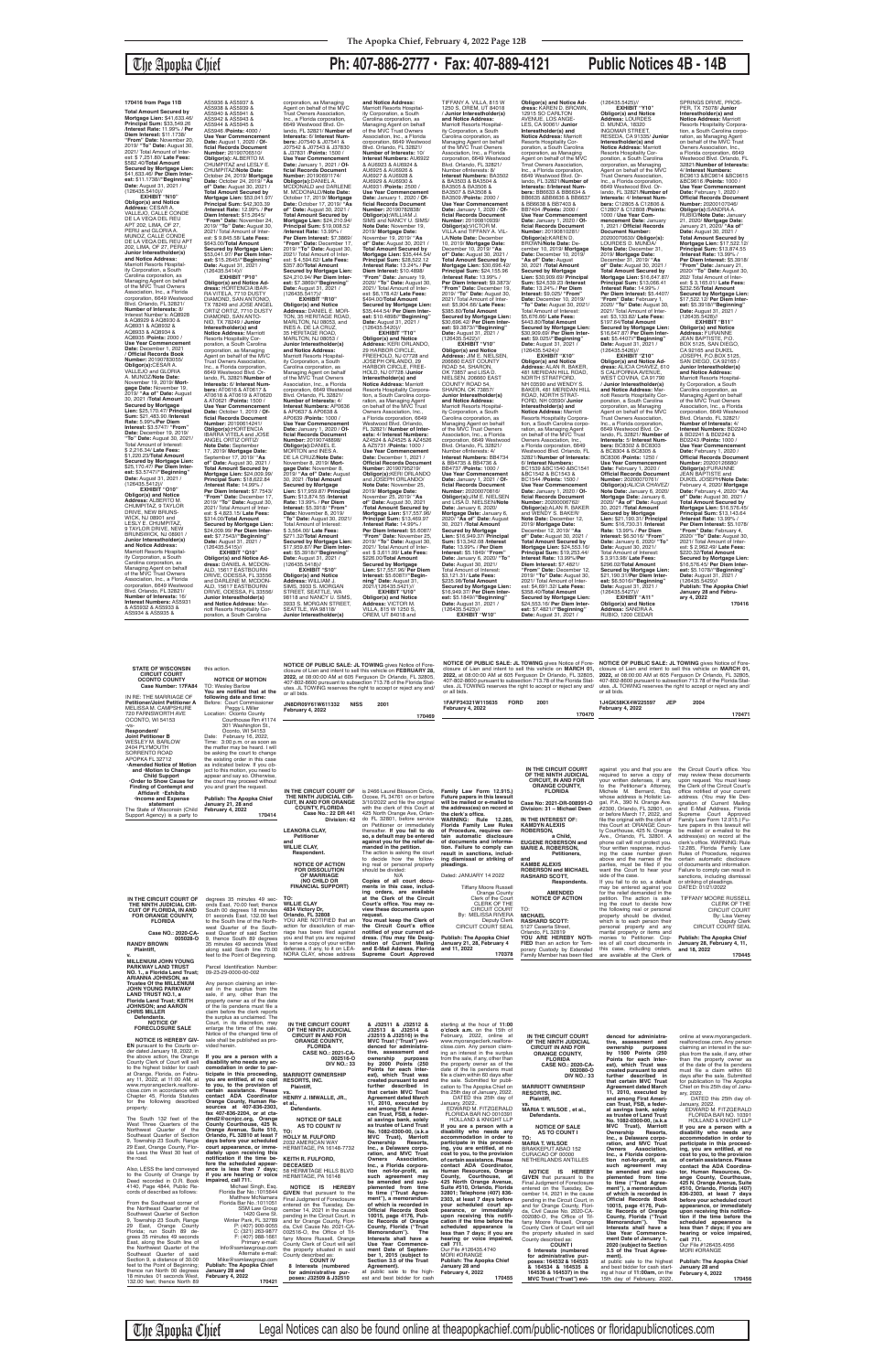## **The Apopka Chief LEGAL ADVERTISING** *legal publication*



*on pages 4B - 14B*

**NOTICE OF PUBLIC SALE: TRL TOWING** gives Notice of<br>Foreclosure of Lien and intent to sell these vehicles on MARCH<br>01, 2022 at 8:00 am at 605 Ferguson Dr Orlando, FL 32805, pur-<br>suant to subsection 713.78 of the Florida St

**STORAGE SENSE SELF STORAGE NOTICE IS HEREBY GIVEN** that Storage Sense Apopka Lo-cated at 2208 Stillwater Ave., Apopka, Florida 32703 Phone

407-703-8854 intends to sell the personal property described<br>below to enforce a lien imposed on said property Under the<br>Florida Facility Act Statutes. The Sale shall take place online<br>at www.lockerfox.com and closes on the

D'Anteryca Edwards- Unit 2102-Personal Property Michael Drew- Unit 6073-Personal Property Rodrika Penn-McKnight- Unit 2107-Personal Property Ronnie Gaines- Unit 2022-Personal Property Shawn Bartley- Unit 5027-Personal Property

### **NOTICE OF**

| <b>Customer Name Inventory</b>   |
|----------------------------------|
| <b>Darius Fairlee</b>            |
| Hsld gds/Furn                    |
| Jannette Salcedo                 |
| Hsld gds/Furn                    |
| <b>Brinks Inc</b>                |
| Files/Equip                      |
| <b>Louis Elkins</b>              |
| Hsld gds/Furn                    |
| Tyeisha Johnson                  |
| Hsld gds/Furn/Tv/Eguip           |
| <b>Claribel Rodriguez</b>        |
| Hslds gds/Furn                   |
| <b>Noel Stewart</b>              |
| Hslds gds/Furn                   |
| Junie Shi                        |
| Hsld gds/Furn/Lndspng/           |
| Cnst/Tv/St equip                 |
| Breydi Destasio                  |
| Hsids gds/Furn                   |
| <b>Vern Richardson</b>           |
| Hsids gds/Furn                   |
|                                  |
| <b>Publish: The Apopka Chief</b> |
| February 4 and 11, 2022          |
| 17046                            |
|                                  |

and the time specified in such notice for payment of such having expired, the goods will be sold to the highest bidder or otherwise disposed of at

### **Breydi Destasio** .<br>son **popka Chief February 4 and 11, 2022 170462**

**NOTICE OF PUBLIC AUCTION** In accordance with the provi-sions of State law, there being due and unpaid charges for which the undersigned is entitled to satisfy an owner and/or manager's lien of the goods hereinafter described and stored at the **Life Storage #610,** 7244 Overland Rd. Orlando, FL 32810 (407) 295-6580. And, due notice having been given, to the owner of said property and all parties known to claim an interest therein, and the time specified in such notice for payment of such having expired, the goods will be sold to the highest bidder or otherwise disposed of at a public auction to be held online at www.StorageTrea-sures.com, which will end on **Monday, February 28th 2022 @10:00 AM February 4 and 11, 2022 170463 Customer Name Inventory Tanya Williams** Hsld gds/Furn **Dustin Taylor** Hsld gds/Furn, Tools/Applnces **Wilbert Mendez** Hsld gds/Furn, Tools/Applnces **Deneshia Rhynes** Hsld gds/Furn, TV/Stereo Equip **Michael Zaugg**<br>Hsld gds/Furn,<br>TV/Stereo Equip, Tools/Applnces, Off Furn/Mach/Equip, Lndscpng/Cnstrctn equip, Acctng rcrds/Sales Sampls, Vehicle Automobile<br>Michael Schwager Michael Schwager VIN JH4KA8278SC002643 Acura Legend Red 1995 CHN5265 **Publish: The Apopka Chief**

2001 TOYT 1NXBR12E71Z550380<br>1998 TOYT 4T1BG22K8WU31764<br>2016 KIA 5XXGT4L37GG11700 1998 TOYT 4T1BG22K8WU317648 2016 KIA 5XXGT4L37GG117005

BJ'S Towing reserves the right to accept or reject any and all<br>bids. BJ'S Towing reserves the right to bid. Bidding begins at<br>the amount owed. All Vehicle(s) are sold as is, no warranties and no guarantees of title(s). Vehicle(s) may be seen the day before the sale From 10:00 a.m. to 3:00 p.m. only. Please call (407) 886-0568 for further info. **February 4, 2022**

**NOTICE OF PUBLIC AUCTION** In acc , ordance with the provisions of State law, there being due and unpaid charges for which the undersigned is en-titled to satisfy an owner and/ or manager's lien of the goods hereinafter described and stored at the **Life Storage #8302,** 13450 Landstar Blvd Orlando, FL 32824 (407) 601-

4169.

And, due notice having been given, to the owner of said property and all parties known to claim an interest therein,

a public auction to be held online at www.StorageTrea-sures.com, which will end on **Monday February 28th, 2022 @ 10:00 AM**

**Customer Name Inventory Thomas Snell**

Hsld gds/Furn

**Publish: The Apopka Chief February 4 and 11, 2022**

 **170464**

**NOTICE OF PUBLIC AUCTION** In accordance with the provi-sions of State law, there being due and unpaid charges for which the undersigned is entitled to satisfy an owner and/or manager's lien of the goods hereinafter described and stored at the **Life Storage #8304,** 14916 Old Cheney Hwy, Orlando, FL 32828 Phone #: (407) 208-9257. And, due notice having been given, to the owner of said property and all parties known to claim an interest therein, and the time specified in such<br>notice for payment of such<br>having expired, the goods will be sold to the highest bidder or otherwise dispose d of at a public auction to be held online at www.StorageTrea-sures.com, which will end on **Monday, February 28, 2022 10:00 AM Customer Name Inventory Jose Luis Vasquez** Tools/Applnces **Javier Roldan** Hsld gds/Furn, TV/Stereo Equip, Tools/Applnces **Evan Snider**<br>Hsld gds/Furn,<br>TV/Stereo Equip, Tools/Applnces, Off Furn/Mach/Equip **Logan Hanna** Hsld gds/Furn **Irmgard Nunn** Hsld gds/Furn, Boxes, Totes **Laura Guice** Hsld gds/Furn, Boxes, Totes **Laura Guice**<br>Hsld gds/Furn,<br>Boxes, Totes **Alicia Pagan** Hsld gds/Furn **Aneesh Kumar** Hsld gds/Furn, Boxes **Publish: The Apopka Chief February 4 and 11, 2022 170465**

**NOTICE OF PUBLIC AUCTION** In accordance with the provi-sions of State law, there being due and unpaid charges for which the undersigned is entitled to satisfy an owner and/ or manager's lien of the goods hereinafter described and stored at the **Life Storage #1068** 9001 Eastmar Commons Blvd Orlando, Fl 32825 (407) 504-1957. And, due notice having been given, to the owner of said property and all parties known to claim an interest therein, and the time specified in such notice<br>for payment of such having

## **TRL TOWING 605 FERGUSON DR., ORLANDO, FL 32805 407-207-4790 FAX 407-578-3052**

**February 4, 2022**

**BARTLETT TOWING, INC OF PUBLIC SALE**<br>21, 2022 at 08:30 AM the following vehicles(s) may be sold by<br>public sale at 2252 APOPKA BLVD, STE B, APOPKA, FL 32703<br>public sale at 2252 APOPKA BLVD, STE B, APOPKA, FL 32703 to satisfy the lien for the amount owed on each vehicle for any recovery, towing, or storage services charges and administrative fees allowed pursuant to Florida statute 713.78.

**170473**

### **NOTICE OF SALE PURSUANT TO F.S. 713.78 FOR SALE**

On 18TH DAY OF FEBUARY, 2022 at 10:00 a.m., at **BJ'S TOW-**<br>**ING SERVICE,** 670 E. Mason Ave., Apopka, FL 32703, the fol-<br>Iowing vehicle(s) will be sold for cash to the highest bidder:

**BARTLETT TOWING, INC OF PUBLIC SALE**<br>22, 2022 at 08:30 AM the following vehicles(s) may be sold by<br>public sale at 2252 APOPKA BLVD, STE B, APOPKA, FL 32703<br>public sale at 2252 APOPKA BLVD, STE B, APOPKA, FL 32703 to satisfy the lien for the amount owed on each vehicle for any recovery, towing, or storage services charges and administrative

| 2007 | FORD          | 2FMDK38C27BB09902 |
|------|---------------|-------------------|
| 2011 | <b>NISSAN</b> | 1N4AA5AP7BC831173 |
| 2003 | CHRY          | 1C4GJ453X3B227971 |
| 2004 | JEEP          | 1J4GX48S84C360591 |
| 2003 | <b>STRN</b>   | 1G8AF52F33Z161440 |
| 2009 | <b>NISSAN</b> | 1N4AL21E09N544795 |
| 2005 | INFI          | JNKCV54E05M427310 |
| 2009 | <b>HONDA</b>  | 2HGFA16569H348590 |
|      |               |                   |

**170474**

**NOTICE UNDER FICTITIOUS NAME LAW PURSUANT TO SECTION 865.09, FLORIDA STATUTES**

**Brinkman Bookkeeping And Accounting** located at 4853-A South Or-

ister the above said name with the Division of Corporations

29 day of January, 2022. Richard A. Brinkman Jr. **Publish: The Apopka Chief February 4, 2022**

**170475**

**TRI COUNTY TOWING, INC OF PUBLIC SALE**<br>10:00 AM the following vehicles(s) may be sold by public sale at<br>6366 ALL AMERICAN BLVD, ORLANDO, 32810 to satisfy the lien for the amount owed on each vehicle for any recovery, tow-ing, or storage services charge and administrative fees allowed pursuant to Florida statute 713.78.

**February 4, 2022**

**NOTICE UNDER FICTITIOUS NAME LAW PURSUANT** 

**NOTICE OF PUBLIC SALE: TRL TOWING** gives Notice of Foreclosure of Lien and intent to sell these vehicles on FEB-Foreclosure of Lien and intent to sell these vehicles on FEB-<br>RUARY 28, 2022 at 8:00 am at 605 Ferguson Dr Orlando, FL<br>32805, pursuant to subsection 713.78 of the Florida Statutes.<br>TRL TOWING reserves the right to accept o or all bids.

**IN THE CIRCUIT COURT OF** Bureau of Investigation has **THE NINTH JUDICIAL CIR-** filed a Forfeiture Complaint **Case No.: 2021-CA-011672-O FORFEITURE COMPLAINT** against the above referenced property. Any and all claimants to the property listed above, including any and all parties having, or claiming to have, any right, title, or interest in the property herein, must file<br>a written response with the Clerk of Court and serve a copy oy any responsive plead-ing and written defenses to Petitioner's attorney Candra Moore, by certified mail, within<br>twenty (20) days after this publishing is posted. Failure<br>to file the responsive pleading<br>and written defenses within 20<br>days, could result in default being entered and the prop-erty forfeited. Dated this 4th day of January, 2022.

n a Bank of America ac count as of November 1, 2021 plus interest \$7,794.00 in U.S. currency that was impounded<br>on **October 26, 2021,** from<br>8750 Universal Blvd. #131,<br>Orlando, FL, 32819, located in Orange County. Said prop-erty is in the custody of the Metropolitan Bureau of In-**January 28 and February 4, 2022** Candra Moore Assistant State Attorney/ General Counsel Metropolitan Bureau of Investigation Post Office Box 32802 407-836-9701 cmoore@sao9.org Publish: The Apopka Chief

NOTICE IS HEREBY GIVEN that the undersigned, desiring<br>to engage in business under<br>the fictitious name of ange Ave, in the County of Or-ange in the City of Edgewood Florida 32806, intends to regof the Florida Department of State, Tallahassee, Florida. Dated at Orlando, Florida, this **NOTICE UNDER FICTITIOUS NAME LAW PURSUANT TO SECTION 865.09, FLORIDA STATUTES** NOTICE IS HEREBY GIVEN that the undersigned, desiring to engage in business under the fictitious name of **Jan-Pro Cleaning & Disinfecting of Central Florida :** located at 306 Regency Ridge Dr : Orange County in the City of Davenport : Florida, 33837- 2695 intends to register the said name with the Division of Corporations of the Florida Department of State, Tallahas-

expired, the goods will be sold to the highest bidder or otherwise disposed of at a public auction to be held online at www.StorageTreasures.com, which will end on **February 28th of 2022 10:00 AM**

**Customer Name Inventory Carly Florence** Hsld gds/Furn

**Mario Atesiano** Hsld gds/Furn **Tyra C Ovalles** Hsld gds/Furn

**Publish: The Apopka Chief February 4 and 11, 2022 170484**

be sold to the highest bidder<br>a public auction to be held<br>andine at www.StorageTrea-<br>sures.com, which will end on<br>**Monday-February 28, 2022** 

**Publish: The Apopka Chief 170476** Department of State, Tallahas-see, Florida. Dated at Orlando Florida, this January day of 31, 2022

**1FM5K7F81EGA16272 2014 FORD 1N4AL2AP5BC183017 2011 NISS February 4, 2022**

**170486**

fees allowed pursuant to Florida statute 713.78. **4MZSS11J4T3000033 1996 BUEL**

**February 4, 2022**

**170487**

**NOTICE OF PUBLIC AUCTION** In accordance with the provi-sions of State law, there being due and unpaid charges for which the undersigned is entitled to satisfy an owner and/or manager's lien of the goods hereinafter described and stored at the **Life Storage #507,** 11583 University Blvd. Orlando, FL 32817 (407) 207-

est and best bidder for cash to claim an interest therein,<br>starting at the hour of 11:00 and the time specified in such **a.m.** on the 15th day of notice for payment of such<br>February, 2022 online at www.<br>myorangeclerk.realforeclose.<br>com. Any person claiming an **IN THE CIRCUIT COURT OF THE NINTH JUDICIAL CIR-CUIT IN AND FOR ORANGE COUNTY, FLORIDA CASE NO. 2021-CA-002701-O DIV NO.: 33 Public Rec ords of Orange County, Florida, and any amendments thereof.** at Public sale to the high-

0011.

And, due notice having been given, to the owner of said property and all parties known

| <b>NOTICE UNDER</b><br><b>FICTITIOUS NAME</b><br><b>LAW PURSUANT</b><br><b>TO SECTION 865.09.</b>                                                       | <b>Publish: The Apopka Chief</b><br>February 4, 2022<br>170492                                                            | IN THE CIRCUIT COURT OF<br>THE NINTH JUDICIAL CIR-<br><b>CUIT, IN AND FOR ORANGE</b><br><b>COUNTY, FLORIDA</b>                  |
|---------------------------------------------------------------------------------------------------------------------------------------------------------|---------------------------------------------------------------------------------------------------------------------------|---------------------------------------------------------------------------------------------------------------------------------|
| <b>FLORIDA STATUTES</b>                                                                                                                                 |                                                                                                                           | Case No.: 2021-CA-                                                                                                              |
| NOTICE IS HEREBY GIVEN<br>that the undersigned, desiring<br>to engage in business under<br>the fictitious name of                                       | <b>NOTICE UNDER</b><br><b>FICTITIOUS NAME</b><br><b>LAW PURSUANT</b>                                                      | 011672-0<br><b>IN RE: Forfeiture</b><br>of \$12,506.94 in Bank of<br>America account<br>\$7,794.00 in U.S. Currency             |
| <b>Vida Investment Partners</b>                                                                                                                         | <b>TO SECTION 865.09,</b><br><b>FLORIDA STATUTES</b>                                                                      | <b>NOTICE OF</b><br><b>FORFEITURE COMPLAINT</b>                                                                                 |
| located at 5764 N Orange<br>Blossom Trl PMB 90782, in<br>the County of Orange in the<br>City of Orlando Florida 32810,<br>intends to register the above | NOTICE IS HEREBY GIVEN<br>that the undersigned, desiring<br>to engage in business under<br>the fictitious name of         | TO:<br>Dawn Raimondi, and all<br>other unknown owners:<br>YOU ARE HEREBY NOTI-                                                  |
| said name with the Division<br>of Corporations of the Florida                                                                                           | <b>CHIMILANDIA:</b>                                                                                                       | <b>FIED</b> that agents of the Met-<br>ropolitan Bureau of Investiga-                                                           |
| Department of State, Tallahas-<br>see, Florida.<br>Dated at Orlando, Florida, this<br>30 day of January, 2022.                                          | located at 3215 Timucua Cir<br>: Orange County in the City<br>of Orlando: Florida, 32837-<br>7125 intends to register the | tion have seized the following<br>property for violations of the<br>Florida Contraband Forfeiture<br>Act: Property described as |
| Epicurean Element, LLC                                                                                                                                  | said name with the Division<br>of Corporations of the Florida                                                             | \$12,506.94 in U.S. currency<br>held in a Bank of America ac-<br>count as of November 1, 2021                                   |
| _ _ _                                                                                                                                                   | Department of State, Tallahas-                                                                                            |                                                                                                                                 |

**@10:00 AM** 

**Customer Name Inventory Francois Beauvais** Boxes **Jose Alvarez**

Household goods/Furniture **Briauna Hannas** Household goods/Furniture **Rhonda Uzodinma** Household goods/Furniture **Publish the Apopka Chief February 4 and 11, 2022**

 **170489**

on hand at time of sale. **1G2JB524417163243** 2001 PONT **2C3KA63H46H304239** 2006 CHRY

**NOTICE OF SALE** Vehicle will be sold, as is. Sell-er reserves the right to refuse any bid. Terms of bid are cash only. Buyer must have funds NOTICE IS HEREBY GIVEN that the undersigned, desiring<br>to engage in business under<br>the fictitious name of **INA Music Production :**

Orlando, FL 32805. **All Auto Towing, Inc. February 4, 2022**

**NOTICE UNDER FICTITIOUS NAME LAW PURSUANT TO SECTION 865.09, FLORIDA STATUTES**

The auction will take place on **FEBRUARY 27, 2022** at 08:00 AM at 1331 W. Central Blvd., located at 6512 Swissco Dr<br>Apt 1412 : Orange County in<br>the City of Orlando : Florida,<br>32822-3291 intends to reg-<br>ister the said name with the<br>Division of Corporations of the Florida Department of State, Tallahassee, Florida. Dated at Orlando Florida, this

**170490** January day of 31, 2022 Lozada Emanuel

> **Publish: The Apopka Chief February 4, 2022 170491**

see, Florida. Dated at Davenport Florida, this January day of 31, 2022

Beyond Measures Cleaning LLC

Santana Domingo Antonio

**Publish: The Apopka Chief February 4, 2022 170493**

**1N4AL24E19C107122 2009 NISS 4T1BK36B56U164418 2006 TOYT February 4, 2022**

**170494**

| HORNCHURCH,<br>ESSEX RM11 2LA<br>UNITED KINGDOM<br><b>SARAH C. JENKINS</b><br>23 WYKEHAM AVENUE<br>HORNCHURCH,<br>ESSEX RM11 2LA<br>UNITED KINGDOM<br>NOTICE IS HEREBY<br><b>GIVEN</b> that pursuant to the<br>Final Judgment of Foreclosure<br>entered on the Tuesday, De-<br>cember 14, 2021, in the cause<br>pending in the Circuit Court, in<br>and for Orange County, Florida,<br>Civil Cause No. 2021-CA-<br>002701-O, the Office of Tiffany<br>Moore Russell, Orange County<br>Clerk of the Court will sell the<br>property situated in said County<br>described as:<br><b>COUNT</b><br>Unit Week 12 in Unit 3143.<br>in HAO CONDOMINIUM,<br>according to the Decla-<br>ration of Condominium<br>thereof, as recorded in<br><b>Official Records Book</b><br>6017 at Page 0143 in the                                                                                                                                                                                                  | Post Office Box 1526<br>Orlando, Florida 32802<br>If you are a person with a<br>disability who needs any<br>accommodation in order to<br>participate in this proceed-<br>ing, you are entitled, at no<br>cost to you, to the provision<br>of certain assistance. Please<br>contact ADA Coordinator,<br>Human Resources, Orange<br>County, Courthouse, at 425<br>North Orange Avenue, Suite<br>#510, Orlando, Florida 32801;<br>Telephone (407) 836-2303,<br>at least 7 days before your<br>scheduled court appearance,<br>or immediately upon receiv-<br>ing this notification if the<br>time before the scheduled<br>appearance is less than 7<br>days; if you are hearing or<br>voice impaired, call 711.<br>OUR FILE #110528.0802<br><b>MRHC #Orange</b><br><b>Publish: The Apopka Chief</b><br>January 28 and<br>February 4, 2022<br>170454 | Ronnie Gaines-<br>Shawn Bartley-<br>February 4 and 11, 2022<br><b>NOTICE OF</b><br><b>PUBLIC AUCTION</b><br>In accordance with the provi-<br>sions of State law, there be-<br>ing due and unpaid charges<br>for which the undersigned is<br>entitled to satisfy an owner<br>and/ or manager's lien of the<br>goods hereinafter described<br>and stored at the Life Storage<br>#636 4650 S. Semoran Blvd,<br>Orlando, FL 32822 407 823-<br>7734 And, due notice having<br>been given, to the owner of<br>said property and all parties<br>known to claim an interest<br>therein, and the time speci-<br>fied in such notice for pay-<br>ment of such having expired,<br>the goods will be sold to the<br>highest bidder or otherwise<br>disposed of at a public auction<br>to be held online at www.Stor-<br>ageTreasures.com, which will<br>end on, February 28, 2022 | Unit 2022-Personal Property<br>Unit 5027-Personal Property<br>170461<br>10:00 AM<br><b>Customer Name</b> Inventory<br><b>Andini Cesar</b><br>Photography equip<br><b>Christy Colon</b><br>Hsld gds Off Furn/Mach/<br>Equip Tools/Applnces<br>Jessica Keefe<br>Hsld gds/Furn<br>Tools/AppInces<br><b>Narciso Melendez</b><br>Hsld gds/misc.<br><b>Paul Sanchez</b><br>Hsld gds<br><b>Quanese Newton</b><br>Clothes<br><b>Ramon Rivera</b><br>Hsld gds/Furn<br><b>Raymond Donastorg</b><br>Hsld gds/Furn<br><b>Rhonda Parker</b><br>Hsld gds/Furn<br><b>Publish: The Apopka Chief</b><br>February 4 and 11, 2022<br>170483                                                                                                                                                                                                                                               | שטווטב טווטבו<br><b>FICTITIOUS NAME</b><br><b>LAW PURSUANT</b><br><b>TO SECTION 865.09,</b><br><b>FLORIDA STATUTES</b><br>NOTICE IS HEREBY GIVEN<br>that the undersigned, desiring<br>to engage in business under<br>the fictitious name of<br>VanDam Real Estate<br>located at 121 S. Orange Ave,<br>Suite 1500, in the County of<br>Orange in the City of Orlando<br>Florida 32801, intends to reg-<br>ister the above said name with<br>the Division of Corporations<br>of the Florida Department of<br>State, Tallahassee, Florida.<br>Dated at Orlando, Florida, this<br>23rd day of September, 2021.<br>Jason B VanDam<br><b>Publish: The Apopka Chief</b><br>February 4, 2022<br>170477                                                                                         | IN THE COUNTY COURT<br>IN AND FOR<br><b>ORANGE COUNTY,</b><br><b>FLORIDA</b><br><b>CASE NO.: 2021-CC-</b><br>014613-0<br><b>LEXINGTON PLACE CON-</b><br><b>DOMINIUM ASSOCIATION,</b><br>INC., a Florida not-for-profit<br>corporation,<br>Plaintiff,<br><b>ERNEST D. LORENZEN.</b><br><b>UNKNOWN SPOUSE OF</b><br><b>ERNEST D. LORENZEN,</b><br>THE BANK OF NEW<br>YORK MELLON F/K/A THE<br><b>BANK OF NEW YORK AS</b><br><b>INDENTURE TRUSTEE FOR</b><br><b>CWHEQ REVOLVING HOME</b><br><b>EQUITY LOAN TRUST,</b><br><b>SERIES 2007-A, UNKNOWN</b><br><b>TENANT 1 AND UNKNOWN</b><br><b>TENANT 2,</b><br>Defendants.<br><b>NOTICE OF ACTION</b><br>To:<br><b>ERNEST D. LORENZEN</b>                                           | 11544 WESTWOOD BLVD.,<br><b>UNIT 1326</b><br>ORLANDO, FL 32821<br>YOU ARE NOTIFIED that<br>an action to foreclose a claim<br>of lien for assessments on the<br>following property in Orange<br>County, Florida:<br>Unit 1326, LEXINGTON<br>PLACE, a condominium,<br>according to the Decla-<br>ration of Condominium<br>thereof as recorded in<br><b>Official Records Book</b><br>8687, Page 2025, of the<br><b>Public Records of Orange</b><br>County, Florida; together<br>with an undivided share<br>in the common elements<br>appurtenant thereto.<br>A/k/a<br>11544 Westwood Blvd.,<br>Unit 1326,<br>Orlando, FL 32821<br>has been filed against you and<br>you are required to serve a copy<br>of your written defenses, if any,<br>to this action on Helena Gutier-             | rez Malchow, Esquire, Plaintiff's<br>attorney, whose address is 225<br>E. Robinson Street, Suite 600,<br>Orlando, Florida 32801 within<br>thirty (30) days from the date<br>of the first publication, of this<br>Notice of Action and file the<br>original with the clerk of this<br>court either before service on<br>plaintiff's attorney or immedi-<br>ately thereafter; otherwise a<br>default will be entered against<br>you for the relief demanded in<br>the complaint or petition.<br>Dated on this 27TH of<br>JANUARY, 2022.<br><b>TIFFANY MOORE RUSSELL</b><br>as Clerk of said Court<br>By April Henson<br>As Deputy Clerk<br>CIRCUIT COURT SEAL<br>Civil Division<br>425 N. Orange Avenue<br><b>Room 350</b><br>Orlando, Florida 32801<br><b>Publish: The Apopka Chief</b><br>February 4 and 11, 2022<br>170480        |
|----------------------------------------------------------------------------------------------------------------------------------------------------------------------------------------------------------------------------------------------------------------------------------------------------------------------------------------------------------------------------------------------------------------------------------------------------------------------------------------------------------------------------------------------------------------------------------------------------------------------------------------------------------------------------------------------------------------------------------------------------------------------------------------------------------------------------------------------------------------------------------------------------------------------------------------------------------------------------------------------|-------------------------------------------------------------------------------------------------------------------------------------------------------------------------------------------------------------------------------------------------------------------------------------------------------------------------------------------------------------------------------------------------------------------------------------------------------------------------------------------------------------------------------------------------------------------------------------------------------------------------------------------------------------------------------------------------------------------------------------------------------------------------------------------------------------------------------------------------|-----------------------------------------------------------------------------------------------------------------------------------------------------------------------------------------------------------------------------------------------------------------------------------------------------------------------------------------------------------------------------------------------------------------------------------------------------------------------------------------------------------------------------------------------------------------------------------------------------------------------------------------------------------------------------------------------------------------------------------------------------------------------------------------------------------------------------------------------------------------------|------------------------------------------------------------------------------------------------------------------------------------------------------------------------------------------------------------------------------------------------------------------------------------------------------------------------------------------------------------------------------------------------------------------------------------------------------------------------------------------------------------------------------------------------------------------------------------------------------------------------------------------------------------------------------------------------------------------------------------------------------------------------------------------------------------------------------------------------------------------------|----------------------------------------------------------------------------------------------------------------------------------------------------------------------------------------------------------------------------------------------------------------------------------------------------------------------------------------------------------------------------------------------------------------------------------------------------------------------------------------------------------------------------------------------------------------------------------------------------------------------------------------------------------------------------------------------------------------------------------------------------------------------------------------|--------------------------------------------------------------------------------------------------------------------------------------------------------------------------------------------------------------------------------------------------------------------------------------------------------------------------------------------------------------------------------------------------------------------------------------------------------------------------------------------------------------------------------------------------------------------------------------------------------------------------------------------------------------------------------------------------------------------------------|----------------------------------------------------------------------------------------------------------------------------------------------------------------------------------------------------------------------------------------------------------------------------------------------------------------------------------------------------------------------------------------------------------------------------------------------------------------------------------------------------------------------------------------------------------------------------------------------------------------------------------------------------------------------------------------------------------------------------------------------------------------------------------------|------------------------------------------------------------------------------------------------------------------------------------------------------------------------------------------------------------------------------------------------------------------------------------------------------------------------------------------------------------------------------------------------------------------------------------------------------------------------------------------------------------------------------------------------------------------------------------------------------------------------------------------------------------------------------------------------------------------------------------------------------------------------------------------------------------------------------------|
| IN THE CIRCUIT COURT OF<br>THE NINTH JUDICIAL CIR-<br><b>CUIT IN AND FOR ORANGE</b><br><b>COUNTY, FLORIDA</b><br><b>CASE NO.: 2021-CA-</b><br>007554-O<br>DLJ MORTGAGE CAPITAL,<br>INC<br>Plaintiff,<br>VS.<br>OF<br><b>JENNIFER</b><br><b>ESTATE</b><br>AARON, DECEASED: UN-<br>KNOWN HEIRS, DEVISEES,<br><b>ASSIGNEES,</b><br><b>GRANTEES,</b><br><b>CREDITORS,</b><br>LIENORS.<br>TRUSTEES OF JENNIFER<br>AARON, DECEASED; CAR-<br>OLYN P. AARON; UNITED<br>OF AMERICA;<br>STATES<br>UNKNOWN TENANT(S) IN<br>POSSESSION #1 and #2,<br>and ALL OTHER UNKNOWN<br>PARTIES, et.al.,<br>Defendant(s).                                                                                                                                                                                                                                                                                                                                                                                          | AS RECORDED IN PLAT<br>BOOK G, PAGE 130, OF<br>THE PUBLIC RECORDS<br>OF ORANGE COUNTY,<br><b>FLORIDA.</b><br>If you are a person claiming<br>a right to funds remaining af-<br>ter the sale, you must file a<br>claim with the clerk before the<br>clerk reports the surplus as<br>unclaimed. If you fail to file a<br>timely claim you will not be en-<br>titled to any remaining funds.<br>After the funds are reported<br>as unclaimed, only the owner<br>of record as of the date of the<br>Lis Pendens may claim the<br>surplus.<br>If you are a person with a dis-<br>ability who needs special ac-<br>commodation, you are entitled<br>to the provision of certain as-<br>sistance. Please contact the<br>ADA Coordinator at the ad-<br>dress or phone number below<br>at least 7 days before your                                       | IN THE CIRCUIT COURT<br>OF THE NINTH JUDICIAL<br><b>CIRCUIT</b><br><b>STATE OF FLORIDA,</b><br>IN AND FOR ORANGE<br><b>COUNTY</b><br><b>CASE NUMBER: 2022-CA-</b><br>000001-O<br>JOHN BENNETT, by ALICE<br><b>BALL His attorney-in-fact,</b><br>Plaintiff,<br>vs.<br><b>ELIZABETH PEARSON,</b><br>deceased and the unknown<br>Heirs, Grantees, Assigns,<br>Devisees, Lienors, Trustees<br>and Creditors of ELIZA-<br><b>BETH PEARSON, deceased;</b><br>Defendants.<br><b>NOTICE OF ACTION</b><br>TO:<br><b>ELIZABETH PEARSON,</b><br>deceased and the unknown<br>Heirs, Grantees, Assigns,<br>Devisees, Lienors, Trustees<br>and Creditors of ELIZA-<br><b>BETH PEARSON, deceased:</b>                                                                                                                                                                                | <b>AND TO:</b><br>All parties or persons having<br>or claiming any right, title or<br>interest in and to the following<br>described property, situated in<br>Orange County, Florida, whose<br>places or residence and ad-<br>dress are unknown.<br>YOU ARE HEREBY NOTI-<br>FIED that a Complaint for Refor-<br>mation of Deed and Quiet Title<br>has been filed on the following<br>described real property:<br>Willis Munger Subdivi-<br>sion, E/3 7 22 & 23 (5 22<br>29), beginning 245 ft. N<br>and 377.2 ft. E of Center<br>of Section Run E 100 ft. N<br>200 ft. Run W 100 ft. Run<br>S 200 ft. to POB (Lot 15,<br>Block C, Unrecorded Plat);<br>more commonly known as<br>4333 Davy Street, Orlando,<br>FL 32808<br>You are required to serve a<br>copy of your written defenses,<br>if any, to it on John I. Merritt,<br>Plaintiff's attorney, 1500 East        | Orange Avenue, Eustis, FL<br>32726-4399, and file the original<br>written defenses in the office of<br>the Clerk of the Circuit Court,<br>425 North Orange Avenue,<br>Orlando, FL32801 on or before<br>the 30 days from the first date of<br>publication either before service<br>on Plaintiff's attorney or imme-<br>diately thereafter; otherwise a<br>default will be entered against<br>you for the relief demanded in<br>the Complaint.<br>DATED this 28TH day of<br>DECEMBER, 2021.<br><b>TIFFANY MOORE RUSSELL</b><br>Clerk of the Circuit Court<br>BY: April Henson<br>Deputy Clerk<br>CIRCUIT COURT SEAL<br>Civil Division<br>425 N. Orange Avenue<br>Room 350<br>Orlando, Florida 32801<br><b>Publish: The Apopka Chief</b><br>February 4, 11, 18, and 25,<br>2022<br>170479 | IN THE COUNTY COURT<br>IN AND FOR<br><b>ORANGE COUNTY,</b><br><b>FLORIDA</b><br><b>CASE NO.: 2021-CC-</b><br>014613-0<br><b>LEXINGTON PLACE CON-</b><br><b>DOMINIUM ASSOCIATION,</b><br>INC., a Florida not-for-profit<br>corporation,<br>Plaintiff.<br><b>ERNEST D. LORENZEN,</b><br>UNKNOWN SPOUSE OF<br><b>ERNEST D. LORENZEN,</b><br>THE BANK OF NEW<br>YORK MELLON F/K/A THE<br><b>BANK OF NEW YORK AS</b><br><b>INDENTURE TRUSTEE FOR</b><br><b>CWHEQ REVOLVING HOME</b><br><b>EQUITY LOAN TRUST,</b><br><b>SERIES 2007-A, UNKNOWN</b><br><b>TENANT 1 AND UNKNOWN</b><br><b>TENANT 2,</b><br>Defendants.<br><b>NOTICE OF ACTION</b><br><b>To: UNKNOWN SPOUSE OF</b><br><b>ERNEST D. LORENZEN</b>                         | 11544 WESTWOOD BLVD.,<br><b>UNIT 1326</b><br>ORLANDO, FL 32821<br>YOU ARE NOTIFIED that<br>an action to foreclose a claim<br>of lien for assessments on the<br>following property in Orange<br>County, Florida:<br>Unit 1326, LEXINGTON<br>PLACE, a condominium,<br>according to the Decla-<br>ration of Condominium<br>thereof as recorded in<br><b>Official Records Book</b><br>8687, Page 2025, of the<br><b>Public Records of Orange</b><br>County, Florida; together<br>with an undivided share<br>in the common elements<br>appurtenant thereto.<br>A/k/a<br>11544 Westwood Blvd.,<br>Unit 1326,<br>Orlando, FL 32821<br>has been filed against you and<br>you are required to serve a copy<br>of your written defenses, if any,<br>to this action on Helena Gutier-             | rez Malchow, Esquire, Plaintiff's<br>attorney, whose address is 225<br>E. Robinson Street, Suite 600,<br>Orlando, Florida 32801 within<br>thirty (30) days from the date<br>of the first publication, of this<br>Notice of Action and file the<br>original with the clerk of this<br>court either before service on<br>plaintiff's attorney or immedi-<br>ately thereafter; otherwise a<br>default will be entered against<br>you for the relief demanded in<br>the complaint or petition.<br>Dated on this 27TH of<br>JANUARY, 2022.<br><b>TIFFANY MOORE RUSSELL</b><br>as Clerk of said Court<br>By April Henson<br>As Deputy Clerk<br>CIRCUIT COURT SEAL<br><b>Civil Division</b><br>425 N. Orange Avenue<br><b>Room 350</b><br>Orlando, Florida 32801<br><b>Publish: The Apopka Chief</b><br>February 4 and 11, 2022<br>170481 |
| <b>NOTICE OF</b><br><b>FORECLOSURE SALE</b><br>NOTICE IS HEREBY GIVEN<br>pursuant to a Final Summary<br>Judgment of Foreclosure dat-<br>ed January 20, 2022, entered<br>in Civil Case No.: 2021-CA-<br>007554-O of the Circuit Court<br>of the Ninth Judicial Circuit in<br>and for Orange County, Flori-<br>da, wherein DLJ MORTGAGE<br>CAPITAL, INC., Plaintiff, and<br>ESTATE OF JENNIFER AAR-<br>ON, DECEASED; UNKNOWN<br>HEIRS, DEVISEES, GRANT-<br>EES, ASSIGNEES, CREDI-<br>TORS, LIENORS, TRUST-<br>EES OF JENNIFER AARON,<br>DECEASED; CAROLYN P.<br>AARON; UNITED STATES OF<br>AMERICA, are Defendants.<br>TIFFANY MOORE RUSSELL,<br>The Clerk of the Circuit Court,<br>will sell to the highest bidder<br>for cash, at www.myorange-<br>clerk.realforeclose.com,<br>at<br>11:00 AM, on the 7th day of<br>March, 2022, the following<br>described real property as set<br>forth in said Judgment, to wit:<br>LOT 19, KENNISON<br>COURT,<br><b>ACCORDING</b><br>TO THE PLAT THEREOF | scheduled court appearance<br>or immediately upon receiv-<br>ing an official notification if the<br>time before the scheduled ap-<br>pearance is less than 7 days.<br>If you are hearing or voice im-<br>paired, call 711.<br>Ninth Circuit Court<br>Administration<br><b>ADA Coordinator</b><br>Orange County Courthouse<br>425 N. Orange Avenue,<br>Suite 510,<br>Orlando, Florida, 32801<br>(407) 836-2303<br>Dated: January 26, 2022<br>By: Brian L. Rosaler<br>Florida Bar No.: 0174882.<br>Attorney for Plaintiff:<br>Brian L. Rosaler, Esquire<br>Popkin & Rosaler, P.A.<br>1701 West Hillsboro<br>Boulevard<br>Suite 400<br>Deerfield Beach, FL 33442<br>Telephone: (954) 360-9030<br>Facsimile: (954) 420-5187<br>21-49321<br>Publish: The Apopka Chief<br>February 4 and 11, 2022<br>170467                                           | IN THE CIRCUIT COURT<br>FOR ORANGE COUNTY,<br><b>FLORIDA</b><br><b>PROBATE DIVISION</b><br>File No. 2021-CP-004240-O<br><b>Division</b><br>IN RE: ESTATE OF<br><b>CHARLENE HODGES</b><br><b>RAULERSON</b><br>Deceased.<br><b>NOTICE TO CREDITORS</b><br>The administration of the<br>estate of Charlene Hodges<br>Raulerson, deceased, whose<br>date of death was October 11,<br>2021, is pending in the Cir-<br>cuit Court for Orange County,<br>Florida, Probate Division, the<br>address of which is Clerk's Of-<br>fice / Probate, Orange County<br>Courthouse - #355 P.O. Box<br>4994, Orlando, FL 32802-<br>4994.<br>The names and addresses<br>of the personal representative<br>and the personal representa-<br>tive's attorney are set forth<br>below.<br>All creditors of the decedent<br>and<br>other persons having                                       | claims or demands against<br>decedent's estate on whom a<br>copy of this notice is required<br>to be served must file their<br>claims with this court ON OR<br>BEFORE THE LATER OF 3<br>MONTHS AFTER THE TIME<br>OF THE FIRST PUBLICA-<br>TION OF THIS NOTICE OR<br>30 DAYS AFTER THE DATE<br>OF SERVICE OF A COPY OF<br>THIS NOTICE ON THEM.<br>All other creditors of the de-<br>cedent and other persons hav-<br>ing claims or demands against<br>decedent's estate must file<br>their claims with this court<br>WITHIN 3 MONTHS AFTER<br>THE DATE OF THE FIRST<br>PUBLICATION OF THIS NO-<br>TICE.<br>ALL CLAIMS NOT FILED<br>WITHIN THE TIME PERI-<br>ODS SET FORTH IN FLOR-<br>IDA STATUTES SECTION<br>733.702 WILL BE FOREVER<br>BARRED.<br>NOTWITHSTANDING<br>THE TIME PERIODS SET<br>FORTH ABOVE, ANY CLAIM<br>FILED TWO (2) YEARS OR<br>MORE AFTER THE DECE- | DENT'S DATE OF DEATH IS<br><b>BARRED</b><br>The date of first publication<br>of this notice is February 4,<br>2022.<br>Personal Representative:<br><b>Adelbert Douglas</b><br>Raulerson, Jr.<br>102 N. Highland Ave.<br>Apopka, Florida 32703<br>Attorney for Personal<br>Representative:<br>William J. McLeod<br>Attorney<br>Florida Bar Number: 322024<br><b>MCLEOD MCLEOD</b><br>& MCLEOD PA<br>48 East Main Street (32703)<br>Post Office Drawer 950<br>Apopka, Florida 32704-0950<br>Telephone: (407) 886-3300<br>Fax: (407) 886-0087<br>E-Mail:<br>wjm@mcleodlawfirm.com<br>Secondary E-Mail:<br>sallen@mcleodlawfirm.com<br><b>Publish: The Apopka Chief</b><br>February 4 and 11, 2022<br>170478                                                                               | IN THE CIRCUIT COURT<br>OF THE 9TH JUDICIAL<br>CIRCUIT, IN AND FOR OR-<br><b>ANGE COUNTY, FLORIDA</b><br>PROBATE DIVISION<br>File No. 21-CP-003283-O<br>IN RE: ESTATE OF<br><b>CURTIS LEE DOUGLAS</b><br>Deceased.<br><b>NOTICE TO CREDITORS</b><br>The administration of the es-<br>tate of CURTIS LEE DOUG-<br>LAS, deceased, whose date<br>of death was May 22, 2021,<br>is pending in the Circuit Court<br>for Orange County, Probate<br>Division, the address of which<br>is 425 N. Orange Avenue,<br>#340, Orlando, FL 32801. The<br>names and addresses of the<br>Successor Personal Repre-<br>sentative and the Successor<br>Personal Represetative's at-<br>torney are set forth below.<br>All creditors of the dece- | dent and other persons having<br>claims or demands against<br>decedent's estate on whom a<br>copy of this notice is required<br>to be served must file their<br>claims with this court ON OR<br>BEFORE THE LATER OF 3<br>MONTHS AFTER THE TIME<br>OF THE FIRST PUBLICA-<br>TION OF THIS NOTICE OR<br>30 DAYS AFTER THE DATE<br>OF SERVICE OF A COPY OF<br>THIS NOTICE ON THEM.<br>All other creditors of the de-<br>cedent and other persons hav-<br>ing claims or demands against<br>decedent's estate must file<br>their claims with this court<br>WITHIN 3 MONTHS AFTER<br>THE DATE OF THE FIRST<br>PUBLICATION OF THIS NO-<br>TICE.<br>ALL CLAIMS NOT FILED<br>WITHIN THE TIME PERI-<br>ODS SET FORTH IN FLOR-<br>IDA STATUTES SECTION<br>733.702 WILL BE FOREVER<br><b>BARRED</b> | NOTWITHSTANDING<br>THE TIME PERIODS SET<br>FORTH ABOVE, ANY CLAIM<br>FILED TWO (2) YEARS OR<br>MORE AFTER THE DECE-<br>DENT'S DATE OF DEATH IS<br>BARRED.<br>The date of first publica-<br>tion of this notice is February<br>4, 2022.<br>Personal Representative:<br>Leslie A. Lewis, Esquire<br>755 W. SR 434, Suite F<br>Longwood, FL 32750<br>Attorney for<br>Personal Representative:<br>Kelly Cary, Esq.<br>Florida Bar No. 878294<br>Kelly Cary Law, P.A.<br>114 Juniper Lane<br>Longwood, FL 32779<br>Office: 407-334-0453<br>Kelly@KellyCaryLaw.com<br><b>Publish: The Apopka Chief</b><br>February 4 and 11, 2022<br>170466                                                                                                                                                                                              |

The Apopka Chief Legal Notices can also be found online at theapopkachief.com/public-notices or floridapublicnotices.com

## **TRL TOWING 605 FERGUSON DR., ORLANDO, FL 32805 407-207-4790 FAX 407-578-3052**

| 2016 | <b>DODG</b>  | 2C4RDGBG9GR314521 |
|------|--------------|-------------------|
| 2014 | NISS         | 1N4AL3AP2EC900371 |
| 2010 | <b>HYUN</b>  | KMHHU6KH6U004914  |
| 1986 | OLDS         | 1G3GM47Y6GP385345 |
| 2013 | NISS         | 1N4AL2EP0DC248465 |
| 2003 | <b>FORD</b>  | 2FAFP74WX3X151002 |
| 2006 | NISS         | JN1AZ34D96M301542 |
| 2003 | <b>CHEV</b>  | 1GCHG35U331166779 |
| 2006 | <b>FORD</b>  | 1FMEU63E36UA73588 |
| 2011 | FORD         | 3FAHP0HA4BR179745 |
| 2008 | <b>HONDA</b> | 1HGFA16598L007606 |
| 1994 | <b>HOND</b>  | JHMEH6262RS003498 |
| 2013 | <b>HYUN</b>  | 5NPEB4AC5DH538010 |
| 2009 | CHEV         | 1G1ZH57B894102584 |
| 2004 | <b>FORD</b>  | 1FMZU64K04UB75580 |
| 2006 | VOLK         | 3VWSF71K56M778992 |
|      |              |                   |

**February 4, 2022**

### **170472**

vestigation. The Metropolitan

**170426**

**TO: DARREN M. JENKINS** 23 WYKEHAM AVENUE HORNCHURCH,

**MARRIOTT RESORTS HOSPITALITY CORPORA-TION, a South Carolina Corporation, Management Agent on behalf of HAO CONDOMINIUM ASSOCIA-TION, INC., a Florida not for**  profit corporation, and All<br>Owners as Agent,  **Plaintiff, vs. DARREN M. JENKINS, et al.,** interest in the surplus from<br>the sale, if any, other than the<br>property owner as of the date<br>of the lis pendens must file a<br>claim within 60 days after the<br>sale. Submitted for publication to The Apopka Chief on Janu-ary 25, 2022. DATED this 25th day of January, 2022. EDWARD M. FITZGERALD

 **Defendants. NOTICE OF SALE AS TO COUNT I** FLORIDA BAR NO. 0010391 HOLLAND & KNIGHT LLP

200 S. Orange Avenue Suite 2600